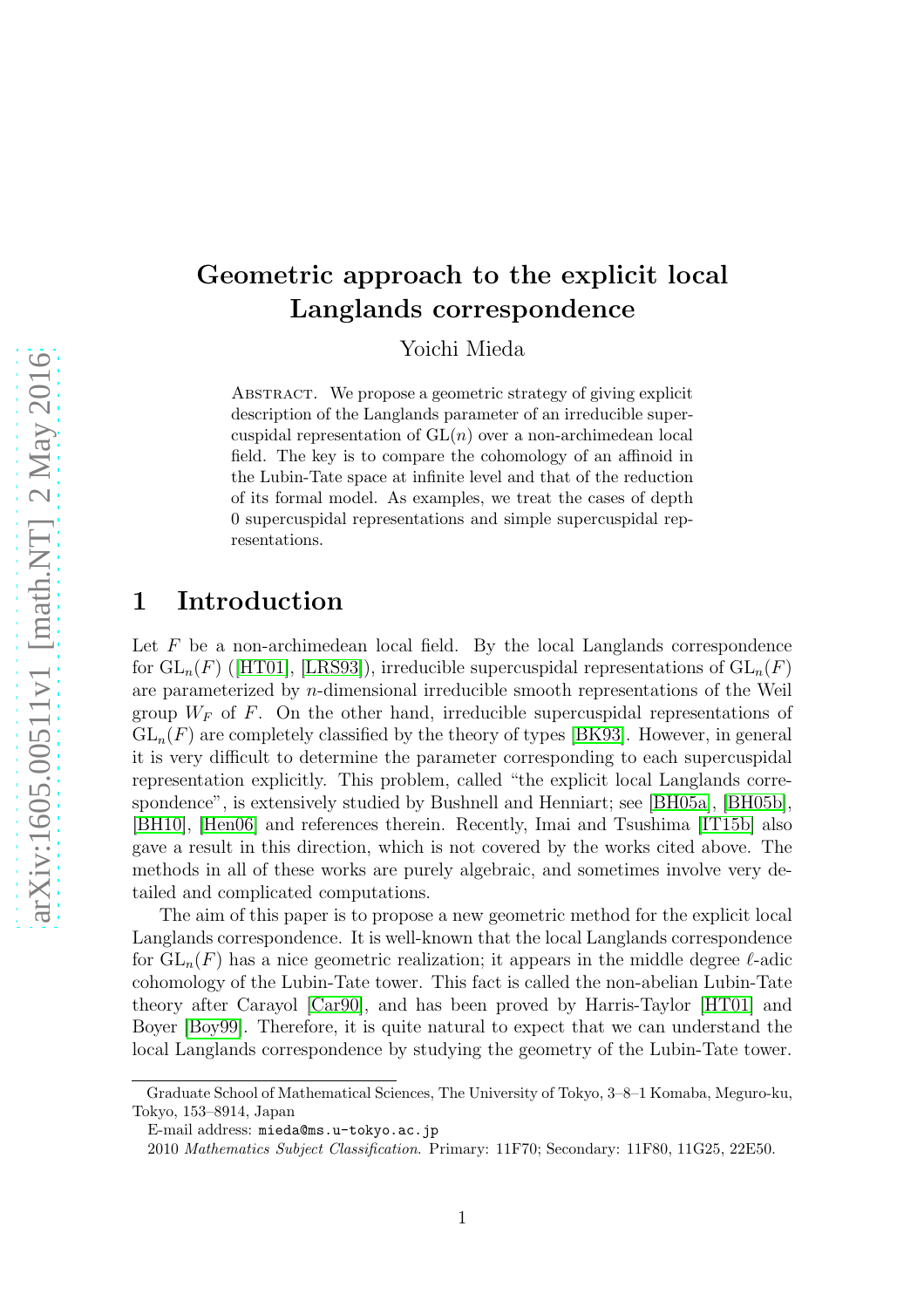Apart from many results in the case  $n = 2$ , the first result in this direction was given by Yoshida [\[Yos10\]](#page-53-0). He constructed a semistable model of the first layer of the Lubin-Tate tower, and discovered the Deligne-Lusztig variety for  $GL_n$  in the reduction of it. By using this result, he concluded that a part of the non-abelian Lubin-Tate theory boils down to the Deligne-Lusztig theory [\[DL76\]](#page-51-6). More recently, the Lubin-Tate space at infinite level, namely the projective limit of the Lubin-Tate tower, turns out to be much simpler than individual layers. This idea goes back to Faltings [\[Fal02\]](#page-51-7) and Fargues [\[Far08\]](#page-52-4), and now is formulated by the theory of perfectoid spaces [\[Sch12\]](#page-53-1); see [\[SW13\]](#page-53-2) and [\[Wei\]](#page-53-3) for detail. Based on this theory, Weinstein and Boyarchenko [\[BW16\]](#page-51-8) constructed a family of affinoids in the Lubin-Tate space at infinite level. They also constructed formal models of the affinoids, and observed that a part of the local Langlands correspondence is encoded in the  $\ell$ -adic cohomology of their reduction. Following this work, some other authors also obtain similar results; see [\[IT15a\]](#page-52-5), [\[IT16\]](#page-52-6) and [\[Tok16\]](#page-53-4). The common strategy in these works is to combine an explicit computation of the reduction of the formal models and a previously known explicit description of the local Langlands correspondence. The idea of this article is to reverse this process; we combine a computation of the reduction and the non-abelian Lubin-Tate theory to obtain a result in the explicit local Langlands correspondence. To carry it out, we need to relate the cohomology of the reduction with that of the Lubin-Tate tower itself, which is not included in the previous works. The main ingredient of this article is to give a useful condition which ensures the existence of such a relation.

Here is a key technical result for us:

Theorem 1.1 (Definition [3.17,](#page-18-0) Proposition [3.21,](#page-20-0) Theorem [3.22\)](#page-21-0) Let  $k$  be a complete algebraically closed non-archimedean field,  $k^{\circ}$  its valuation ring, and  $\kappa$  the residue field of  $k^{\circ}$ . Assume that the characteristic of  $\kappa$  is positive. Fix a non-zero element  $\varpi$  in the maximal ideal of  $k^{\circ}$ . Let A be a  $\varpi$ -adically complete flat  $k^{\circ}$ -algebra endowed with an action of a profinite group  $K_0$ . We write A for the integral closure of A in  $A[1/\varpi]$ . We assume the following two conditions (see Section 3 for detail):

- The space  $\text{Spa}(A[1/\varpi], \tilde{A})$  is the projective limit of a tower  $\{X_K\}_K$  of smooth affinoids over k indexed by open normal subgroups  $K$  of  $K_0$ .
- − The reduction Spec( $A \otimes_{k^{\circ}} \kappa$ ) of Spf A is the perfection of an affine scheme Y of finite type over  $\kappa$ .
- (i) For a prime number  $\ell$  invertible in  $\kappa$ , we have a map

$$
\mathrm{sp}^*\colon H^i_c(Y,\overline{\mathbb{Q}}_{\ell}) \to \varinjlim_K H^i_c(X_K,\overline{\mathbb{Q}}_{\ell}),
$$

which we call the specialization map. It is functorial with respect to automorphisms of A of finite level (i.e., automorphisms coming from those of the tower  $\{X_K\}_K$ ).

(ii) Assume moreover that Y is pure-dimensional and smooth over κ. Let  $\{Z_K\}_K$ be a tower of rigid spaces which contains  $\{X_K\}_K$  as a tower of open rigid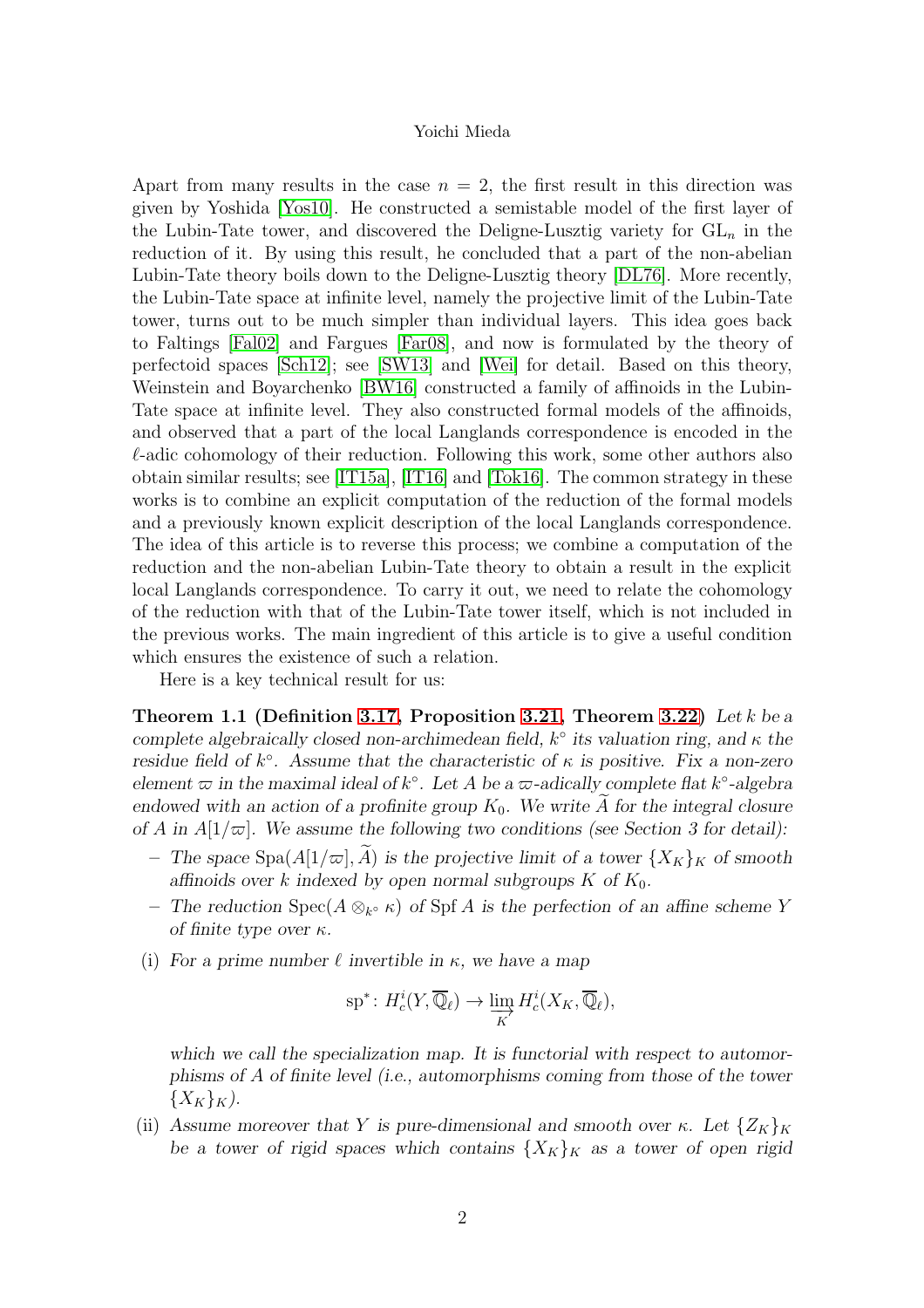subspaces. For a subspace  $V \subset H_c^i(Y, \overline{\mathbb{Q}}_\ell)$  such that the composite

$$
V \hookrightarrow H_c^i(Y, \overline{\mathbb{Q}}_{\ell}) \to H^i(Y, \overline{\mathbb{Q}}_{\ell})
$$

is injective, the composite

$$
V \hookrightarrow H_c^i(Y, \overline{\mathbb{Q}}_{\ell}) \xrightarrow{\text{sp}^*} \varinjlim_K H_c^i(X_K, \overline{\mathbb{Q}}_{\ell}) \to \varinjlim_K H^i(Z_K, \overline{\mathbb{Q}}_{\ell})
$$

is also injective.

In the application,  $\{Z_K\}$  becomes the Lubin-Tate tower,  $Spa(A[1/\varpi], A)$  an affinoid in the Lubin-Tate space at infinite level, and  $Spf\ A$  a formal model of it. We remark that, unlike the case of finite type, the specialization map sp<sup>∗</sup> is not necessarily surjective, even if  $Y$  is smooth (see Example [3.23\)](#page-22-0).

To demonstrate how Theorem [1.1](#page-49-0) is used to give an explicit description of the local Langlands correspondence, we choose two classes of irreducible supercuspidal representations as examples; one is depth 0 supercuspidal representations and the other is simple supercuspidal representations. Recall that the latter are supercuspidal representations with minimal positive depth; see [\[GR10\]](#page-52-7), [\[RY14\]](#page-53-5), [\[KL15\]](#page-52-8). By geometric method, we will obtain the following result:

**Theorem 1.2** Let  $\pi$  be either a depth 0 supercuspidal representation or a simple supercuspidal representation. Then, we can describe the Langlands parameter of  $\pi$ explicitly.

For a more precise statement, see Theorems [5.3](#page-49-1) and [6.4.](#page-50-0) We can also determine the image of  $\pi$  under the local Jacquet-Langlands correspondence between  $GL_n(F)$ and  $D^{\times}$ , where D is the central division algebra over F with invariant  $1/n$ . Note that the resulting description in Theorem [1.2](#page-49-2) is not new, as in Remarks [5.4,](#page-50-0) [6.5.](#page-48-0) However our proof is totally different from the previous ones. We do not need to investigate involved representations closely. In fact, we do not have to compute neither characters nor epsilon factors. The author expects that the same method can be applied to supercuspidal representations with larger depth. This will be considered in our future works.

The idea to see the map  $H_c^i(Y, \overline{\mathbb{Q}}_\ell) \to H^i(Y, \overline{\mathbb{Q}}_\ell)$  in Theorem [1.1](#page-49-0) (ii) emerged from discussion with Takahiro Tsushima. After we wrote this paper, we are informed that Tsushima is also working on a similar problem in the case where  $n = 2$  and  $F$  is an odd equal characteristic local field. He also pays attention to the map  $H_c^i(Y, \overline{\mathbb{Q}}_\ell) \to H^i(Y, \overline{\mathbb{Q}}_\ell)$ , but his basic strategy is to find a family of affinoids with good reduction in the Lubin-Tate spaces at suitable finite levels, which is different from ours.

The outline of this paper is as follows. In Section [2,](#page-3-0) we give an analogous result as Theorem [1.1](#page-49-0) in the finite level setting by using the theory of formal nearby cycles. In Section [3,](#page-11-0) we deduce Theorem [1.1](#page-49-0) from the finite level case. To enable this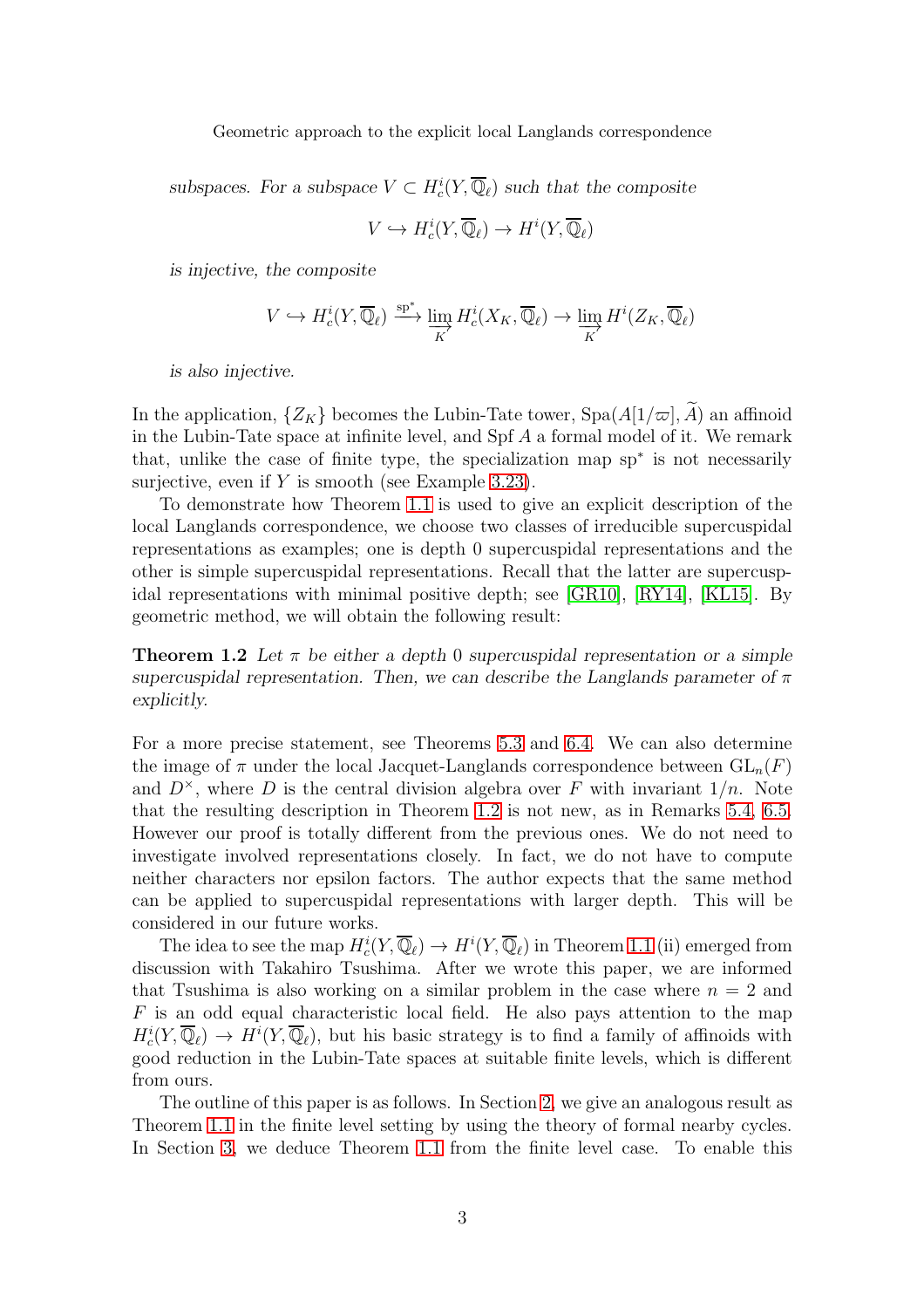step, we should allow bad reduction in Section [2,](#page-3-0) even if the reduction appearing in Theorem [1.1](#page-49-0) is the perfection of a smooth affine scheme over  $\kappa$ . In Section [4,](#page-23-0) we recall the definition of the Lubin-Tate tower and the statement of the non-abelian Lubin-Tate theory. We also verify that Theorem [1.1](#page-49-0) is applicable to an affinoid in the Lubin-Tate space at infinite level. In Section [5,](#page-34-0) we explicitly describe the Langlands parameter of a depth 0 supercuspidal representation. We use a formal model of an affinoid whose reduction becomes the perfection of the Deligne-Lusztig variety for  $GL_n$ . This formal model can be seen as the infinite level version of a piece of the model constructed by Yoshida [\[Yos10\]](#page-53-0). In Section [6,](#page-40-0) we give a description of the Langlands parameter of a simple supercuspidal representation. Here we use results in [\[IT15a\]](#page-52-5) and [\[IT16\]](#page-52-6). Appendix [A](#page-47-0) contains some results for algebras over the valuation ring  $k^{\circ}$  which do not satisfy any finiteness condition. The results on the cohomology of the Artin-Schreier sheaves in Appendix [B](#page-49-3) are used in Section [6.](#page-40-0)

Acknowledgment The author is grateful to Takahiro Tsushima for inspiring discussions. He also learned many techniques to treat the  $\ell$ -adic cohomology of the Artin-Schreier varieties from him. The author also thanks Kazuki Tokimoto for motivating discussions. This work was supported by JSPS KAKENHI Grant Number 15H03605.

## <span id="page-3-0"></span>2 Specialization map: the case of finite level

Let  $k$  be a complete algebraically closed non-archimedean field. We write  $k^{\circ}$  for the valuation ring of k and  $\mathfrak m$  the maximal ideal of  $k^{\circ}$ . The residue field  $k^{\circ}/\mathfrak m$  of  $k^{\circ}$  is denoted by κ. We fix a prime number  $\ell$  invertible in  $\kappa$  and an integer  $m \geq 1$ , and put  $\Lambda = \mathbb{Z}/\ell^m \mathbb{Z}$ .

Let  $\mathcal X$  be a quasi-compact admissible formal scheme over Spf  $k^{\circ}$  in the sense of [\[BL93\]](#page-51-9); namely,  $\mathcal X$  is of topologically finite type and flat over Spf  $k^{\circ}$ . We put  $\mathcal{X}_s = \mathcal{X} \otimes_{k^{\circ}} \kappa$ , which is a scheme of finite type over  $\kappa$ . The closed immersion  $\mathcal{X}_{\text{red}} \hookrightarrow \mathcal{X}_{\text{s}}$  induces an isomorphism between étale sites. In the following we identify the étale sites  $(\mathcal{X}_{red})_{\text{\'et}}$  and  $\mathcal{X}_{s,\text{\'et}}$  by this isomorphism.

As in [\[Hub96,](#page-52-9) §1.9] and [\[Hub98a,](#page-52-10) §2], we can attach to X an adic space  $d(\mathcal{X})$  of finite type over  $Spa(k, k^{\circ})$ . Moreover, we have a morphism of sites  $\lambda_{\mathcal{X}}: d(\mathcal{X})_{\text{\'et}} \to$  $(\mathcal{X}_{\text{red}})_{\text{\'et}} = \mathcal{X}_{s,\text{\'et}}$ . We denote the right derived functor of  $\lambda_{\mathcal{X}}$  by  $R\Psi_{\mathcal{X}}$  (or simply by  $R\Psi$ ), and call it the formal nearby cycle functor. By adjointness, we have a natural map sp<sup>\*</sup>:  $\Lambda \to R\Psi_{\mathcal{X}}\Lambda$ .

Let us assume that  $\mathcal X$  is pseudo-compactifiable in the sense of Mie14b, Definition 4.24]. Then, by [\[Mie14b,](#page-53-6) Corollary 4.29], there exists a functorial isomorphism  $R\Gamma_c(\mathcal{X}_s, R\Psi_{\mathcal{X}}\Lambda) \stackrel{\cong}{\to} R\Gamma_c(d(\mathcal{X}),\Lambda)$ . Hence the map sp<sup>∗</sup>:  $\Lambda \to R\Psi_{\mathcal{X}}\Lambda$  induces a morphism

$$
R\Gamma_c(\mathcal{X}_s,\Lambda)\to R\Gamma_c(\mathcal{X}_s,R\Psi_{\mathcal{X}}\Lambda)\xrightarrow{\cong} R\Gamma_c(d(\mathcal{X}),\Lambda),
$$

which is also denoted by sp<sup>∗</sup> .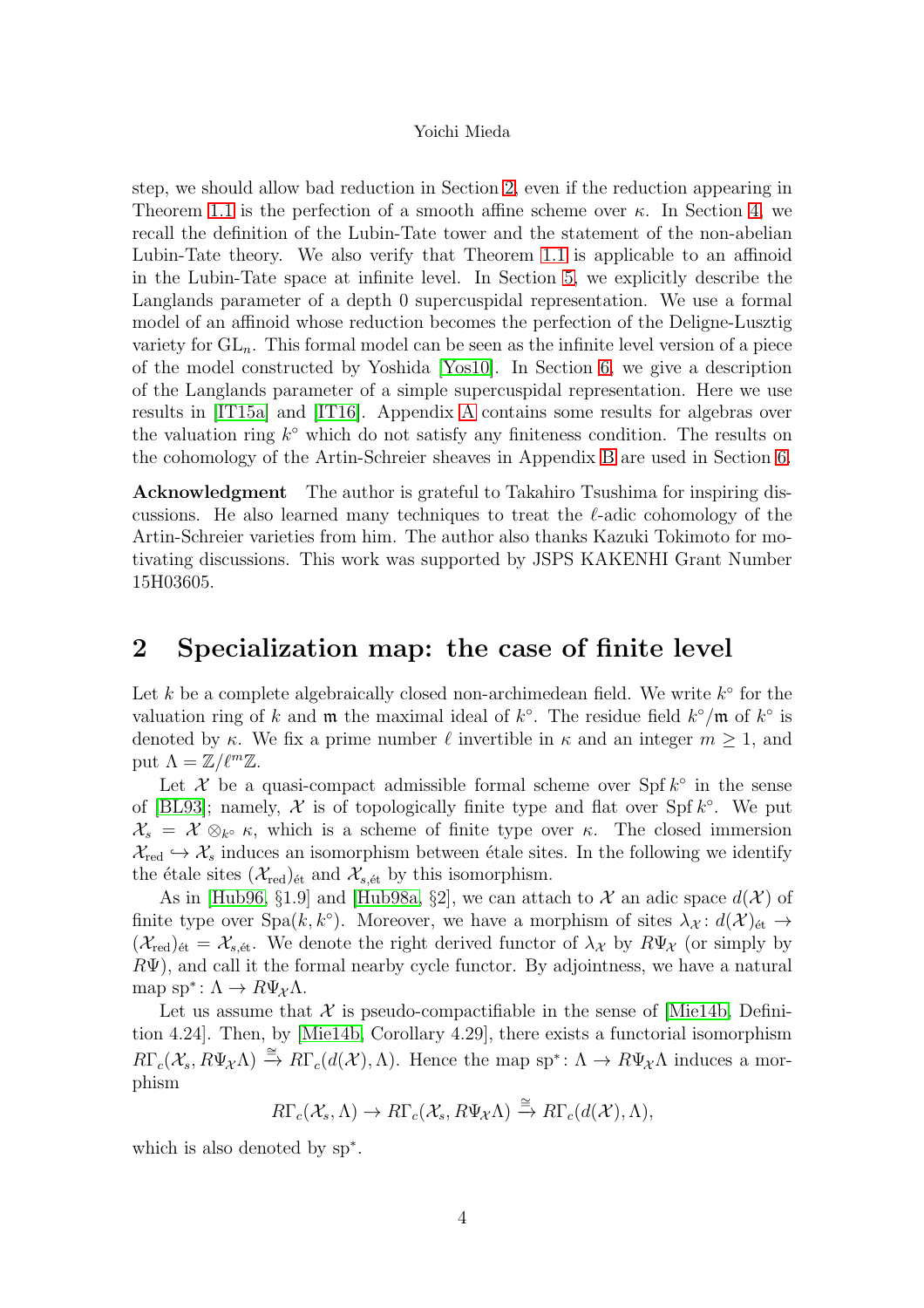In the following, assume that  $d(\mathcal{X})$  is smooth over  $Spa(k, k^{\circ})$ . Since X is admissible, the dimensions of  $\mathcal{X}_s$  and  $d(\mathcal{X})$  are equal, for which we write d. Then, we have the trace map  $\text{Tr}_{d(\mathcal{X})} : R\Gamma_c(d(\mathcal{X}), \Lambda) \to \Lambda(-d)[-2d]$ . By composing the isomorphism above, we obtain a map  $R\Gamma_c(\mathcal{X}_s, R\Psi_{\mathcal{X}}\Lambda) \to \Lambda(-d)[-2d]$ . If we denote the structure morphism  $\mathcal{X}_s \to \text{Spec} \,\kappa$  by  $f_s$ ,  $R\Gamma_c(\mathcal{X}_s, R\Psi_{\mathcal{X}}\Lambda)$  is identical to  $Rf_{s}R\Psi_{\mathcal{X}}\Lambda$ . Hence, by adjointness we have the map  $\cos p^* \colon R\Psi_{\mathcal{X}} \Lambda \to Rf_s^! \Lambda(-d)[-2d].$ 

The main result in this section is as follows:

**Theorem 2.1** The composite of  $\Lambda \stackrel{\text{sp}^*}{\longrightarrow} R\Psi_{\mathcal{X}}\Lambda \stackrel{\text{cosp}^*}{\longrightarrow} Rf_s^!\Lambda(-d)[-2d]$  is equal to the Gysin map  $Gys_{f_s}: \Lambda \to Rf_s^{\dagger} \Lambda(-d)[-2d]$  with respect to  $f_s$ , that is, the adjoint of the trace map  $\text{Tr}_{f_s}: Rf_{s} \Lambda \to \Lambda(-d)[-2d].$ 

**Lemma 2.2** To prove Theorem [2.1,](#page-49-0) we may assume that  $\mathcal{X}$  is affine.

*Proof.* Since  $\mathcal{X}_s$  is d-dimensional, we have  $H_c^i(\mathcal{X}_s, \Lambda(d)) = 0$  for  $i > 2d$ . Therefore, by adjointness, it suffices to show that the composite of

$$
H_c^{2d}(\mathcal{X}_s, \Lambda(d)) \xrightarrow{\text{sp}^*} H_c^{2d}(\mathcal{X}_s, R\Psi_{\mathcal{X}}\Lambda(d)) \xrightarrow{\cong} H_c^{2d}(d(\mathcal{X}), \Lambda(d)) \xrightarrow{\text{Tr}_{d(\mathcal{X})}} \Lambda
$$

is equal to  $\text{Tr}_{\mathcal{X}_s}: H_c^{2d}(\mathcal{X}_s, \Lambda(d)) \to \Lambda$ .

Let U be an open formal subscheme of Y such that  $\dim(\mathcal{X}_s \setminus \mathcal{U}_s) < d$ . We prove that Theorem [2.1](#page-49-0) for  $U$  implies that for  $X$ . Consider the following diagram:

$$
H_c^{2d}(\mathcal{U}_s, \Lambda(d)) \xrightarrow{\text{sp}^*} H_c^{2d}(\mathcal{U}_s, R\Psi_{\mathcal{U}}\Lambda(d)) \xrightarrow{\cong} H_c^{2d}(d(\mathcal{U}), \Lambda(d)) \xrightarrow{\text{Tr}_{d(\mathcal{U})}} \Lambda
$$
  

$$
\downarrow \qquad \qquad \downarrow \qquad \qquad \downarrow
$$
  

$$
H_c^{2d}(\mathcal{X}_s, \Lambda(d)) \xrightarrow{\text{sp}^*} H_c^{2d}(\mathcal{X}_s, R\Psi_{\mathcal{X}}\Lambda(d)) \xrightarrow{\cong} H_c^{2d}(d(\mathcal{X}), \Lambda(d)) \xrightarrow{\text{Tr}_{d(\mathcal{X})}} \Lambda.
$$

Since the restriction of  $\text{sp}^* \colon \Lambda \to R\Psi_{\mathcal{X}}\Lambda$  equals  $\text{sp}^* \colon \Lambda \to R\Psi_{\mathcal{U}}\Lambda$ , the left rectangle is commutative. By [\[Mie14b,](#page-53-6) Lemma 4.28 (iii)], the middle rectangle commutes. As  $d(\mathcal{U}) \hookrightarrow d(\mathcal{X})$  is an open immersion, the right rectangle is also commutative. Therefore, if Theorem [2.1](#page-49-0) holds for  $U$ , then the composite of

$$
H_c^{2d}(\mathcal{U}_s, \Lambda(d)) \to H_c^{2d}(\mathcal{X}_s, \Lambda(d)) \xrightarrow{\text{sp}^*} H_c^{2d}(\mathcal{X}_s, R\Psi_{\mathcal{X}}\Lambda(d)) \xrightarrow{\cong} H_c^{2d}(d(\mathcal{X}), \Lambda(d)) \xrightarrow{\text{Tr}_{d(\mathcal{X})}} \Lambda
$$

coincides with  $\text{Tr}_{\mathcal{U}_s}: H_c^{2d}(\mathcal{U}_s, \Lambda(d)) \to \Lambda$ , which is equal to the composite of

$$
H_c^{2d}(\mathcal{U}_s, \Lambda(d)) \to H_c^{2d}(\mathcal{X}_s, \Lambda(d)) \xrightarrow{\text{Tr}_{\mathcal{X}_s}} \Lambda.
$$

On the other hand, by the exact sequence

$$
H_c^{2d}(\mathcal{U}_s, \Lambda(d)) \to H_c^{2d}(\mathcal{X}_s, \Lambda(d)) \to H_c^{2d}(\mathcal{X}_s \setminus \mathcal{U}_s, \Lambda(d))
$$

and the assumption  $\dim(\mathcal{X}_s \setminus \mathcal{U}_s) < d$ , the map  $H_c^{2d}(\mathcal{U}_s, \Lambda(d)) \to H_c^{2d}(\mathcal{X}_s, \Lambda(d))$  is surjective. Hence we conclude that the composite of

$$
H_c^{2d}(\mathcal{X}_s, \Lambda(d)) \xrightarrow{\text{sp}^*} H_c^{2d}(\mathcal{X}_s, R\Psi_{\mathcal{X}}\Lambda(d)) \xrightarrow{\cong} H_c^{2d}(d(\mathcal{X}), \Lambda(d)) \xrightarrow{\text{Tr}_{d(\mathcal{X})}} \Lambda
$$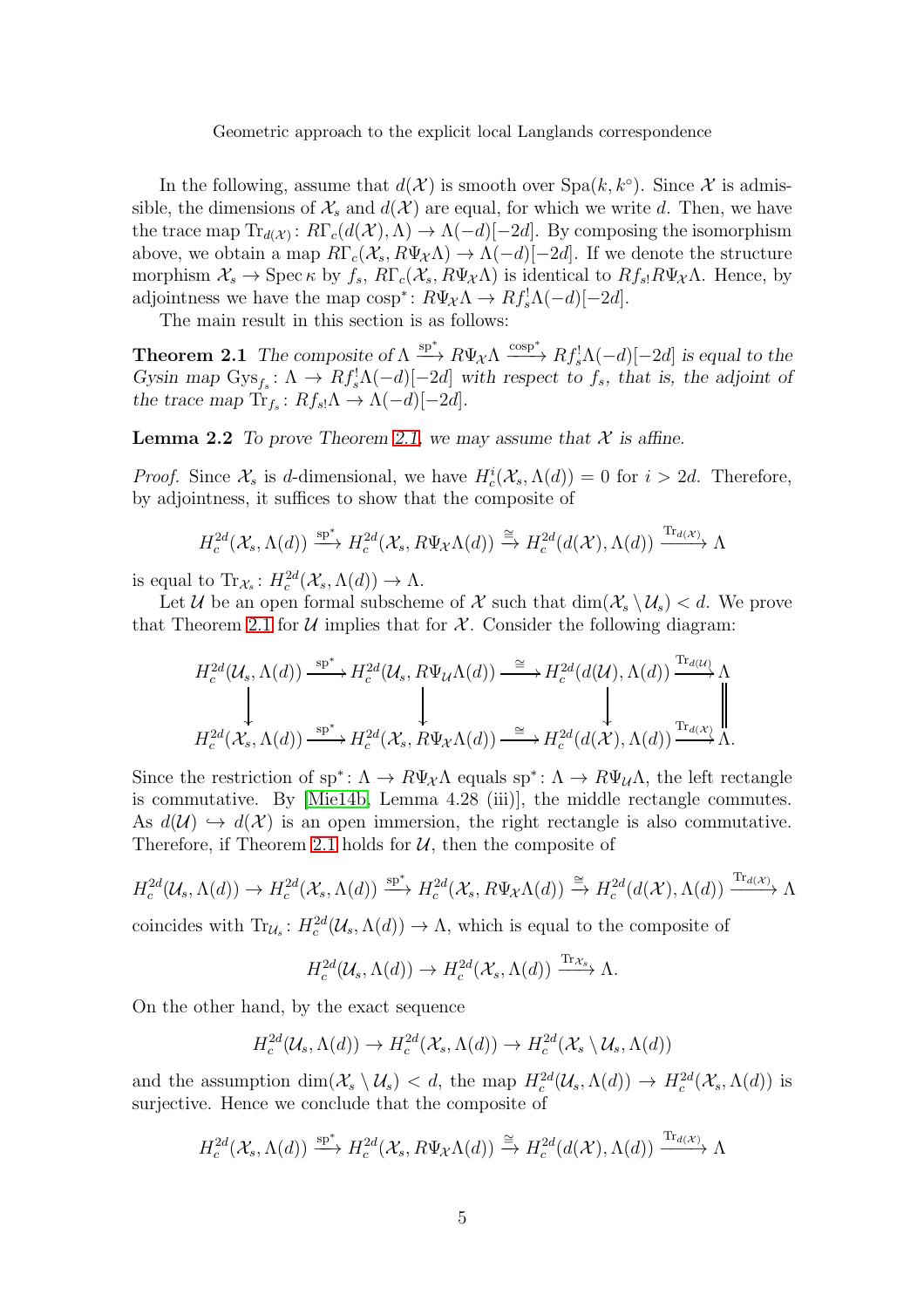is equal to  $\text{Tr}_{\mathcal{X}_s}: H_c^{2d}(\mathcal{X}_s, \Lambda(d)) \to \Lambda$ .

By this observation, we may replace X by its open formal subscheme U satisfying  $\dim(\mathcal{X}_{s}\backslash\mathcal{U}_{s}) < d$ . First we remove from X the intersections of irreducible components of  $X_s$ . Then, by considering each d-dimensional connected component, we may assume that  $\mathcal{X}_s$  is irreducible. Finally, by taking an arbitrary non-empty affine open formal subscheme of  $\mathcal{X}$ , we may reduce to the case where  $\mathcal{X}$  is affine.

Later we assume that X is affine. Fix a non-zero element  $\varpi \in \mathfrak{m}$ .

**Lemma 2.3** Let  $\mathcal{X}$  be an affine formal scheme of topologically finite type and flat over Spf  $k^{\circ}$ . Assume that  $d(\mathcal{X})$  is d-dimensional and smooth over Spa $(k, k^{\circ})$ . Then there exists an affine scheme  $X$  over  $\text{Spec } k^{\circ}$  satisfying the following conditions:

- $X$  is of finite presentation and flat over  $k^{\circ}$ ,
- the generic fiber of  $X$  is d-dimensional and smooth over  $k$ , and
- the  $\infty$ -adic formal completion of X is isomorphic to X over Spf  $k^{\circ}$ .

*Proof.* Write  $\mathcal{X} = \text{Spf } A$ . Since  $d(\mathcal{X})$  is smooth over  $\text{Spa}(k, k^{\circ})$ , A is formally smooth outside  $V(\varpi)$  in the sense of [\[Elk73,](#page-51-10) p. 581]; see [\[Tem08,](#page-53-7) Proposition 3.3.2] (in [\[Tem08,](#page-53-7)  $\S 3.3$ ], k is assumed to be a discrete valuation field of characteristic 0, but it does not play a role in the proof of [\[Tem08,](#page-53-7) Proposition 3.3.2]). Further, by [\[BL93,](#page-51-9) Propositions 1.1 (c), 1.3, A can be written in the form  $k^{\circ} \langle T_1, \ldots, T_n \rangle / I$ , where I is a finitely presented ideal of  $k^{\circ}(T_1, \ldots, T_n)$ . Therefore, by [\[Elk73,](#page-51-10) Théorème 7 and Remarque 2 (c)], there exists a finitely generated  $k^{\circ}$ -algebra B such that  $B \otimes_{k^{\circ}} k$  is smooth over k and the  $\varpi$ -adic completion of B is isomorphic to A. Put  $B_{\varpi\text{-tors}} = \{b \in B \mid \varpi^m b = 0 \text{ for some } m \geq 0\}.$  Since A is  $\varpi\text{-torsion free}$ , [\[FK13,](#page-52-11) Chapter 0, Proposition 7.4.5] tells us that the  $\varpi$ -adic completion of  $B/B_{\varpi\text{-tors}}$  is again isomorphic to A. Hence, replacing B by  $B/B_{\infty\text{-tors}}$ , we may suppose that B is flat over  $k^{\circ}$ . Then, by [\[RG71,](#page-53-8) Corollaire 3.4.7], B is a finitely presented  $k^{\circ}$ -algebra.

We put  $X' = \text{Spec } B$ , and denote the structure morphism  $X' \to \text{Spec } k^{\circ}$  by g'. We write  $X'_s$  (resp.  $X'_\eta$ ) for the special (resp. generic) fiber of g'. By Cheval-ley's semi-continuity theorem [\[EGA,](#page-53-9) IV, Théorème 13.1.3], the subset  $Y = \{x \in$  $X' \mid \dim_x g'^{-1}(g'(x)) \geq d+1$  is closed. On the other hand, since  $X'_s = X_s$  is d-dimensional, Y is contained in  $X'_\eta$ . Therefore Y is equal to the disjoint union of all connected components of  $X'_{\eta}$  whose dimensions are greater than d. In particular, Y is open in X'. Put  $X = X' \setminus Y$ , which is an open and closed subscheme of X' containing  $X'_{s}$ . We will see that X satisfies the conditions in the lemma. Clearly, X is an affine scheme of finite presentation and flat over  $k^{\circ}$ , and has a smooth generic fiber  $X_{\eta}$  whose dimension is at most d. Since X is an open subscheme of X' containing  $X'_s$ , the  $\varpi$ -adic completion of X coincides with that of X'. Therefore the  $\varpi$ -adic completion of X is isomorphic to X. Hence we have an open immersion  $d(\mathcal{X}) \hookrightarrow X_{\eta}^{\text{ad}}$ , where  $X_{\eta}^{\text{ad}}$  denotes the adic space associated to  $X_{\eta}$ . As  $d(\mathcal{X})$  is d-dimensional, we conclude that  $X_{\eta}$  is d-dimensional. This completes the proof.  $\blacksquare$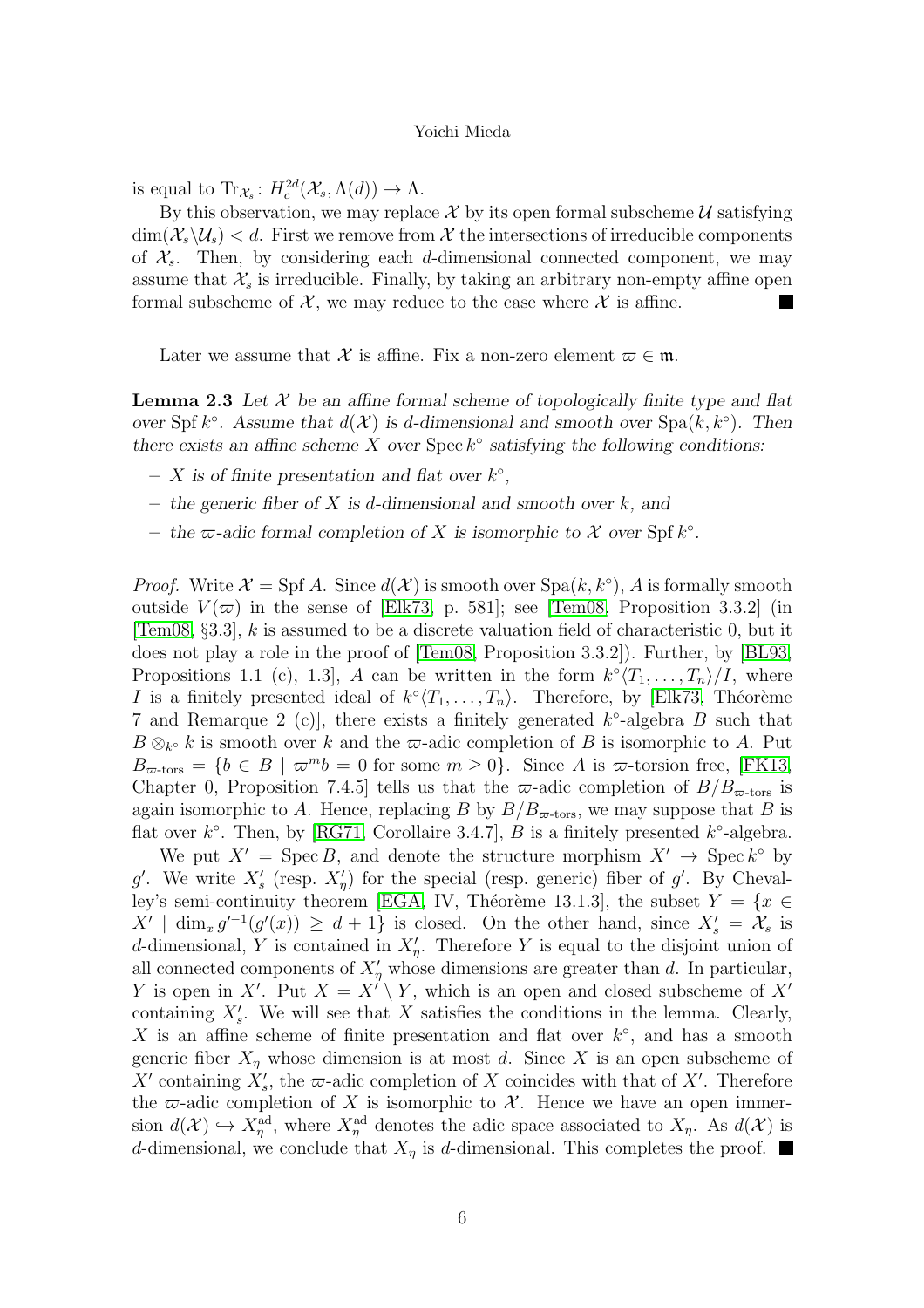Fix an affine scheme  $X$  as in Lemma [2.3](#page-49-1) and denote the structure morphism  $X \to \text{Spec } k^{\circ}$  by g. We put  $S = \text{Spec } k^{\circ}$  and write s (resp.  $\eta$ ) for the closed (resp. generic) point of S. Consider the following diagram whose rectangles are cartesian:



As usual, we put  $R\psi_X \Lambda = i^* R j_* \Lambda$ . By adjointness, we have a natural map sp<sup>∗</sup>:  $\Lambda \to$  $R\psi_X\Lambda$ . On the other hand, since  $X_\eta$  is d-dimensional, we have the trace map

$$
Rg_{s}R\psi_X\Lambda \to R\psi_S Rg_{\eta!}\Lambda \xrightarrow{\text{Tr}_{X_{\eta}}} R\psi_S\Lambda(-d)[-2d] = \Lambda(-d)[-2d].
$$

The map  $R\psi_X\Lambda \to Rg_s^!\Lambda(-d)[-2d]$  obtained by adjointness is denoted by  $\cos p^*$ .

**Lemma 2.4** There exists a natural isomorphism  $R\psi_X\Lambda \to R\Psi_{\chi}\Lambda$ , which makes the following diagram commute:

$$
\Lambda \xrightarrow{\text{sp}^*} R\psi_X \Lambda \xrightarrow{\text{cosp}^*} Rg_s^! \Lambda(-d)[-2d]
$$
  

$$
\downarrow \cong \qquad \qquad \downarrow
$$
  

$$
\Lambda \xrightarrow{\text{sp}^*} R\Psi_X \Lambda \xrightarrow{\text{cosp}^*} Rf_s^! \Lambda(-d)[-2d].
$$

*Proof.* The construction of an isomorphism  $R\psi_X\Lambda \to R\Psi_{\chi}\Lambda$  is due to [\[Hub96,](#page-52-9) Theorem 3.5.13]. We shall recall it briefly. Consider the following diagram of sites (see [\[Hub96,](#page-52-9) 3.5.12]):

$$
d(\mathcal{X})_{\text{\'et}} \xrightarrow{e} X_{\eta, \text{\'et}}
$$

$$
\downarrow^{\lambda} \qquad \qquad \downarrow^j
$$

$$
X_{s, \text{\'et}} \xrightarrow{i} X_{\text{\'et}}.
$$

As in [\[Hub96,](#page-52-9) Theorem 3.5.13], one can construct a natural morphism of functors  $\phi: \lambda^{-1} \circ i^{-1} \to e^{-1} \circ j^{-1}$ . For every sheaf L on  $X_{\text{\'et}},$  a map

$$
R\psi_X j^* L = i^* R j_* j^* L \xrightarrow{\text{adj}} i^* R j_* R e_* e^* j^* L \xrightarrow{\phi} i^* R i_* R \lambda_* e^* j^* L
$$

$$
\xrightarrow{\text{adj}} R \lambda_* e^* j^* L = R \Psi_X e^* j^* L
$$

is induced. If we put  $L = \Lambda$ , we get the map  $R\psi_X\Lambda \to R\Psi_{\chi}\Lambda$ , which is in fact an isomorphism.

Let us prove the commutativity of the left rectangle. For a sheaf L on  $X_{\text{\'et}}$ , we have the following commutative diagram (see the subsequent Lemma [2.5](#page-48-0) (iii)):

$$
L \xrightarrow{\text{adj}} R(j \circ e)_*(j \circ e)^* L \xrightarrow{\phi} R(i \circ \lambda)_*(j \circ e)^* L
$$
  

$$
\downarrow \qquad \qquad \downarrow
$$
  

$$
L \xrightarrow{\text{adj}} R(i \circ \lambda)_*(i \circ \lambda)^* L \xrightarrow{\phi} R(i \circ \lambda)_*(j \circ e)^* L.
$$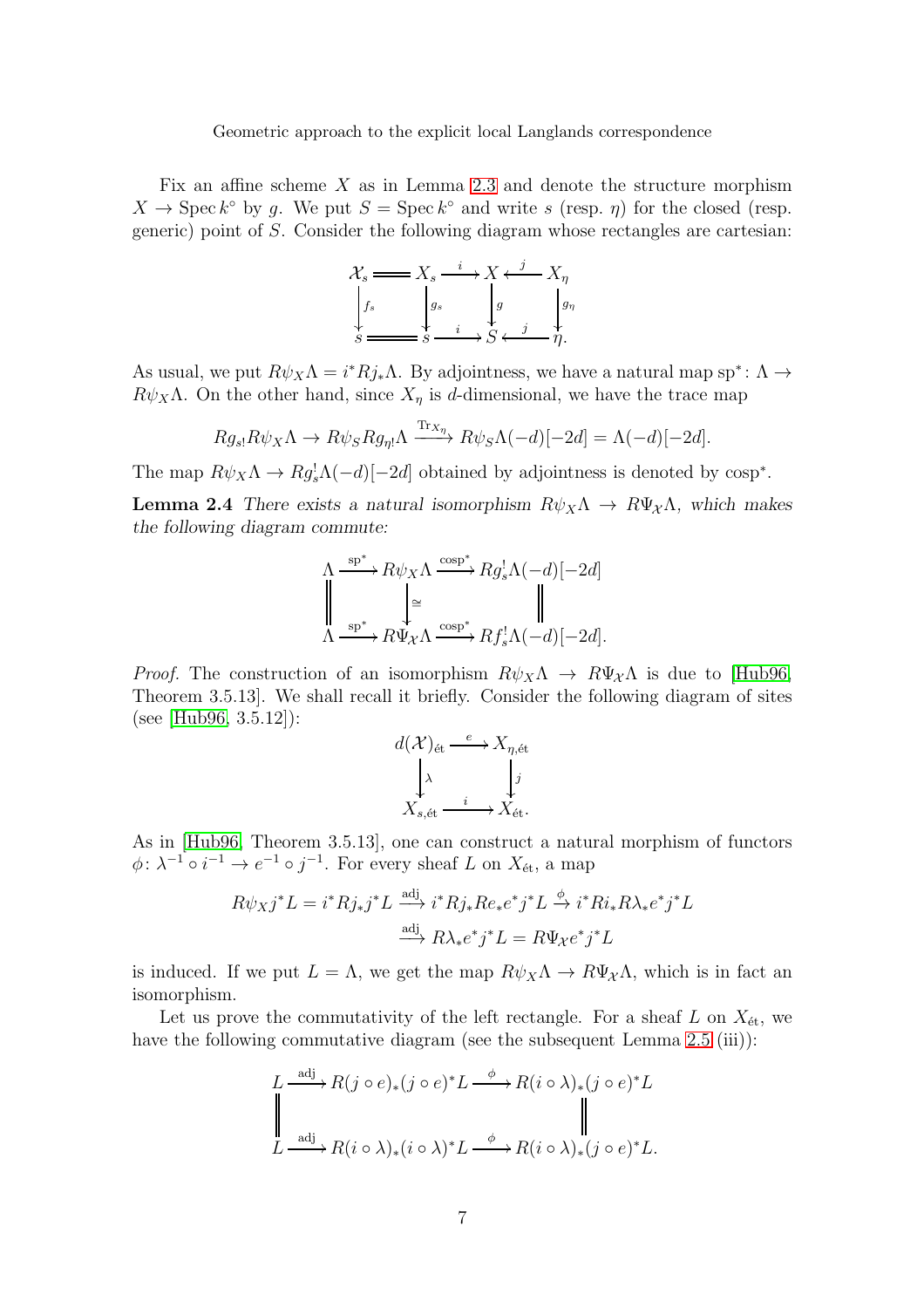By the adjointness of  $i^*$  and  $Ri_*$ , we obtain the commutative diagram

$$
i^*L \xrightarrow{\text{adj}} i^*Rj_*Re_*e^*j^*L \xrightarrow{\phi} i^*Ri_*R\lambda_*e^*j^*L \xrightarrow{\text{adj}} R\lambda_*e^*j^*L
$$
  

$$
\parallel \qquad \qquad \downarrow \qquad \qquad \downarrow
$$
  

$$
i^*L \xrightarrow{\text{adj}} R\lambda_*\lambda^*i^*L \xrightarrow{\phi} R\lambda_*e^*j^*L.
$$

Now put  $L = \Lambda$ . By definition, the composite of the top row is equal to that of  $\Lambda \stackrel{\text{sp}^*}{\longrightarrow} R\psi_X\Lambda \to R\Psi_X\Lambda$ . On the other hand, by Lemma [2.5](#page-48-0) (ii), the map  $\lambda^*i^*\Lambda \stackrel{\phi}{\to}$  $e^*j^*\Lambda$  is the identity on the constant sheaf  $\Lambda$ . Hence the composite of the bottom row equals sp<sup>∗</sup>:  $\Lambda \to R\Psi_{\chi}\Lambda$ . This concludes the commutativity of the left rectangle.

Next we consider the right rectangle. By exactly the same method as in the proof of [\[Mie14b,](#page-53-6) Proposition 4.42], we can check that the rectangle in the following diagram is commutative (recall that  $X_{\eta}^{\text{ad}}$  denotes the adic space over  $\text{Spa}(k, k^{\circ})$ associated to  $X_{\eta}$ :

$$
H_c^{2d}(\mathcal{X}_s, R\Psi_X \Lambda(d)) \longleftarrow \cong H_c^{2d}(X_s, R\psi_X \Lambda(d))
$$
\n
$$
\downarrow \cong
$$
\n
$$
H_c^{2d}(d(\mathcal{X}), \Lambda(d)) \longrightarrow H_c^{2d}(X_\eta^{ad}, \Lambda(d)) \longleftarrow H_c^{2d}(X_\eta, \Lambda(d))
$$
\n
$$
\downarrow \qquad \qquad \downarrow
$$
\n
$$
\downarrow \qquad \qquad \downarrow
$$
\n
$$
\downarrow \qquad \qquad \downarrow
$$
\n
$$
\downarrow \qquad \qquad \downarrow
$$
\n
$$
\downarrow \qquad \qquad \downarrow
$$
\n
$$
\downarrow
$$
\n
$$
\downarrow
$$
\n
$$
\downarrow
$$
\n
$$
\downarrow
$$
\n
$$
\downarrow
$$
\n
$$
\downarrow
$$
\n
$$
\downarrow
$$
\n
$$
\downarrow
$$
\n
$$
\downarrow
$$
\n
$$
\downarrow
$$
\n
$$
\downarrow
$$
\n
$$
\downarrow
$$
\n
$$
\downarrow
$$
\n
$$
\downarrow
$$
\n
$$
\downarrow
$$
\n
$$
\downarrow
$$
\n
$$
\downarrow
$$
\n
$$
\downarrow
$$
\n
$$
\downarrow
$$
\n
$$
\downarrow
$$
\n
$$
\downarrow
$$
\n
$$
\downarrow
$$
\n
$$
\downarrow
$$
\n
$$
\downarrow
$$
\n
$$
\downarrow
$$
\n
$$
\downarrow
$$
\n
$$
\downarrow
$$
\n
$$
\downarrow
$$
\n
$$
\downarrow
$$
\n
$$
\downarrow
$$
\n
$$
\downarrow
$$
\n
$$
\downarrow
$$
\n
$$
\downarrow
$$
\n
$$
\downarrow
$$
\n
$$
\downarrow
$$
\n
$$
\downarrow
$$
\n
$$
\downarrow
$$
\n
$$
\downarrow
$$
\n
$$
\downarrow
$$
\n
$$
\downarrow
$$
\n
$$
\downarrow
$$
\n
$$
\downarrow
$$
\n
$$
\downarrow
$$
\n
$$
\downarrow
$$

The lower left triangle clearly commutes. The lower right triangle is commutative by [\[Mie14a,](#page-53-10) Proposition 2.2]. Hence we obtain the following commutative diagram:

$$
R\Gamma_c(X_s, R\psi_X \Lambda(d)[2d]) \longrightarrow R\Gamma_c(X_\eta, \Lambda(d)[2d]) \xrightarrow{\text{Tr}_{X_\eta}} \Lambda
$$
  
\n
$$
\downarrow \cong
$$
  
\n
$$
R\Gamma_c(\mathcal{X}_s, R\Psi_\mathcal{X}\Lambda(d)[2d]) \xrightarrow{\cong} R\Gamma_c(d(\mathcal{X}), \Lambda(d)[2d]) \xrightarrow{\text{Tr}_{d(\mathcal{X})}} \Lambda.
$$

By adjointness, we conclude that the diagram

$$
\begin{array}{c}\nR\psi_X\Lambda\xrightarrow{\operatorname{cosp}^*} Rg_s^*\Lambda(-d)[-2d] \\
\Bigl|\cong\qquad \qquad \Bigl|\qquad \qquad \Bigl|\\\nR\Psi_X\Lambda\xrightarrow{\operatorname{cosp}^*} Rf_s^*\Lambda(-d)[-2d]\end{array}
$$

commutes, as desired.

In the proof of the lemma above, we have used the following general fact, whose proof is immediate:

**Lemma 2.5** Let C, C' be sites,  $f, g: \mathcal{C} \to \mathcal{C}'$  morphisms of sites, and  $\phi: f^{-1} \to g^{-1}$ a morphism of functors.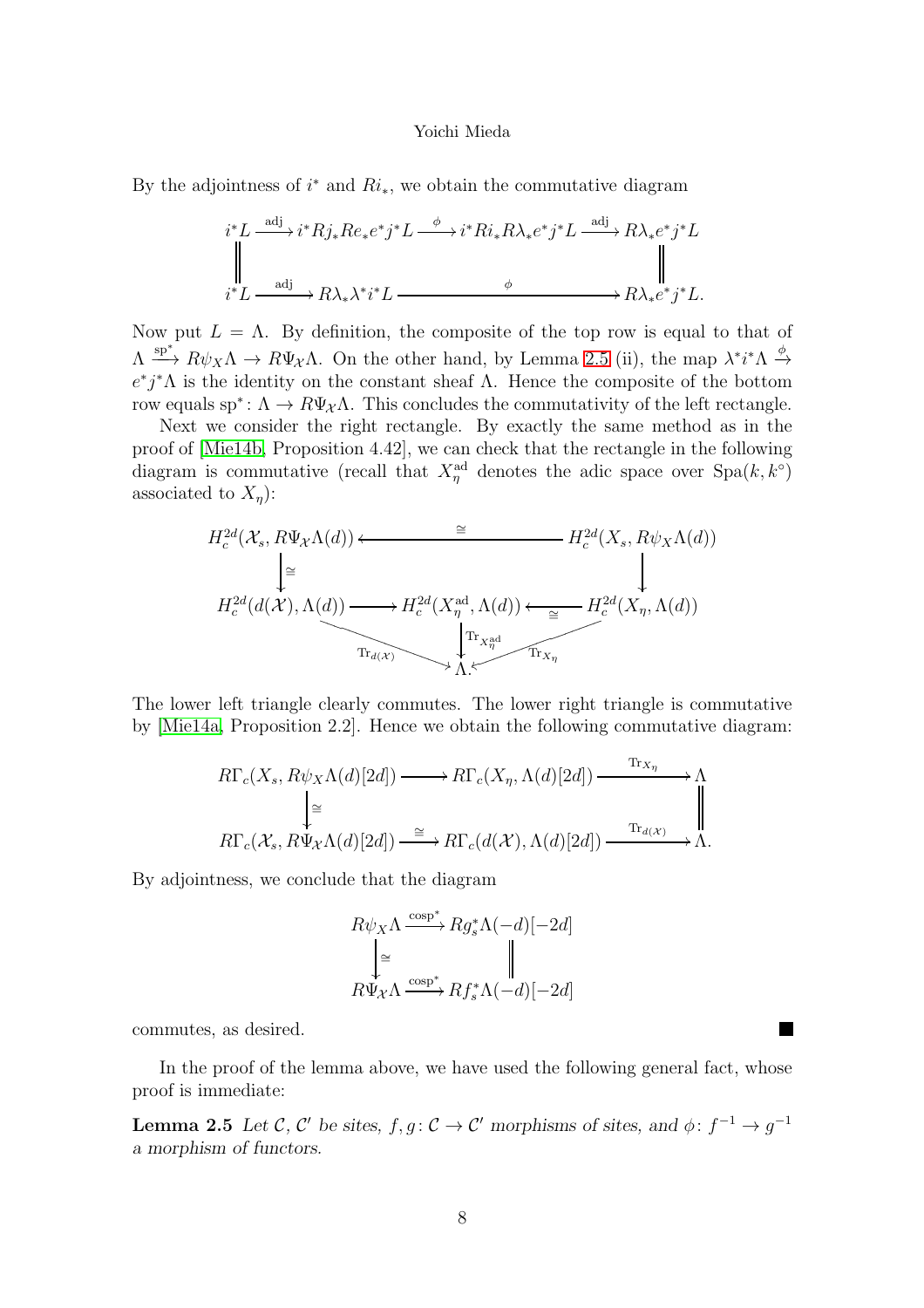- (i) The morphism  $\phi$  induces morphisms of functors  $f^* \to g^*$  and  $g_* \to f_*$ , where  $(f^*, f_*)$  (resp.  $(g^*, g_*)$ ) is the morphism of toposes induced by f (resp. g).
- (ii) For a constant sheaf L on C', the morphism  $\phi: f^*L \to g^*L$  is the identity.
- (iii) The composite of id  $\xrightarrow{\text{adj}} Rf_*f^* \xrightarrow{\phi} Rf_*g^*$  equals that of id  $\xrightarrow{\text{adj}} Rg_*g^* \xrightarrow{\phi} Rf_*g^*$ .

By Lemma [2.4,](#page-50-0) Theorem [2.1](#page-49-0) is reduced to the following lemma:

**Lemma 2.6** Let  $g: X \to S = \text{Spec } k^{\circ}$  be as in Lemma [2.3.](#page-49-1) Then, the composite of  $\Lambda \xrightarrow{\text{sp}^*} R\psi_X \Lambda \xrightarrow{\text{cosp}^*} Rg^{\dagger}_s \Lambda(-d)[-2d]$  is equal to the Gysin map  $\text{Gys}_{g_s}: \Lambda \to$  $Rg_s^{\dagger} \Lambda(-d)[-2d]$  with respect to  $g_s$ .

Proof. By adjointness, it suffices to show that the composite of

$$
Rg_{s}[\Lambda(d)[2d] \xrightarrow{\text{sp*}} Rg_{s}R\psi_X\Lambda(d)[2d] \to R\psi_S Rg_{\eta}[\Lambda(d)[2d] \xrightarrow{\text{Tr}_{X\eta}=\text{Tr}_{g\eta}} R\psi_S\Lambda \qquad (*)
$$

is equal to that of  $Rg_{s}$   $\Lambda(d)[2d] \xrightarrow{\text{Tr}_{g_s}} \Lambda \xrightarrow{\cong} R\psi_S \Lambda$ . As  $g: X \to S$  is of finite presentation and flat, we have the trace map  $\text{Tr}_q: Rg_1\Lambda(d)[2d] \to \Lambda$  (see [\[SGA4,](#page-54-0) Exposé XVIII, Théorème  $2.9$ ]). Since the trace map is compatible with base change, it induces the following commutative diagram:

$$
Rg_!\Lambda(d)[2d] \xrightarrow{\text{adj}} Rg_!\,Rj_*j^*\Lambda(d)[2d] \longrightarrow Rj_*Rg_{\eta!}\Lambda(d)[2d] \\
\downarrow^{\text{Tr}_g} \qquad \qquad \downarrow^{\text{R}j_*\text{Tr}_{g_{\eta}}} \\
\Lambda \xrightarrow{\text{adj}} Rj_*j^*\Lambda \xrightarrow{\text{adj}} Rj_*\Lambda.
$$

By taking  $i^*$ , we obtain the commutativity of the lower rectangle of the following diagram:

$$
Rg_{s} \Lambda(d)[2d] \xrightarrow{\text{sp}^*} Rg_{s} \Lambda(d)[2d]
$$
\n
$$
i^* Rg \Lambda(d)[2d] \xrightarrow{\text{adj}} i^* Rg_! Rj_*j^* \Lambda(d)[2d]
$$
\n
$$
i^* \text{Tr}_g \qquad R\psi_S Rg_{\eta!} \Lambda(d)[2d]
$$
\n
$$
i^* \text{Tr}_g \qquad R\psi_S Rg_{\eta!} \Lambda(d)[2d]
$$
\n
$$
R\psi_S \text{Tr}_{g_{\eta}}
$$
\n
$$
\Lambda \xrightarrow{\text{im}} R\psi_S \Lambda.
$$

The upper rectangle is clearly commutative. Hence the composite of (∗) is equal to that of

$$
Rg_{s} \Lambda(d)[2d] \xrightarrow{\cong} i^* Rg_! \Lambda(d)[2d] \xrightarrow{i^* \text{Tr}_g} \Lambda \xrightarrow{\cong} R\psi_S \Lambda.
$$

Since the trace map is compatible with base change, the composite of the first two maps equals  $\text{Tr}_{g_s}$ . This concludes the proof.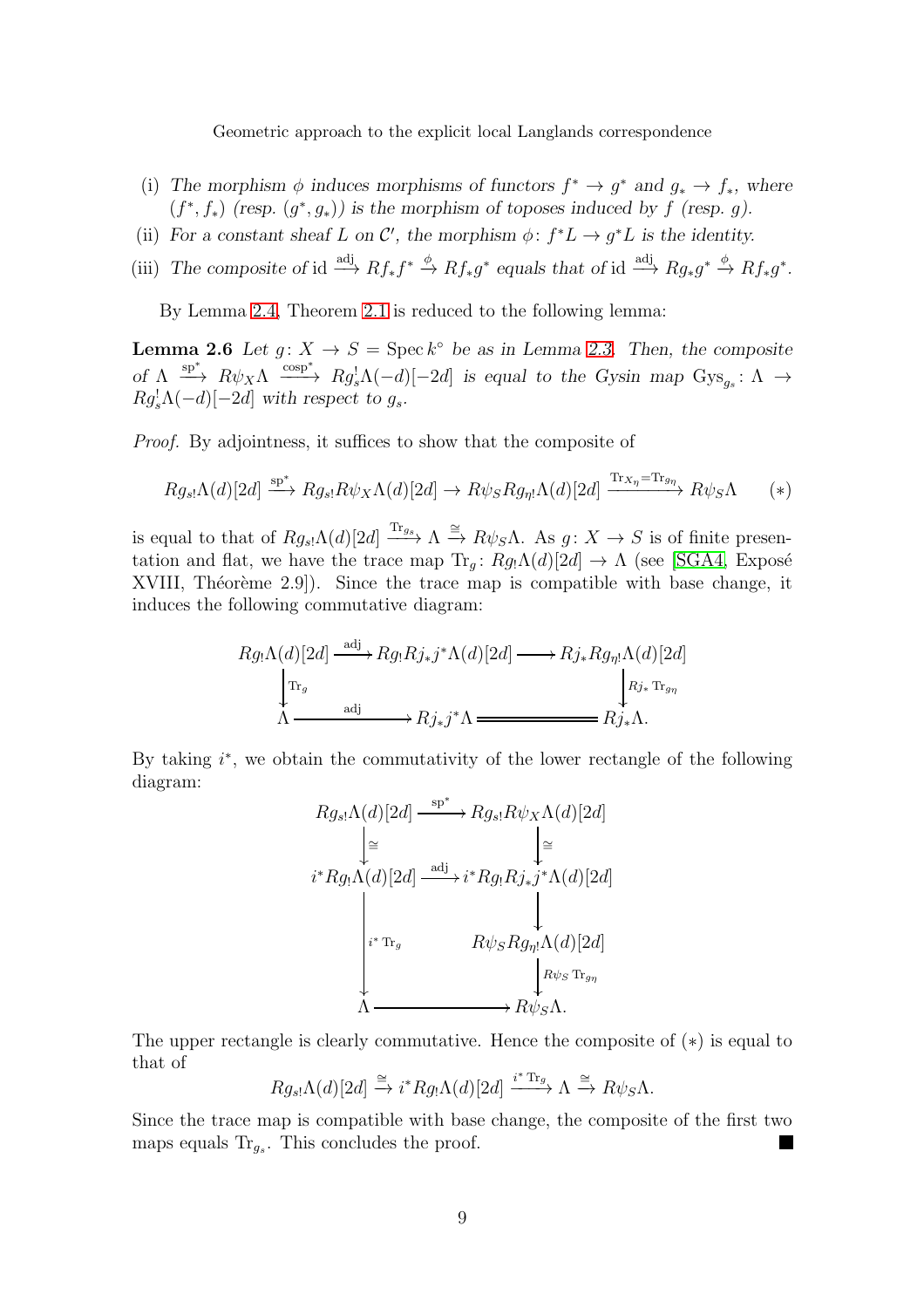Corollary 2.7 Let Y be a purely d-dimensional separated smooth scheme of finite type over κ. Assume that a finite surjective morphism  $\pi: \mathcal{X}_s \to Y$  over κ is given. Take a decomposition  $Y = \coprod_j Y_j$  into connected components, and let  $\delta_j \geq 1$  be the generic degree of  $\pi|_{Y_j} : \pi^{-1}(Y_j) \to Y_j$ . We denote by deg  $\pi$  the locally constant function on Y that equals  $\delta_j$  on  $Y_j$ . It induces an endomorphism  $\Lambda \xrightarrow{\times \deg \pi} \Lambda$  of a sheaf over Y, and thus that of  $H_c^i(Y, \Lambda)$ . Concretely, it is described as follows:

$$
\times \deg \pi \colon H_c^i(Y, \Lambda) = \bigoplus_j H_c^i(Y_j, \Lambda) \xrightarrow{\bigoplus_j (\times \delta_j)} \bigoplus_j H_c^i(Y_j, \Lambda) = H_c^i(Y, \Lambda).
$$

Then, we have the following commutative diagram:

$$
H_c^i(Y, \Lambda) \xrightarrow{\pi^*} H_c^i(\mathcal{X}_s, \Lambda) \xrightarrow{\text{sp}^*} H_c^i(\mathcal{X}_s, R\Psi_{\mathcal{X}}\Lambda) \xrightarrow{\cong} H_c^i(d(\mathcal{X}), \Lambda)
$$
  
\n
$$
\times \deg \pi \downarrow \qquad \qquad \downarrow \qquad \qquad \downarrow \qquad \qquad \downarrow \qquad \qquad \downarrow \qquad \qquad \parallel
$$
  
\n
$$
H_c^i(Y, \Lambda) \xleftarrow{\pi_*} H_c^i(\mathcal{X}_s, Rf_s^{\dagger} \Lambda(-d)[-2d]) \xleftarrow{\text{cosp}^*} H_c^i(\mathcal{X}_s, R\Psi_{\mathcal{X}}\Lambda) \xrightarrow{\cong} H_c^i(d(\mathcal{X}), \Lambda)
$$
  
\n
$$
\downarrow \qquad \qquad \downarrow \qquad \qquad \downarrow \qquad \qquad \downarrow \qquad \qquad \downarrow \qquad \qquad \downarrow
$$
  
\n
$$
H^i(Y, \Lambda) \xleftarrow{\pi_*} H^i(\mathcal{X}_s, Rf_s^{\dagger} \Lambda(-d)[-2d]) \xleftarrow{\text{cosp}^*} H^i(\mathcal{X}_s, R\Psi_{\mathcal{X}}\Lambda) \xrightarrow{\cong} H^i(d(\mathcal{X}), \Lambda).
$$

Here  $\pi_*$  are the maps induced from

$$
\pi_* R f_s^! \Lambda(-d)[-2d] = R \pi_! R \pi^! R h^! \Lambda(-d)[-2d] \stackrel{\text{Gys}_h}{\leq} R \pi_! R \pi^! \Lambda \stackrel{\text{adj}}{\longrightarrow} \Lambda,
$$

where  $h: Y \to \text{Spec } \kappa$  denotes the structure map of Y.

*Proof.* By Theorem [2.1,](#page-49-0) the upper middle rectangle commutes. To see the commutativity of the upper left rectangle, it suffices to prove that the composite of

$$
\Lambda \xrightarrow{\text{adj}} \pi_* \pi^* \Lambda = R \pi_! \Lambda \xrightarrow{\text{Gys}_{fs}} R \pi_! R f_s^! \Lambda (-d) [-2d]
$$
  
=  $R \pi_! R \pi^! R h^! \Lambda (-d) [-2d] \xleftarrow{\text{Gys}_h} R \pi_! R \pi^! \Lambda \xrightarrow{\text{adj}} \Lambda$  (\*)

is equal to the multiplication by deg  $\pi$ . Since this problem is local on Y, we may assume that Y is connected. Further, by shrinking Y, we may assume that  $\pi: \mathcal{X}_s \to$ Yis flat ([\[EGA,](#page-53-9) IV, Théorème 6.9.1]). Then, as the trace map is compatible with composition, we can easily observe that the composite of (∗) is equal to that of

$$
\Lambda \xrightarrow{\mathrm{adj}} \pi_* \pi^* \Lambda = \pi_! \pi^* \Lambda \xrightarrow{\mathrm{Tr}_{\pi}} \Lambda.
$$

Hence the claim follows from  $[\text{SGA4}, \text{Expose }$  XVIII, Théorème 2.9 (Var 4)].

The commutativity of the lower right rectangle follows from the construction of the isomorphism  $H_c^i(\mathcal{X}_s, R\Psi_{\mathcal{X}}\Lambda) \to H_c^i(d(\mathcal{X}), \Lambda)$  (see [\[Mie14b,](#page-53-6) Definition 4.27]) and the proof of [\[Mie14b,](#page-53-6) Lemma 4.8]. The other rectangles are obviously commutative.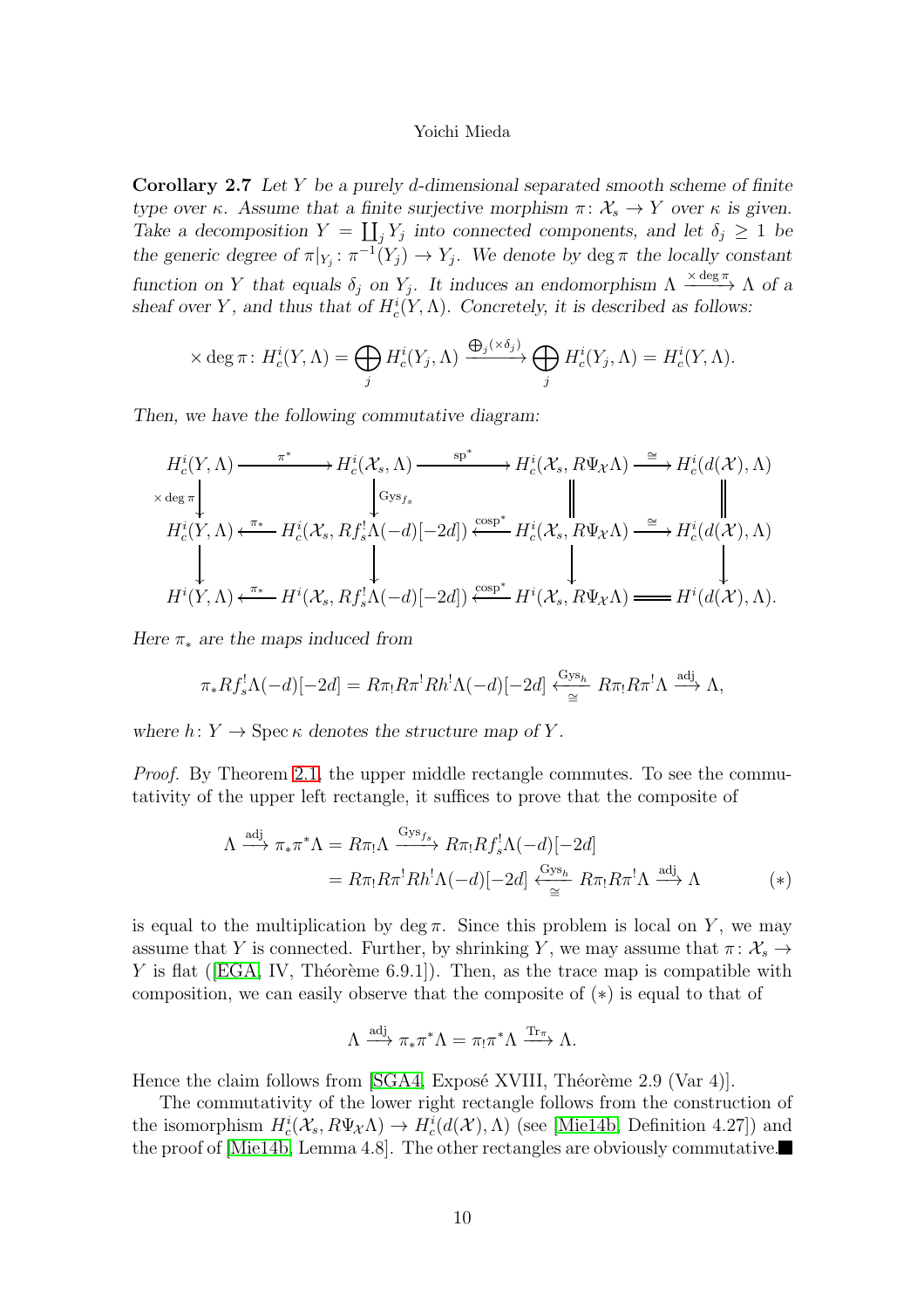Note that  $H_c^i(d(\mathcal{X}), \mathbb{Z}_\ell) = \varprojlim_m H_c^i(d(\mathcal{X}), \mathbb{Z}/\ell^m \mathbb{Z})$  by [\[Hub98b,](#page-52-12) Theorem 3.1];<br>all that we are assuming that  $d(\mathcal{X})$  is smooth thus locally algebraic by [Hub96] recall that we are assuming that  $d(\mathcal{X})$  is smooth, thus locally algebraic by [\[Hub96,](#page-52-9) (1.7.7)]. Hence, by taking projective limit, we obtain the specialization maps

 $\mathrm{sp}^*\colon H^i_c(\mathcal{X}_s,\mathbb{Z}_\ell)\to H^i_c(d(\mathcal{X}),\mathbb{Z}_\ell),\quad \mathrm{sp}^*\colon H^i_c(\mathcal{X}_s,\overline{\mathbb{Q}}_\ell)\to H^i_c(d(\mathcal{X}),\overline{\mathbb{Q}}_\ell)$ 

between  $\ell$ -adic cohomology.

**Theorem 2.8** Let Y and  $\pi: \mathcal{X}_s \to Y$  be as in Corollary [2.7.](#page-42-0) Let V be a subspace of  $H_c^i(Y, \overline{\mathbb{Q}}_\ell)$  such that the composite  $V \hookrightarrow H_c^i(Y, \overline{\mathbb{Q}}_\ell) \to H^i(Y, \overline{\mathbb{Q}}_\ell)$  is an injection. Then, for any open immersion  $d(\mathcal{X}) \hookrightarrow Z$  into an adic space Z which is locally of finite type, separated and taut over  $Spa(k, k^{\circ})$ , the composite

$$
V \hookrightarrow H_c^i(Y, \overline{\mathbb{Q}}_{\ell}) \xrightarrow{\pi^*} H_c^i(\mathcal{X}_s, \overline{\mathbb{Q}}_{\ell}) \xrightarrow{\text{sp}^*} H_c^i(d(\mathcal{X}), \overline{\mathbb{Q}}_{\ell}) \to H_c^i(Z, \overline{\mathbb{Q}}_{\ell})
$$

is also an injection.

Proof. By Corollary [2.7,](#page-42-0) we have the following commutative diagram for each integer  $m \geq 1$ :

$$
H_c^i(Y, \mathbb{Z}/\ell^m \mathbb{Z}) \xrightarrow{\text{sp* or*}} H_c^i(d(\mathcal{X}), \mathbb{Z}/\ell^m \mathbb{Z}) \longrightarrow H_c^i(Z, \mathbb{Z}/\ell^m \mathbb{Z})
$$
  
\n
$$
\times \deg \pi \downarrow \qquad \qquad \parallel \qquad \qquad \parallel
$$
  
\n
$$
H_c^i(Y, \mathbb{Z}/\ell^m \mathbb{Z}) \xleftarrow{\pi_* \circ \text{cosp*}} H_c^i(d(\mathcal{X}), \mathbb{Z}/\ell^m \mathbb{Z}) \longrightarrow H_c^i(Z, \mathbb{Z}/\ell^m \mathbb{Z})
$$
  
\n
$$
\downarrow \qquad \qquad \downarrow \qquad \qquad \downarrow
$$
  
\n
$$
H^i(Y, \mathbb{Z}/\ell^m \mathbb{Z}) \xleftarrow{\pi_* \circ \text{cosp*}} H^i(d(\mathcal{X}), \mathbb{Z}/\ell^m \mathbb{Z}) \longleftarrow H^i(Z, \mathbb{Z}/\ell^m \mathbb{Z}).
$$

Therefore, the composite  $\phi\colon H_c^i(Y,\overline{\mathbb{Q}}_\ell) \xrightarrow{\times \text{deg }\pi} H_c^i(Y,\overline{\mathbb{Q}}_\ell) \to H^i(Y,\overline{\mathbb{Q}}_\ell)$  can be decomposed into

$$
H_c^i(Y, \overline{\mathbb{Q}}_{\ell}) \xrightarrow{\text{sp*} \circ \pi^*} H_c^i(d(\mathcal{X}), \overline{\mathbb{Q}}_{\ell}) \xrightarrow{(*)} \left( \varprojlim_m H_c^i(Z, \mathbb{Z}/\ell^m \mathbb{Z}) \right) \otimes_{\mathbb{Z}_{\ell}} \overline{\mathbb{Q}}_{\ell} \to H^i(Y, \overline{\mathbb{Q}}_{\ell}).
$$

Clearly (∗) is the composite of

$$
H_c^i(d(\mathcal{X}), \overline{\mathbb{Q}}_\ell) \to H_c^i(Z, \overline{\mathbb{Q}}_\ell) \to \left(\varprojlim_m H_c^i(Z, \mathbb{Z}/\ell^m \mathbb{Z})\right) \otimes_{\mathbb{Z}_\ell} \overline{\mathbb{Q}}_\ell.
$$

Hence  $\phi$  has a decomposition

$$
H_c^i(Y, \overline{\mathbb{Q}}_\ell) \xrightarrow{\text{sp}^* \circ \pi^*} H_c^i(d(\mathcal{X}), \overline{\mathbb{Q}}_\ell) \to H_c^i(Z, \overline{\mathbb{Q}}_\ell) \to H^i(Y, \overline{\mathbb{Q}}_\ell).
$$

Since  $\phi|_V: V \hookrightarrow H_c^i(Y, \overline{\mathbb{Q}}_\ell) \stackrel{\phi}{\rightarrow} H^i(Y, \overline{\mathbb{Q}}_\ell)$  is the composite of

$$
V \hookrightarrow H_c^i(Y, \overline{\mathbb{Q}}_{\ell}) \to H^i(Y, \overline{\mathbb{Q}}_{\ell}) \xrightarrow{\times \deg \pi} H^i(Y, \overline{\mathbb{Q}}_{\ell})
$$

and  $\times$  deg  $\pi$  is an isomorphism,  $\phi|_V$  is an injection by the assumption on V. Therefore, the composite

$$
V \hookrightarrow H_c^i(Y, \overline{\mathbb{Q}}_{\ell}) \xrightarrow{\text{sp}^* \circ \pi^*} H_c^i(d(\mathcal{X}), \overline{\mathbb{Q}}_{\ell}) \to H_c^i(Z, \overline{\mathbb{Q}}_{\ell})
$$

 $\blacksquare$ 

is also an injection, as desired.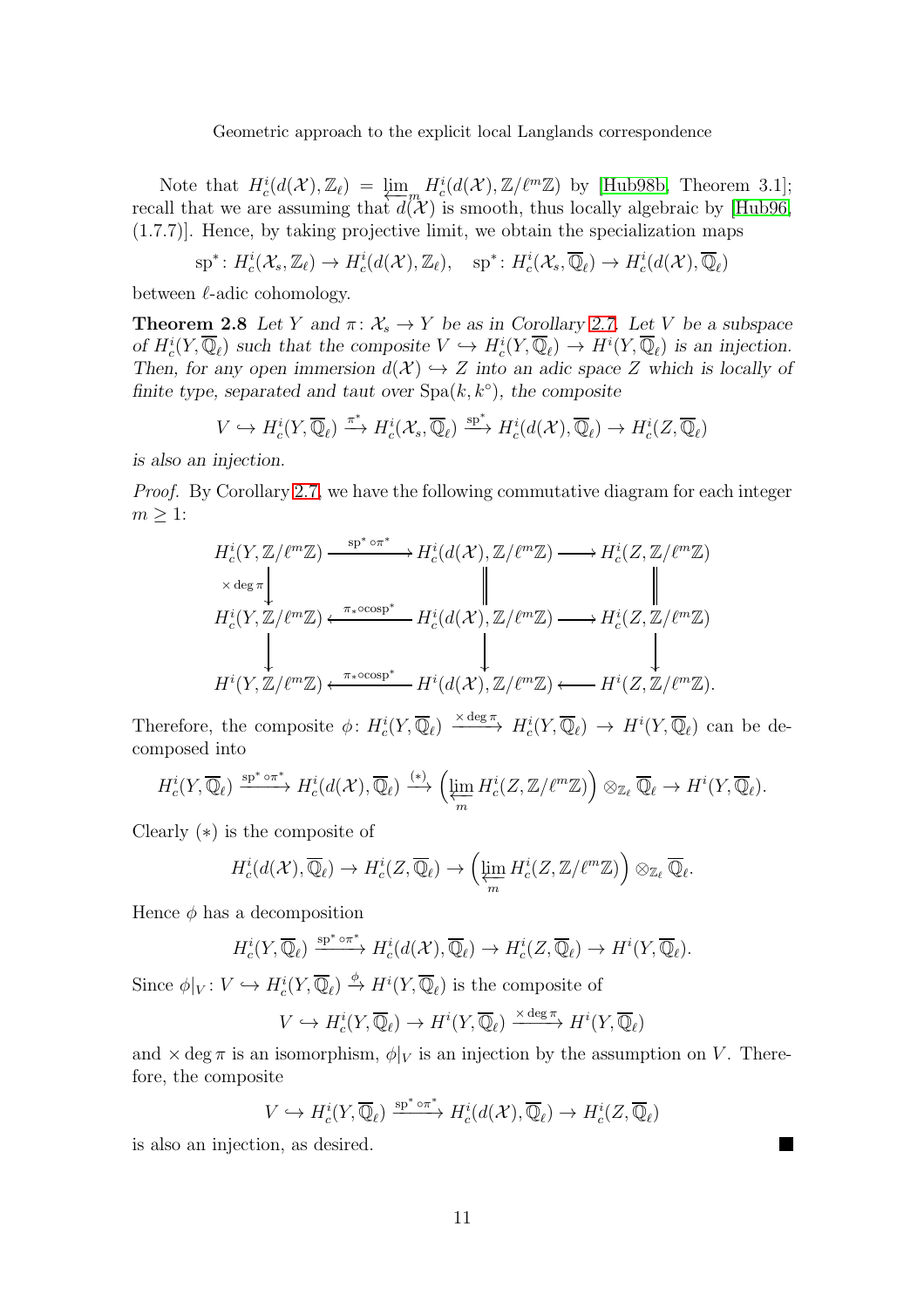## <span id="page-11-0"></span>3 Specialization map: the case of infinite level

Let k,  $k^{\circ}$ , m and  $\kappa$  be as in the previous section. Assume that the characteristic of  $\kappa$  is  $p > 0$ . Fix a non-zero element  $\varpi \in \mathfrak{m}$ .

In this section, we consider a flat  $k^{\circ}$ -algebra A which is  $\varpi$ -adically complete. We denote by A the integral closure of A in  $A[1/\varpi]$ . Then,  $(A[1/\varpi], A)$  is an affinoid  $(k, k^{\circ})$ -algebra (for the topology on  $A[1/\varpi]$ , see [\[Hub93,](#page-52-13) Examples 1.1 (iv)]). Suppose that A is equipped with an action over  $k^{\circ}$  of a profinite group  $K_0$ . Then, A is a  $K_0$ -stable subring of  $A[1/\varpi]$ .

We will assume two conditions on A and the action of  $K_0$ . The first is that the affinoid  $(k, k^{\circ})$ -algebra  $(A[1/\varpi], \tilde{A})$  is obtained as a limit of a tower of smooth affinoid  $(k, k<sup>°</sup>)$ -algebras. The precise statement is as follows:

**Assumption 3.1** For each open normal subgroup  $K$  of  $K_0$ , we are given a complete f-adic k-algebra  $B_K$  of topologically finite type endowed with an action of  $K_0/K$ . For open normal subgroups K, K' with  $K' \subset K$ , we are given a continuous  $K_0$ equivariant k-homomorphism  $B_K \to B_{K'}$  so that  ${B_K}_{K \lhd K_0}$  becomes an inductive system. Further we impose the following conditions:

- (a) For an open normal subgroup K of  $K_0$ , the adic space  $X_K = \text{Spa}(B_K, B_K^{\circ})$  is smooth over  $Spa(k, k^{\circ}).$
- (b) For open normal subgroups K, K' of  $K_0$  with  $K' \subset K$ , the transition map  $X_{K'} \to X_K$  is a finite étale Galois covering with Galois group  $K/K'$ . Note that this implies that  $X_{K'} \to X_K$  is surjective and  $B_K \to (B_{K'})^{K/K'}$  is an isomorphism.
- (c) There exists a  $K_0$ -equivariant homomorphism  $\{(B_K, B_K^{\circ})\}_{K\triangleleft K_0}\to (A[1/\varpi], \tilde{A})$ of inductive systems of affinoid  $(k, k^{\circ})$ -algebras (here  $(A[1/\varpi], A)$ ) means the constant inductive system), such that
	- the induced continuous map  $Spa(A[1/\varpi], \tilde{A}) \to \underleftarrow{\lim}_{K \triangleleft K_0} Spa(B_K, B_K^{\circ})$  is a homomorphism and homeomorphism, and
	- the induced homomorphism  $\varinjlim_{K} B_K \to A[1/\varpi]$  has dense image.

The second assumption is that the reduction of  $A$  is the perfection of a finitely generated  $\kappa$ -algebra. More precisely,

**Assumption 3.2** There exist a finitely generated  $\kappa$ -algebra R and an isomorphism

$$
\varinjlim_{x\mapsto x^p} R \xrightarrow{\cong} A/\mathfrak{m} A
$$

of  $\kappa$ -algebras. We fix such an R and an isomorphism, and put  $Y = \operatorname{Spec} R$ .

Under these assumptions, we will compare two cohomology groups  $H_c^i(Y, \overline{\mathbb{Q}}_\ell)$ and  $\lim_{\substack{\longrightarrow \\ \Omega_K \to \infty}} H_c^i(X_K, \overline{\mathbb{Q}}_\ell)$ . We begin with basic properties of the inductive system  ${B_K}_{K \triangleleft K_0}.$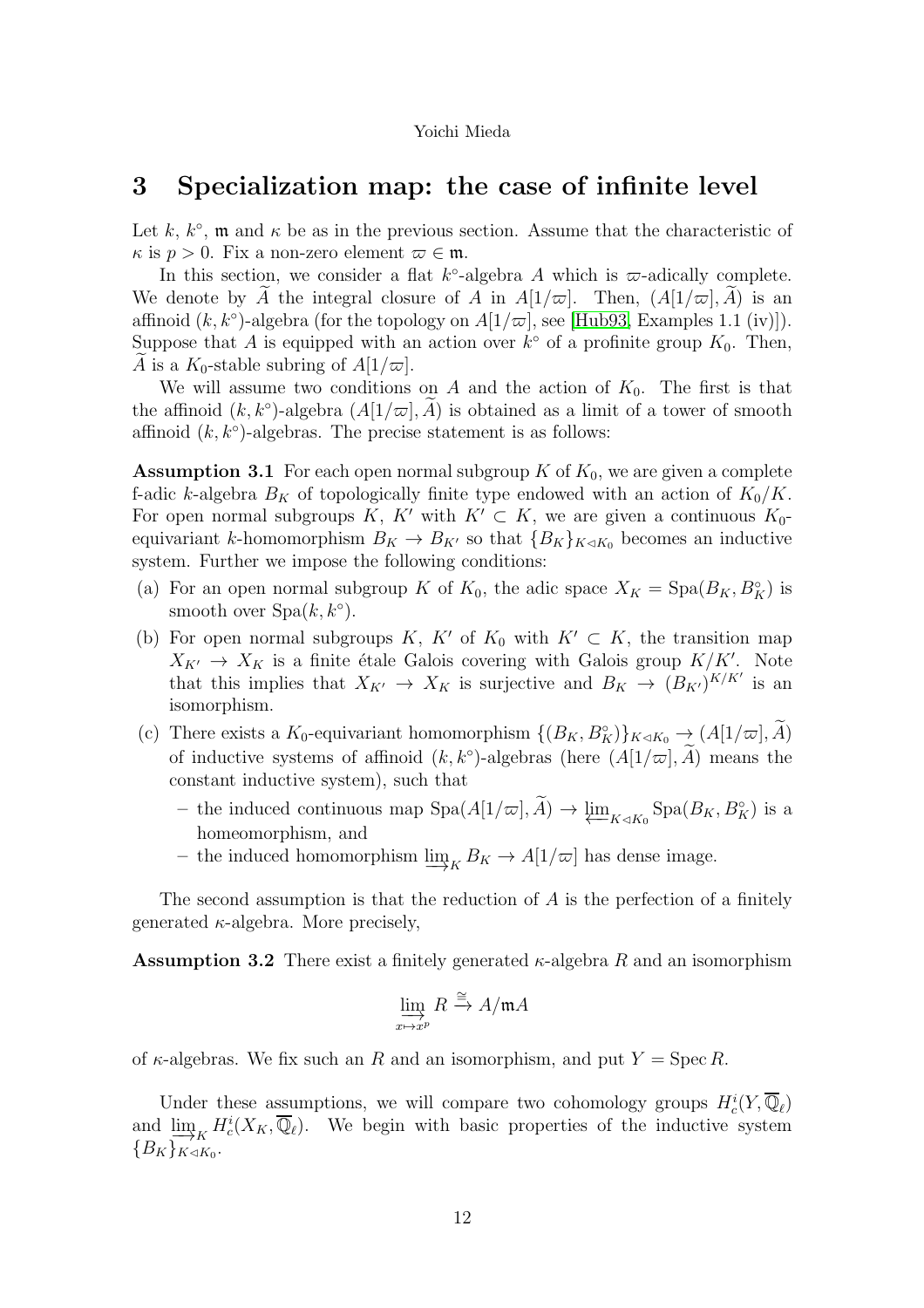**Lemma 3.3** For each open normal subgroup K of  $K_0$ , the map  $\text{Spa}(A[1/\varpi], \widetilde{A}) \rightarrow$  $Spa(B_K, B_K^{\circ}) = X_K$  is surjective.

Proof. By Assumption [3.1,](#page-49-0) it suffices to show the surjectivity of the map

$$
\varprojlim_{K' \lhd K_0} X_{K'} = \varprojlim_{K' \lhd K_0, K' \subset K} X_{K'} \to X_K.
$$

This follows from the surjectivity and the finiteness of  $X_{K'} \to X_K$ ; recall that the filtered projective limit of non-empty finite sets is non-empty.

**Lemma 3.4** The homomorphism  $B_K \to A[1/\varpi]$  is injective.

*Proof.* First note that  $B_K$  is reduced, as  $Spa(B_K, B_K^{\circ})$  is assumed to be smooth over Spa $(k, k^{\circ})$ . Therefore we have  $0 = \sqrt{0} = \bigcap_{\mathfrak{n} \subset B_K} \mathfrak{n}$ , where  $\mathfrak{n}$  runs through maximal ideals of  $B_K$  (recall that  $B_K$  is a Jacobson ring; see [\[FK13,](#page-52-11) Chapter 0, Proposition  $(9.3.10)$ .

We denote the homomorphism  $B_K \to A[1/\varpi]$  by  $\phi$ . Take an arbitrary maximal ideal **n** of  $B_K$ , and let  $v_{\mathfrak{n}} \in \text{Spa}(B_K, B_K^{\circ})$  be the classical point corresponding to n. By Lemma [3.3,](#page-49-1) we can find  $\tilde{v}_n \in \text{Spa}(A[1/\varpi], \tilde{A})$  satisfying  $v_n = \tilde{v}_n \circ \phi$ . For  $a \in \text{Ker } \phi$ , we have  $v_{\mathfrak{n}}(a) = \tilde{v}_{\mathfrak{n}}(\phi(a)) = \tilde{v}_{\mathfrak{n}}(0) = 0$ . Hence  $\text{Ker } \phi \subset \text{supp } v_{\mathfrak{n}} = \mathfrak{n}$ .<br>Therefore we conclude that  $\text{Ker } \phi \subset \bigcap_{\mathfrak{n}} \mathfrak{n} = 0$  namely  $\phi$  is an injection Therefore we conclude that  $\text{Ker } \phi \subset \bigcap_{\mathfrak{n} \subset B_K} \mathfrak{n} = 0$ , namely,  $\phi$  is an injection.

By this lemma, we regard  $B_K$  as a k-subalgebra of  $A[1/\varpi]$ .

**Definition 3.5** We put  $B' = \bigcup_{K \triangleleft K_0} B_K \subset A[1/\varpi], A' = A \cap B'$  and  $\widetilde{A}' = \widetilde{A} \cap B'$ . Note that B' is a dense  $K_0$ -stable k-subalgebra of  $A[1/\varpi]$ , while A' and A' are K<sub>0</sub>-stable k<sup>o</sup>-subalgebras of B'. For an open normal subgroup K of  $K_0$ , we put  $A_K = A \cap B_K$  and  $A_K = A \cap B_K$ . These are open  $K_0$ -stable  $k^{\circ}$ -subalgebras of  $B_K$ .

**Lemma 3.6** The inclusion  $A' \hookrightarrow A$  induces isomorphisms  $A'/\varpi^m A' \stackrel{\cong}{\rightarrow} A/\varpi^m A$  for every integer  $m \geq 0$  and  $A'/mA' \stackrel{\cong}{\rightarrow} A/mA$ .

*Proof.* Let  $m \geq 0$  be an integer. Since A' is dense in A, we have  $A = A' + \varpi^m A$ . Thus the map  $A'/\overline{\omega}^m A' \rightarrow A/\overline{\omega}^m A$  is surjective. Let us show the injectivity. Take an element  $x \in A' \cap \varpi^m A$  and write  $x = \varpi^m y$  with  $y \in A$ . Since B' is a k-subalgebra of  $A[1/\varpi]$ , we have  $y = \varpi^{-m}x \in \varpi^{-m}A' \subset B'$ . Hence y lies in  $A \cap B' = A'$  and x lies in  $\varpi^{m} A'$ . This means that  $A'/\varpi^{m} A' \to A/\varpi^{m} A$  is injective.

In particular, the map  $A'/\varpi A' \rightarrow A/\varpi A$  is an isomorphism. By taking the base change  $(-) \otimes_{k^{\circ}/\varpi k^{\circ}} k^{\circ}/\mathfrak{m}$ , we conclude that the homomorphism  $A'/\mathfrak{m}A' \to A/\mathfrak{m}A$  is also an isomorphism.

**Lemma 3.7** For an open normal subgroup K of  $K_0$ , we have  $(B')^K = B_K$ ,  $(A')^K =$  $A_K$  and  $(\tilde{A}')^K = A_K$ .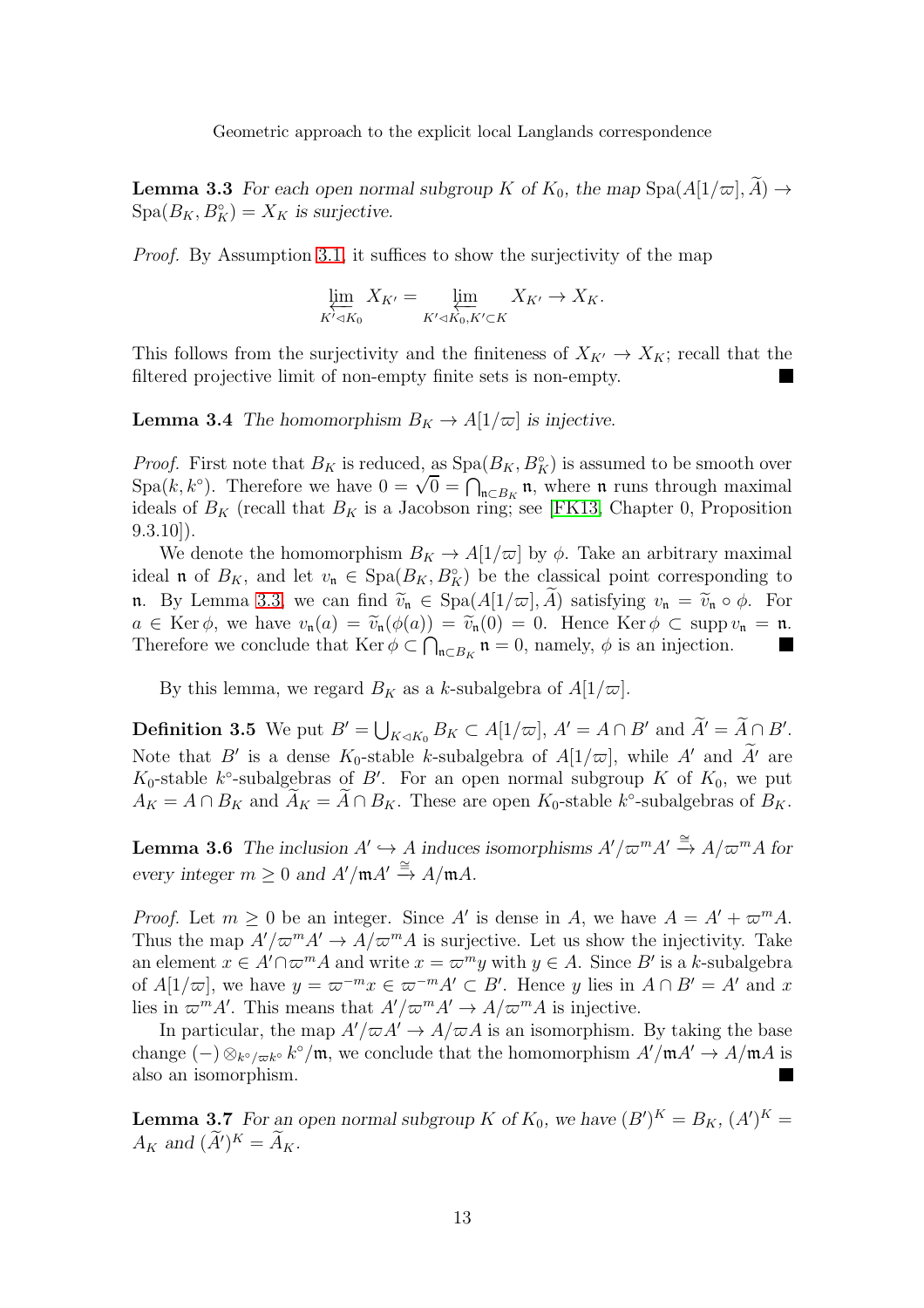*Proof.* For an open normal subgroup K' of  $K_0$  contained in K, we have  $(B_{K'})^K = B_K$ by assumption. By taking the union with respect to such  $K'$ , we conclude that  $(B')^K = B_K$ . From this equality, we can deduce  $(A')^K = A \cap (B')^K = A \cap B_K = A_K$ and  $(A')^K = A \cap (B')^K = A \cap B_K = A_K$ .

**Lemma 3.8** (i) The ring  $\hat{A}'$  is integral over its subring  $A'$ .

(ii) For an open normal subgroup K of  $K_0$ ,  $\widetilde{A}_K$  is integral over its subring  $A_K$ .

(iii) For an open normal subgroup K of  $K_0$ ,  $\overline{A}_K$  coincides with  $B_K^{\circ}$ .

*Proof.* We prove (i). Take  $x \in \tilde{A}' \subset \tilde{A}$ . Since  $\tilde{A}$  is integral over A, there exist  $n \geq 1$ and  $a_1, \ldots, a_n \in A$  such that  $x^n + a_1 x^{n-1} + \cdots + a_n = 0$ . As  $A \subset A \subset A[1/\varpi]$ , we can find an integer  $m \geq 0$  such that  $\varpi^m x^i \in A$  for every  $0 \leq i \leq n-1$ . Since B' is dense in  $A[1/\varpi]$ , we have  $(a_i + \varpi^m A) \cap B' \neq \varnothing$ ; in other words, for each i there exists  $b_i \in B'$  such that  $b_i - a_i \in \varpi^m A$ . Note that  $b_i \in A \cap B' = A'$ .

For such  $b_i$ 's, we have

$$
x^{n} + b_{1}x^{n-1} + \cdots + b_{n} = (b_{1} - a_{1})x^{n-1} + \cdots + (b_{n} - a_{n}).
$$

The left hand side lies in  $B'$ , while the right hand side lies in A. If we put  $c =$  $(b_1 - a_1)x^{n-1} + \cdots + (b_n - a_n)$ , it is an element of  $A \cap B' = A'$  and x is a root of the monic polynomial  $T^n + b_1 T^{n-1} + \cdots + b_n - c \in A'[T]$ . Hence x is integral over A'.

Next we prove (ii). By (i), it suffices to show that  $A'$  is integral over  $A_K$ . Take an arbitrary element  $a \in A'$  and an open normal subgroup K' of  $K_0$  contained in K such that  $a \in B_{K'}$ . Then  $a \in A' \cap B_{K'} = A_{K'}$ . The element a is a root of the monic polynomial  $\prod_{g \in K/K'}(T - g(a))$ , whose coefficients belong to  $(A_{K'})^K = A_K$ . Therefore a is integral over  $A_K$ .

Finally we prove (iii). Since we have a homomorphism  $(B_K, B_K^{\circ}) \to (A[1/\varpi], \tilde{A})$ of affinoid  $(k, k^{\circ})$ -algebras, we have  $B_K^{\circ} \subset A \cap B_K = A_K$ . Let us prove the reverse inclusion  $A_K \subset B_K^{\circ}$ . Take  $a \in A_K$ . By [\[Hub93,](#page-52-13) Lemma 3.3 (i)], we have

$$
B_K^{\circ} = \{ x \in B_K \mid v(x) \le 1 \text{ for every } v \in \text{Spa}(B_K, B_K^{\circ}) \}.
$$

Therefore, it suffices to observe that  $v(a) \leq 1$  for every  $v \in \text{Spa}(B_K, B_K^{\circ})$ . By Lemma [3.3,](#page-49-1) there exists  $\tilde{v} \in \text{Spa}(A[1/\varpi], \tilde{A})$  such that  $\tilde{v}|_{B_K} = v$ . As  $a \in A_K \subset \tilde{A}$ , we have  $v(a) = \tilde{v}(a) \leq 1$ , as desired.

**Corollary 3.9** For an open normal subgroup K of  $K_0$ ,  $B_K^{\circ}$  contains  $A_K$  over which  $B_K^{\circ}$  is integral.

Proof. Clear from Lemma [3.8](#page-43-0) (ii), (iii).

Recall that a  $k^{\circ}$ -algebra C is said to be topologically finitely generated if it is isomorphic to a quotient of  $k^{\circ} \langle T_1, \ldots, T_n \rangle$  for some  $n \geq 0$  (see [\[FK13,](#page-52-11) Definition 8.4.1] and Proposition 8.4.4]). Such C is  $\varpi$ -adically complete. We say that  $c_1, \ldots, c_{n'} \in C$ 

 $\blacksquare$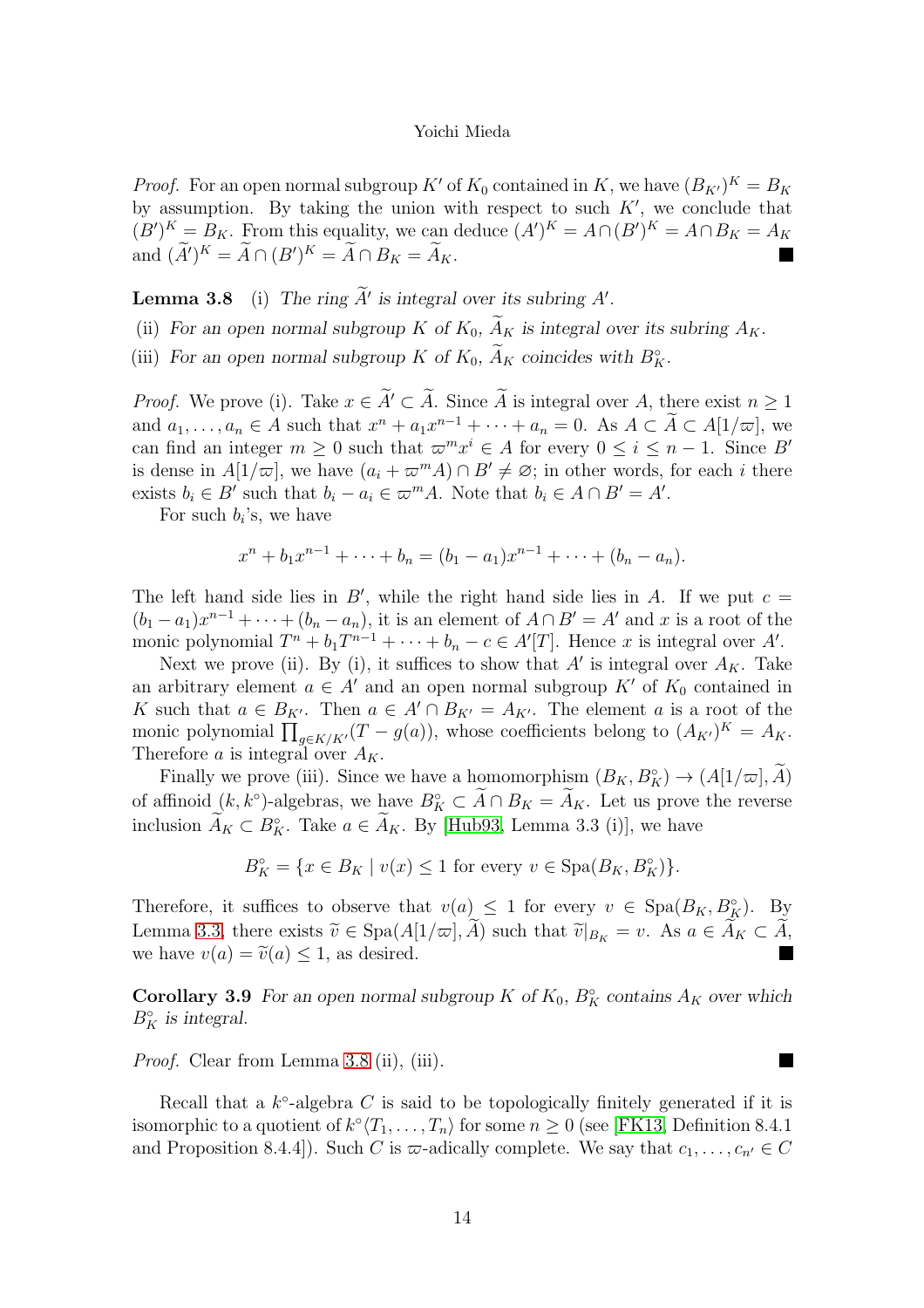are topological generators of C if the k<sup>°</sup>-homomorphism  $k^{\circ} \langle T_1, \ldots, T_{n'} \rangle \to C$  given by  $T_i \mapsto c_i$  is surjective.

We would like to write the  $k^{\circ}$ -algebra  $A'$  as an inductive limit of topologically finitely generated  $k^{\circ}$ -algebras. First we focus on each  $B_K$ . In the following proposition, we slightly change the notation for simplicity.

**Proposition 3.10** Let B be a complete f-adic k-algebra of topologically finite type. Let A be an open subring of  $B^{\circ}$  such that  $B^{\circ}$  is integral over A. We write  $\mathcal{D}_A$  for the set consisting of topologically finitely generated  $k^{\circ}$ -subalgebras of A which are rings of definition of A (or equivalently,  $B$ ). Then, the following hold:

- (i) The set  $\mathcal{D}_A$  is a filtered ordered set with respect to inclusions.
- (ii) We have  $A = \bigcup_{A_0 \in \mathcal{D}_A} A_0$ .
- (iii) For  $A_0 \in \mathcal{D}_A$ , A and  $B^{\circ}$  are integral over  $A_0$ .

*Proof.* First we prove that  $\mathcal{D}_A$  is non-empty. Since B is of topologically finite type, we can take a surjective continuous k-homomorphism  $\phi: k\langle T_1, \ldots, T_n \rangle \to B$ . By the open mapping theorem,  $\phi$  is an open map. Moreover, by [\[Hub93,](#page-52-13) Proposition 1.10],  $\phi$  is an adic map. Hence the image  $B_0$  of  $k^{\circ}(T_1, \ldots, T_n)$  under  $\phi$  is a topologically finitely generated  $k^{\circ}$ -subalgebra of B which is a ring of definition of B. Therefore  $\varpi B_0$  is an ideal of definition of  $B_0$  (see [\[Hub93,](#page-52-13) Proposition 1.5 (ii)]), and  $B_0$  is  $\varpi$ -adically complete. Further, by [\[Hub94,](#page-52-14) proof of Lemma 4.4],  $B^{\circ}$  is the integral closure of  $B_0$  inside  $B$ .

Put  $b_i = \phi(T_i) \in B_0 \subset B^{\circ}$ . Since  $B^{\circ}$  is integral over A, for each  $1 \leq i \leq n$ there exists a monic polynomial  $f_i \in A[T]$  such that  $f_i(b_i) = 0$ . Since A is open, there exists an integer  $m \geq 1$  such that  $\varpi^{m} B_{0} \subset A$ . Let  $A_{0}$  be the k°-subalgebra of A generated by the coefficients of  $f_1, \ldots, f_n$  and the elements of  $\varpi^m B_0$ . Since  $A_0$  contains  $\varpi^{m}B_0$ , it is an open subring of B. As the coefficients of  $f_1, \ldots, f_n$  are power-bounded in B,  $A_0$  is bounded in B. Hence  $A_0$  is a ring of definition of B. In particular,  $A_0$  is  $\varpi$ -adically complete. We will show that  $A_0 \in \mathcal{D}_A$ .

Let us prove that  $B_0 \subset A_0[b_1,\ldots,b_n] \subset B^{\circ}$ . For every  $x \in B_0$ , there exists  $f \in$  $k^{\circ}[T_1,\ldots,T_n]$  such that  $x-f(b_1,\ldots,b_n)\in \varpi^mB_0$ . Thus  $x\in f(b_1,\ldots,b_n)+\varpi^mB_0\subset$  $A_0[b_1,\ldots,b_n]$ . The inclusion  $A_0[b_1,\ldots,b_n] \subset B^{\circ}$  is clear. We put  $B'_0 = A_0[b_1,\ldots,b_n]$ . As  $b_1, \ldots, b_n$  are power-bounded in B,  $B'_0$  is also a ring of definition of B. Since  $b_i$  is integral over  $A_0$  by construction,  $B'_0$  is a finite  $A_0$ -algebra. Note also that  $\overline{\omega}^m B_0 \subset A_0$  implies that  $\overline{\omega}^m B'_0 \subset A_0$ .

Now we prove  $A_0 \in \mathcal{D}_A$ . The k°-algebra  $A_0/\varpi^m B_0$  is generated by the coefficients of  $f_1, \ldots, f_n$ . Therefore, its quotient  $A_0 / \varpi^m B_0'$  is also finitely generated over  $k^{\circ}$ . Let us observe that  $A_0/\varpi^{m+1}B'_0$  is finitely generated over  $k^{\circ}$ . For simplicity, we set  $R = A_0 / \varpi^{m+1} B_0'$  and  $I = \varpi^m B_0' / \varpi^{m+1} B_0'$ . Since  $B_0'$  is finitely generated as an  $A_0$ -module, I is a finitely generated ideal of R. As  $m \geq 1$ , we have  $I^2 = 0$ . Take  $a_1, \ldots, a_r \in R$  so that their images generate  $R/I$  as a  $k^{\circ}$ -algebra, and generators  $x_1, \ldots, x_s \in I$  as an R-module. Then it is immediate to see that R is generated by  $a_1, \ldots, a_r, x_1, \ldots, x_s$  as a  $k^{\circ}$ -algebra. Since  $\varpi^{m+1}B'_0 \subset \varpi A_0$ , we conclude that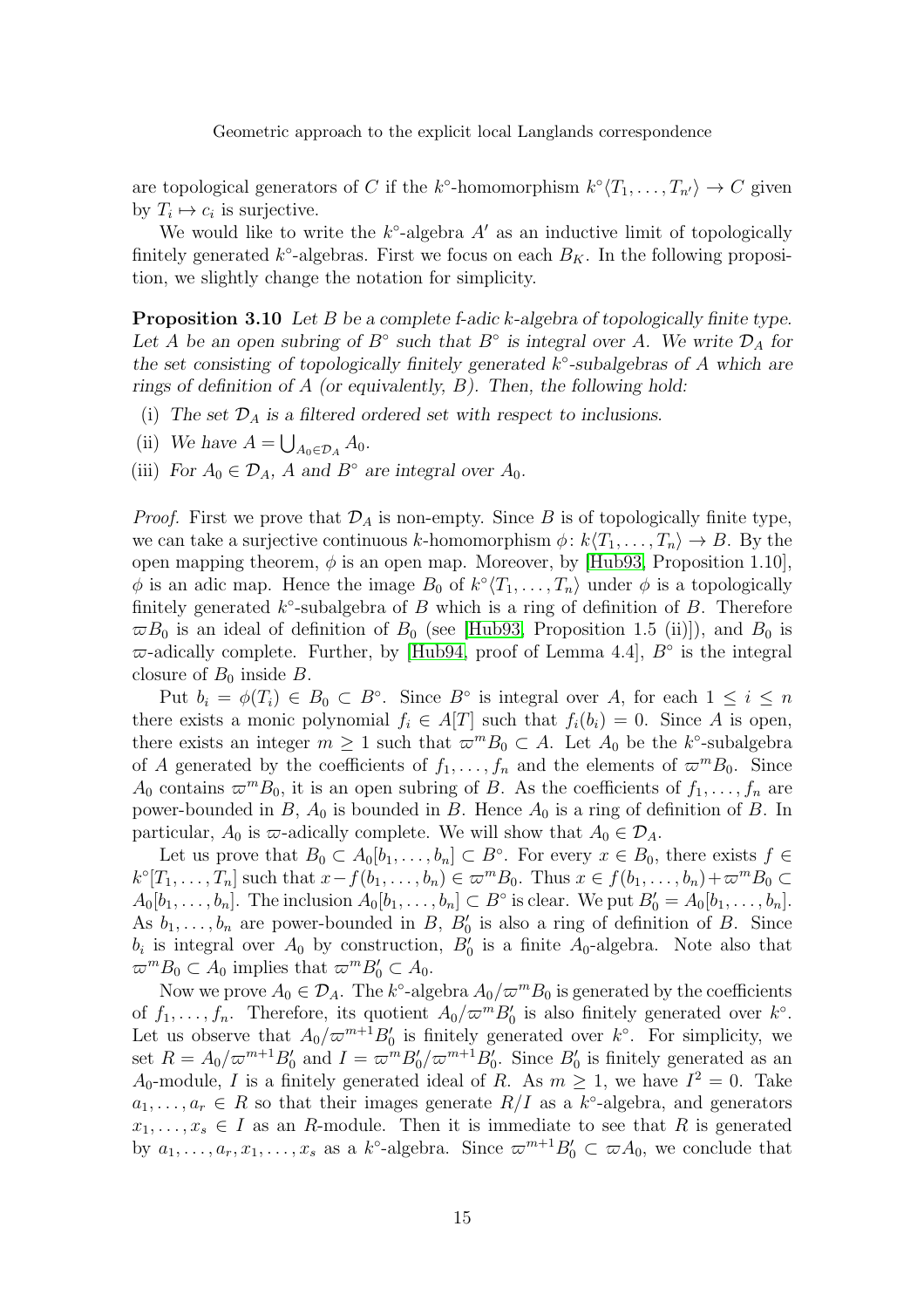$A_0/\varpi A_0$  is a finitely generated  $k^{\circ}$ -algebra. By [\[FK13,](#page-52-11) Chapter 0, Proposition 8.4.2], this means that  $A_0$  is topologically finitely generated over  $k^{\circ}$ , as desired.

Next we prove (iii). For  $A_0 \in \mathcal{D}_A$ , we can take a surjection  $\phi: k\langle T_1, \ldots, T_n \rangle \to B$ above so that  $\phi(k^{\circ} \langle T_1, \ldots, T_n \rangle) = A_0$ . As mentioned above,  $B^{\circ}$  is integral over  $A_0$ . Hence A is also integral over  $A_0$ .

We prove (i). Take  $A_0, A'_0 \in \mathcal{D}_A$  and topological generators  $a'_1, \ldots, a'_n$  of  $A'_0$  over  $k^{\circ}$ . Then, by the same argument as in the third paragraph of this proof, we can show that  $A'_0 \subset A_0[a'_1,\ldots,a'_n]$ . Clearly  $A_0[a'_1,\ldots,a'_n]$  is open and bounded in B, hence a ring of definition of B. In particular,  $A_0[a'_1,\ldots,a'_n]$  is  $\varpi$ -adically complete. On the other hand, by (iii),  $a'_i \in A$  is integral over  $A_0$ . Therefore  $A_0[a'_1, \ldots, a'_n]$  is a finite  $A_0$ -algebra, hence topologically finitely generated  $k^{\circ}$ -algebra. Thus  $A_0[a'_1, \ldots, a'_n]$  is an element of  $\mathcal{D}_A$  containing  $A_0$  and  $A'_0$ .

Finally we prove (ii). Fix  $A_0 \in \mathcal{D}_A$ . For  $a \in A$ , consider the subring  $A_0[a]$  of A. Since  $a \in A \subset B^{\circ}$ ,  $A_0[a]$  is a ring of definition of B. In particular,  $A_0[a]$  is  $\varpi$ -adically complete. By (iii), a is integral over  $A_0$ . Therefore  $A_0[a]$  is finite over  $A_0$ , and thus topologically finitely generated over  $k^{\circ}$ . Hence  $A_0[a]$  is an element of  $\mathcal{D}_A$  containing a. This completes the proof.

We return to the original setting. For an open normal subgroup  $K$  of  $K_0$ , we simply write  $\mathcal{D}_K$  for  $\mathcal{D}_{A_K}$ .

**Lemma 3.11** For open normal subgroups K, K' of  $K_0$  with  $K' \subset K$  and  $A_0 \in \mathcal{D}_K$ , there exists an element of  $\mathcal{D}_{K'}$  containing  $A_0$ .

*Proof.* Take an arbitrary element  $A'_0$  of  $\mathcal{D}_{K'}$  and topological generators  $a_1, \ldots, a_n$  of  $A_0$  over  $k^{\circ}$ . Clearly  $A'_0[a_1,\ldots,a_n]$  is a subring of  $A_{K'}$ . Since  $a_1,\ldots,a_n$  are powerbounded in  $B_K$  and  $B_K \to B_{K'}$  is adic, they are power-bounded in  $B_{K'}$ . Therefore  $A'_0[a_1,\ldots,a_n]$  is a ring of definition of  $B_{K'}$ . By Proposition [3.10](#page-45-0) (iii),  $a_i \in A_K \subset A_{K'}$ is integral over  $A'_0$ . Therefore  $A'_0[a_1,\ldots,a_n]$  is a finite  $A'_0$ -algebra. In particular, it is topologically finitely generated over  $k^{\circ}$ . Thus  $A'_0[a_1, \ldots, a_n]$  belongs to  $\mathcal{D}_{K'}$ . On the other hand, since  $A'_0[a_1,\ldots,a_n] \cap B_K$  is open in  $B_K$ , there exists  $m \geq 1$  such that  $\varpi^{m}A_{0} \subset A_{0}'[a_{1},...,a_{n}].$  Therefore, by the same way as in the third paragraph of the proof of Proposition [3.10,](#page-45-0) we can check that  $A_0 \subset A'_0[a_1, \ldots, a_n]$ . This concludes the proof. П

Put  $\mathcal{D} = \coprod_{K \triangleleft K_0} \mathcal{D}_K$ . We define a partial order on  $\mathcal{D}$  as follows: for  $A_0 \in \mathcal{D}_K$ and  $A'_0 \in \mathcal{D}_{K'}$ ,  $A_0 \leq A'_0$  if  $K' \subset K$  and  $A_0 \subset A'_0$ .

E

Corollary 3.12 This makes  $D$  a filtered ordered set.

<span id="page-15-0"></span>Proof. Clear from Proposition [3.10](#page-45-0) (i) and Lemma [3.11.](#page-45-1)

Corollary 3.13 We have

$$
A' = \bigcup_{A_0 \in \mathcal{D}} A_0 \cong \varinjlim_{A_0 \in \mathcal{D}} A_0, \quad A/\mathfrak{m}A \cong \varinjlim_{A_0 \in \mathcal{D}} A_0/\mathfrak{m}A_0.
$$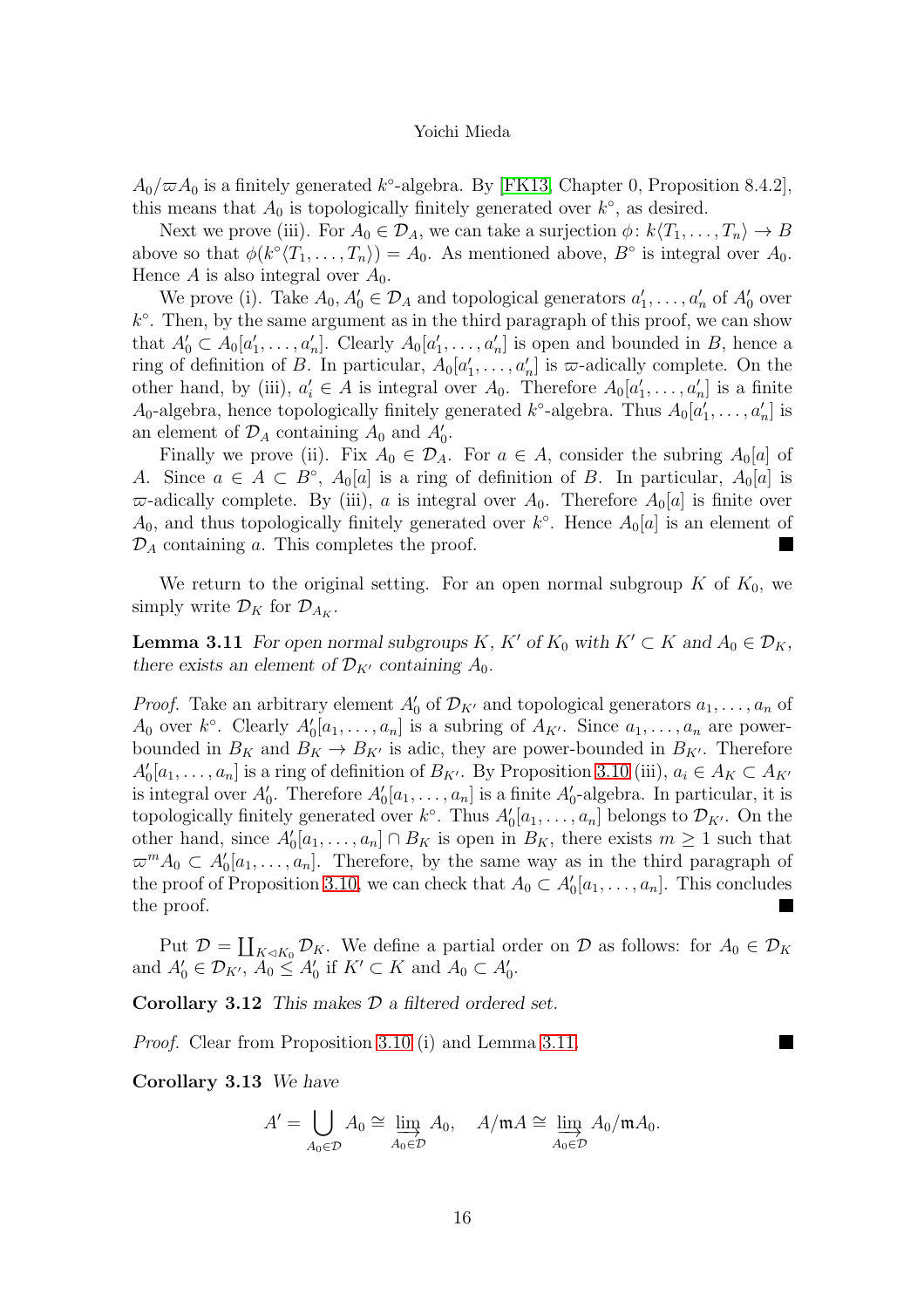Proof. The first claim is clear from Proposition [3.10](#page-45-0) (ii) and Corollary [3.12.](#page-46-0) As tensor product commutes with inductive limit, we have  $A'/mA' \cong \underline{\lim}$  $\longrightarrow A_0 \in \mathcal{D}$  $A_0/\mathfrak{m} A_0.$ Therefore the second follows from Lemma [3.6.](#page-49-4)

<span id="page-16-0"></span>**Lemma 3.14** Let  $A_0$ ,  $A'_0$  be elements of  $D$  such that  $A_0 \leq A'_0$ . Then, the inclusion  $A_0 \hookrightarrow A'_0$  is finite and continuous.

*Proof.* Let K and K' be open normal subgroups of  $K_0$  such that  $A_0 \in \mathcal{D}_K$  and  $A'_0 \in \mathcal{D}_{K'}$ . Since  $(A_{K'})^{K/K'} = A_{K}$ ,  $A_{K'}$  is integral over  $A_{K}$ . By Proposition [3.10](#page-45-0) (iii),  $A_K$  is integral over  $A_0$ . As  $A_0 \subset A'_0 \subset A_{K'}$ , we conclude that  $A'_0$  is integral over  $A_0$ . In particular,  $A'_0/\varpi A'_0$  is integral over  $A_0/\varpi A_0$ . On the other hand, as  $A'_0$  is a topologically finitely generated  $k^{\circ}$ -algebra,  $A'_0/\varpi A'_0$  is finitely generated over  $k^{\circ}$ . In particular,  $A'_0/\varpi A'_0$  is finitely generated over  $A_0/\varpi A_0$ . Thus  $A'_0/\varpi A'_0$  is finite over  $A_0/\varpi A_0$ . By [\[FK13,](#page-52-11) Chapter 0, Proposition 7.2.4], we conclude that  $A'_0$  is finite over  $A_0$ .

Sincethe topology of  $A_0$  and  $A'_0$  are  $\varpi$ -adic ([\[Hub93,](#page-52-13) Proposition 1.5 (ii)]), the  $k^{\circ}$ -homomorphism  $A_0 \to A'_0$  is clearly continuous.

Recall that we have fixed a  $\kappa$ -isomorphism  $\lim_{x\to x^p} R \cong A/\mathfrak{m}A$  in Assumption<br>In particular we are given a  $\kappa$ -homomorphism  $R \to A/\mathfrak{m}A$ [3.2.](#page-49-2) In particular, we are given a  $\kappa$ -homomorphism  $R \to A/\mathfrak{m}A$ .

**Definition 3.15** Let C be the set consisting of pairs  $(A_0, \pi)$ , where

- $A_0$  is an element of  $\mathcal{D}$ , and
- $-\pi: R \to A_0/\mathfrak{m}A_0$  is a finite  $\kappa$ -homomorphism such that the composite of  $\pi$  and the homomorphism  $A_0/\mathfrak{m} A_0 \to A/\mathfrak{m} A$  induced from the inclusion  $A_0 \hookrightarrow A' \hookrightarrow$ A is equal to the fixed homomorphism  $R \to A/\mathfrak{m}A$ .

It is equipped with the partial order induced from that of  $\mathcal{D}$ . Namely,  $(A_0, \pi)$  <  $(A'_0, \pi')$  if and only if  $A_0 \leq A'_0$  and the composite  $R \stackrel{\pi}{\rightarrow} A_0/\mathfrak{m} A_0 \rightarrow A'_0/\mathfrak{m} A'_0$  equals  $\pi'$ . By Corollaries [3.12,](#page-46-0) [3.13](#page-15-0) and Lemma [3.14,](#page-16-0) this order is filtered (recall that R is finitely generated over  $\kappa$ ).

### <span id="page-16-1"></span>**Lemma 3.16** (i) The set  $C$  is non-empty.

(ii) For  $(A_0, \pi) \in \mathcal{C}$ , the morphism  $\text{Spec } A_0/\mathfrak{m} A_0 \to \text{Spec } R$  induced by  $\pi$  is a homeomorphism on the underlying topological spaces.

*Proof.* We prove (i). Since  $A/\mathfrak{m}A = \lim_{A_0 \in \mathcal{D}} A_0/\mathfrak{m}A_0$  and R is finitely presented over  $\kappa$ , we can find  $A_1 \in \mathcal{D}$  and a  $\kappa$ -homomorphism  $R \to A_1/\mathfrak{m}A_1$  such that the composite  $R \to A_1/\mathfrak{m}A_1 \to A/\mathfrak{m}A$  is the fixed one. On the other hand, Since  $A/\mathfrak{m}A = \lim_{x\to x^p} R$ , there exist a factorization  $A_1/\mathfrak{m}A_1 \to R \to A/\mathfrak{m}A$  of the homomorphism  $A_1/\mathfrak{m}A_1 \to A/\mathfrak{m}A_1$  and an integer  $m \geq 1$  such that the following homomorphism  $A_1/\mathfrak{m}A_1 \rightarrow A/\mathfrak{m}A$  and an integer  $m \geq 1$  such that the following diagram commutes:

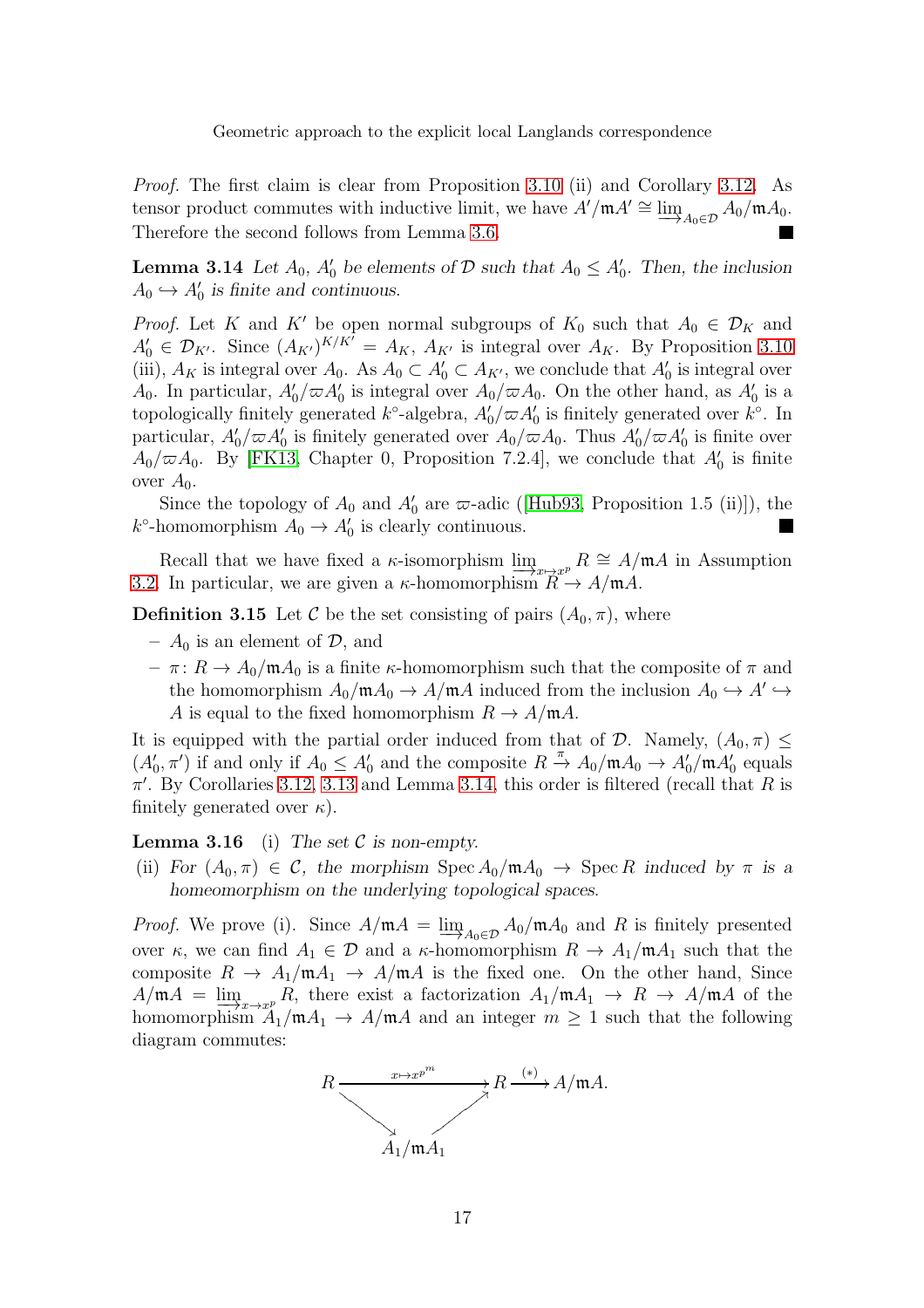Apply the same argument to the homomorphism  $(*)$ , we can find  $A_0 \in \mathcal{D}$  with  $A_1 \leq A_0$  and a homomorphism  $R \to A_0/\mathfrak{m} A_0$  such that the right triangle of the following diagram commutes:



Replacing  $A_0$  by larger one, we can also make the lower triangle commute.

By Lemma [3.14,](#page-16-0) the homomorphism (2) is finite. Therefore, the homomorphism (1) is also finite. If we write  $\pi$  for the composite  $R \xrightarrow{x \mapsto x^{p^m}} R \xrightarrow{(1)} A_0/\mathfrak{m} A_0$ , it is a finite *κ*-homomorphism, and  $(A_0, \pi)$  belongs to C.

Next we prove (ii). Since  $\text{Spec } A_0/\mathfrak{m} A_0 \to \text{Spec } R$  is finite and therefore closed, it suffices to show that it is a bijection. By the same argument as above, we can construct the commutative diagram



where  $m' \geq 1$  is an integer and  $A_2 \in \mathcal{D}$  with  $A_0 \leq A_2$ . We will observe that Spec  $A_2/\mathfrak{m}A_2 \rightarrow$  Spec  $A_0/\mathfrak{m}A_0$  is surjective. Take open normal subgroups K, K' of  $K_0$  such that  $A_0 \in \mathcal{D}_K$  and  $A_2 \in \mathcal{D}_{K'}$ . Put  $\mathcal{X} = \text{Spf } A_0$  and  $\mathcal{X}' = \text{Spf } A_2$ . By Lemma [3.14,](#page-16-0) a morphism  $\mathcal{X}' \to \mathcal{X}$  is induced. By Proposition [3.10](#page-45-0) (iii), we have  $d(\mathcal{X}) = \text{Spa}(B_K, B_K^{\circ}) = X_K$  and  $d(\mathcal{X}') = \text{Spa}(B_{K'}, B_{K'}^{\circ}) = X_{K'}$ . Further, we have the following commutative diagram of topological spaces (see [\[Hub96,](#page-52-9) Proposition 1.9.1]):



By assumption the map  $X_{K'} \to X_K$  is surjective. On the other hand, as X is flat over  $k^{\circ}$ , the map  $\lambda_{\mathcal{X}}$  is surjective (see [\[FK13,](#page-52-11) Chapter 2, Proposition 3.1.5, Theorem A.4.7]). Hence the map  $\mathcal{X}'_{red} \to \mathcal{X}_{red}$  is also surjective. As topological spaces,  $\mathcal{X}_{red}$ (resp.  $\mathcal{X}'_{red}$ ) is identified with Spec  $A_0/\mathfrak{m}A_0$  (resp. Spec  $A_2/\mathfrak{m}A_2$ ). Therefore the map  $Spec A_2/\mathfrak{m} A_2 \rightarrow Spec A_0/\mathfrak{m} A_0$  is surjective, as desired.

By this surjectivity, the map  $\text{Spec } R \to \text{Spec } A_0/\mathfrak{m} A_0$  is also surjective. On the other hand, as the composite  $\text{Spec } R \to \text{Spec } A_0/\mathfrak{m} A_0 \to \text{Spec } R$  is the identity on the underlying topological space,  $\text{Spec } R \to \text{Spec } A_0/\mathfrak{m} A_0$  is injective. Hence Spec  $R \to \text{Spec } A_0/\mathfrak{m} A_0$  is bijective, and so is  $\text{Spec } A_0/\mathfrak{m} A_0 \to \text{Spec } R$ , as desired.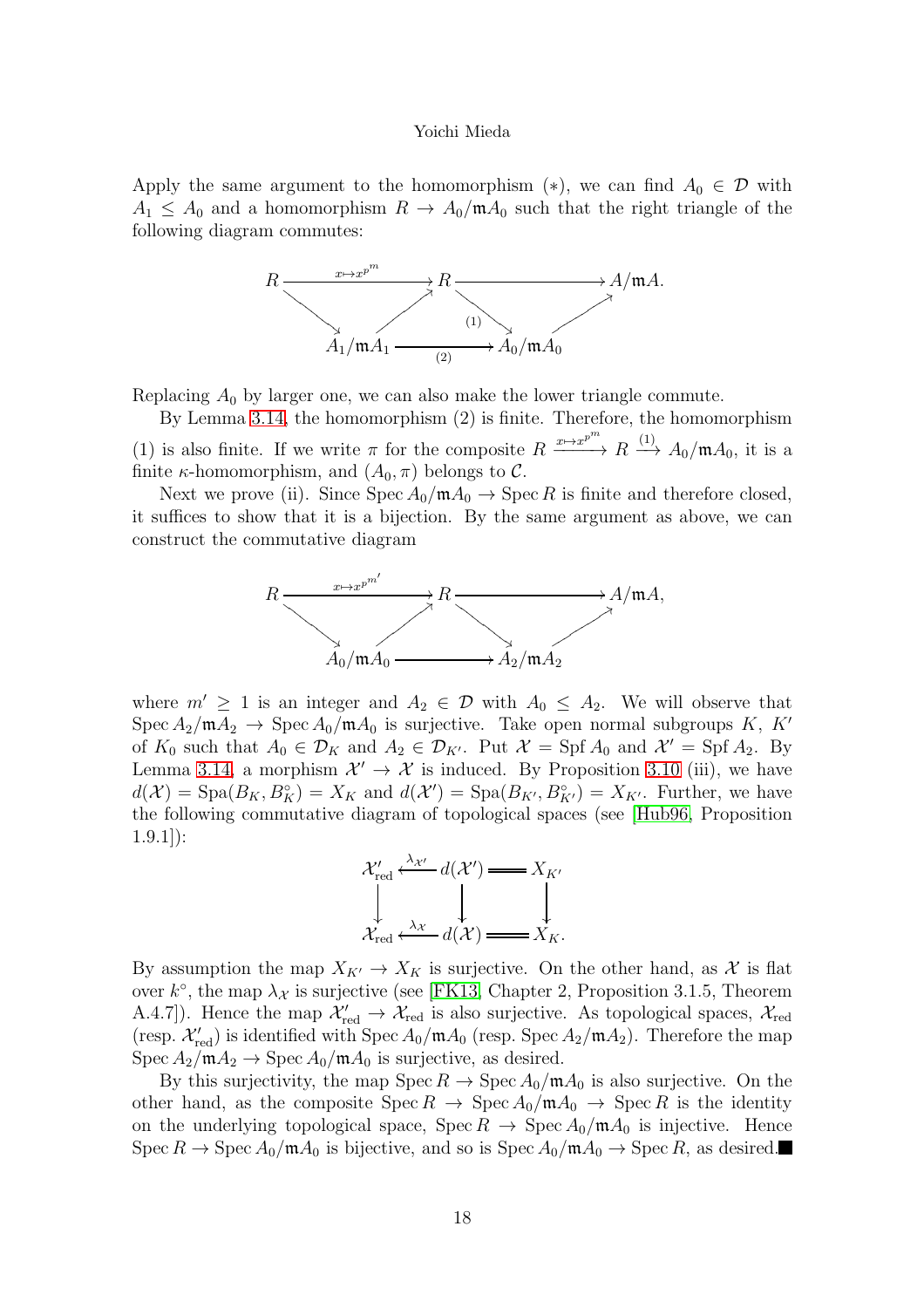<span id="page-18-0"></span>Now we can construct the specialization map  $\text{sp}^*: H_c^i(Y, \overline{\mathbb{Q}}_\ell) \to \varinjlim_K$  $H_c^i(X_K,\overline{\mathbb{Q}}_\ell).$ 

**Definition 3.17** Take  $(A_0, \pi) \in \mathcal{C}$  and put  $\mathcal{X} = \text{Spf } A_0$ . Then, by Proposition [3.10](#page-45-0) (iii), we have  $d(\mathcal{X}) = \text{Spa}(B_K, B_K^{\circ}) = X_K$ , where K is the open normal subgroup of  $K_0$  such that  $A_0 \in \mathcal{D}_K$ . We define  $sp^*: H_c^i(Y, \overline{\mathbb{Q}}_\ell) \to \varinjlim_K H_c^i(X_K, \overline{\mathbb{Q}}_\ell)$  by the composite of composite of

$$
H_c^i(Y, \overline{\mathbb{Q}}_\ell) \xrightarrow{\pi^*} H_c^i(\mathcal{X}_s, \overline{\mathbb{Q}}_\ell) \xrightarrow{\text{sp}^*} H_c^i(d(\mathcal{X}), \overline{\mathbb{Q}}_\ell) = H_c^i(X_K, \overline{\mathbb{Q}}_\ell) \to \varinjlim_K H_c^i(X_K, \overline{\mathbb{Q}}_\ell),
$$

<span id="page-18-1"></span>where we also write  $\pi$  for the morphism  $\mathcal{X}_s \to Y$  induced by  $\pi: R \to A_0/\mathfrak{m}A_0$ .

**Lemma 3.18** The map sp<sup>\*</sup> in Definition [3.17](#page-18-0) is independent of the choice of  $(A_0, \pi) \in$  $\mathcal{C}.$ 

*Proof.* Since C is filtered, it suffices to compare sp<sup>\*</sup> for  $(A_0, \pi)$  and that for  $(A'_0, \pi')$ under the condition  $(A_0, \pi) \leq (A'_0, \pi')$ . Put  $\mathcal{X}' = \text{Spf } A'_0$ . By Lemma [3.14,](#page-16-0) we have a finite morphism  $\mathcal{X}' \to \mathcal{X}$ , which we denote by f. We have only to prove that the following diagram is commutative for  $\Lambda = \mathbb{Z}/\ell^m \mathbb{Z}$ :

$$
H_c^i(\mathcal{X}_s, \Lambda) \xrightarrow{\text{sp}^*} H_c^i(d(\mathcal{X}), \Lambda)
$$

$$
\downarrow f_s^* \qquad \qquad \downarrow d(f)^*
$$

$$
H_c^i(\mathcal{X}'_s, \Lambda) \xrightarrow{\text{sp}^*} H_c^i(d(\mathcal{X}'), \Lambda).
$$

Note that we have the following commutative diagram of sites([\[Hub96,](#page-52-9) (3.5.4)]):

$$
d(\mathcal{X}')_{\text{\'et}} \xrightarrow{\lambda_{\mathcal{X}'}} \mathcal{X}'_{s,\text{\'et}}
$$

$$
d(\mathcal{X})_{\text{\'et}} \xrightarrow{\lambda_{\mathcal{X}}} \mathcal{X}'_{s,\text{\'et}}.
$$

This gives rise to the following commutative diagram in  $D^+(\mathcal{X}_{s,\text{\'et}}, \Lambda)$ :

$$
\Lambda \xrightarrow{\text{adj}} R\lambda_{\mathcal{X}*\Lambda} \Lambda
$$
\n
$$
\downarrow \text{adj} \qquad R\lambda_{\mathcal{X}*\mathcal{R}d(f)*\Lambda}
$$
\n
$$
Rf_{s*\Lambda} \xrightarrow{\text{adj}} Rf_{s*}R\lambda_{\mathcal{X}'*}\Lambda.
$$

By taking  $H_c^i$  of this diagram, we get the desired commutativity.

<span id="page-18-2"></span>Next we discuss the functoriality of sp<sup>∗</sup> . Here we only consider automorphisms of A which come from those on the tower  $\{X_K\}$ .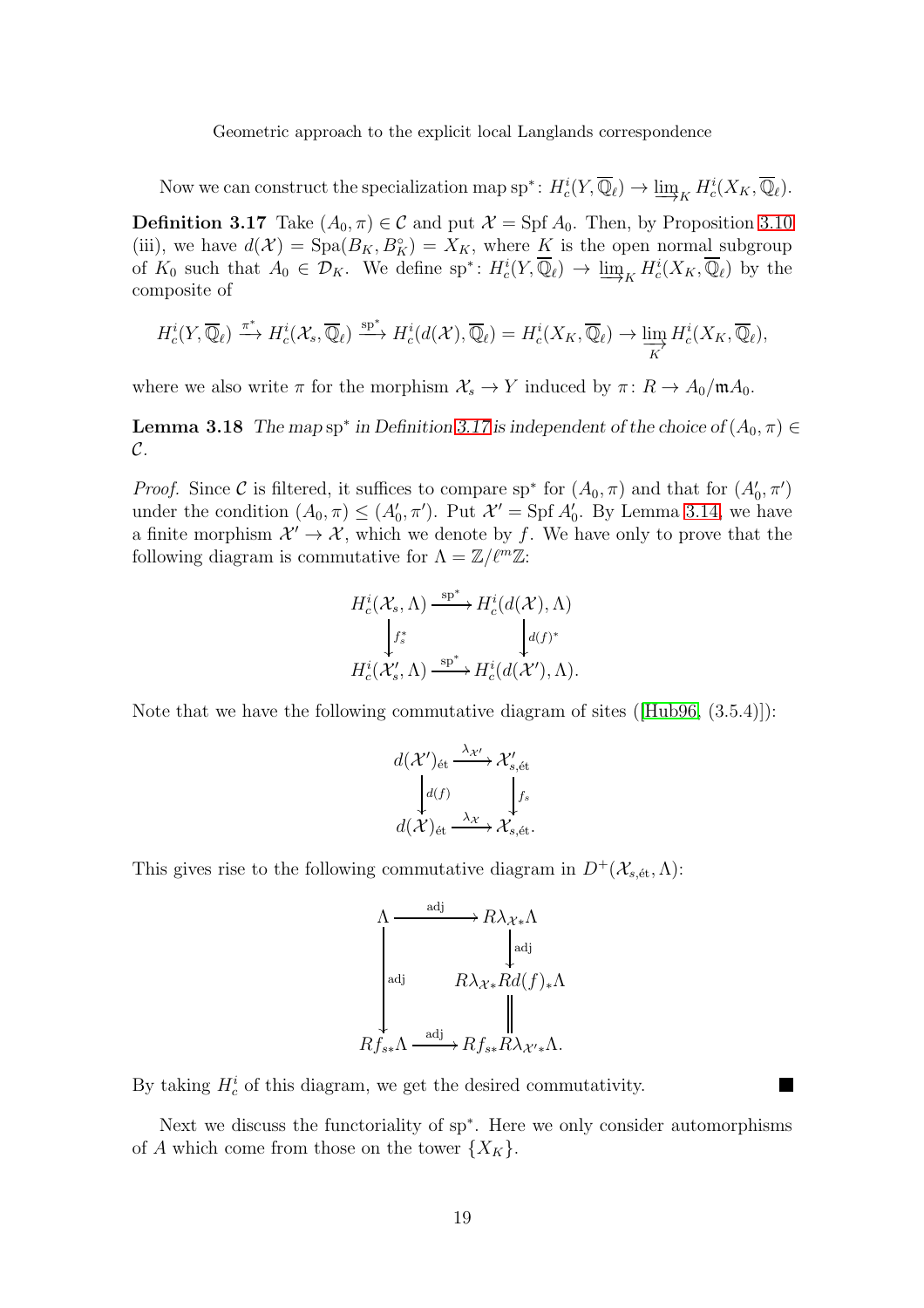**Definition 3.19** Let  $\sigma$  be an automorphism of A which preserves  $k^{\circ}$  (i.e.,  $\sigma(k^{\circ})$  = k<sup>o</sup>). We say that  $\sigma$  is of finite level if it satisfies  $\sigma(A') = A'$ .

<span id="page-19-0"></span>**Lemma 3.20** Let  $\sigma$  be an automorphism of finite level of A. Then the following hold.

- (i) For each open normal subgroup K of  $K_0$ , there exists an open normal subgroup K' of  $K_0$  such that  $\sigma(B_K) \subset B_{K'}$ .
- (ii) The automorphism  $\sigma$  naturally induces an automorphism of  $\lim_{K} H_c^i(X_K, \overline{\mathbb{Q}}_{\ell}).$ <br>(iii) Express  $A \subseteq \mathbb{D}$  there exists  $A \subseteq \mathbb{D}$  such that  $\sigma(A) \subseteq A$ . For such  $A$  the
- (iii) For any  $A_0 \in \mathcal{D}$ , there exists  $A_1 \in \mathcal{D}$  such that  $\sigma(A_0) \subset A_1$ . For such  $A_1$ , the homomorphism  $\sigma: A_0 \to A_1$  is finite and continuous.

*Proof.* First note that  $\sigma(\varpi)$  belongs to m, hence there exists an integer  $r \geq 1$  such that  $\sigma(\varpi)^r \in \varpi k^{\circ}$ . In particular  $\sigma: k^{\circ} \to k^{\circ}$  is continuous. The same holds for  $\sigma^{-1}$ .

We prove (i). For an open normal subgroup K of  $K_0$ , take  $A_0 \in \mathcal{D}_K$  and its topological generators  $a_1, \ldots, a_n \in A_0$  over  $k^{\circ}$ . Since  $\sigma$  preserves A', we have  $\sigma(a_1), \ldots, \sigma(a_n) \in A'$ . Therefore, we can find an open normal subgroup K' of  $K_0$  such that  $\sigma(a_1), \ldots, \sigma(a_n)$  are fixed by K'. We will prove that  $\sigma(A_0)$  is fixed by K'. Take  $g \in K'$  and  $x \in A_0$ . Then, for every integer  $m \geq 1$ , there exists  $f \in k^{\circ}[T_1,\ldots,T_n]$  such that  $x - f(a_1,\ldots,a_n) \in \varpi^{rm} A_0 \subset \varpi^{rm} A$ . Then we have  $\sigma(x) - (\sigma f)(\sigma(a_1), \ldots, \sigma(a_n)) \in \sigma(\varpi)^{rm} A \subset \varpi^m A$ . Since the action of  $g \in K'$  is an automorphism over  $k^{\circ}$  and  $\sigma(a_1), \ldots, \sigma(a_n)$  are fixed by  $K'$ , we obtain  $g(\sigma(x))$  –  $(\sigma f)(\sigma(a_1), \ldots, \sigma(a_n)) \in \varpi^m A$ , and thus  $\sigma(x) - g(\sigma(x)) \in \varpi^m A$  for every  $m \geq 1$ . As A is  $\varpi$ -adically complete, this means that  $\sigma(x)$  is fixed by  $g \in K'$ . Hence we have  $\sigma(A_0) \subset (A')^{K'} = A_{K'}$ . Now we conclude that

$$
\sigma(B_K) = \sigma(A_0[1/\varpi]) = \sigma(A_0)[1/\varpi] \subset A_{K'}[1/\varpi] = B_{K'},
$$

hence (i).

If we twist the k-algebra structure of  $B_{K'}$  by  $\sigma: k \to k$ ,  $B_{K'}$  is again a complete f-adic k-algebra of topologically finite type, and the map  $\sigma: B_K \to B_{K'}$  becomes a homomorphism over k. By [\[BGR84,](#page-50-1) Theorem 6.1.3/1],  $\sigma$  is automatically continuous. The composite of  $B_K \stackrel{\sigma}{\to} B_{K'} \hookrightarrow B'$  is equal to that of  $B_K \hookrightarrow B' \stackrel{\sigma}{\to} B'$ , which is integral (see the proof of Lemma [3.8](#page-43-0) (ii)). Hence  $\sigma: B_K \to B_{K'}$  is also integral. By [\[BGR84,](#page-50-1) Theorem 6.3.5/1], this means that  $\sigma: B_K \to B_{K'}$  is finite. Therefore a finite morphism  $X_{K'} = \text{Spa}(B_{K'}, B_{K'}^{\circ}) \rightarrow \text{Spa}(B_K, B_K^{\circ}) = X_K$  and a map  $H_c^i(X_K, \overline{\mathbb{Q}}_\ell) \to H_c^i(X_{K'}, \overline{\mathbb{Q}}_\ell)$  are induced. Passing to the inductive limit, we obtain  $\varinjlim_{K} H_c^i(X_K, \overline{\mathbb{Q}}_{\ell}) \to \varinjlim_{K}$  $H_c^i(X_K, \overline{\mathbb{Q}}_\ell)$ , which we denote by  $\sigma_*$ . Applying the same argument to  $\sigma^{-1}$ , we obtain  $(\sigma^{-1})_*$ :  $\varinjlim_K H_c^i(X_K, \overline{\mathbb{Q}}_\ell) \to \varinjlim_K H_c^i(X_K, \overline{\mathbb{Q}}_\ell)$ . It is immediate to show that  $\sigma_*$  and  $(\sigma^{-1})_*$  are inverse to each other. Therefore  $\sigma_*$  is an isomorphism. This completes the proof of (ii).

Let us prove (iii). By the argument above, for  $A_0 \in \mathcal{D}_K$ , we can find an open normal subgroup K' of  $K_0$  such that  $\sigma(A_0) \subset A_{K'}$ , and the map  $\sigma: A_0 \to A_{K'}$  is continuous. Take a system of topological generators  $a_1, \ldots, a_n$  of  $A_0$  over  $k^{\circ}$  and an element  $A'_0 \in \mathcal{D}_{K'}$ . Put  $A_1 = A'_0[\sigma(a_1), \ldots, \sigma(a_n)]$ . Since  $\sigma(a_1), \ldots, \sigma(a_n) \in A_{K'}$ ,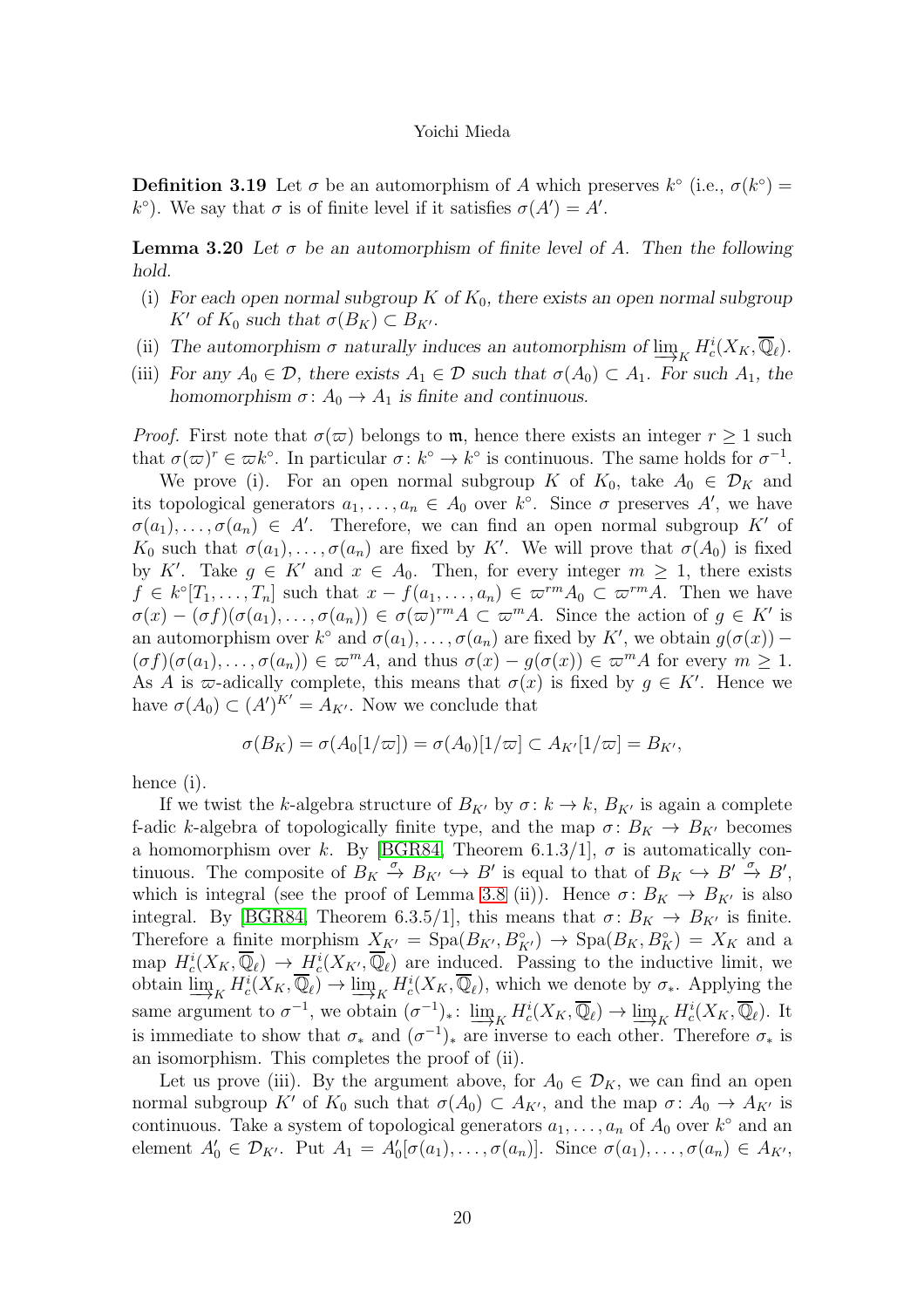we can observe that  $A_1 \in \mathcal{D}_{K'}$  in the same way as in the proof of Lemma [3.11.](#page-45-1) On the other hand, by the continuity of  $\sigma$ , there exists an integer  $m \geq 1$  such that  $\sigma(\varpi^m A_0) \subset A'_0$ . Therefore, by the same way as in the third paragraph of the proof of Proposition [3.10,](#page-45-0) we can check that  $\sigma(A_0) \subset A_1$ . This concludes the existence of  $A_1.$ 

Next, we take an arbitrary  $A_1 \in \mathcal{D}$  such that  $\sigma(A_0) \subset A_1$ . The composite of  $A_0 \xrightarrow{\sigma} A_1 \hookrightarrow A'$  is equal to that of  $A_0 \hookrightarrow A' \xrightarrow{\sigma} A'$ , which is integral by Proposition [3.10](#page-45-0) (iii) and the proof of Lemma [3.8](#page-43-0) (ii). Hence  $\sigma: A_0 \to A_1$  is also integral. This implies that  $\sigma: A_0/\varpi A_0 \to A_1/\sigma(\varpi)A_1$  is integral. On the other hand, as  $A_1/\sigma(\varpi)A_1$  is finitely generated over  $k^{\circ}$  and  $\sigma$  preserves  $k^{\circ}$ , the map  $\sigma: A_0/\varpi A_0 \to A_1/\sigma(\varpi)A_1$  $A_1/\sigma(\varpi)A_1$  is of finite type. Hence  $\sigma: A_0/\varpi A_0 \to A_1/\sigma(\varpi)A_1$  is finite, and so is  $\sigma: A_0 \to A_1$  by [\[FK13,](#page-52-11) Chapter 0, Proposition 7.2.4]. By [\[Hub93,](#page-52-13) Proposition 1.5 (ii)], the topology of  $A_0$  and  $A_1$  are  $\varpi$ -adic. Since  $\sigma(\varpi^{rm}A_0) \subset \varpi^{m}A_1$ ,  $\sigma \colon A_0 \to A_1$ is continuous. This completes the proof of (iii).

<span id="page-20-0"></span>**Proposition 3.21** Let  $\sigma$  be an automorphism of finite level of A and  $\overline{\sigma}$  an automorphism of R. Assume that the fixed isomorphism  $A/\mathfrak{m}A \cong \varinjlim_{x \to x^p} R$  is compatible with  $\sigma$  and  $\overline{\sigma}$ . Then, the specialization map  $sp^*: H_c^i(Y, \overline{\mathbb{Q}}_\ell) \to \varinjlim_K H_c^i(X_K, \overline{\mathbb{Q}}_\ell)$  is compatible with the actions of  $\overline{\sigma}$  and  $\sigma$ compatible with the actions of  $\overline{\sigma}$  and  $\sigma$ .

*Proof.* We may assume that  $R \neq 0$ . Then  $A/\mathfrak{m}A \neq 0$ . Since  $\kappa \subset A/\mathfrak{m}A$  is preserved by  $\sigma$ , we conclude that  $\kappa \subset R$  is preserved by  $\overline{\sigma}$  and  $\overline{\sigma}|_{\kappa} = \sigma|_{k^{\circ}}$  mod m.

Take  $(A_0, \pi) \in \mathcal{C}$ . By Lemma [3.20](#page-19-0) (iii), we can find  $A_1 \in \mathcal{D}$  containing  $\sigma(A_0)$ . We write  $\pi'$  for the composite  $R \xrightarrow{\overline{\sigma}^{-1}} R \xrightarrow{\pi} A_0/\mathfrak{m} A_0 \xrightarrow{\sigma} A_1/\mathfrak{m} A_1$ , which is a  $\kappa$ homomorphism. By the commutative diagram

$$
R \xrightarrow{\pi} A_0/\mathfrak{m} A_0 \longrightarrow A/\mathfrak{m} A
$$

$$
\downarrow_{\overline{\sigma}} \qquad \downarrow_{\sigma} \qquad \downarrow_{\sigma}
$$

$$
R \xrightarrow{\pi'} A_1/\mathfrak{m} A_1 \longrightarrow A/\mathfrak{m} A
$$

and Lemma [3.20](#page-19-0) (iii), we can observe that  $(A_1, \pi') \in C$ . Put  $\mathcal{X} = \text{Spf } A_0$  and  $\mathcal{X}' = \text{Spf } A_1$ . By Lemma [3.20](#page-19-0) (iii), the homomorphism  $\sigma \colon A_0 \to A_1$  induces a finite morphism  $\sigma: \mathcal{X}' \to \mathcal{X}$  of formal schemes. As in the proof of Lemma [3.18,](#page-18-1) the commutative diagram of sites

$$
d(\mathcal{X}')_{\text{\'et}} \xrightarrow{\lambda_{\mathcal{X}'}} \mathcal{X}'_{s,\text{\'et}} \xrightarrow{\pi'} Y_{\text{\'et}}
$$

$$
\downarrow_{\sigma} \qquad \qquad \downarrow_{\sigma} \qquad \qquad \downarrow_{\sigma}
$$

$$
d(\mathcal{X})_{\text{\'et}} \xrightarrow{\lambda_{\mathcal{X}}} \mathcal{X}_{s,\text{\'et}} \xrightarrow{\pi} Y_{\text{\'et}}
$$

gives rise to the following commutative diagram for  $\Lambda = \mathbb{Z}/\ell^m \mathbb{Z}$ :

$$
H_c^i(Y, \Lambda) \xrightarrow{\pi} H_c^i(\mathcal{X}_s, \Lambda) \xrightarrow{\text{sp}^*} H_c^i(d(\mathcal{X}), \Lambda) \xrightarrow{\text{sp}^*} H_c^i(X_K, \Lambda)
$$
  

$$
\downarrow_{\overline{\sigma}} \qquad \downarrow_{\sigma} \qquad \downarrow_{\sigma} \qquad \downarrow_{\sigma}
$$
  

$$
H_c^i(Y, \Lambda) \xrightarrow{\pi'} H_c^i(\mathcal{X}'_s, \Lambda) \xrightarrow{\text{sp}^*} H_c^i(d(\mathcal{X}'), \Lambda) \xrightarrow{\text{sp}^*} H_c^i(X_{K'}, \Lambda).
$$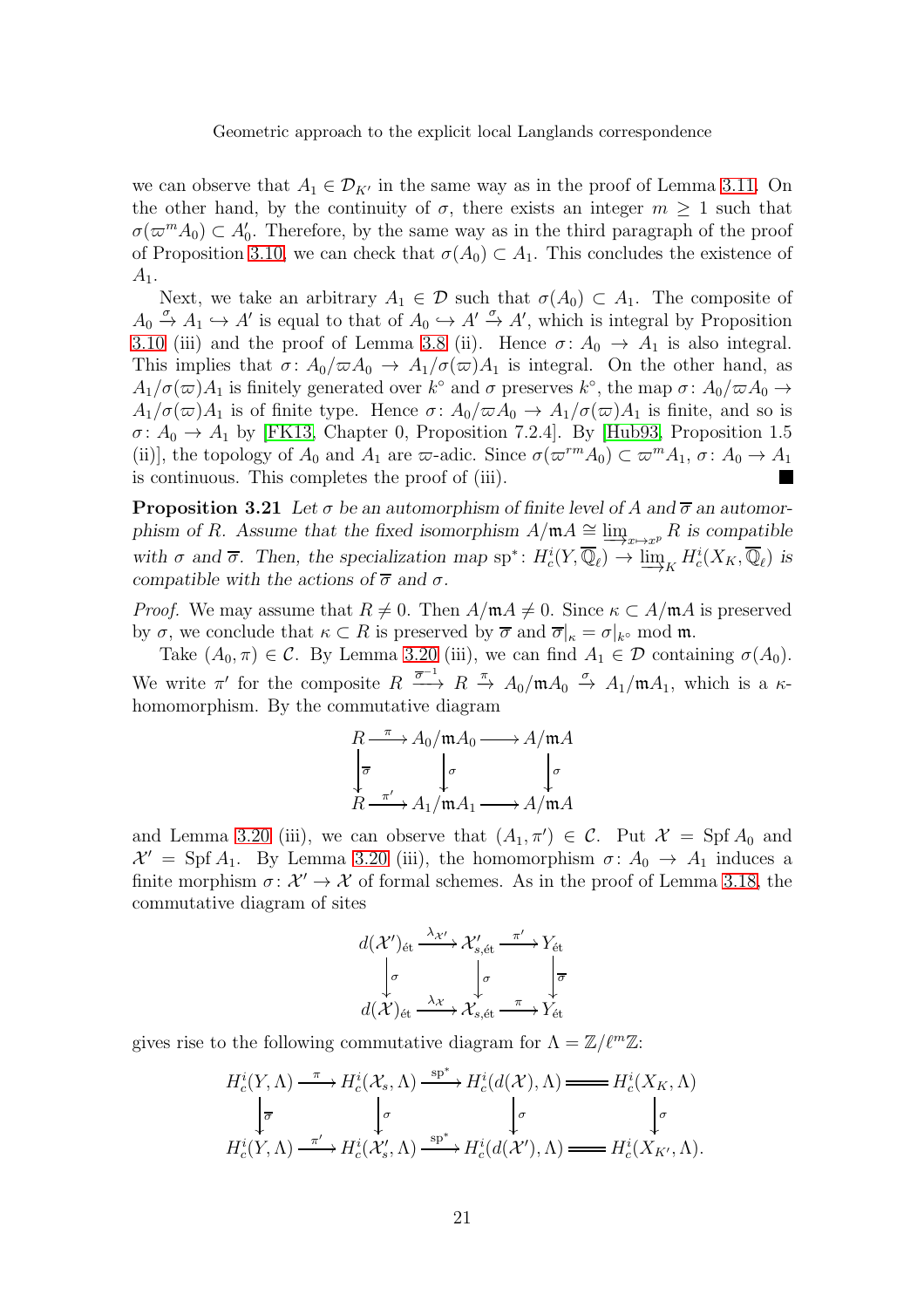Here K (resp. K') is the open normal subgroup of  $K_0$  such that  $A_0 \in \mathcal{D}_K$  (resp.  $A_1 \in$  $\mathcal{D}_{K'}$ ). By the construction of the specialization map, this implies the commutativity of the diagram

$$
H_c^i(Y, \overline{\mathbb{Q}}_\ell) \xrightarrow{\text{sp}^*} \underline{\lim}_{K} H_c^i(X_K, \overline{\mathbb{Q}}_\ell)
$$
  

$$
\downarrow_{\overline{\sigma}} \qquad \qquad \downarrow_{\sigma}
$$
  

$$
H_c^i(Y, \overline{\mathbb{Q}}_\ell) \xrightarrow{\text{sp}^*} \underline{\lim}_{K} H_c^i(X_K, \overline{\mathbb{Q}}_\ell),
$$

which concludes the proof.

<span id="page-21-0"></span>Here is the infinite level version of Theorem [2.8.](#page-43-0)

**Theorem 3.22** Let  $\{Z_K\}_{K\triangleleft K_0}$  be a projective system of adic spaces locally of finite type, separated and taut over  $Spa(k, k^{\circ})$  with proper transition maps. Suppose that we are given a system of open immersions  $\{X_K \hookrightarrow Z_K\}_{K\triangleleft K_0}$  over  $\text{Spa}(k, k^{\circ})$  which makes the cartesian diagram

$$
X_{K'} \longrightarrow Z_{K'}
$$
  
\n
$$
\downarrow \qquad \qquad \downarrow
$$
  
\n
$$
X_{K} \longrightarrow Z_{K}
$$

for every open normal subgroups K, K' of  $K_0$  with  $K' \subset K$ .

Assume that Y is pure-dimensional and smooth over  $\kappa$ . Let V be a subspace of  $H_c^i(Y, \overline{\mathbb{Q}}_\ell)$  such that the composite  $V \hookrightarrow H_c^i(Y, \overline{\mathbb{Q}}_\ell) \to H^i(Y, \overline{\mathbb{Q}}_\ell)$  is an injection. Then, the composite

$$
V \hookrightarrow H_c^i(Y, \overline{\mathbb{Q}}_{\ell}) \xrightarrow{\text{sp}^*} \varinjlim_K H_c^i(X_K, \overline{\mathbb{Q}}_{\ell}) \to \varinjlim_K H_c^i(Z_K, \overline{\mathbb{Q}}_{\ell})
$$

is also an injection.

*Proof.* Fix  $(A_0, \pi) \in \mathcal{C}$  with  $A_0 \in \mathcal{D}_K$ . Let K' be an open normal subgroup of  $K_0$ contained in K. Then, by Lemmas [3.11](#page-45-1) and [3.14,](#page-16-0) we can find  $(A'_0, \pi') \in \mathcal{C}$  such that  $(A_0, \pi) \leq (A'_0, \pi')$  and  $A'_0 \in \mathcal{D}_{K'}$ . Put  $\mathcal{X}' = \text{Spf } A'_0$ . It is of topologically finite type and flat over Spf  $k^{\circ}$ , and pseudo-compactifiable (see [\[Mie14b,](#page-53-6) Example 4.25 (i)]). By Proposition [3.10](#page-45-0) (iii), we have  $d(\mathcal{X}') = X_{K'}$ , which is smooth over Spa $(k, k^{\circ})$ . By Lemma [3.16](#page-16-1) (ii), the morphism  $\pi' : \mathcal{X}'_s \to \operatorname{Spec} R = Y$  is finite and surjective, and the dimension of  $\mathcal{X}'_s$  is equal to dim Y. Therefore, Theorem [2.8](#page-43-0) tells us that the composite

$$
V \hookrightarrow H_c^i(Y, \overline{\mathbb{Q}}_{\ell}) \xrightarrow{\text{sp}^* \circ \pi'} H_c^i(d(\mathcal{X}'), \overline{\mathbb{Q}}_{\ell}) = H_c^i(X_{K'}, \overline{\mathbb{Q}}_{\ell}) \to H_c^i(Z_{K'}, \overline{\mathbb{Q}}_{\ell})
$$

is injective. Obviously, the inductive limit of this map with respect to  $K'$  coincides with

$$
V \hookrightarrow H_c^i(Y, \overline{\mathbb{Q}}_{\ell}) \xrightarrow{\text{sp}^*} \varinjlim_{K'} H_c^i(X_{K'}, \overline{\mathbb{Q}}_{\ell}) \to \varinjlim_{K'} H_c^i(Z_{K'}, \overline{\mathbb{Q}}_{\ell})
$$

considered in the theorem. Thus we obtain the desired injectivity.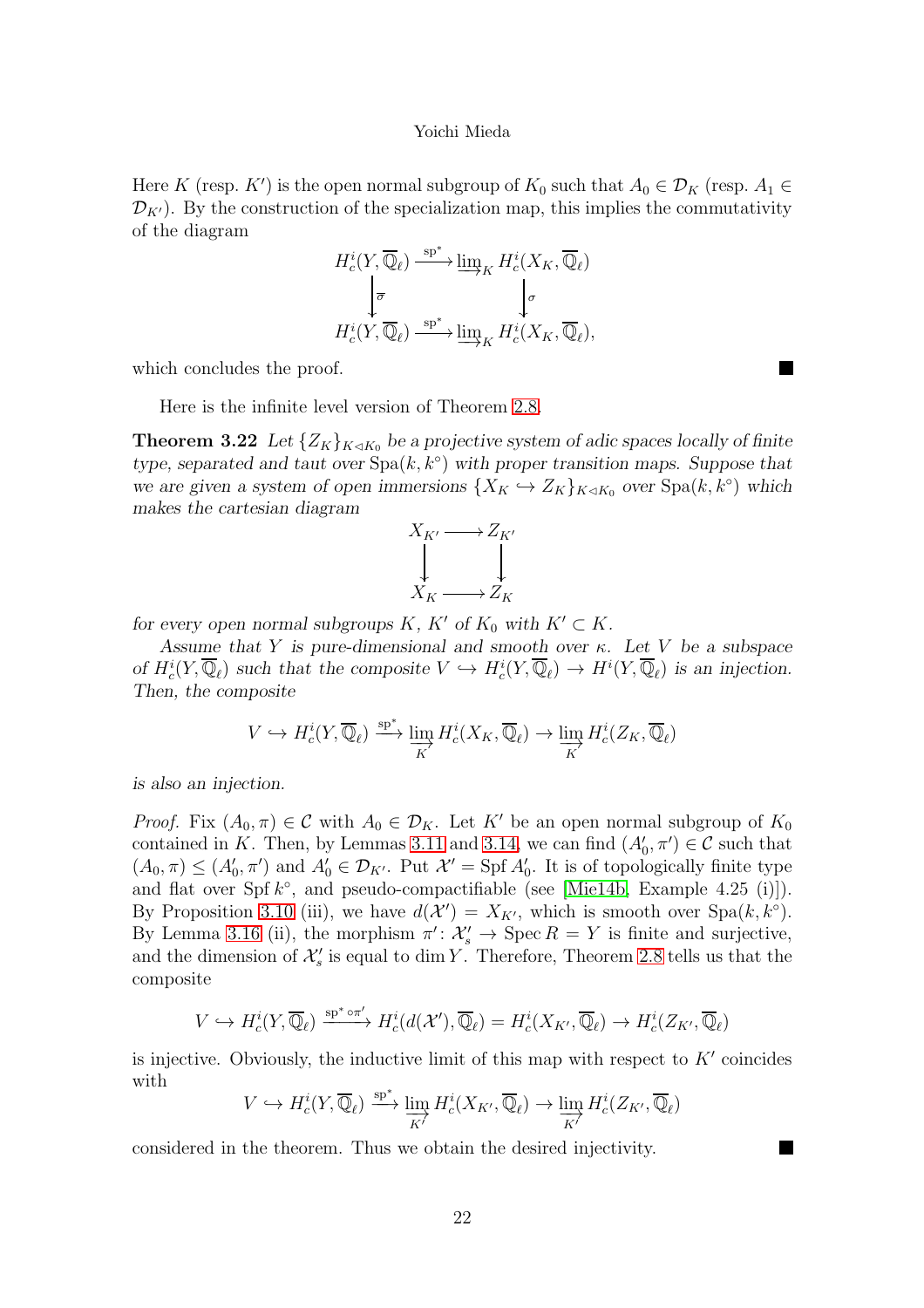<span id="page-22-0"></span>We will end this section by giving a simple but helpful example.

**Example 3.23** Here we assume that  $p \neq 2$ . Take  $\varpi' \in \mathfrak{m}$  such that  $\varpi'^2 = \varpi$ , and fix a sequence  $(\varpi'^{1/p^m})_{m\geq 0}$  of  $p^m$ th roots of  $\varpi'$ . Put  $\varpi^{1/p^m} = (\varpi'^{1/p^m})^2$ . Let I be the ideal of  $k^{\circ} \langle T^{p^{-\infty}} \rangle$  (see Example [A.5\)](#page-48-0) generated by  $T^{2/p^m} - \overline{\omega}^{1/p^m}$  for every  $m \ge 0$ , and  $\overline{I}$  the closure of I in  $k^{\circ} \langle T^{p^{-\infty}} \rangle$ . Let us consider  $A = k^{\circ} \langle T^{p^{-\infty}} \rangle / \overline{I}$ .

- (i) The  $k^{\circ}$ -algebra A is  $\varpi$ -adically complete and flat.
- (ii) Define continuous k-homomorphisms

$$
\phi: k[S]/(S^2 - 1) \to A[1/\varpi], \quad \psi: A[1/\varpi] \to k \times k
$$

by  $\phi(S) = \omega'^{-1}T$  and  $\psi(T^{1/p^m}) = (\omega'^{1/p^m}, -\omega'^{1/p^m})$ . Then,  $\phi$  and  $\psi$  are isomorphisms. In particular,  $A[1/\varpi]$  is a complete f-adic k-algebra of topologically finite type.

- (iii) We have  $\psi(A) = \{(x, y) \in k^{\circ} \times k^{\circ} \mid x y \in \mathfrak{m}\}\.$  In particular, A is a ring of definition of  $A[1/\varpi]$  which is not topologically finitely generated over  $k^{\circ}$ .
- (iv) We have  $A/\mathfrak{m} A \cong \kappa$ .
- (v) Let  $\widetilde{A}$  be the integral closure of  $A$  in  $A[1/\varpi]$ . We have  $\psi(\widetilde{A}) = k^{\circ} \times k^{\circ}$ . Namely, A coincides with  $A[1/\varpi]$ <sup>°</sup>.
- (vi) Put  $A_m = k^{\circ} \langle T_m \rangle / (T_m^2 \varpi^{1/p^m}) = k^{\circ} [T_m] / (T_m^2 \varpi^{1/p^m})$ . We have a  $k^{\circ}$ homomorphism  $A_m \to A$ ;  $T_m \mapsto T^{1/p^m}$ , which turns out to be injective. We write  $\psi_m$  for the composite  $A_m \to A \stackrel{\psi}{\to} k \times k$ . Then, we have  $\psi_m(A_m) =$  $\{(x, y) \in k^{\circ} \times k^{\circ} \mid x - y \in \varpi'^{1/p^m} k^{\circ}\}.$  In particular,  $A \cong \varinjlim_{m \to \infty}$  $A_m$ .

By (i), (ii), (iv), (v), this A with the obvious action of  $K_0 = 1$  satisfy Assumptions [3.1,](#page-49-0) [3.2.](#page-49-2) By (iv),  $Y = \text{Spec } \kappa$  is a point, while  $\text{Spa}(A[1/\varpi], A[1/\varpi])$  consists of two points by (ii). In particular, the specialization map sp<sup>\*</sup> on  $H_c^0$  in Definition [3.17](#page-18-0) is not surjective.

*Proof.* The assertion (i) follows from Corollary [A.4,](#page-50-0) as the image of  $T^2 - \varpi$  in  $\kappa[T^{p^{-\infty}}]$  is non-zero.

We prove (ii). It is easy to see that  $\phi$  and  $\psi$  are well-defined and  $\psi \circ \phi$  is an isomorphism. Therefore  $\phi$  is an injection. Put  $C = k^{\circ}[S]/(S^2 - 1)$ . Since  $\phi(\omega'C) \subset A$ ,  $\phi$  is continuous. We shall prove that  $\phi$  is surjective. First we prove that  $A \subset \phi(C) + \varpi A$ . It suffices to show that  $T^{1/p^m} \in \phi(C)$ . Note that  $(T^{1/p^m}/\varpi'^{1/p^m})^2 =$  $T^{2/p^m}/\varpi^{1/p^m} = 1$  in  $A[1/\varpi]$ . Since we are assuming  $p \neq 2$ , we have

$$
\phi(S) = \frac{T}{\varpi'} = \left(\frac{T^{1/p^m}}{\varpi'^{1/p^m}}\right)^{p^m} = \frac{T^{1/p^m}}{\varpi'^{1/p^m}}.
$$

Hence  $T^{1/p^m} = \phi(\omega'^{1/p^m} S) \in \phi(C)$ , as desired. Now we prove the surjectivity of  $\phi$ . Since  $k[S]/(S^2 - 1)$  is  $\varpi$ -divisible, it suffices to see that every  $a_0 \in A$  lies in  $\phi(C)$ . By  $A \subset \phi(C) + \varpi A$ , we can find  $x_0 \in C$  and  $a_1 \in A$  such that  $a_0 = \phi(x_0) + \varpi a_1$ . Continuing this process, we get  $(x_m)_{m>0}$  and  $(a_m)_{m>1}$  such that  $x_m \in C$ ,  $a_m \in A$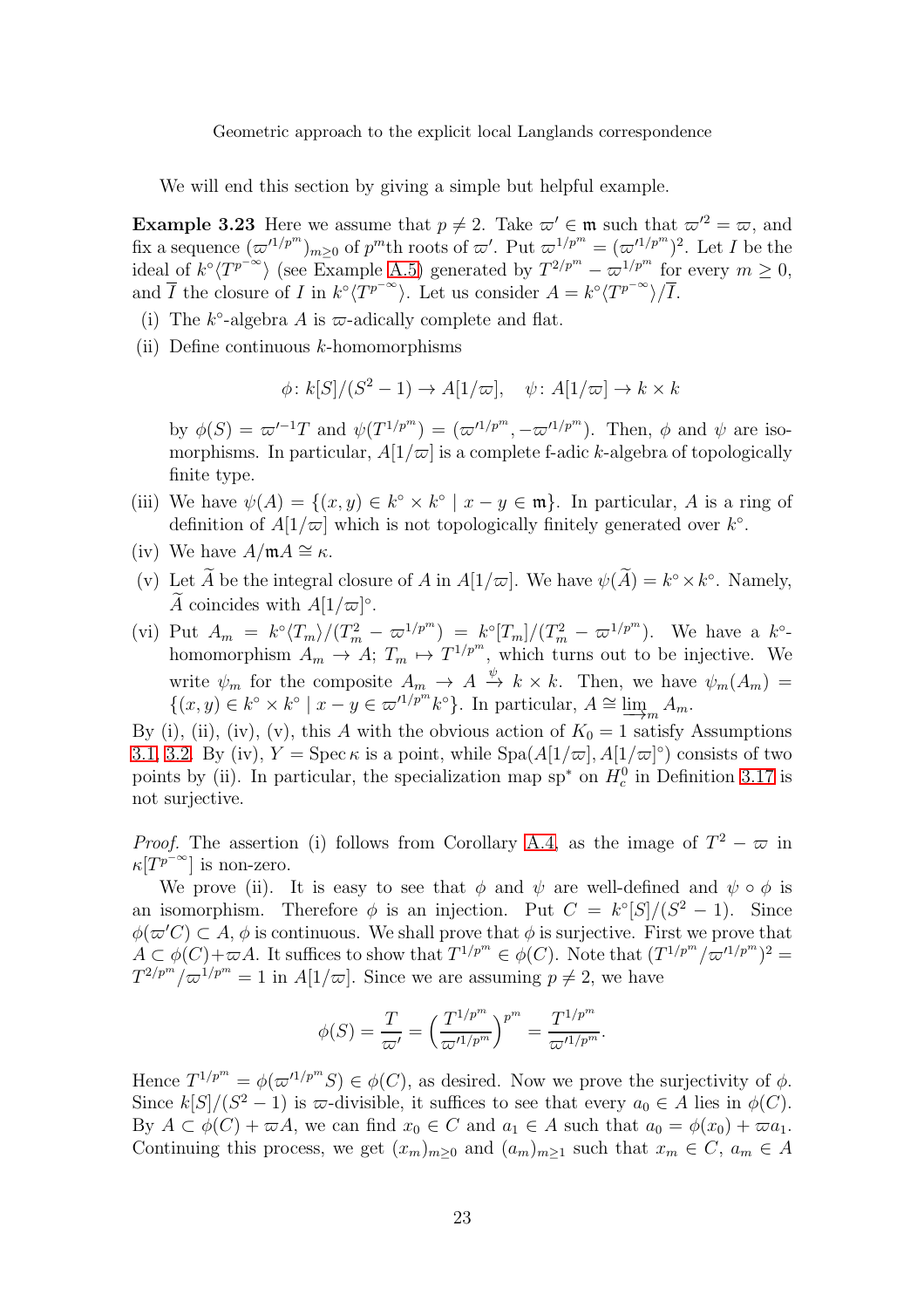and  $a_m = \phi(x_m) + \varpi a_{m+1}$ . Put  $x = \sum_{m=0}^{\infty} \varpi^m x_m \in C$ . Since  $\phi$  is continuous and A is  $\varpi$ -adically separated, we have

$$
\phi(x) = \lim_{n \to \infty} \phi\left(\sum_{m=0}^{n} \varpi^m x_m\right) = \lim_{n \to \infty} (a_0 - \varpi^{n+1} a_{n+1}) = a_0.
$$

Hence  $a_0$  lies in  $\phi(C)$ . Therefore  $\phi$  is a bijection. As  $A \subset \phi(C)$ ,  $\phi^{-1}$  is continuous. Thus  $\phi$  is an isomorphism. Since  $\psi \circ \phi$  is an isomorphism, so is  $\psi$ .

Let us prove (iii). We can easily check that  $\psi(A) \subset \{(x, y) \in k^{\circ} \times k^{\circ} \mid x - y \in \mathfrak{m}\}.$ We prove the reverse inclusion. Let  $x, y \in k^{\circ}$  be elements such that  $x - y \in \mathfrak{m}$ . Since  $(x, y) = (\psi \circ \phi)(\frac{x+y}{2} + \frac{x-y}{2})$  $\frac{-y}{2}S$ , we have

$$
\psi^{-1}(x,y) = \phi\left(\frac{x+y}{2} + \frac{x-y}{2}S\right) = \frac{x+y}{2} + \frac{x-y}{2} \cdot \frac{T}{\varpi'} = \frac{x+y}{2} + \frac{x-y}{2} \cdot \frac{T^{1/p^m}}{\varpi'^{1/p^m}}.
$$

Since  $x-y \in \mathfrak{m}$ , for a sufficiently large  $m$ ,  $(x-y)/\varpi'^{1/p^m}$  belongs to  $k^{\circ}$ . Hence we have  $\psi^{-1}(x, y) \in A$ , that is,  $(x, y) \in \psi(A)$ . Suppose that  $\psi(A)$  is topologically finitely generated over  $k^{\circ}$ , and take topological generators  $(x_1, y_1), \ldots, (x_n, y_n) \in \psi(A)$ . Then, there exists an integer  $m \geq 0$  such that  $x_i - y_i \in \varpi^{1/p^m} k^{\circ}$  for every  $1 \leq i \leq n$ . Since  $\psi(A)/\varpi^{1/p^m}(k^{\circ} \times k^{\circ})$  is generated by the images of  $(x_1, y_1), \ldots, (x_n, y_n)$ , it is included in  $\{(x, x) | x \in k^{\circ}/\varpi^{1/p^m} k^{\circ}\}\$ . It is absurd, as  $\psi(A)/\varpi^{1/p^m} (k^{\circ} \times k^{\circ})$  contains an element  $(\varpi^{1/p^{m+1}}, 0)$ . Thus  $\psi(A)$  is not topologically finitely generated over  $k^{\circ}$ .

For (iv), it suffices to prove that the natural map  $\kappa = k^{\circ}/\mathfrak{m} \to A/\mathfrak{m}A$  is surjective, or equivalently,  $A = k^{\circ} + \mathfrak{m}A$ . By (ii), we may replace A by  $\psi(A)$ . Take  $(x, y) \in \psi(A)$ . By (iii), we have  $x, y \in k^{\circ}$  and  $x - y \in \mathfrak{m}$ . Therefore we have  $(x, y) = (y, y) + (x - y, 0) \in k^{\circ} + \mathfrak{m}\psi(A)$ . Now we conclude that  $\psi(A) = k^{\circ} + \mathfrak{m}\psi(A)$ .

We prove (v). Since  $k^{\circ} \times k^{\circ}$  is integrally closed in  $k \times k$ , it suffices to show that  $k^{\circ} \times k^{\circ}$  is integral over  $\psi(A)$ . Take any element  $x = (a, b) \in k^{\circ} \times k^{\circ}$ . Then  $(a, a)$ and  $(b, b)$  belong to  $\psi(A)$ , and x is a root of the polynomial  $(T - (a, a))(T - (b, b))$ in  $\psi(A)[T]$ . This means that x is integral over  $\psi(A)$ .

Finally consider (vi). It is immediate to see that the homomorphism  $A_m[1/\varpi] \rightarrow$  $k \times k$  induced from  $\psi_m$  is an isomorphism. Therefore  $A_m[1/\varpi] \to A[1/\varpi]$  is also an isomorphism. Since  $A_m$  is  $\varpi$ -torsion free, we conclude that  $A_m \to A$  is an injection. Let us prove that  $\psi_m(A_m) = \{(x, y) \in k^{\circ} \times k^{\circ} \mid x - y \in \varpi'^{1/p^m} k^{\circ}\}.$  As  $\psi_m(T_m) = (\varpi'^{1/p^m}, -\varpi'^{1/p^m}), \psi_m(A_m)$  is contained in the right hand side. Since the  $k^{\circ}$ -algebra  $\{(x, y) \in k^{\circ} \times k^{\circ} \mid x - y \in \varpi'^{1/p^m} k^{\circ}\}\$ is generated by  $(\varpi'^{1/p^m}, -\varpi'^{1/p^m}),$ the desired equality holds.

## <span id="page-23-0"></span>4 The Lubin-Tate tower

Let F be a non-archimedean local field. We denote by  $\mathcal{O}_F$  the ring of integers of F and  $\mathfrak{p}_F$  the maximal ideal of  $\mathcal{O}_F$ . Write q for the characteristic of the residue field  $\mathcal{O}_F/\mathfrak{p}_F$ , and p for the characteristic of  $\mathbb{F}_q = \mathcal{O}_F/\mathfrak{p}_F$ . The normalized valuation of F is denoted by  $v_F$ . Fix a uniformizer  $\varpi \in \mathcal{O}_F$ .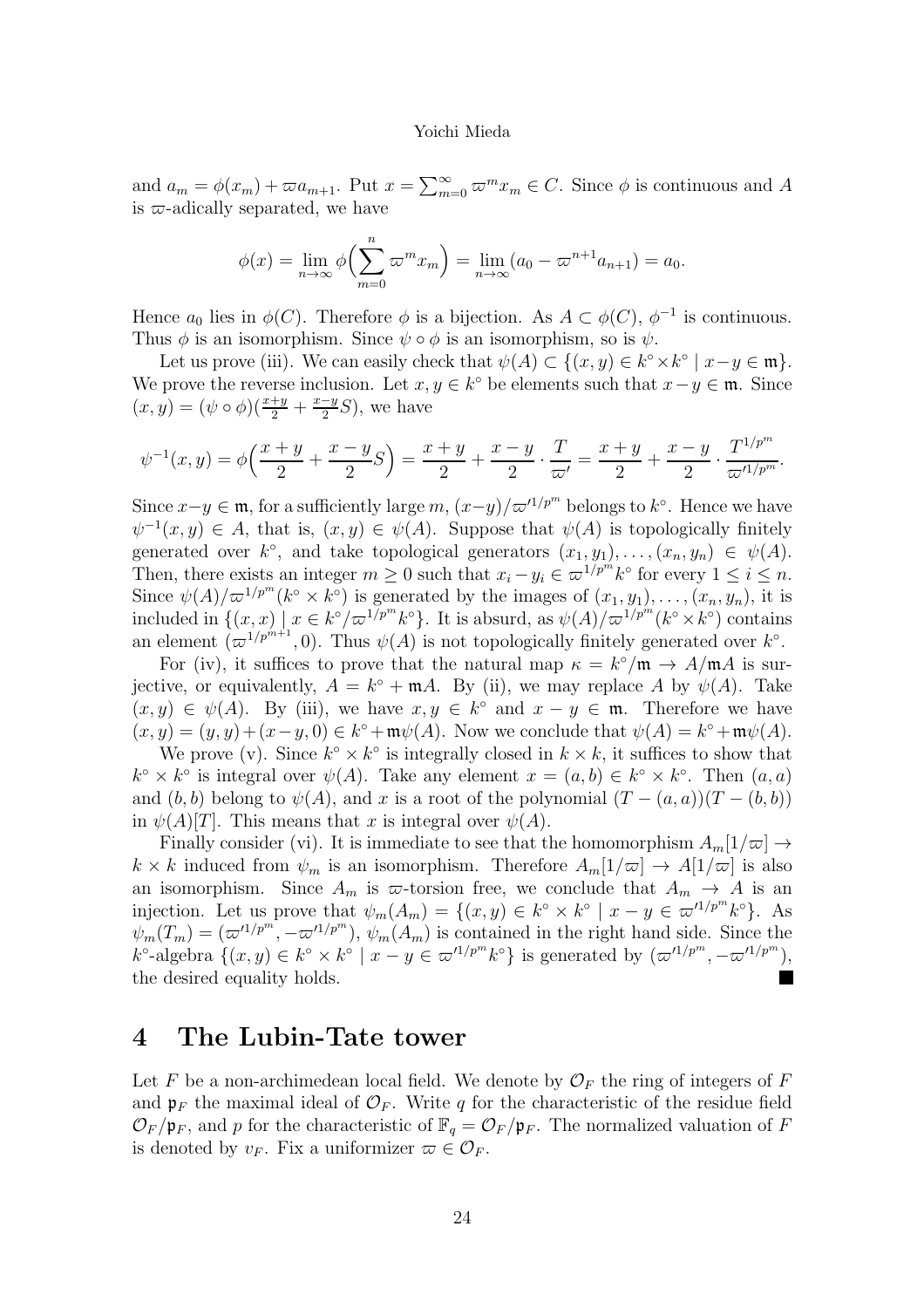We fix an algebraic closure  $\overline{F}$  of F. Let  $F^{\text{ur}}$  (resp.  $F^{\text{ab}}$ ) be the maximal unramified (resp. abelian) extension of F inside  $\overline{F}$ . Denote by  $\check{F}$ ,  $\hat{F}^{ab}$  and C for the completion of  $F^{\text{ur}}$ ,  $F^{\text{ab}}$  and  $\overline{F}$ , respectively. The residue field of  $\breve{F}$  is denoted by  $\overline{\mathbb{F}}_q$ , which is an algebraic closure of  $\mathbb{F}_q$ . We write  $W_F$  for the Weil group of F, and  $Art_F: F^\times \stackrel{\cong}{\to} W_F^{\text{ab}}$  for the isomorphism of the local class field theory, which is normalized so that  $\text{Art}_F(\varpi)$  is a lift of the geometric Frobenius automorphism on  $\mathbb{F}_q$ .

We denote by Nilp the category of schemes over  $\mathcal{O}_{\breve{F}}$  on which  $\varpi$  is locally nilpotent, and by Set the category of sets. For  $S \in \mathbf{Nilp}$ , we set  $\overline{S} = S \otimes_{\mathcal{O}_{\widetilde{P}}} \overline{\mathbb{F}}_q$ .

Let  $n \geq 1$  be an integer. We fix a one-dimensional formal  $\mathcal{O}_F$ -module X of height *n* over  $\mathbb{F}_q$ , which is unique up to isomorphism. Put  $D = \text{End}_{\mathcal{O}_F}(\mathbb{X}) \otimes_{\mathcal{O}_F} F$ . It is known to be a central division algebra over  $F$  with invariant  $1/n$ .

For an integer  $m \geq 0$ , let  $\mathcal{M}_m$ : **Nilp**  $\rightarrow$  **Set** be the functor that sends S to the set of isomorphism classes of triples  $(X, \rho, \eta)$ , where

- X is a formal  $\mathcal{O}_F$ -module on S,
- $\rho: \mathbb{X} \otimes_{\overline{\mathbb{F}}_q} S \to X \times_S S$  is an  $\mathcal{O}_F$ -quasi-isogeny, and
- $-$  *n* is a Drinfeld *m*-level structure on X.

For an integer  $\delta$ , let  $\mathcal{M}_m^{(\delta)}$  be the subfunctor of  $\mathcal{M}_m$  corresponding to the triple  $(X, \rho, \eta)$  with height<sub> $\mathcal{O}_F$ </sub>  $\rho = \delta$ . Then,  $\mathcal{M}_m^{(0)}$  can be identified with the deformation functor of X with Drinfeld *m*-level structures. In [\[Dri74,](#page-51-11) §4], it is proved that  $\mathcal{M}_m^{(0)}$  is represented by Spf  $A_m$ , where  $A_m$  is an *n*-dimensional Noetherian regular complete local  $\mathcal{O}_{\check{F}}$ -algebra. Since  $\mathcal{M}_m^{(\delta)}$  is (non-canonically) isomorphic to  $\mathcal{M}_m^{(0)}$ , we conclude that  $\mathcal{M}_m = \coprod_{\delta \in \mathbb{Z}} \mathcal{M}_m^{(\delta)}$  is represented by a locally Noetherian formal scheme over  $\mathcal{O}_{\breve{F}}$ . Moreover,  $\{\mathcal{M}_m\}_{m\geq 0}$  form a projective system of formal schemes with finite flat transition morphisms. We call it the Lubin-Tate tower.

The Lubin-Tate tower is equipped with several actions. First, the group  $D^{\times}$  =  $\mathbf{QIsog}_{\mathcal{O}_F}(\mathbb{X})$  of self-quasi-isogenies of X acts on each  $\mathcal{M}_m$  on the right. The formal scheme  $\mathcal{M}_m$  also has a natural Weil descent datum in the sense of [\[RZ96,](#page-53-11) Definition 3.45]. These are compatible with the transition maps of  $\{\mathcal{M}_m\}_{m>0}$ . Further, the group  $GL_n(F)$  acts on the tower  $\{\mathcal{M}_m\}_{m>0}$  on the right as a pro-object. This action may change the level m. However, the subgroup  $GL_n(\mathcal{O}_F)$  preserves each  $\mathcal{M}_m$ , and the *m*th principal congruence subgroup  $K_m = \text{Ker}(\text{GL}_n(\mathcal{O}_F) \to \text{GL}_n(\mathcal{O}_F/\mathfrak{p}_F^m))$  acts trivially on  $\mathcal{M}_m$ .

We denote by  $M_m$  the rigid generic fiber of  $\mathcal{M}_m$ , which is known to be an  $n-1$ dimensional smooth rigid space over F. From  $\{\mathcal{M}_m\}_{m\geq 0}$  we obtain a projective system  $\{M_m\}_{m\geq 0}$  of rigid spaces over  $\check{F}$ , whose transition maps are finite, étale and Galois. For  $m' \ge m \ge 0$ , the action of  $K_m$  on  $M_{m'}$  gives identification between  $K_m/K_{m'}$  and the Galois group of  $M_{m'} \to M_m$ . For each compact open subgroup K of  $GL_n(\mathcal{O}_F)$ , we can define the Lubin-Tate space  $M_K$  of level K as follows: take an integer  $m \geq 0$  such that  $K_m \subset K$  and put  $M_K = M_m/(K/K_m)$ , which is in fact independent of the choice of m. Now we obtain a projective system  $\{M_K\}_{K \subset \mathrm{GL}_n(\mathcal{O}_F)}$ , whose transition maps are finite and étale. It is also equipped with actions of  $D^{\times}$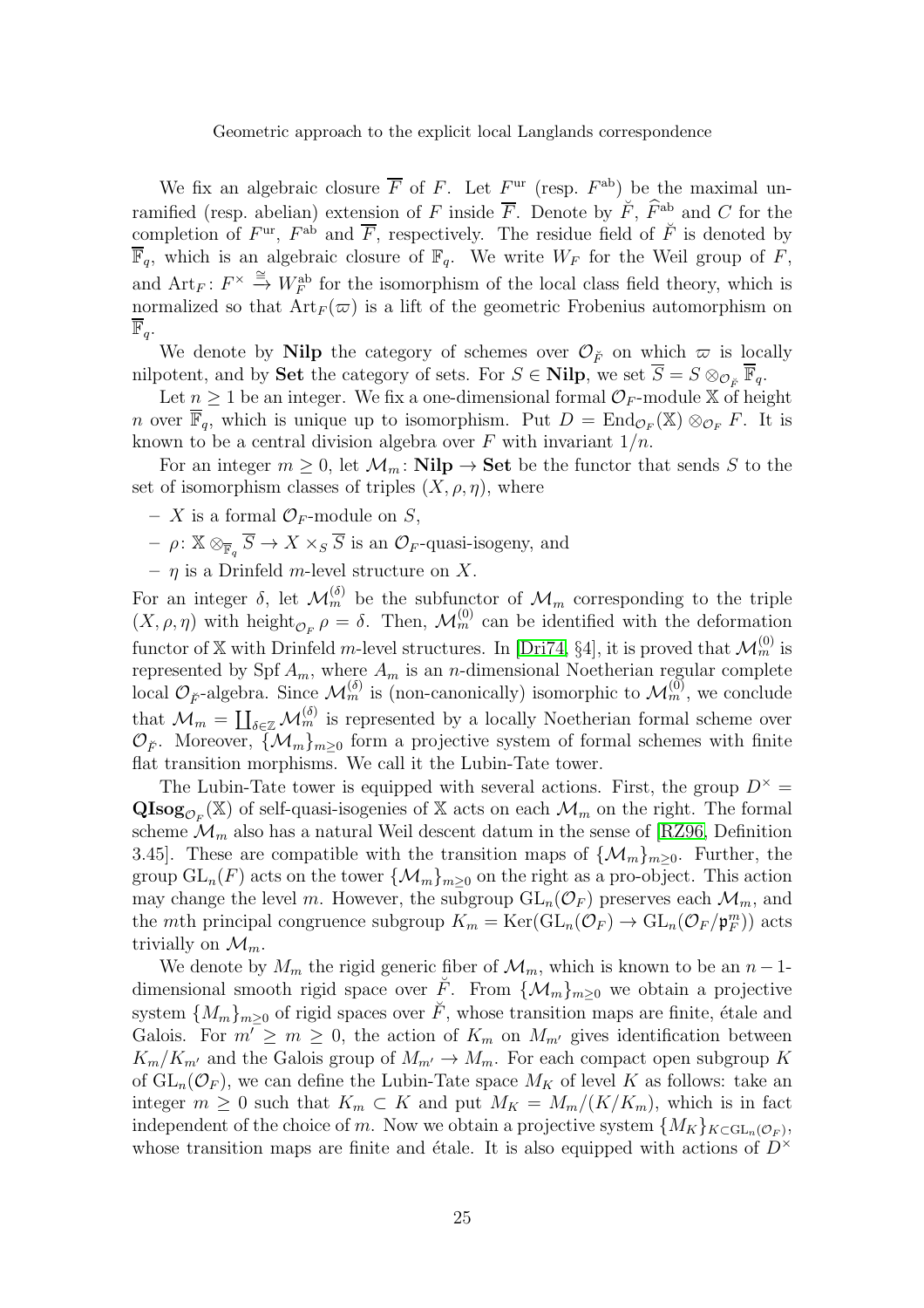and  $GL_n(F)$ , and a Weil descent datum.

For our purpose, it is convenient to consider the quotient of  $M_K$  by the discrete subgroup  $\varpi^{\mathbb{Z}} \subset F^{\times} \subset D^{\times}$ , which is denoted by  $M_{K,\varpi^{\mathbb{Z}}}$ . Note that the decomposition  $\mathcal{M}_m = \coprod_{\delta \in \mathbb{Z}} \mathcal{M}_m^{(\delta)}$  induces  $M_K = \coprod_{\delta \in \mathbb{Z}} M_K^{(\delta)}$ , and  $\varpi \in D^{\times}$  maps  $M_K^{(\delta)}$  to  $M_K^{(\delta+n)}$ . Therefore, the quotient  $M_{K,\varpi^{\mathbb{Z}}}$  is isomorphic to  $\coprod_{0\leq \delta\leq n} M_K^{(\delta)}$ .

Take a prime number  $\ell \neq p$ . Fix an isomorphism  $\mathbb{Q}_{\ell} \cong \mathbb{C}$  and identify them. We consider the compactly supported  $\ell$ -adic cohomology of the tower  $\{M_{K,\varpi^{Z}}\}_{K\subset \mathrm{GL}_{n}(\mathcal{O}_{F})}$ .

**Definition 4.1** We put  $H_{LT} = \underline{\lim}$  $\longrightarrow K$  $H_c^{n-1}(M_{K,\varpi^{\mathbb{Z}}} \otimes_{\breve{F}} C, \overline{\mathbb{Q}}_{\ell}).$ 

The group  $GL_n(F) \times D^{\times}$  naturally acts on  $H_{LT}$ . This action is known to be smooth (see [\[Str08,](#page-53-12) Lemma 2.5.1]). By [\[RZ96,](#page-53-11) Lemma 5.36], the subgroup  $\varpi^{\mathbb{Z}} \subset$  $F^{\times} \subset GL_n(F)$  acts trivially on  $H_{LT}$ . On the other hand, by using the Weil descent datum on  $M_{K,\varpi^{\mathbb{Z}}}$ , one can define an action of  $W_F$  on  $H_{LT}$ . As a result,  $H_{LT}$  becomes a representation of  $(\mathrm{GL}_n(F)/\varpi^{\mathbb{Z}}) \times (D^{\times}/\varpi^{\mathbb{Z}}) \times W_F$ . The  $\mathrm{GL}_n(F)$ -supercuspidal part of this representation can be described by using the local Langlands correspondence and the local Jacquet-Langlands correspondence:

Theorem 4.2 (Non-abelian Lubin-Tate theory, [\[HT01\]](#page-52-0), [\[Boy99\]](#page-51-5)) Let  $\pi$  be an irreducible supercuspidal representation of  $GL_n(F)$  whose central character is trivial on  $\varpi^{\mathbb{Z}}$ . We write  $\operatorname{rec}_F(\pi)$  (resp. JL $(\pi)$ ) for the irreducible smooth representation of  $W_F$  (resp.  $D^{\times}$ ) corresponding to  $\pi$  under the local Langlands correspondence (resp. the local Jacquet-Langlands correspondence). Then we have

$$
H_{\mathrm{LT},\pi^{\vee}} = \pi^{\vee} \boxtimes \mathrm{JL}(\pi) \boxtimes \mathrm{rec}_F(\pi)(\tfrac{1-n}{2})
$$

as representations of  $GL_n(F) \times D^{\times} \times W_F$ , where  $H_{LT,\pi^{\vee}}$  denotes the  $\pi^{\vee}$ -isotypic part of  $H_{LT}$ .

To simplify our argument, we also use the following result, which is in some sense stronger than the theorem above:

**Theorem 4.3** The action of  $W_F$  on  $H_{LT}$  is smooth.

*Proof.* Since  $D^{\times}/\varpi^{\mathbb{Z}}$  is compact, we have the isotypic decomposition

$$
H_{\mathrm{LT}}=\bigoplus_{\rho}H_{\mathrm{LT},\rho},
$$

where  $\rho$  runs through irreducible smooth representations of  $D^{\times}$  whose central characters are trivial on  $\varpi^{\mathbb{Z}}$ , and  $H_{\mathrm{LT},\rho}$  denotes the  $\rho$ -isotypic part of  $H_{\mathrm{LT}}$ . We fix  $\rho$  and denote by  $\pi$  the discrete series representation of  $GL_n(F)$  satisfying  $JL(\pi) = \rho$ . Such  $\pi$  can be written as  $\text{St}_{s}(\pi')$ , where s is an integer dividing n and  $\pi'$  is an irreducible supercuspidal representation of  $GL_{n/s}(F)$ . By [\[Boy09b\]](#page-51-12) and [\[Boy09a\]](#page-51-13), we have

$$
H_{\mathrm{LT},\rho} = \pi^\vee \boxtimes \rho \boxtimes \mathrm{rec}_F(\pi')(\tfrac{m}{2})
$$

for some  $m \in \mathbb{Z}$ . Since  $\operatorname{rec}_F(\pi')$  is a smooth representation of  $W_F$ , we conclude that the action of  $W_F$  on  $H_{LT,\rho}$  is smooth.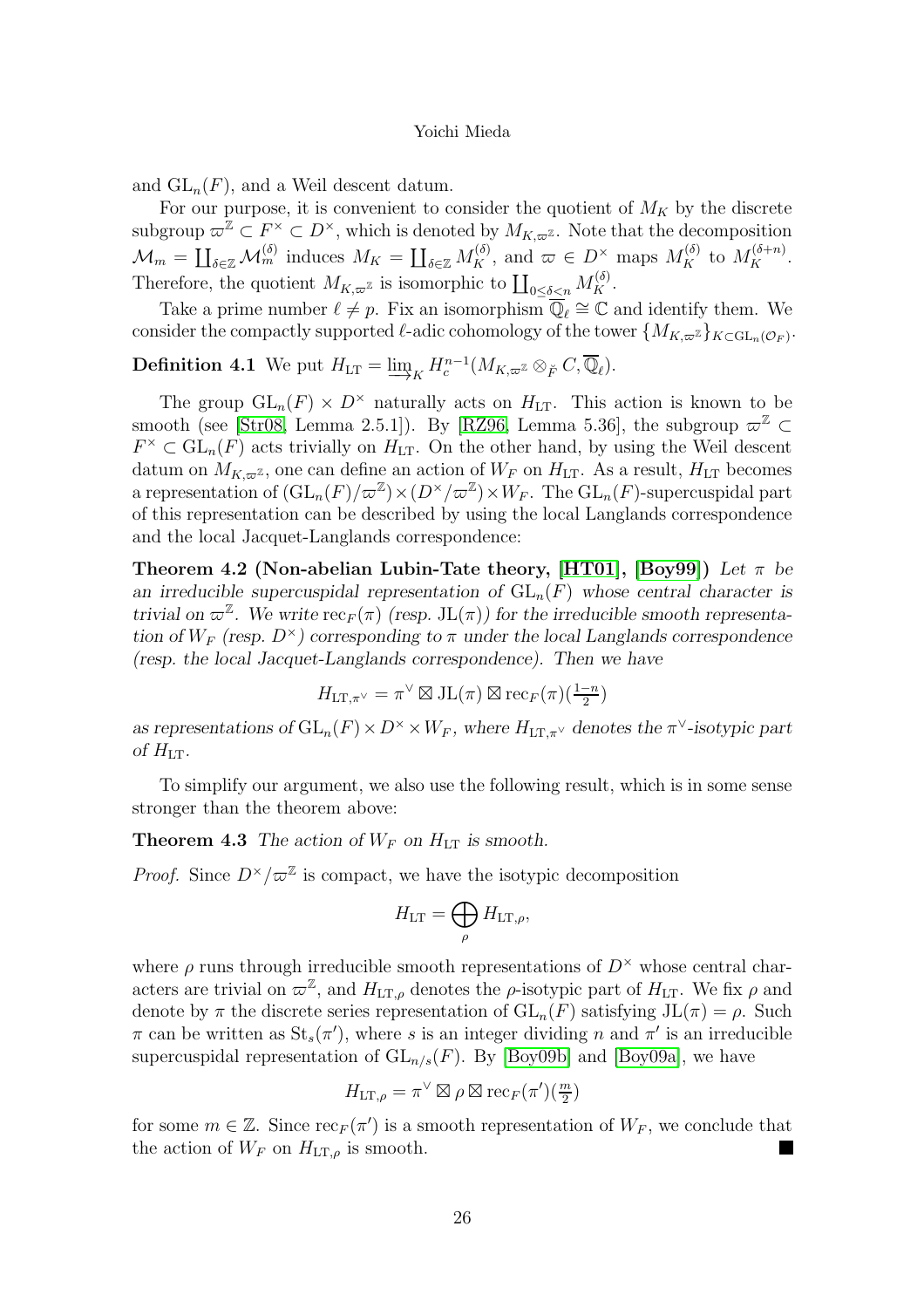Let us recall the determinant map. We write  $\{\mathcal{N}_m\}_m$  for the Lubin-Tate tower with respect to  $\wedge^n \mathbb{X}$ , where  $\wedge^n$  is the exterior product defined in [\[Hed14\]](#page-52-15). Then, as in [\[Wei,](#page-53-3) §2.5], we can construct the determinant  $\lim_{n \to \infty} \mathcal{M}_m^{(0)} \to \mathcal{N}_m^{(0)}$ . On the other hand, by the classical Lubin-Tate theory, we have  $\mathcal{N}_m^{(0)} = Spf \mathcal{O}_{\breve{F}_m}$  where  $\breve{F}_m$  denotes the completion of the mth Lubin-Tate extension of  $F^{\text{ur}}$ . Choose an  $\check{F}$ -embedding  $\lim_{m \to \infty} \tilde{F}_m \hookrightarrow \hat{F}^{\text{ab}}$  and consider the base change  $\mathcal{M}_{m,\mathcal{O}_C}^{(0)} = \mathcal{M}_m^{(0)} \hat{\otimes}_{\mathcal{O}_{\breve{F}_m}} \mathcal{O}_C$  of  $\mathcal{M}_m^{(0)}$ under  $\mathcal{O}_{\breve{F}_m} \hookrightarrow \mathcal{O}_{\widehat{F}^{\rm ab}} \hookrightarrow \mathcal{O}_C$ . We put

$$
G^{1} = \{ (g, d, \sigma) \in \mathrm{GL}_{n}(F) \times D^{\times} \times W_{F} \mid \det(g)^{-1} \mathrm{Nrd}(d) \mathrm{Art}_{F}^{-1}(\sigma) = 1 \},
$$

where Nrd:  $D^{\times} \to F^{\times}$  denotes the reduced norm. By using the action of  $GL_n(F) \times$  $D^{\times}$  and the Weil descent datum on  $\{\mathcal{M}_m\}_m$ , we can define an action of  $G^1$  on the tower  $\{\mathcal{M}_{m,\mathcal{O}_C}^{(0)}\}_m$ . The action of  $(g,d,\sigma) \in G^1$  makes the following diagram commute:

$$
\{\mathcal{M}_{m,\mathcal{O}_C}^{(0)}\}_m \xrightarrow{(g,d,\sigma)} \{\mathcal{M}_{m,\mathcal{O}_C}^{(0)}\}_m
$$
  
Spf  $\mathcal{O}_C \xrightarrow{\sigma^*} Spf \mathcal{O}_C.$ 

Passing to the rigid generic fiber, we obtain the rigid space  $M_{m,C}^{(0)} = M_m^{(0)} \otimes_{F_m} C$ over C. For an integer  $m \geq 0$ , put  $K'_m = SL_n(\mathcal{O}_F) \cap K_m$ . It is easy to observe that the transition map  $M_{m',C}^{(0)} \to M_{m,C}^{(0)}$  for  $m' \ge m \ge 0$  is finite étale Galois with Galois group  $K'_m/K'_{m'}$ . Therefore, by the same method as in the case of  $\{M_K\}_{K \subset \mathrm{GL}_n(\mathcal{O}_F)}$ , we can extend  $\{M_{m,C}^{(0)}\}_m$  to the projective system  $\{M_{K,C}^{(0)}\}_{K\subset SL_n(\mathcal{O}_F)}$ , where K runs through open subgroups of  $SL_n(\mathcal{O}_F)$ . The group  $G^1$  acts on this tower.

We put  $H'_{LT} = \underline{\lim}_{K} H_c^{n-1}(M_{K,C}^{(0)}, \overline{\mathbb{Q}}_{\ell}).$  The following proposition gives a connection between  $H_{LT}$  and  $H'_{LT}$ .

**Proposition 4.4** Put  $G = GL_n(F) \times (D^{\times}/\varpi^{\mathbb{Z}}) \times W_F$ . The group  $G^1$  can be regarded as a cocompact closed normal subgroup of G. Moreover, the action of  $G^1$  on  $H'_{LT}$  is smooth, and we have a G-equivariant isomorphism

$$
\operatorname{Ind}_{G^1}^G H'_{\text{LT}} \cong H_{\text{LT}}.
$$

*Proof.* First we will prove that  $G^1$  is a cocompact closed normal subgroup of G. The natural homomorphism  $G^1 \to G$  is clearly injective. Further, its image is equal to the kernel of the homomorphism  $\nu: G \to F^\times/\varpi^{n\mathbb{Z}}$ ;  $(g, \overline{d}, \sigma) \mapsto \det(g)^{-1} \mathrm{Nrd}(d) \mathrm{Art}_{F}^{-1}(\sigma)$ . Hence the image of  $G^1$  is closed normal and cocompact in  $G$ .

Next we construct a  $G^1$ -equivariant surjection  $H_{LT} \to H'_{LT}$ . Take an integer  $m \geq 0$ . We have  $M_m^{(0)} \otimes_{\breve{F}} C = \coprod_{\sigma \in \text{Gal}(\breve{F}_m/\breve{F})} M_m^{(0)} \otimes_{\breve{F}_m,\sigma} C$ . Therefore, the morphism  $M_{m,C}^{(0)} = M_m^{(0)} \otimes_{\breve{F}_m} C \hookrightarrow M_m^{(0)} \otimes_{\breve{F}} C \hookrightarrow M_{m,\varpi^{\mathbb{Z}}} \otimes_{\breve{F}} C$  induces a surjective map

$$
H_c^{n-1}(M_{m,\varpi^{\mathbb{Z}}}\otimes_{\breve{F}} C,\overline{\mathbb{Q}}_{\ell})\to H_c^{n-1}(M_m^{(0)}\otimes_{\breve{F}_m} C,\overline{\mathbb{Q}}_{\ell}).
$$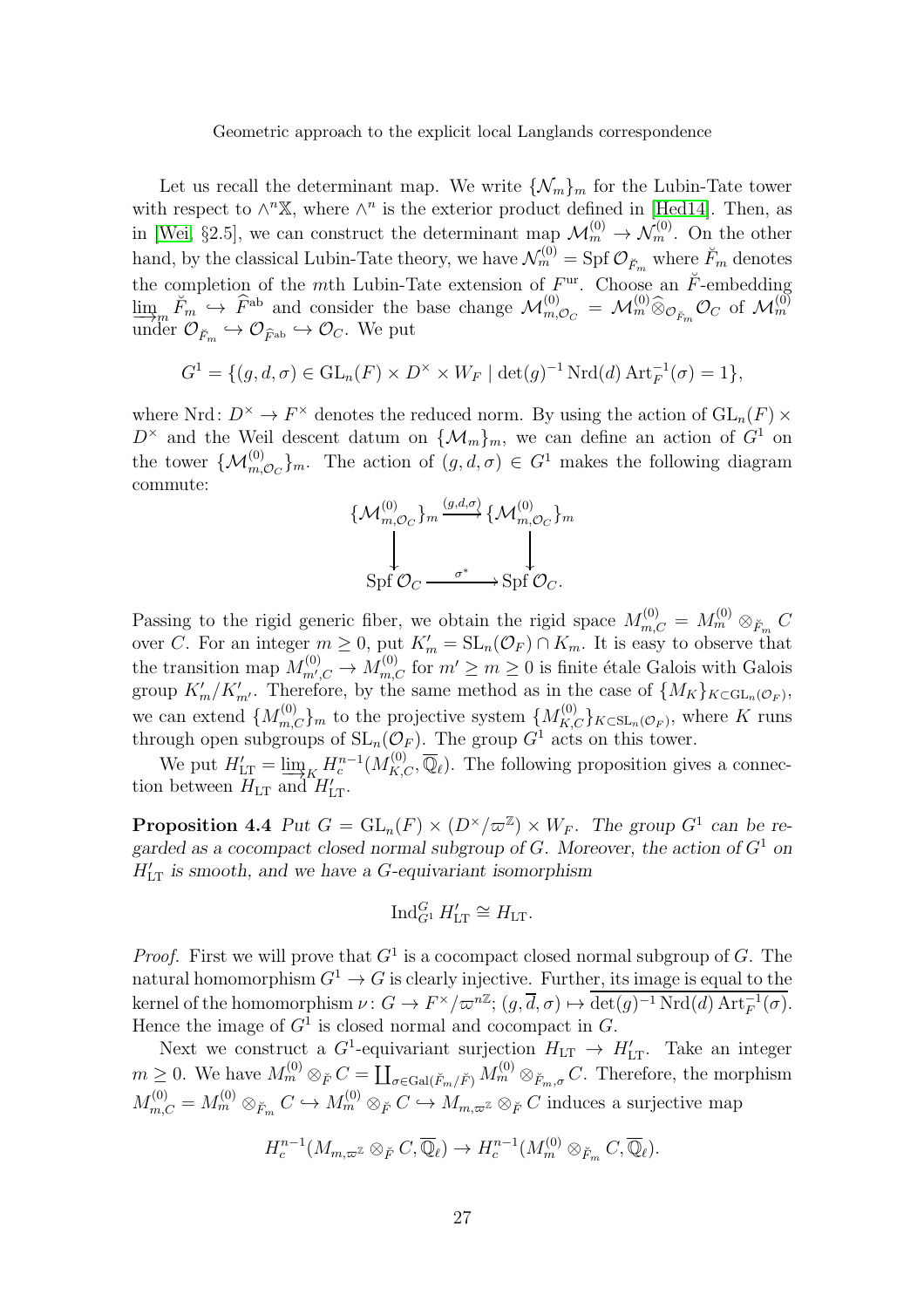By taking inductive limit, we obtain a surjective linear map  $\phi: H_{LT} \to H'_{LT}$ . It is easy to see that this is  $G^1$ -equivariant. By Theorem [4.3,](#page-49-1) the action of  $G^1$  on  $H_{LT}$  is smooth. Therefore  $H'_{LT}$  is also a smooth representation of  $G^1$ .

By the Frobenius reciprocity, we obtain a desired G-equivariant homomorphism  $\widetilde{\phi}$ :  $H_{\text{LT}} \to \text{Ind}_{G^1}^G H'_{\text{LT}}$ . We shall prove that this map is an isomorphism. It suffices to show that  $\widetilde{\phi}$ :  $H_{\rm LT}^{K_m} \to (\text{Ind}_{G^1}^G H_{\rm LT}')^{K_m}$  is an isomorphism for each  $m \geq 1$ . We have

$$
H_{\mathrm{LT}}^{K_m}=H_c^{n-1}(M_{m,\varpi^{\mathbb{Z}}}\otimes_{\breve{F}} C,\overline{\mathbb{Q}}_{\ell})=\bigoplus_{0\leq\delta
$$

On the other hand, note that  $\nu: G \to F^{\times}/\varpi^{n\mathbb{Z}}$  induces a bijection  $G^{1}\backslash G/K_{m} \stackrel{\cong}{\to}$  $F^{\times}/\varpi^{n\mathbb{Z}}(1+\mathfrak{p}_{F}^{m})$ . In particular, it is a finite set with cardinality  $r=n(\mathcal{O}_{F}^{\times})$  $_{F}^{\times}:1+\mathfrak{p}_{F}^{m}).$ Since Nrd:  $D^{\times}/\varpi^{\mathbb{Z}} \to F^{\times}/\varpi^{n\mathbb{Z}}$  is surjective, we can take a system of representatives  $\{(1, d_i, 1)\}_{1 \leq i \leq r}$  of  $G^1 \backslash G/K_m$  such that  $d_1 = 1$ . We have an injection

$$
(\operatorname{Ind}_{G^1}^G H'_{\operatorname{LT}})^{K_m} \hookrightarrow \bigoplus_{1 \leq i \leq r} (H'_{\operatorname{LT}})^{K'_m} = \bigoplus_{1 \leq i \leq r} H_c^{n-1}(M_{m,C}^{(0)}, \overline{\mathbb{Q}}_\ell); \quad f \mapsto (f(1, d_i, 1))_{1 \leq i \leq r}.
$$

Take an element  $x \in H_c^{n-1}(M_{m,C}^{(0)}, \overline{\mathbb{Q}}_\ell) \subset H_c^{n-1}(M_m^{(0)} \otimes_{\breve{F}} C, \overline{\mathbb{Q}}_\ell) \subset H_{\mathrm{LT}}^{K_m}$  and consider  $\widetilde{\phi}(x) \in (\text{Ind}_{G^1}^G H'_{LT})^{K_m}$ . Let d be an element of  $D^{\times}$  and write  $\overline{d}$  for the image of d in  $D^{\times}/\varpi^{\mathbb{Z}}$ . If  $Nrd(d) \notin \varpi^{n\mathbb{Z}} \mathcal{O}_F^{\times}$  $\chi_F^{\times}$ ,  $(1, \overline{d}, 1)$  maps  $M_{m,C}^{(0)}$  into  $M_m^{(\delta)} \otimes_{\breve{F}} C$  with  $\delta \neq 0$ . If  $Nrd(d) \in \varpi^{n\mathbb{Z}} \mathcal{O}_F^{\times}$  $\mathcal{L}_F^{\times} \setminus \varpi^{n\mathbb{Z}}(1 + \mathfrak{p}_F^m)$ ,  $(1, \overline{d}, 1)$  maps  $M_{m,C}^{(0)}$  to  $M_m^{(0)} \otimes_{\breve{F}_m, \sigma} C$  with  $\sigma \neq 1$ . Therefore, unless  $d \in \varpi^{n\mathbb{Z}}(1 + \mathfrak{p}_F^m)$ , we have  $\phi((1, \overline{d}, 1)x) = 0$ . Hence we conclude that

$$
(\widetilde{\phi}(x))(1, d_i, 1) = \phi((1, d_i, 1)x) = \begin{cases} x & i = 1, \\ 0 & i \neq 1. \end{cases}
$$

If we put  $x_j = (1, d_j, 1)^{-1} x \in H_{\text{LT}}^{K_m}$ , we have

$$
(\widetilde{\phi}(x_j))(1, d_i, 1) = \phi((1, d_i d_j^{-1}, 1)x) = \begin{cases} x & i = j, \\ 0 & i \neq j. \end{cases}
$$

This means that the composite  $H_{\text{LT}}^{K_m}$  $\stackrel{\phi}{\to} (\text{Ind}_{G^1}^G H'_{LT})^{K_m} \hookrightarrow \bigoplus_{1 \leq i \leq r} H_c^{n-1}(M_{m,C}^{(0)}, \overline{\mathbb{Q}}_{\ell})$ is surjective. Therefore we conclude that  $(\text{Ind}_{G^1}^G H'_{LT})^{K_m} \cong \bigoplus_{1 \leq i \leq r} H_c^{n-1}(M_{m,C}^{(0)}, \overline{\mathbb{Q}}_\ell),$ and  $\ddot{\phi}$  is surjective.

Now we have only to compare the dimensions of  $H_{\text{LT}}^{K_m}$  and  $(\text{Ind}_{G^1}^G H_{\text{LT}}')^{K_m}$ . As  $M_m^{(\delta)} \cong M_m^{(0)}$  (an isomorphism is given by an element  $d \in D^{\times}$  with  $v_F(\text{Nrd}(d)) = -\delta$ ) and  $M_m^{(0)} \otimes_{\breve{F}_m,\sigma} C \cong M_{m,C}^{(0)}$  for  $\sigma \in \text{Gal}(\breve{F}_m/\breve{F})$ , we obtain

$$
\dim H_{\mathrm{LT}}^{K_m} = n \dim H_c^{n-1}(M_m^{(0)} \otimes_{\breve{F}} C, \overline{\mathbb{Q}}_{\ell}) = n[\breve{F}_m : \breve{F}] \dim H_c^{n-1}(M_{m,C}^{(0)}, \overline{\mathbb{Q}}_{\ell}).
$$

On the other hand, we have  $\dim(\text{Ind}_{G^1}^G H'_{LT})^{K_m} = r \dim H_c^{n-1}(M_{m,C}^{(0)}, \overline{\mathbb{Q}}_\ell)$ . Since  $r = n(\mathcal{O}_F^{\times})$  $F_K^{\times}: 1 + \mathfrak{p}_F^m = n[\check{F}_m : \check{F}],$  we conclude that  $\dim H_{\text{LT}}^{K_m} = \dim(\text{Ind}_{G^1}^G H_{\text{LT}}')^{K_m}.$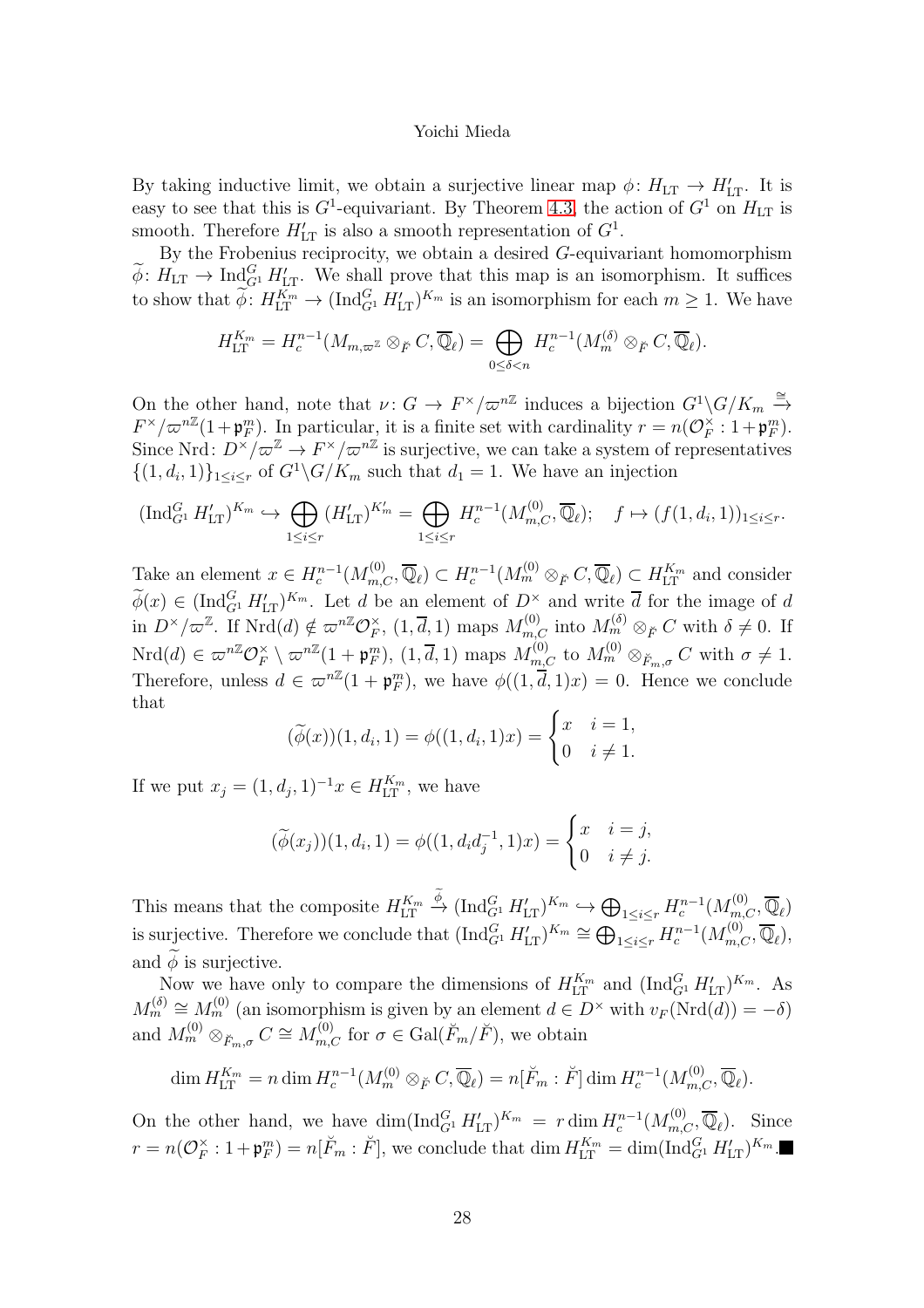Next we introduce the infinite level setting. Let  $A_{\infty}$  be the  $\mathfrak{m}_0$ -adic completion of  $\lim_{m \to \infty} A_m$ , where  $\mathfrak{m}_0$  denotes the maximal ideal of  $A_0$ . Put  $A_{m,\mathcal{O}_C} = A_m \otimes_{\mathcal{O}_{F_m}} \mathcal{O}_C$ and  $A_{\infty, \mathcal{O}_C} = A_{\infty} \otimes_{\mathcal{O}_{\widehat{F}^{ab}}} \mathcal{O}_C$ . We can observe that  $A_{\infty, \mathcal{O}_C}$  is the  $\mathfrak{m}_0$ -adic completion of  $\lim_{\sigma \to 0} A_{m,\mathcal{O}_C}$ . The group  $G^1$  acts on  $A_{\infty,\mathcal{O}_C}$ . The action of  $(g,d,\sigma) \in G^1$  preserves  $\mathcal{O}_G \subset A$  and induces  $\sigma$  on  $\mathcal{O}_G$ . It is known that the ring  $A_{\infty}$  with the  $\mathcal{O}_C \subset A_{\infty,\mathcal{O}_C}$  and induces  $\sigma$  on  $\mathcal{O}_C$ . It is known that the ring  $A_{\infty,\mathcal{O}_C}$  with the  $G<sup>1</sup>$ -action has very simple description; see [\[Wei,](#page-53-3) §2] and [\[IT15a,](#page-52-5) §1].

We put  $\mathcal{M}^{(0)}_{\infty,\mathcal{O}_C} = \text{Spf } A_{\infty,\mathcal{O}_C}, t(\mathcal{M}^{(0)}_{\infty,\mathcal{O}_C}) = \text{Spa}(A_{\infty,\mathcal{O}_C}, A_{\infty,\mathcal{O}_C}),$  and write  $M^{(0)}_{\infty,\infty}$  $_{\infty,C}$ for the generic fiber (i.e., the open subspace given by the condition  $|\varpi(x)| \neq 0$ ) of  $t(\mathcal{M}^{(0)}_{\infty,\mathcal{O}_C})$ . By [\[Hub93\]](#page-52-13) and [\[Hub94\]](#page-52-14),  $t(\mathcal{M}^{(0)}_{\infty,\mathcal{O}_C})$  and  $M^{(0)}_{\infty,C}$  are topological spaces equipped with structure presheaves. In fact  $M_{\infty,C}^{(0)}$  is known to be a perfectoid space ([\[Wei,](#page-53-3) Lemma 2.10.1]) and its structure presheaf is a sheaf, but we do not need this result. Since  $\mathcal{M}_{m,\mathcal{O}_C}^{(0)} = \text{Spf } A_{m,\mathcal{O}_C}$  and  $M_{m,C}^{(0)}$  is the generic fiber of  $t(\mathcal{M}_{m,\mathcal{O}_C}^{(0)}) =$  $Spa(A_{m, \mathcal{O}_C}, A_{m, \mathcal{O}_C})$ , we have a morphism  $M_{\infty, C}^{(0)} \to M_{m, C}^{(0)}$  compatible with the transition maps of  $\{M_{m,C}^{(0)}\}_m$ . Hence we obtain a morphism  $M_{\infty,C}^{(0)} \to \{M_{K,C}^{(0)}\}_{K \subset SL_n(\mathcal{O}_F)}$ , which is clearly  $G^1$ -equivariant.

The following proposition enables us to apply the results in Section [3](#page-11-0) to an affinoid of  $M_{\infty,C}^{(0)}$ .

**Proposition 4.5** Let U be a rational subset of  $t(M_{\infty,O_C}^{(0)})$  contained in  $M_{\infty,C}^{(0)}$ , and A a  $\varpi$ -adically complete flat  $\mathcal{O}_C$ -algebra such that  $\mathcal{X} = \text{Spf } A$  is a formal model of U; in other words,  $(A[1/\varpi], A)$  is isomorphic to  $(\mathcal{O}(U), \mathcal{O}^+(U))$  over  $(C, \mathcal{O}_C)$  (recall that A denotes the integral closure of A in  $A[1/\varpi]$ ). Assume that there exists an open subgroup  $K_U$  of  $SL_n(\mathcal{O}_F)$  which stabilizes U and whose induced action on U extends to X; namely, the induced action of  $K_U$  on  $\mathcal{O}(U) = A[1/\varpi]$  stabilizes A.

- (i) There exist an integer  $m \geq 0$  such that  $K'_m \subset K_U$  and an open affinoid  $U_m$ in  $M_{m,C}^{(0)}$  whose inverse image under  $M_{\infty,C}^{(0)} \to M_{m,C}^{(0)}$  is equal to U. We put  $K_0 = K'_m$  and  $U_{K_0} = U_m$ .
- (ii) For an open normal subgroup K of  $K_0$ , let  $U_K = \text{Spa}(B_K, B_K^{\circ})$  denote the affinoid obtained as the inverse image of  $U_{K_0}$  under  $M_{K,C}^{(0)} \to M_{K_0,C}^{(0)}$ . Then,  $(A, {B_K}_{K \triangleleft K_0})$  satisfies Assumption [3.1.](#page-49-0)
- (iii) Assume that  $g \in G^1$  satisfies  $Ug = U$  and extends to an automorphism of X. Then, the induced automorphism of A is of finite level in the sense of Definition [3.19.](#page-18-2)

*Proof.* We write  $U = R(\frac{t_1,...,t_r}{s})$  $s^{(m,t_r)}$ , where  $t_1,\ldots,t_r$ , s are elements of  $A_{\infty,\mathcal{O}_C}$  such that  $t_1, \ldots, t_r$  generate an open ideal of  $A_{\infty, \mathcal{O}_C}$ . As  $A_{\infty, \mathcal{O}_C}$  is the completion of  $\lim_{\Delta \to 0} A_{m, \mathcal{O}_C}$ , [\[Hub93,](#page-52-13) Lemma 3.10] tells us that we may assume that  $t_1, \ldots, t_r, s \in$ <br> $\overline{A}_{\infty}$  for some  $m > 0$ . We take such m so that  $K' \subset K_{tt}$ . Since  $|\varpi(x)| \neq 0$  $A_{m,\mathcal{O}_C}^{m}$  for some  $m \geq 0$ . We take such m so that  $K'_m \subset K_U$ . Since  $|\varpi(x)| \neq 0$ for  $x \in U$ , by [\[Hub93,](#page-52-13) Lemma 3.11] there exists an integer  $j \geq 0$  such that  $|a(x)| < |\varpi(x)|$  for every  $a \in \mathfrak{m}_0^j A_{\infty, \mathcal{O}_C}$  and  $x \in U$ . Take generators  $b_1, \ldots, b_l \in \mathfrak{m}_0^j$ 0 and consider the rational subset  $U_m = R(\frac{t_1,...,t_r}{s})$  $\frac{...,t_r}{s},\frac{b_1,...,b_l}{\varpi}$  $(\frac{a_1...b_l}{\varpi})$  of  $t(\mathcal{M}_{m,\mathcal{O}_C}^{(0)})$ . Then, it is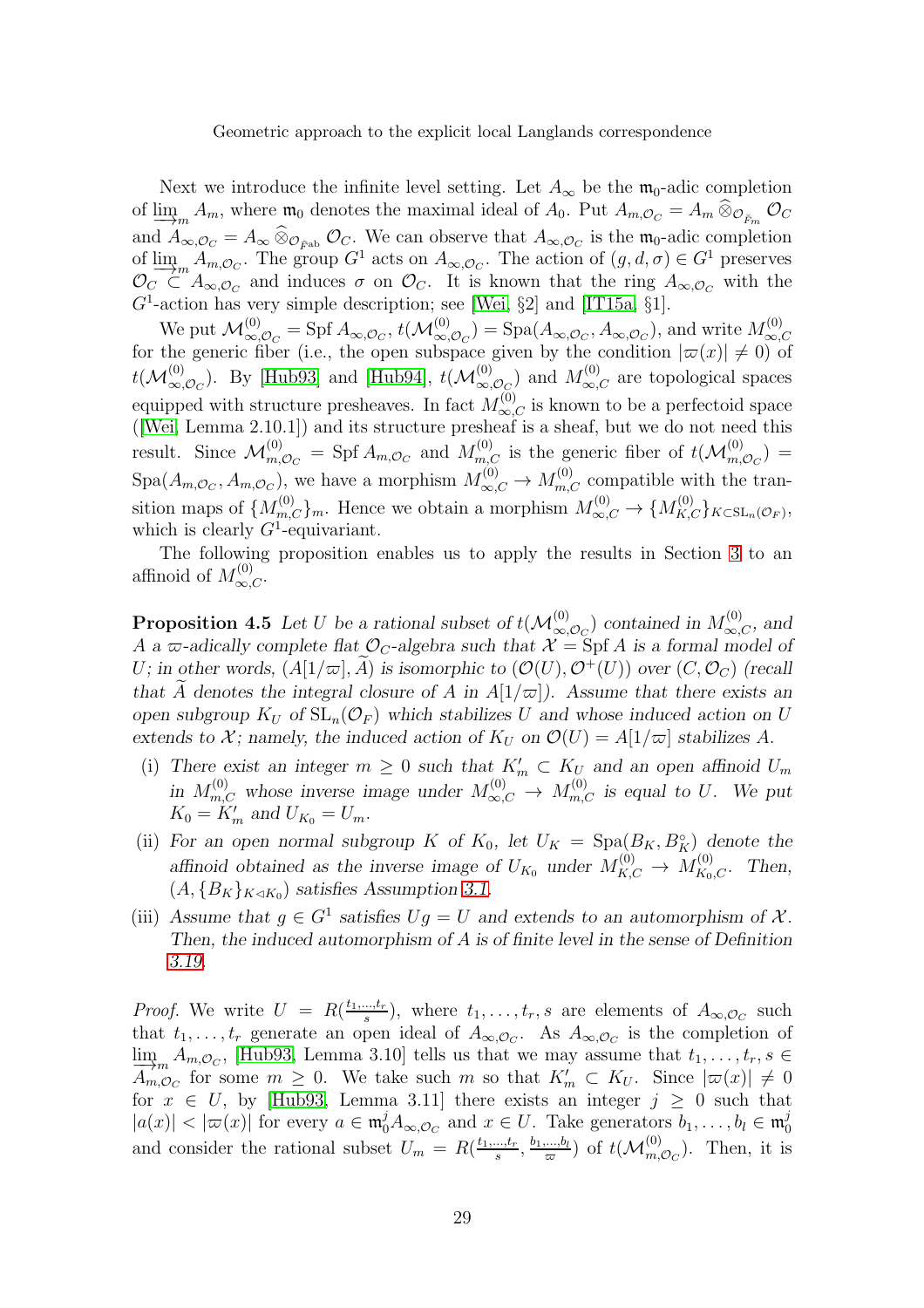contained in the generic fiber  $M_{m,C}^{(0)}$  and its inverse image under  $M_{\infty,C}^{(0)} \to M_{m,C}^{(0)}$  is equal to  $U$ . This proves (i).

Next we prove (ii). Since  $K_0 = K'_m \subset K_U$ , A is equipped with an action of  $K_0$ . The conditions (a) and (b) in Assumption [3.1](#page-49-0) follow from the corresponding properties for  $\{M_{K,C}^{(0)}\}_{K\triangleleft K_0}$ . Consider the condition (c). For  $m'\geq m$ , we simply write  $U_{m'}$ and  $B_{m'}$  for  $U_{K'_{m'}}$  and  $B_{K'_{m'}}$ , respectively. As the map  $t(\mathcal{M}_{\infty,\mathcal{O}_C}^{(0)}) \to t(\mathcal{M}_{m',\mathcal{O}_C}^{(0)})$  carries U to  $U_{m'}$ , we have a continuous homomorphism of affinoid rings  $(B_{m'}, B_{m'}^{\circ}) \to$  $(\mathcal{O}(U), \mathcal{O}^+(U)) \cong (A[1/\varpi], \tilde{A})$  (see [\[Hub94,](#page-52-14) Proposition 1.3 (i)]). Therefore we obtain a homomorphism  $\{(B_{m'}, B_{m'}^{\circ})\}_{m'\geq m} \to (A[1/\varpi], A)$ , which is clearly  $K_0$ equivariant. This extends to a  $K_0$ -equivariant homomorphism  $\{(B_K, B_K^{\circ})\}_{K \lhd K_0} \to$  $(A[1/\varpi], \overline{A})$ . By [\[Hub94,](#page-52-14) Lemma 1.5 (ii)], the induced map

$$
Spa(A[1/\varpi], \widetilde{A}) \to \varprojlim_{K \triangleleft K_0} Spa(B_K, B_K^{\circ}) = \varprojlim_{m' \ge m} Spa(B_{m'}, B_{m'}^{\circ})
$$

is identified with  $U \to \varprojlim_{K \triangleleft K_0} U_K = \varprojlim_{m' \geq m} U_{m'}$ . On the other hand, by [\[SW13,](#page-53-2) Proposition 2.4.2], the continuous map between underlying topological spaces

$$
t(\mathcal{M}^{(0)}_{\infty,\mathcal{O}_C}) \to \varprojlim_{m'} t(\mathcal{M}^{(0)}_{m',\mathcal{O}_C})
$$

is a homeomorphism. Therefore  $U \to \varprojlim_{m' \ge m} U_{m'}$  is also a homeomorphism. The density of the image of  $\lim_{K \to \infty} K_K = \lim_{K \to \infty} B_m \to A[1/\varpi]$  follows from the density of the image of lim  $A \cap A = \emptyset$  is see the proof of [Hub96, Bemark 2.4.3 ii)]. This the image of  $\underline{\lim}_{m \to m} A_{m,\mathcal{O}_C} \to A_{\infty,\mathcal{O}_C}$ ; see the proof of [\[Hub96,](#page-52-9) Remark 2.4.3 ii)]. This completes the proof of (ii) completes the proof of (ii).

We prove (iii). Clearly g preserves  $\mathcal{O}_C \subset A$ . By the definition of the action of  $G^1$ on  ${M_{K,C}^{(0)}\}_{K\subset\text{SL}_n(\mathcal{O}_F)}$ , for an open normal subgroup K of  $K_0$  and  $g\in G^1$ , there exists an open normal subgroup  $K_g$  of  $K_0$  such that g gives a morphism  $M_{K_g,C}^{(0)} \to M_{K,C}^{(0)}$ . As the maps  $U \to U_K$  and  $U \to U_{K_g}$  are surjective (see Lemma [3.3\)](#page-49-1),  $U_{K_g}$  is mapped to  $U_K$  by g. Therefore a continuous homomorphism  $B_K \to B_{K_g}$  is induced. Passing to the inductive limit, we conclude that the action of g on  $A[1/\varpi]$  preserves the image of  $\lim_{K \to K_0} B_K \to A[1/\varpi]$ . Since we are assuming that g preserves  $A \subset A[1/\varpi]$ , this means that the action of g is of finite level means that the action of  $q$  is of finite level.

**Corollary 4.6** Let U and  $\mathcal{X} = \text{Spf } A$  be as in Proposition [4.5.](#page-48-0) Let J be a subgroup of  $G^1$  whose action on  $M_{\infty,C}^{(0)}$  stabilizes U and extends to an action on X. Assume that there exists an affine scheme Y of finite type over  $\overline{\mathbb{F}}_q$  endowed with a J-action such that  $\mathcal{X}_s = \text{Spec}(A \otimes_{\mathcal{O}_C} \overline{\mathbb{F}}_q)$  is isomorphic to the perfection of Y as schemes over  $\mathbb{F}_q$  with *J*-actions.

(i) We have a J-equivariant homomorphism

$$
\mathrm{sp}^*\colon H_c^{n-1}(Y,\overline{\mathbb{Q}}_\ell)\to \varinjlim_K H_c^{n-1}(M_{K,C}^{(0)},\overline{\mathbb{Q}}_\ell)=H'_{\mathrm{LT}}.
$$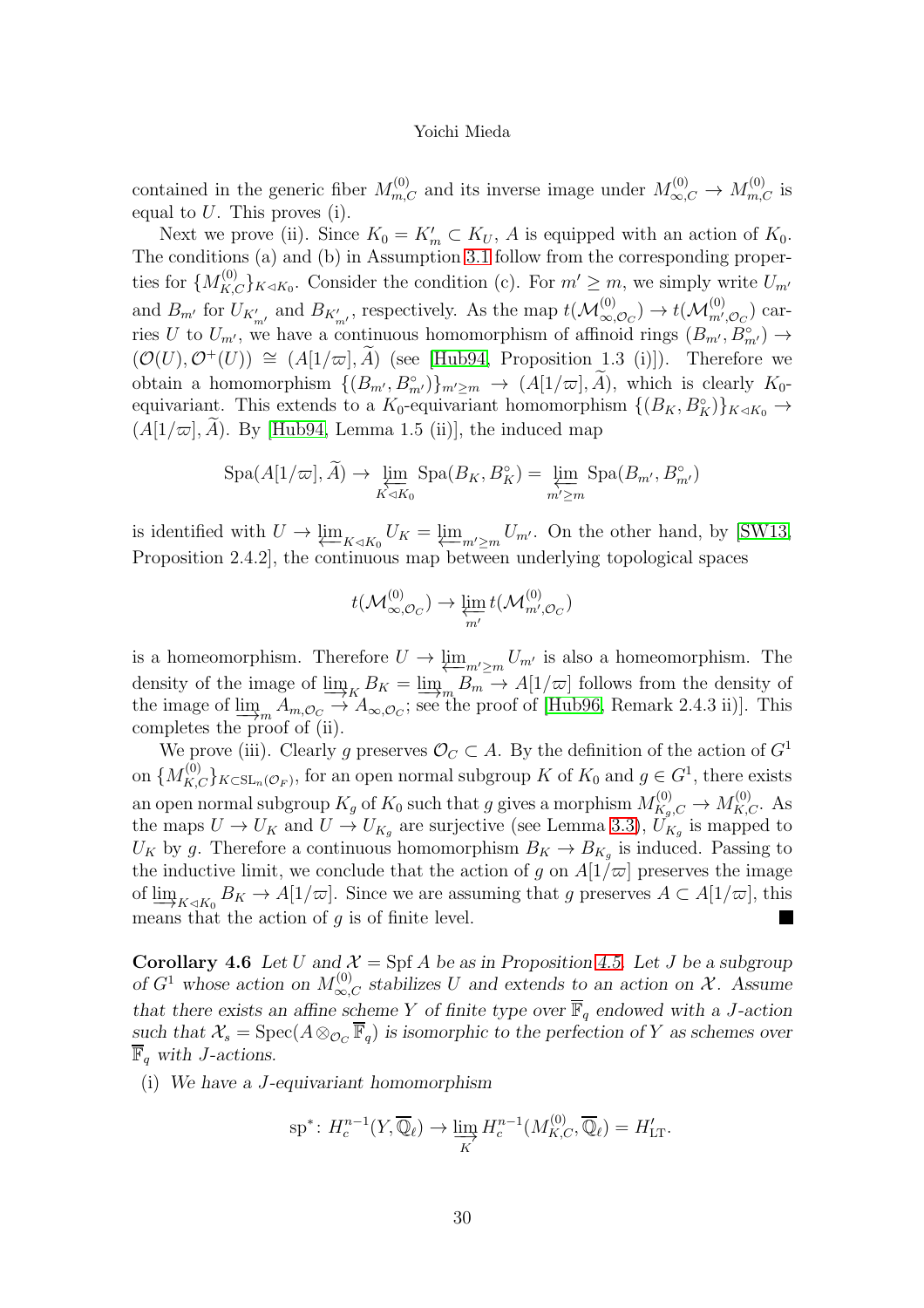- (ii) Assume moreover that Y is pure-dimensional and smooth over  $\overline{\mathbb{F}}_q$ . Let V be a subspace of  $H_c^{n-1}(Y,\overline{\mathbb{Q}}_\ell)$  such that the composite  $V \hookrightarrow H_c^{n-1}(Y,\overline{\mathbb{Q}}_\ell) \to$  $H^{n-1}(Y,\overline{\mathbb{Q}}_{\ell})$  is injective. Then, the composite  $V \hookrightarrow H_c^{n-1}(Y,\overline{\mathbb{Q}}_{\ell}) \stackrel{\text{sp}^*}{\longrightarrow} H'_{\text{LT}}$  is also injective.
- (iii) In the situation of (ii), suppose that  $V$  is stable under  $J$ . Let  $J'$  be a subgroup of  $G<sup>1</sup>$  which contains J as a finite index subgroup. Assume that U and Ug are disjoint for every  $g \in J' \setminus J$ . Then, the composite

$$
\operatorname{Ind}_J^{J'}V \hookrightarrow \operatorname{Ind}_J^{J'}H_c^{n-1}(Y,\overline{\mathbb{Q}}_\ell) \to H'_{\mathrm{LT}}
$$

is injective, where the second arrow denotes the J'-homomorphism induced from sp<sup>∗</sup> by the Frobenius reciprocity.

*Proof.* Let  $K_0$ ,  $\{U_K\}_{K_0 \lhd K}$  and  $\{B_K\}_{K_0 \lhd K}$  be as in Proposition [4.5.](#page-48-0) Write  $Y =$ Spec R. By Proposition [4.5](#page-48-0) (ii),  $(A, {B_K}_{K\triangleleft K_0}, R)$  satisfies Assumptions [3.1](#page-49-0) and [3.2.](#page-49-2) Therefore, by Definition [3.17,](#page-18-0) we have a specialization map

$$
\mathrm{sp}^*\colon H_c^{n-1}(Y,\overline{\mathbb{Q}}_\ell)\to \varinjlim_K H_c^{n-1}(U_K,\overline{\mathbb{Q}}_\ell).
$$

By Propositions [3.21](#page-20-0) and [4.5](#page-48-0) (iii), this map is J-equivariant. Composing with the natural map  $\varinjlim_{K} H_c^{n-1}(U_K, \overline{\mathbb{Q}}_{\ell}) \to \varinjlim_{K} H_c^{n-1}(M_{K,C}^{(0)}, \overline{\mathbb{Q}}_{\ell}),$  we obtain a desired J-<br>equivariant map. The second assertion is a direct consequence of Theorem 3.22 equivariant map. The second assertion is a direct consequence of Theorem [3.22.](#page-21-0)

Let us prove (iii). Take a system of representatives  $g_1, \ldots, g_r$  of  $J\backslash J'$  such that  $g_1 = 1$ . Put  $U_i = Ug_i$ . Then,  $\mathcal{X} = \text{Spf } A$  gives a formal model of  $U_i$  by the isomorphism  $(A[1/\varpi], \widetilde{A}) \cong (\mathcal{O}(U), \mathcal{O}^+(U)) \xrightarrow[\cong]{g_i^{-1}} (\mathcal{O}(U_i), \mathcal{O}^+(U_i)).$  We write  $\mathcal{X}_i$  for this formal model. Then, the pair  $(U_i, \mathcal{X}_i)$  satisfies the condition in Proposition [4.5;](#page-48-0) indeed, we can take  $K_{U_i}$  as  $g_i^{-1}K_Ug_i$ . Let  $m\geq 0$  be an integer which satisfies the condition in Proposition [4.5](#page-48-0) (i) for every  $1 \leq i \leq r$ . Then, by Proposition 4.5 (ii), we obtain towers  $\{U_{i,K}\}_{K\lhd K_0}$ . Put  $\mathcal{X}'=\coprod_{1\leq i\leq r}\mathcal{X}_i$  and  $U'_K=\coprod_{1\leq i\leq r}\mathcal{U}'_{i,K}$ . The reduction  $\mathcal{X}'_s$  is identified with the perfection of  $Y' = \coprod_{1 \leq i \leq r} Y_i$ , where  $Y_i$  is a copy of Y. By assumption, the natural morphism  $U'_K \to M_{K,C}^{(0)}$  is an open immersion. Therefore, by Definition [3.17](#page-18-0) we have homomorphisms

$$
\bigoplus_{1 \leq i \leq r} H_c^{n-1}(Y_i, \overline{\mathbb{Q}}_\ell) = H_c^{n-1}(Y', \overline{\mathbb{Q}}_\ell) \xrightarrow{\text{sp}^*} \lim_{K} H_c^{n-1}(U'_K, \overline{\mathbb{Q}}_\ell)
$$

$$
\to \lim_{K} H_c^{n-1}(M_{K,C}^{(0)}, \overline{\mathbb{Q}}_\ell) = H'_{LT},
$$

whose composite is denoted by sp'<sup>\*</sup>. The restriction of sp'<sup>\*</sup> to  $H_c^{n-1}(Y_1, \overline{\mathbb{Q}}_\ell)$  coincides with sp<sup>∗</sup> in (i). Furthermore, by Theorem [3.22,](#page-21-0) the composite

$$
\bigoplus_{1 \leq i \leq r} V \hookrightarrow \bigoplus_{1 \leq i \leq r} H_c^{n-1}(Y_i, \overline{\mathbb{Q}}_{\ell}) \xrightarrow{\text{sp}^{i*}} H'_{\text{LT}}
$$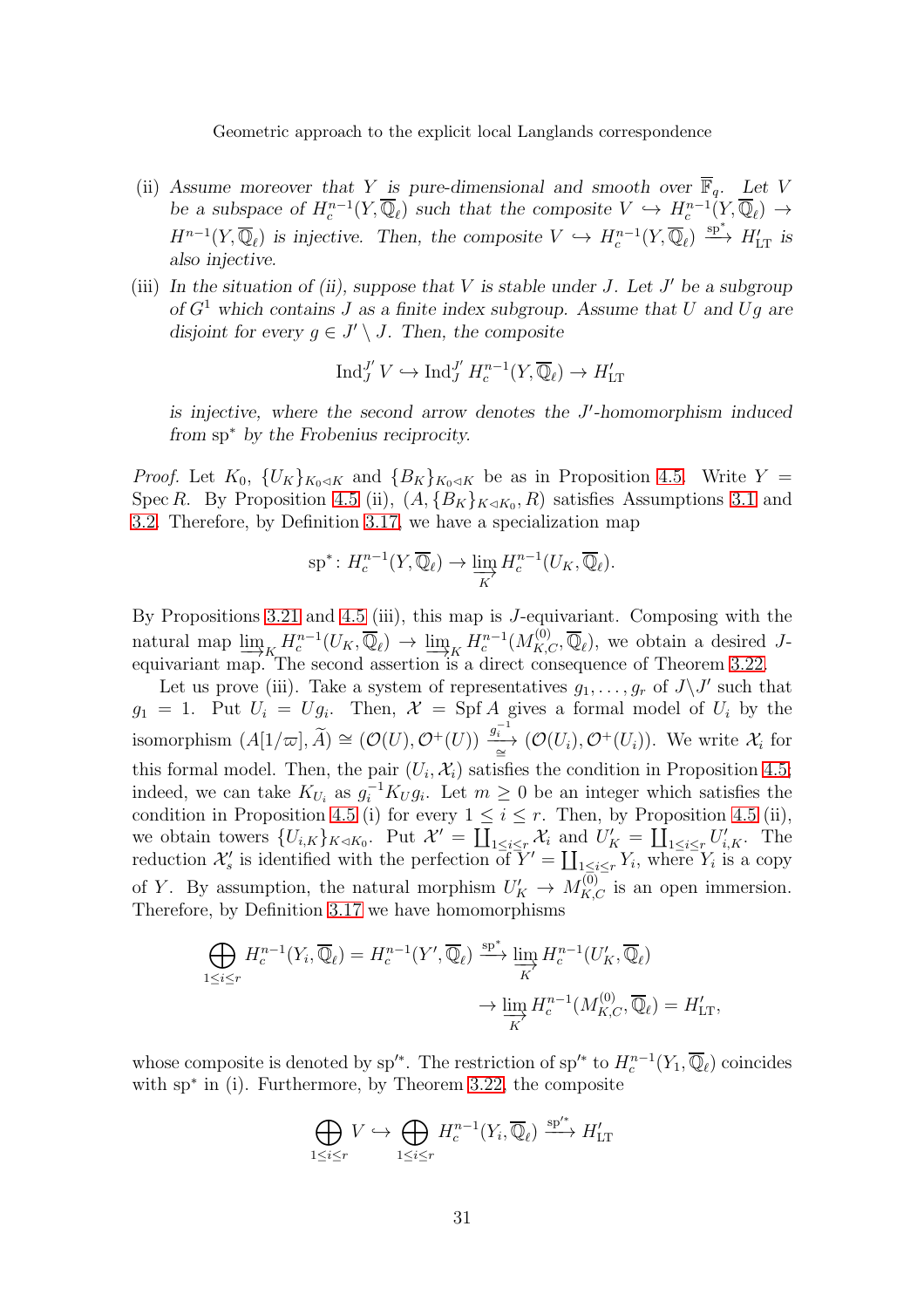is injective.

On the other hand, we can define an action of  $J'$  on  $\mathcal{X}'$  as follows. Take  $h \in J'$ . For  $1 \leq i \leq r$ , let  $j_i$  be the unique integer such that  $g_i h \in Jg_{j_i}$ . The map  $i \mapsto j_i$  is a permutation of  $\{1, \ldots, r\}$ . Define  $h: \mathcal{X}_i \to \mathcal{X}_{j_i}$  as

$$
\mathcal{X}_i = \mathcal{X} \xrightarrow{g_i h g_{j_i}^{-1}} \mathcal{X} = \mathcal{X}_{j_i},
$$

and  $h: \mathcal{X}' \to \mathcal{X}'$  as the disjoint union of them. Similarly, we can define an action of J' on Y'. Since  $\bigcup_{1\leq i\leq r} U_i$  is stable under J', the action of J' on  $\{M_{K,C}^{(0)}\}_K$  induces that on  $\{U'_K\}_K$ , and it is compatible with the action of J' on X' (see the proof of Proposition [4.5](#page-48-0) (iii)). Therefore, the action of  $J'$  on  $\mathcal{X}'$  is of finite level and the homomorphism sp'\*:  $H_c^{n-1}(Y', \overline{\mathbb{Q}}_{\ell}) \to H'_{LT}$  is J'-equivariant.

It is immediate to see that the  $J'$ -equivariant map

$$
\operatorname{Ind}_J^{J'} H^{n-1}_c(Y, \overline{\mathbb{Q}}_\ell) \to H^{n-1}_c(Y', \overline{\mathbb{Q}}_\ell)
$$

induced from  $H_c^{n-1}(Y_1, \overline{\mathbb{Q}}_\ell) \hookrightarrow H_c^{n-1}(Y', \overline{\mathbb{Q}}_\ell)$  is an isomorphism. Under this isomorphism,  $\text{Ind}_{J}^{J'}\underline{V} \subset \text{Ind}_{J}^{J'}H_c^{n-1}(\underline{Y},\overline{\mathbb{Q}}_{\ell})$  is mapped to the subspace  $\bigoplus_{1\leq i\leq r}V \subset$  $\bigoplus_{1\leq i\leq r} H_c^{n-1}(Y_i,\overline{\mathbb{Q}}_\ell) = H_c^{n-1}(Y',\overline{\mathbb{Q}}_\ell)$ . The composite

$$
\operatorname{Ind}_{J}^{J'} H_c^{n-1}(Y, \overline{\mathbb{Q}}_{\ell}) \cong H_c^{n-1}(Y', \overline{\mathbb{Q}}_{\ell}) \xrightarrow{\operatorname{sp}'^*} H'_{\operatorname{LT}}
$$

is clearly the J ′ -homomorphism induced from sp<sup>∗</sup> by the Frobenius reciprocity. Therefore, we conclude that the composite

$$
\operatorname{Ind}_J^{J'}V \hookrightarrow \operatorname{Ind}_J^{J'} H^{n-1}_c(Y,\overline{\mathbb{Q}}_\ell) \to H'_{\mathrm{LT}}
$$

is injective.

We end this section by giving representation-theoretic lemmas used in the next two sections.

**Lemma 4.7** Let G be a totally disconnected locally compact group and J an open subgroup of G.

- (i) For a smooth representation  $\pi$  of J, there exists a J-equivariant injection  $\pi \hookrightarrow$  $\operatorname{Ind}^G_J\pi$ .
- (ii) Let N be a closed subgroup of G satisfying  $NJ = JN$ , and  $\rho$  a smooth representation of N. Then, we have a J-equivariant isomorphism  $(\text{Ind}_{N}^{N} \rho)|_{J} \cong$  $\text{Ind}_{N\cap J}^J(\rho|_{N\cap J})$  (note that NJ is an open subgroup of G).

*Proof.* We write V for the representation space of  $\pi$ . For  $v \in V$ , define the map  $\phi_v: G \to V$  as follows:

$$
\phi_v(g) = \begin{cases} gv & g \in J, \\ 0 & g \notin J. \end{cases}
$$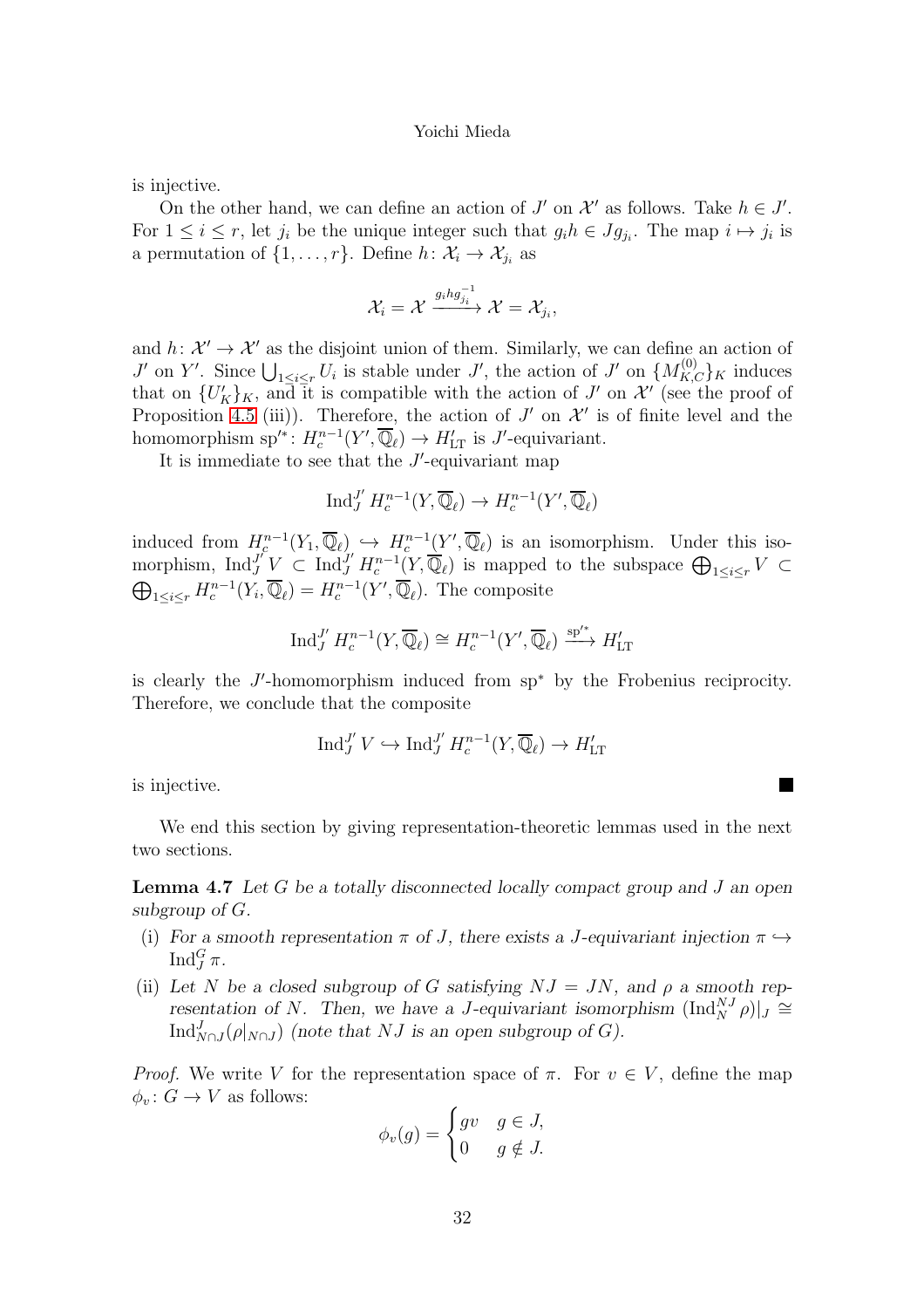It is immediate to see that  $\phi_v \in \text{Ind}_{J}^{G} V$  and  $v \mapsto \phi_v$  gives a J-equivariant injection  $\pi \hookrightarrow \text{Ind}_{J}^{G} \pi$ . This concludes the proof of (i).

Next consider (ii). We denote by algInd the algebraic induction functor. Then, we can easily check that

$$
(\mathrm{algInd}_{N}^{NJ}\rho)|_{J}\cong \mathrm{algInd}_{N\cap J}^{J}(\rho|_{N\cap J}).
$$

Indeed, the map  $\text{algInd}_{N}^{N} \rho \to \text{algInd}_{N \cap J}^{J} \rho$  is given by  $\phi \mapsto \phi|_{J}$ , and the map  $\operatorname{algInd}_{N\cap J}^J \rho \to \operatorname{algInd}_N^{NJ} \rho$  by  $\psi \mapsto \psi'$ , where  $\psi'(ng) = n\psi(g)$  for  $n \in N$  and  $g \in J$ . These maps are inverse to each other. By taking the J-smooth part  $(-)^{J\text{-sm}}$ , we have

$$
\left( (\mathrm{algInd}_{N}^{NJ} \rho)|_{J} \right)^{J\text{-sm}} \cong \mathrm{Ind}_{N\cap J}^{J}(\rho|_{N\cap J}).
$$

Since  $J$  is an open subgroup of  $NJ$ , for any representation  $W$  of  $NJ$ , we have  $W^{J\text{-sm}} = W^{NJ\text{-sm}}$ . Therefore, we have  $(\text{algInd}_{N}^{NJ} \rho)^{J\text{-sm}} = \text{Ind}_{N}^{NJ} \rho$ . This concludes the proof of (ii).

**Lemma 4.8** Let G and H be totally disconnected locally compact groups and  $\Delta$ a closed subgroup of  $G \times H$ . Assume that the composite  $\Delta \hookrightarrow G \times H \twoheadrightarrow G$  is surjective. Let  $(\pi, V)$  (resp.  $(\rho, W)$ ) be a smooth representation of  $\Delta$  (resp. H).

(i) The group G acts on the space  $\text{Hom}_{\Delta \cap H}(\rho, \pi)$  as follows: for  $g \in G$  and  $\phi \in$  $\text{Hom}_{\Delta \cap H}(\rho, \pi),$ 

$$
(g\phi)(w) = (g, h_g)\phi(h_g^{-1}w) \quad (w \in W).
$$

Here  $h_q$  denotes an element of H such that  $(g, h_q) \in \Delta$ , whose existence follows from the assumption on  $\Delta$ . Note that the right hand side is independent of the choice of  $h_q$ .

- (ii) If  $\rho$  is finitely generated as a representation of H, we have a natural isomorphism  $\text{Hom}_{\Delta \cap H}(\rho, \pi)^{G - \text{sm}} \cong \text{Hom}_{H}(\rho, \text{Ind}_{\Delta}^{G \times H} \pi)$  as representations of G, where  $(-)^{G\text{-sm}}$  denotes the G-smooth part.
- (iii) Assume that  $\rho$  is finitely generated as a representation of H. For a closed subgroup  $\Delta'$  of  $G \times H$  containing  $\Delta$ , we have

$$
\mathrm{Hom}_{\Delta \cap H}(\rho, \pi)^{G \text{-sm}} \cong \mathrm{Hom}_{\Delta' \cap H}(\rho, \mathrm{Ind}_{\Delta}^{\Delta'} \pi)^{G \text{-sm}}
$$

as representations of G.

Proof. As in the proof of Lemma [4.7](#page-42-0) (ii), we denote by algInd the algebraic induction functor. First we prove the following:

$$
\text{Hom}_{\Delta \cap H}(\rho, \pi) \cong \text{Hom}_{H}(\rho, \text{algInd}_{\Delta}^{G \times H} \pi). \tag{*}
$$

By the surjectivity of  $\Delta \hookrightarrow G \times H \twoheadrightarrow G$ , we have  $\Delta H = H\Delta = G \times H$ . Therefore, as in the proof of Lemma [4.7](#page-42-0) (ii), we can prove that

$$
(\mathrm{algInd}_{\Delta}^{G \times H} \pi)|_{H} \cong \mathrm{algInd}_{\Delta \cap H}^{H} (\pi|_{\Delta \cap H}).
$$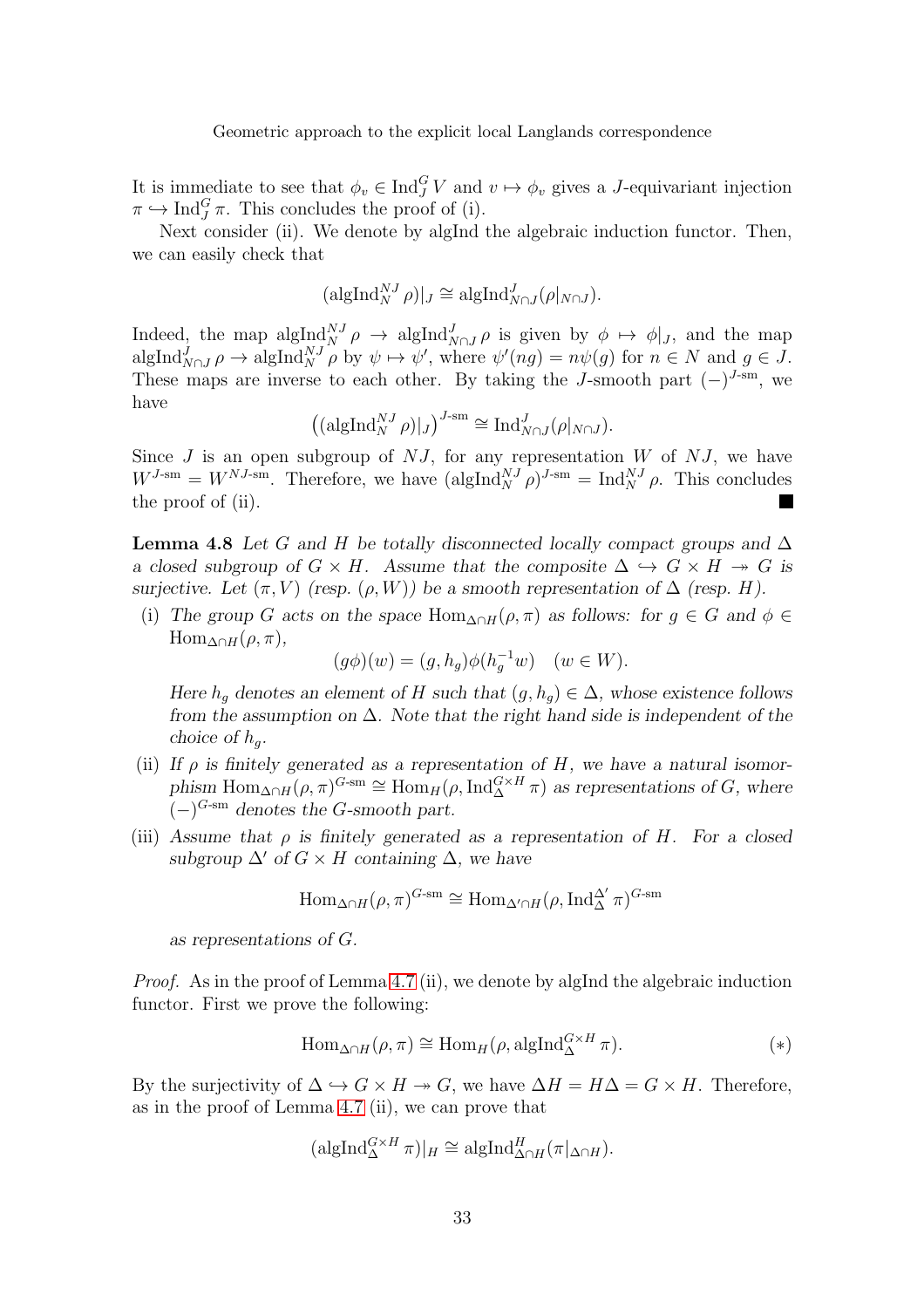Therefore, by the Frobenius reciprocity we have

$$
\text{Hom}_{\Delta \cap H}(\rho, \pi) \cong \text{Hom}_{H}(\rho, \text{algInd}_{\Delta \cap H}^{H} \pi) \cong \text{Hom}_{H}(\rho, \text{algInd}_{\Delta}^{G \times H} \pi).
$$

This concludes the proof of (\*). Under the isomorphism (\*),  $\phi \in \text{Hom}_{\Delta \cap H}(\rho, \pi)$  is mapped to  $\Phi: W \to \mathrm{algInd}_{\Delta}^{G \times H} V$  as follows:

$$
\Phi(w)(g,h) = (g,h_g)\phi(h_g^{-1}hw) \quad (w \in W).
$$

The inverse map  $\Phi \mapsto \phi$  is given by  $\phi(w) = \Phi(w)(1, 1)$   $(w \in W)$ .

Note that G acts on  $\text{Hom}_H(\rho, \text{algInd}_{\Delta}^{G \times H} \pi)$ . Therefore, by using the isomorphism (\*), we can define an action of G on  $\overline{\text{Hom}_{\Delta \cap H}(\rho, \pi)}$ . Let us describe it explicitly. For  $g \in G$ ,  $w \in W$  and  $\phi \in \text{Hom}_{\Delta \cap H}(\rho, \pi)$  corresponding to  $\Phi \in \text{Hom}_{H}(\rho, \text{algInd}_{\Delta}^{G \times H} \pi)$ , we have

$$
(g\phi)(w) = ((g\Phi)(w))(1,1) = ((g,1)\Phi(w))(1,1) = ((g,h_g)(1,h_g^{-1})\Phi(w))(1,1)
$$
  
=  $((g,h_g)\Phi(h_g^{-1}w))(1,1) = \Phi(h_g^{-1}w)(g,h_g) = (g,h_g)(\Phi(h_g^{-1}w)(1,1))$   
=  $(g,h_g)\phi(h_g^{-1}w).$ 

This action coincides with that in (i). This concludes the proof of (i).

Next we prove (ii). By  $(*)$  and the smoothness of  $\rho$ , we have an isomorphism

$$
\operatorname{Hom}_{\Delta \cap H}(\rho, \pi) \cong \operatorname{Hom}_{H}(\rho, (\operatorname{algInd}_{\Delta}^{G \times H} \pi)^{H \cdot \mathrm{sm}}),
$$

which is  $G$ -equivariant by the proof of (i). By taking the  $G$ -smooth parts, we have

$$
\text{Hom}_{\Delta \cap H}(\rho, \pi)^{G \text{-sm}} \cong \text{Hom}_{H}(\rho, (\text{algInd}_{\Delta}^{G \times H} \pi)^{H \text{-sm}})^{G \text{-sm}}.
$$

Since  ${\rm Ind}_{\Delta}^{G \times H} \pi = ( \text{algInd}_{\Delta}^{G \times H} \pi )^{(G \times H) \cdot \text{sm}} = ( (\text{algInd}_{\Delta}^{G \times H} \pi )^{H \cdot \text{sm}} )^{G \cdot \text{sm}}$ , it suffices to show the following:

for a  $G \times H$ -representation U, we have  $\text{Hom}_H(\rho, U)^{G-\text{sm}} = \text{Hom}_H(\rho, U^{G-\text{sm}})$ .

Clearly we have  $\text{Hom}_H(\rho, U)^{G-\text{sm}} \subset \text{Hom}_H(\rho, U^{G-\text{sm}})$ . Take  $\phi \in \text{Hom}_H(\rho, U^{G-\text{sm}})$ . Since  $\rho$  is finitely generated, we can find a finite system of generators  $x_1, \ldots, x_n \in$ W. There exists an open subgroup K of G which stabilizes  $\phi(x_1), \ldots, \phi(x_n) \in$  $U^{G\text{-sm}}$ . Then, for every  $x \in W$ ,  $\phi(x)$  is fixed by K. In other words,  $\phi$  lies in  $\text{Hom}_H(\rho, U)^K$ . This proves that  $\text{Hom}_H(\rho, U^{G\text{-sm}}) \subset \text{Hom}_H(\rho, U)^{G\text{-sm}}$ . Now the proof of (ii) is complete.

For (iii), just note that

$$
\text{Hom}_{\Delta \cap H}(\rho, \pi)^{G \text{-sm}} \cong \text{Hom}_{H}(\rho, \text{Ind}_{\Delta}^{G \times H} \pi) \cong \text{Hom}_{H}(\rho, \text{Ind}_{\Delta'}^{G \times H} \text{Ind}_{\Delta}^{\Delta'} \pi)
$$

$$
\cong \text{Hom}_{\Delta' \cap H}(\rho, \text{Ind}_{\Delta}^{\Delta'} \pi)^{G \text{-sm}}.
$$

E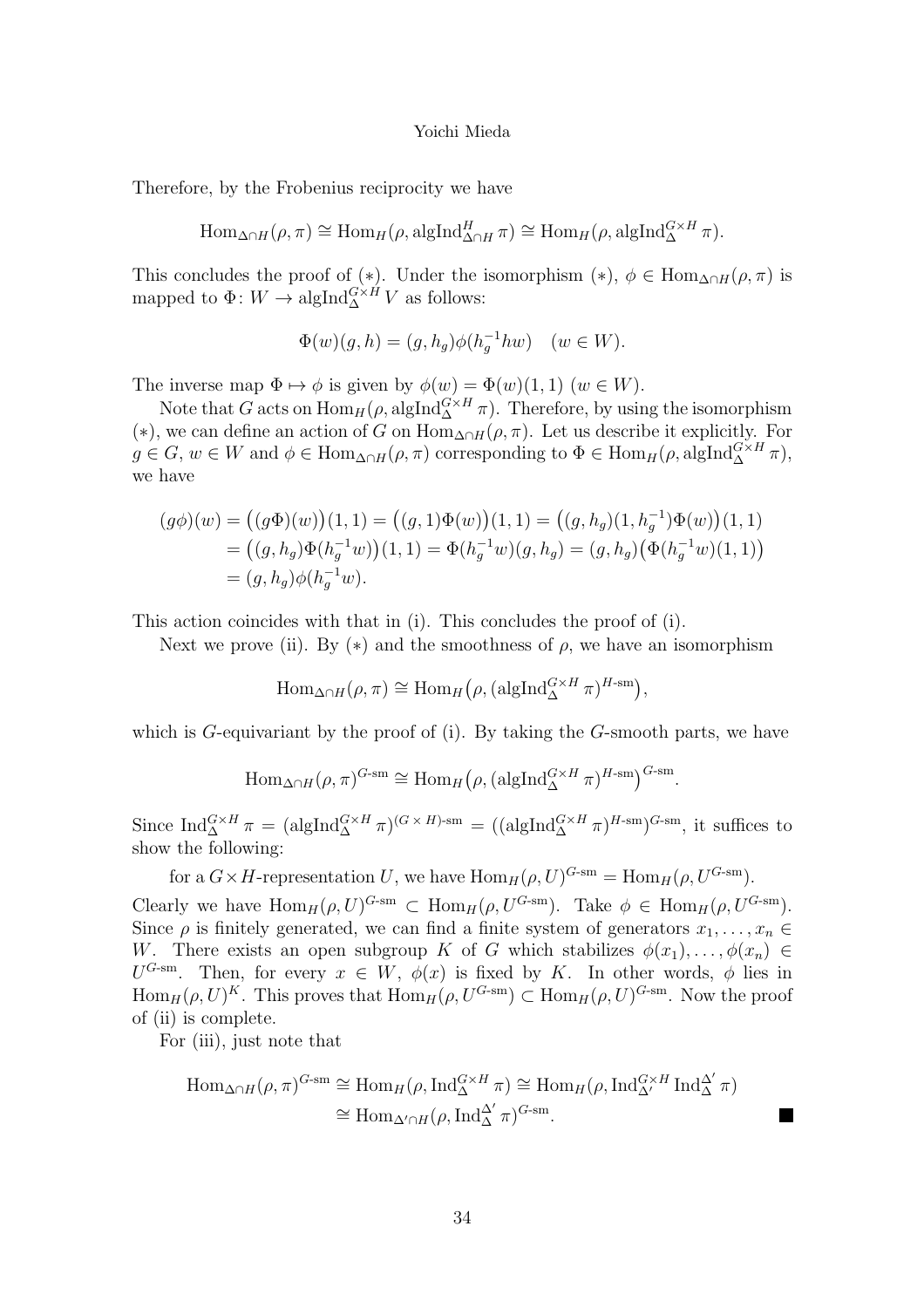## <span id="page-34-0"></span>5 Example I: depth 0 supercuspidal representations

In this section, we determine  $\operatorname{rec}_F(\pi)$  and  $JL(\pi)$  for a depth 0 supercuspidal representation  $\pi$  of  $\operatorname{GL}_n(F)$ . First, we will introduce some notation. Let  $\theta \colon \mathbb{F}_{q^n}^{\times} \to \mathbb{C}^{\times}$ be a character. We assume that  $\theta$  is regular, namely, it does not factor through the norm map  $\text{Nr}_{\mathbb{F}_{q^n}/\mathbb{F}_{q^m}}: \mathbb{F}_{q^n}^{\times} \to \mathbb{F}_{q^m}^{\times}$  to any subfield  $\mathbb{F}_{q^m} \subsetneq \mathbb{F}_{q^n}$ . It is well-known that we can attach to  $\theta$  an irreducible cuspidal representation  $R_{\theta}$  of  $GL_n(\mathbb{F}_q)$ . Here we recall a construction of  $R_{\theta}$  by the Deligne-Lusztig theory [\[DL76\]](#page-51-6). Let  $DL_n$  be the affine algebraic variety over  $\overline{\mathbb{F}}_q$  defined by the equation

$$
\left(\det(x_i^{q^{j-1}})_{1\leq i,j\leq n}\right)^{q-1} = (-1)^{n-1}.
$$

The group  $GL_n(\mathbb{F}_q)$  naturally acts on  $DL_n$  on the right. On the other hand, the group  $\mathbb{F}_{q^n}^{\times}$  acts on  $DL_n$  (on the right) by  $x_i \mapsto \zeta x_i$  ( $\zeta \in \mathbb{F}_{q^n}^{\times}$ ). The representation  $R_{\theta}$ is given as the  $\theta$ -isotypic part  $H_c^{n-1}(\text{DL}_n, \overline{\mathbb{Q}}_\ell)_{\theta}$  of the  $(n-1)$ th compactly supported cohomology  $H_c^{n-1}(\text{DL}_n, \overline{\mathbb{Q}}_\ell)$  of  $\text{DL}_n$ . The central character of  $R_\theta$  equals  $\theta|_{\mathbb{F}_q^{\times}}$  ([\[DL76,](#page-51-6) Corollary 1.22]).

We denote by  $F_n$  the degree n unramified extension of F. Let  $\chi: F_n^{\times} \to \mathbb{C}^{\times}$  be a tame character, namely, a character which is trivial on  $1 + \varpi O_{F_n}$ . Its restriction to  $\mathcal{O}_{F_3}^{\times}$  $E_{F_n}^{\times}$  factors as  $\mathcal{O}_{F_n}^{\times} \to \mathbb{F}_{q^n}^{\times}$  $\overline{\mathcal{X}}$   $\mathbb{C}^{\times}$ . We say that  $\chi$  is regular if  $\overline{\chi}$  is regular.

**Definition 5.1** For a regular tame character  $\chi: F_n^{\times} \to \mathbb{C}^{\times}$ , let  $\overline{\pi}_{\chi}$  be the representation of  $F^{\times}$  GL<sub>n</sub>( $\mathcal{O}_F$ ) such that

 $\overline{\pi}_{\chi}|_{\mathrm{GL}_n(\mathcal{O}_F)}$  is the inflation of  $R_{\overline{\chi}}$  by  $\mathrm{GL}_n(\mathcal{O}_F) \twoheadrightarrow \mathrm{GL}_n(\mathbb{F}_q)$ , and

- 
$$
F^{\times}
$$
 acts on  $\overline{\pi}_{\chi}$  by  $\chi|_{F^{\times}}$ .

We put  $\pi_{\chi} = c \cdot \text{Ind}_{F^{\times} \text{GL}_n(\mathcal{O}_F)}^{GL_n(F)} \overline{\pi}_{\chi}$ , which is known to be an irreducible supercuspidal representation of  $GL_n(F)$ .

From a regular tame character  $\chi$ , we can also construct a representation of  $D^{\times}$ . Recall that the quotient of  $\mathcal{O}_D$  by its Jacobson radical is equal to  $\mathbb{F}_{q^n}$ . Therefore we have a surjection  $\mathcal{O}_D^{\times} \to \mathbb{F}_{q^n}^{\times}$ .

**Definition 5.2** For a regular tame character  $\chi: F_n^{\times} \to \mathbb{C}^{\times}$ , let  $\overline{\rho}_{\chi}$  be the character of  $F^{\times} \mathcal{O}_D^{\times}$  such that

 $\overline{\rho}_{\chi}|_{\mathcal{O}_{D}^{\times}}$  is the composite  $\mathcal{O}_{D}^{\times} \rightarrow \mathbb{F}_{q^{n}}^{\times}$  $\overline{\mathcal{X}}$   $\mathbb{C}^{\times}$ , and  $- \overline{\rho}_{\chi}|_{F^{\times}} = \chi|_{F^{\times}}.$ 

We put  $\rho_{\chi} = c \text{-Ind}_{F^{\times} \mathcal{O}_{D}^{\times}}^{\mathcal{D}^{\times}} \overline{\rho}_{\chi}$ , which is known to be an irreducible smooth representation of  $D^{\times}$ .

The goal of this section is the following: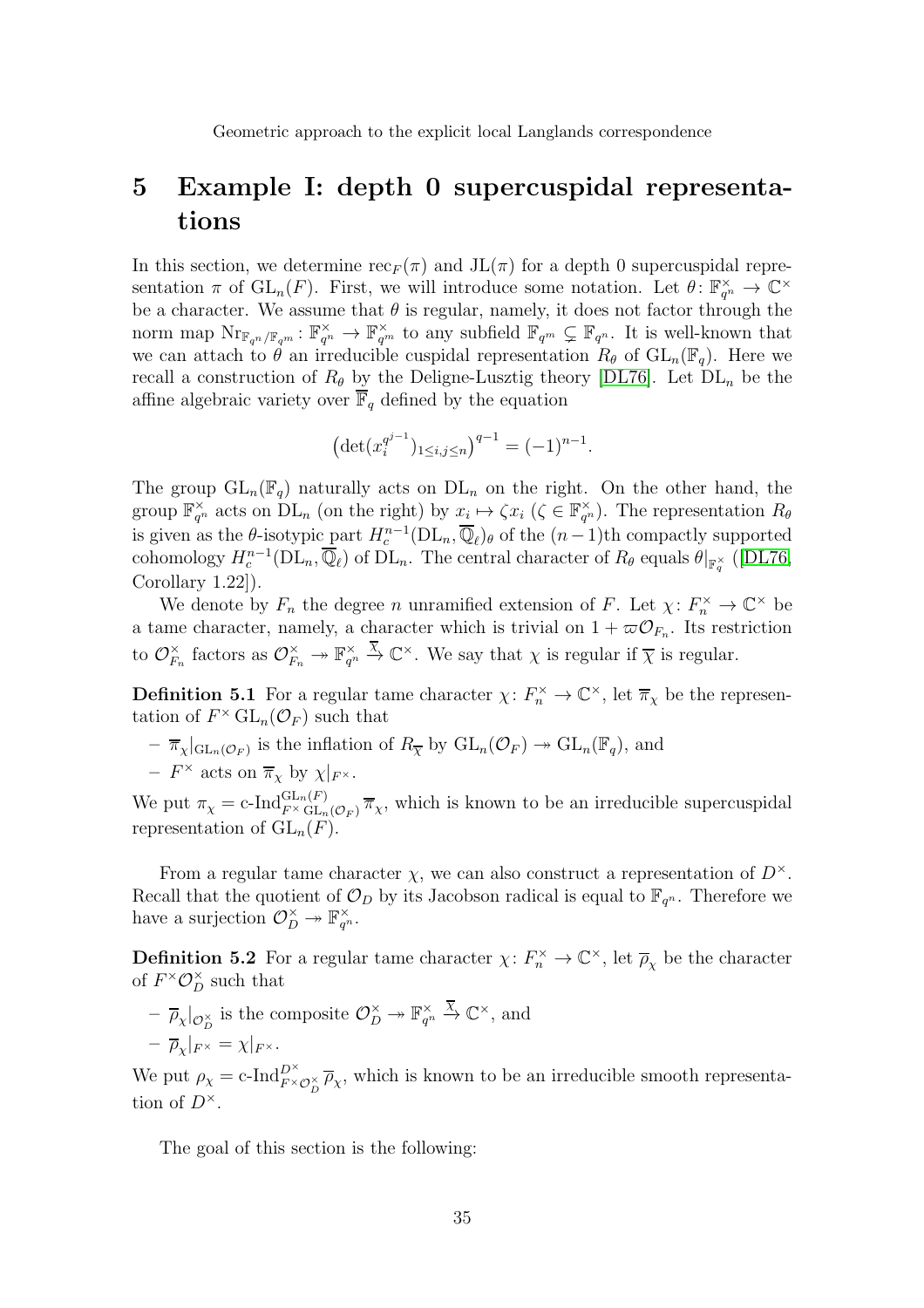**Theorem 5.3** For a regular tame character  $\chi: F_n^{\times} \to \mathbb{C}^{\times}$ , we have

$$
\mathrm{rec}_F(\pi_\chi) = \mathrm{Ind}_{W_{F_n}}^{W_F} \chi \delta^{n-1}, \quad \mathrm{JL}(\pi_\chi) = \rho_\chi,
$$

where  $\delta: F_n^{\times} \to \mathbb{C}^{\times}$ ;  $a \mapsto (-1)^{v_{F_n}(a)}$  is the unramified quadratic character. As usual, we regard characters of  $F_n^{\times}$  as those of  $W_{F_n}$  by the isomorphism  $\text{Art}_{F_n} : F_n^{\times} \xrightarrow{\cong} W_{F_n}^{\text{ab}}$ .

- **Remark 5.4** (i) The identity  $\operatorname{rec}_F(\pi_\chi) = \operatorname{Ind}_{W_{F_n}}^{W_F} \chi \delta^{n-1}$  was proved in [\[Hen92\]](#page-52-16). The proof in [\[Hen92\]](#page-52-16) requires case-by-case argument when  $(n, q)$  is either of  $(2, 2), (2, 3), (4, 2), (6, 2).$  Our proof works for any case uniformly.
- (ii) The identity  $\operatorname{rec}_F(\pi_\chi) = \rho_\chi$  was obtained in [\[SZ05,](#page-53-13) Theorem 3]; see also [\[BH11,](#page-51-14) Theorem 1].

**Remark 5.5** Let  $\xi: F^{\times} \to \mathbb{C}^{\times}$  be an unramified character. For a tame character  $\chi: F_n^{\times} \to \mathbb{C}^{\times}$ , put  $\chi_{\xi} = \chi(\xi \circ \text{Nr}_{F_n/F})$ . Then,  $\chi_{\xi}$  is also tame and  $\overline{\chi_{\xi}} = \overline{\chi}$ . Therefore,  $\chi$  is regular if and only if  $\chi_{\xi}$  is regular. Moreover, we have  $\overline{\pi}_{\chi_{\xi}} = \overline{\pi}_{\chi} \otimes (\xi \circ \det)$  and

$$
\pi_{\chi} \otimes (\xi \circ \det) = \mathrm{c}\text{-}\mathrm{Ind}_{F^{\times} \mathrm{GL}_{n}(\mathcal{O}_{F})}^{\mathrm{GL}_{n}(F)}(\overline{\pi}_{\chi} \otimes (\xi \circ \det)) = \pi_{\chi_{\xi}}.
$$

Similarly we have  $\rho_{\chi} \otimes (\xi \circ \text{Nrd}) = \rho_{\chi_{\xi}}$  and  $(\text{Ind}_{W_{F_n}}^{W_F} \chi) \otimes \xi = \text{Ind}_{W_{F_n}}^{W_F} \chi_{\xi}$ . As rec<sub>F</sub> and JL are compatible with character twist, Theorem [5.3](#page-49-1) for  $\chi$  is equivalent to that for  $\chi_{\xi}$ .

If we take  $\xi$  such that  $\xi(\varpi)^n = \chi(\varpi)^{-1}$ , we have  $\chi_{\xi}(\varpi) = 1$ . Therefore, to prove Theorem [5.3](#page-49-1) we may assume that  $\chi(\varpi) = 1$ . In this case the central characters of  $\pi_{\chi}$  and  $\rho_{\chi}$  are trivial on  $\varpi^{\mathbb{Z}} \subset F^{\times}$ .

Later, for a regular character  $\theta: \mathbb{F}_{q^n}^{\times} \to \mathbb{C}^{\times}$ , we also write  $\theta$  for the regular tame character  $F_n^{\times} = \varpi^{\mathbb{Z}} \times \mathcal{O}_{F_n}^{\times} \rightarrow \mathcal{O}_{F_n}^{\times} \rightarrow \mathbb{F}_{q^n}^{\times}$  $\stackrel{\theta}{\rightarrow} \mathbb{C}^{\times}$ . It suffices to show that  $\operatorname{rec}_F(\pi_{\theta}) = \operatorname{Ind}_{W_{F_n}}^{W_F} \theta \delta^{n-1}$  and  $\operatorname{JL}(\pi_{\theta}) = \rho_{\theta}$ .

For  $b \in \overline{\mathbb{F}}_q$  with  $b^{q-1} = (-1)^{n-1}$ , let  $Y_b$  be the affine algebraic variety over  $\overline{\mathbb{F}}_q$  defined by the equation det $(x_i^{q^{j-1}})$  $i^{q^{j-1}})_{1 \leq i,j \leq n} = b.$  Clearly we have  $DL_n = \coprod_{b^{q-1} = (-1)^{n-1}} Y_b$ . In the following, we construct an affinoid in  $M_{\infty,C}^{(0)}$  and its formal model whose reduction is isomorphic to  $Y_b$  for some  $b \in \overline{\mathbb{F}}_q$  with  $b^{q-1} = (-1)^{n-1}$ . Since it is well-known to specialists, we omit the detail.

Let  $\widetilde{\mathbb{X}}$  be the formal  $\mathcal{O}_F$ -module over  $\mathcal{O}_F$  whose logarithm is  $\sum_{i=0}^{\infty}$  $\frac{T^{q^{in}}}{\varpi^i}$  (it is called the standard formal  $\mathcal{O}_F$ -module in [\[BW16,](#page-51-8) 2.3]). In the following, take X as  $\widetilde{\mathbb{X}} \otimes_{\mathcal{O}_F} \overline{\mathbb{F}}_q$ . Let  $y = (\xi^{q^{-m}})_{m \geq 0} \in T \widetilde{\mathbb{X}}(\mathcal{O}_C), \alpha_1, \ldots, \alpha_n \in \mathcal{O}_{F_n}$  and  $t = (\tau^{q^{-m}})_{m \geq 0}$  be as in [\[BW16,](#page-51-8) 3.7]. Since  $\mathbb{X} \otimes_{\mathcal{O}_F} \mathcal{O}_C$  has CM by  $\mathcal{O}_{F_n}$ , we have embeddings  $F_n \hookrightarrow M_n(F)$ and  $F_n \hookrightarrow D$ , by which we regard  $F_n$  as subfields of  $M_n(F)$  and D (see [\[BW16,](#page-51-8)  $3.1$ ].

By [\[Wei,](#page-53-3) 2.9.2], we have

$$
A_{\infty,\mathcal{O}_C} \cong \mathcal{O}_C[[X_1^{q^{-\infty}},\ldots,X_n^{q^{-\infty}}]]/(\delta(X_1,\ldots,X_n)^{q^{-m}} - \tau^{q^{-m}} \mid m \geq 0)^-,
$$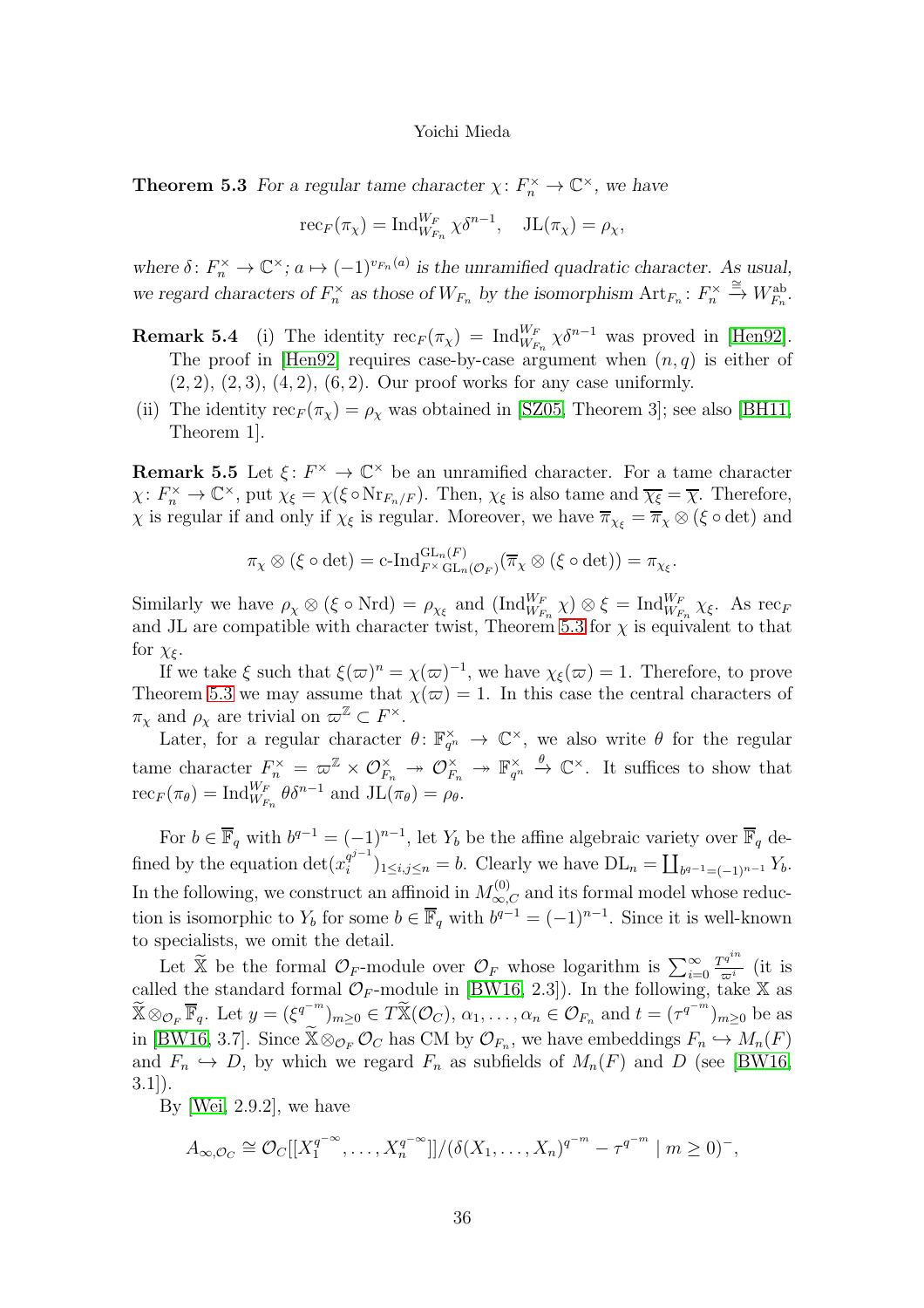where  $(-)^-$  denotes the closure. For the definition of  $\delta^{q^{-m}}$ , see [\[IT15a,](#page-52-5) §1.1].

Let U be the subset of  $M_{\infty,C}^{(0)}$  defined by  $|X_i| \leq |\varpi|^{\frac{1}{q^n-1}}$  for every  $1 \leq i \leq n$ . It is clearly a rational subset of  $t(\mathcal{M}^{(0)}_{\infty,\mathcal{O}_C})$ . Recall that  $|\xi| = |\varpi|^{\frac{1}{q^n-1}}$  ([\[BW16,](#page-51-8) 3.7]), and put  $x_i^{q^{-m}} = X_i^{q^{-m}}$  $\int_{i}^{q^{-m}}/\xi^{q^{-m}}$ . Then,

$$
\delta'(\bm{x}_1,\ldots,\bm{x}_n)^{q^{-m}} = (\xi^{q^{-m}})^{-(1+q+\cdots+q^{n-1})} \delta(\bm{\xi} \bm{x}_1,\ldots,\bm{\xi} \bm{x}_n)^{q^{-m}}
$$

lies in  $\mathcal{O}_C \langle x_1^{q^{-\infty}}$  $\langle \mathbf{q}^{q-\infty}, \ldots, \mathbf{x}_n^{q-\infty} \rangle$ , where  $\mathbf{x}_i$  (resp.  $\xi$ ) denotes the system  $(\mathbf{x}_i^{q-m})$  $\binom{q}{i}$  (resp.  $(\xi^{q^{-m}})$ ). On the other hand, since  $|\tau| = |\varpi|^{\frac{1}{q-1}} = |\xi|^{1+q+\cdots+q^{n-1}}$ ,

$$
\tau'^{q^{-m}} = (\xi^{q^{-m}})^{-(1+q+\cdots+q^{n-1})}\tau^{q^{-m}}
$$

lies in  $\mathcal{O}_C^{\times}$  $_{C}^{\times}$ . Put

$$
\mathcal{X} = \text{Spf } \mathcal{O}_C \langle x_1^{q^{-\infty}}, \dots, x_n^{q^{-\infty}} \rangle / (\delta'(x_1, \dots, x_n)^{q^{-m}} - \tau'^{q^{-m}} \mid m \geq 0)^{-}.
$$

As in [\[IT15a,](#page-52-5) Theorem 2.5], we can check that X gives a formal model of U.

**Proposition 5.6** The formal scheme X is flat over  $\mathcal{O}_C$  and its reduction  $\mathcal{X}_s$  is isomorphic to the perfection of  $Y_b$  for some  $b \in \overline{\mathbb{F}}_q$  with  $b^{q-1} = (-1)^{n-1}$ .

*Proof.* First we compute the reduction  $\mathcal{X}_s$ . By [\[BW16,](#page-51-8) Lemma 2.10.4], the image of  $\delta'^{q^{-m}}$  in  $\overline{\mathbb{F}}_q[x_1^{q^{-\infty}}]$  $a_1^{q^-\infty}, \ldots, x_n^{q^-\infty}]$  is equal to  $(\det(x_i^{q^{j-1}}))$  $\int_i^{q^{j-1}}$ )<sub>1 $\leq i,j \leq n$ </sub>)<sup>q $^{-m}$ </sup>. On the other hand, [\[BW16,](#page-51-8) Lemma 3.7.1] tells us that the image of  $\tau'^{q-m}$  in  $\overline{\mathbb{F}}_q$  is equal to  $(\det(\overline{\alpha}_i^{q^{j-1}}))$  $\overline{q^{j-1}}$ ))<sup>q-m</sup>. Put  $b = \det(\overline{\alpha}_i^{q^{j-1}})$  $\overline{\alpha}_i^{q^{j-1}}$ ). Since  $\alpha_i \in \mathcal{O}_{F_n}$ , we have  $\overline{\alpha}_i^{q^n} = \overline{\alpha}_i$ . Therefore, we have

$$
b^q = \det(\overline{\alpha}_i^{q^j}) = (-1)^{n-1}b.
$$

By definition,  $\mathcal{X}_s$  is identified with

Spec 
$$
\overline{\mathbb{F}}_q[x_1^{q^{-\infty}}, \ldots, x_n^{q^{-\infty}}]/(\det(x_i^{q^{j-1}})^{q^{-m}} - b^{q^{-m}} \mid m \ge 0),
$$

which is the perfection of  $Y<sub>b</sub>$ .

In particular, we have dim  $\mathcal{X}_s = \dim Y_b = n - 1$ . Hence Corollary [A.6](#page-49-4) tells us that X is flat over  $\mathcal{O}_C$ . This completes the proof.

Next we consider the group action on U and  $\mathcal{X}$ .

**Definition 5.7** We put  $J = F^{\times} \operatorname{GL}_n(\mathcal{O}_F) \times (\mathcal{O}_D^{\times}/\varpi^{\mathbb{Z}}) \times W_{F_n} \subset G$  and  $J^1 = G^1 \cap J$ . For  $\sigma \in W_{F_n}$ , we put  $n_{\sigma} = v_{F_n}(\text{Art}_{F_n}^{-1}(\sigma)) \in \mathbb{Z}$  and  $u_{\sigma} = \varpi^{-n_{\sigma}} \text{Art}_{F_n}^{-1}(\sigma) \in \mathcal{O}_{F_n}^{\times}$ . We define a homomorphism  $\Theta: J \to \mathrm{GL}_n(\mathbb{F}_q) \times \mathbb{F}_{q^n}^{\times} \times \mathbb{Z}$  by

$$
(\varpi^m g, d, \sigma) \mapsto (\overline{g}, \overline{d^{-1}u_{\sigma}^{-1}}, n_{\sigma}),
$$

where  $m \in \mathbb{Z}, g \in GL_n(\mathcal{O}_F), d \in \mathcal{O}_D^{\times}$ , and  $\sigma \in W_{F_n}$ .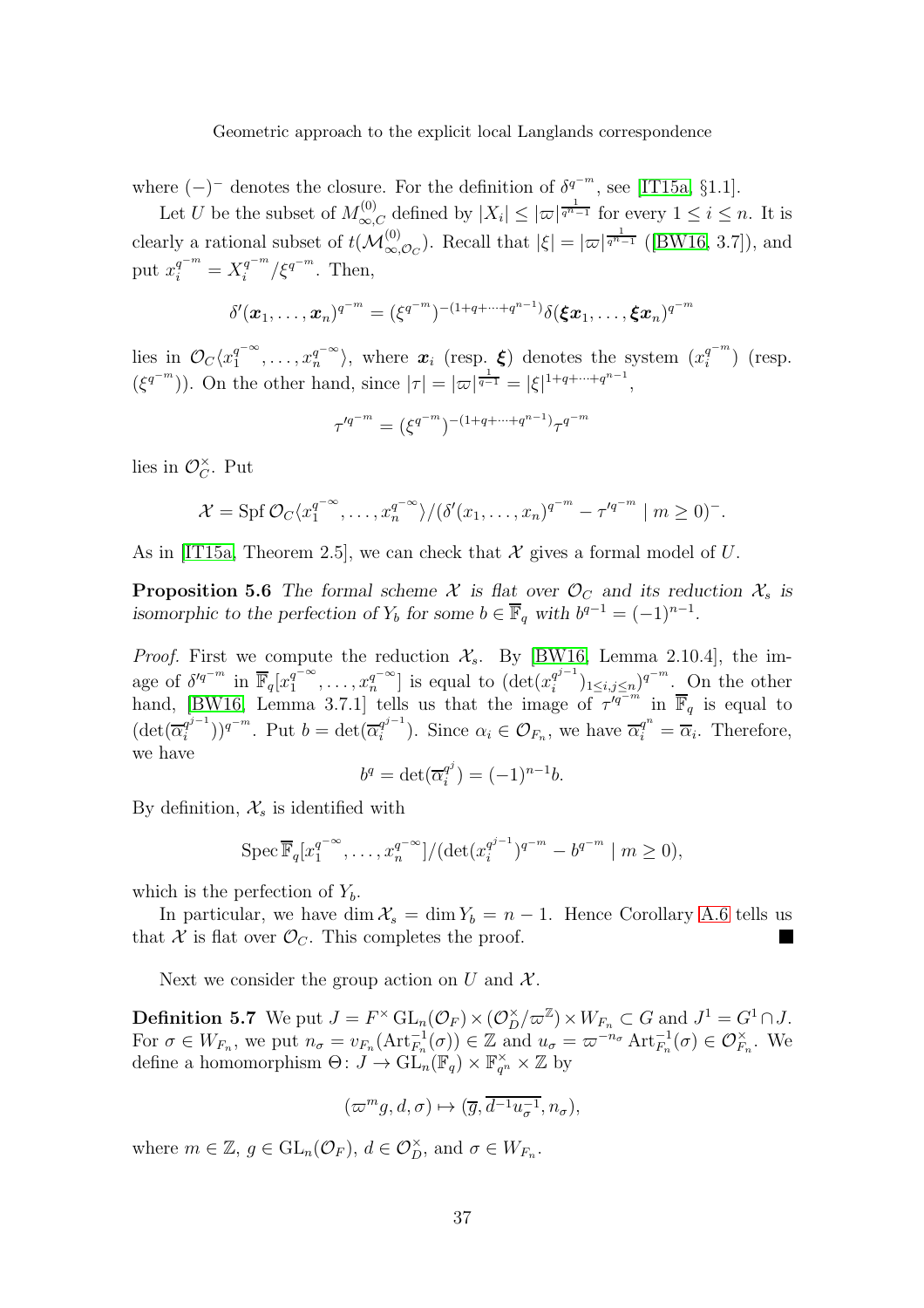As explained before, the group  $GL_n(\mathbb{F}_q) \times \mathbb{F}_{q^n}^{\times}$  acts on  $DL_n$ . We can also define an action of Z on  $DL_n$  over  $\mathbb{F}_{q^n}$  (not  $\overline{\mathbb{F}}_q$ ) by  $m: x_i \mapsto x_i$ ,  $a \mapsto a^{q^{-mn}}$   $(a \in \overline{\mathbb{F}}_q)$ , which commutes with the action of  $GL_n(\mathbb{F}_q) \times \mathbb{F}_{q^n}^{\times}$ . Therefore, J acts on  $DL_n$  through the homomorphism Θ.

Recall that we have a decomposition  $DL_n = \coprod_{b^{q-1}=(-1)^{n-1}} Y_b$ . It is easy to see that an element  $(g, a) \in GL_n(\mathbb{F}_q) \times \mathbb{F}_{q^n}^{\times}$  maps  $Y_b$  to  $Y_{b'}$ , where  $b' = \det(g) \operatorname{Nr}_{\mathbb{F}_{q^n}/\mathbb{F}_q}(a)b$ . In particular, the group

$$
(\mathrm{GL}_n(\mathbb{F}_q) \times \mathbb{F}_{q^n}^{\times})^1 = \{ (g, a) \in \mathrm{GL}_n(\mathbb{F}_q) \times \mathbb{F}_{q^n}^{\times} \mid \det(g) \mathrm{Nr}_{\mathbb{F}_{q^n}/\mathbb{F}_q}(a) = 1 \}
$$

acts on  $Y_b$ . On the other hand, if  $b^q = (-1)^{n-1}b$ , we have

$$
b^{q^n} = (-1)^{(n-1)(1+q+\cdots+q^{n-1})}b = b,
$$

hence  $b \in \mathbb{F}_{q^n}$ . Therefore the action of Z on  $DL_n$  preserves  $Y_b$ .

Since the image of  $J^1$  under  $\Theta$  is contained in  $(\mathrm{GL}_n(\mathbb{F}_q) \times \mathbb{F}_{q^n})^1 \times \mathbb{Z}$ , the action of  $J^1$  on  $DL_n$  preserves  $Y_b$ .

**Lemma 5.8** The group  $J^1$  is generated by the following elements:

- $(g, 1, 1)$  for  $g \in GL_n(\mathcal{O}_F)$  with det  $g = 1$ ,
- $-$  (1, d, 1) for  $d \in \mathcal{O}_D^{\times}$  with Nrd  $d = 1$ ,
- $(a, a, 1)$  for  $a \in F_n^{\times}$ ,
- $-$  (1, Art<sub>F<sub>n</sub></sub> (σ)<sup>-1</sup>, σ) for σ ∈ I<sub>F<sub>n</sub></sub>, and
- $(1, \varpi^{-1}, \sigma)$  for  $\sigma \in W_{F_n}$  with  $\text{Art}_{F_n}^{-1}(\sigma) = \varpi$ .

Here  $I_{F_n}$  denotes the inertia group of  $F_n$ .

*Proof.* This is immediate from the surjectivity of  $\text{Nr}_{F_n/F}: \mathcal{O}_{F_n}^{\times} \to \mathcal{O}_{F}^{\times}$ .

**Proposition 5.9** (i) The action of  $J^1 \subset G^1$  on  $M_{\infty,C}^{(0)}$  stabilizes U and extends to  $\mathcal{X}$ .

(ii) The induced action of  $J^1$  on  $\mathcal{X}_s$  is compatible with the action of  $J^1$  on  $Y_b$  under the isomorphism in Proposition [5.6.](#page-49-4)

Proof. This follows easily from Lemma [5.8](#page-43-0) and the description of the group action in [\[IT15a,](#page-52-5) §1.2]. For the element  $(1, \text{Art}_{F_n}^{-1}(\sigma)^{-1}, \sigma)$  with  $\sigma \in I_{F_n}$ , note that  $|\xi| =$  $|\varpi|^{\frac{1}{q^{n-1}}}$  implies that  $\xi \in \varpi^{\frac{1}{q^{n-1}}} \mathcal{O}_C^{\times}$  $\chi_C^{\times}$ , hence  $\sigma(\xi)/\xi \equiv \sigma(\varpi^{\frac{1}{q^n-1}})/\varpi^{\frac{1}{q^n-1}} \equiv \text{Art}_{F_n}^{-1}(\sigma)$ modulo the maximal ideal of  $\mathcal{O}_C$ . For the element  $(1, \varpi^{-1}, \sigma)$  with  $\text{Art}_{F_n}^{-1}(\sigma) = \varpi$ , we use the fact  $\sigma(\xi) = \xi$ , which is a consequence of the classical Lubin-Tate theory.

**Lemma 5.10** Let  $\theta: \mathbb{F}_{q^n}^{\times} \to \mathbb{C}^{\times}$  be a regular character. Then,  $H_c^{n-1}(\text{DL}_n, \overline{\mathbb{Q}}_\ell)_{\theta}$  is a  $J^1$ -stable subspace of  $H_c^{n-1}(\text{DL}_n, \overline{\mathbb{Q}}_\ell)$ . Moreover, we have an isomorphism

$$
\text{Hom}_{J^1 \cap (\mathcal{O}_D^{\times}/\varpi^{\mathbb{Z}})}(\overline{\rho}_{\theta^{-1}}, H_c^{n-1}(\text{DL}_n, \overline{\mathbb{Q}}_{\ell})_{\theta}) \cong \overline{\pi}_{\theta} \boxtimes (\theta \delta^{n-1})^{-1}(\frac{1-n}{2})
$$

of representations of  $F^{\times}$   $GL_n(\mathcal{O}_F) \times W_{F_n}$ . Note that the action of  $F^{\times}$   $GL_n(\mathcal{O}_F) \times W_{F_n}$ on the left hand side is defined as in Lemma [4.8](#page-43-0) (i), since the composite  $J^1 \hookrightarrow J \twoheadrightarrow$  $F^{\times} GL_n(\mathcal{O}_F) \times W_{F_n}$  is surjective.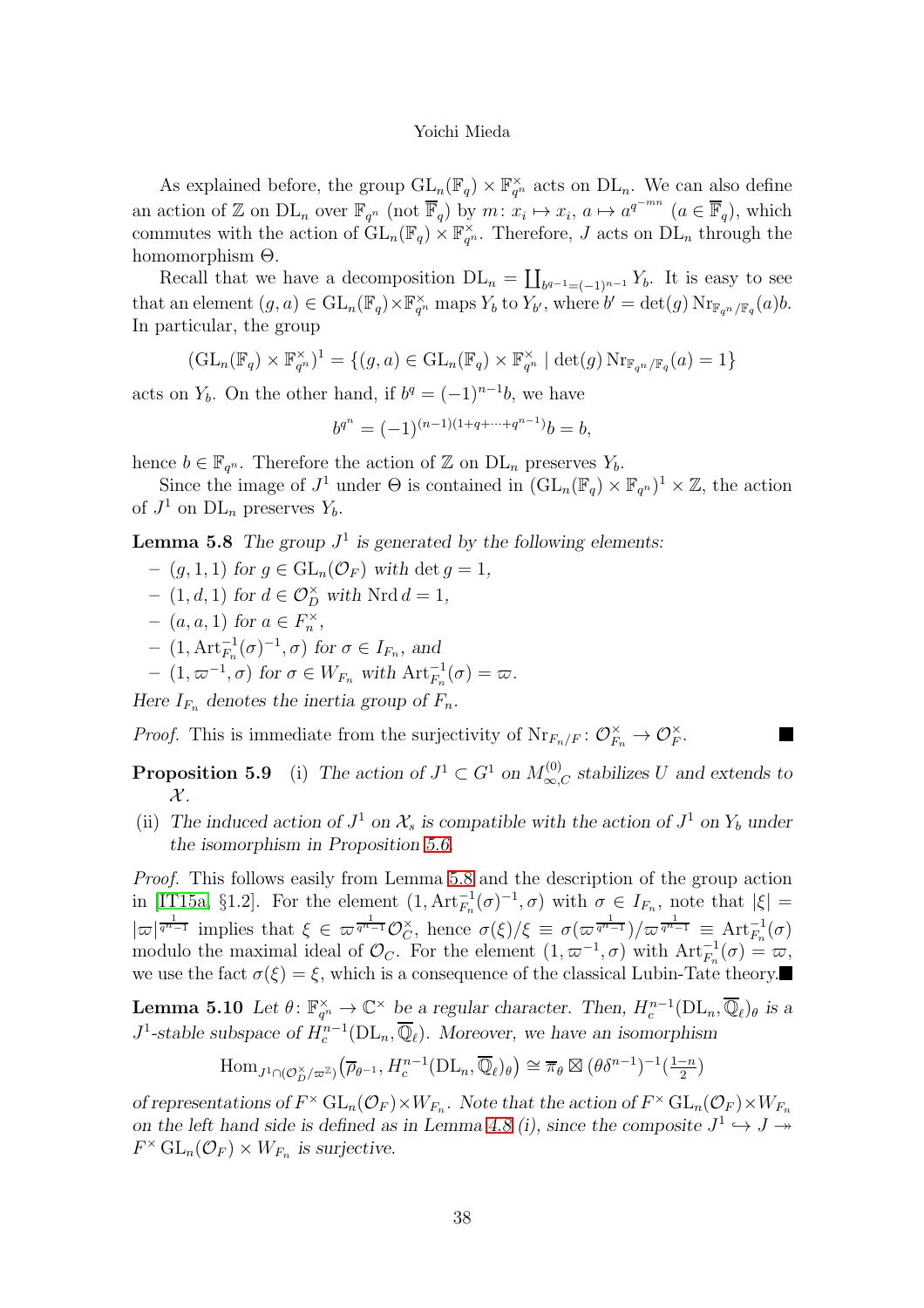*Proof.* Since  $J^1$  obviously normalizes  $(\mathcal{O}_{D_n}^{\times}/\varpi^{\mathbb{Z}}, \theta)$ ,  $H_c^{n-1}(\text{DL}_n, \overline{\mathbb{Q}}_{\ell})_{\theta}$  is a  $J^1$ -stable subspace of  $H_c^{n-1}(\mathrm{DL}_n, \overline{\mathbb{Q}}_\ell)$ . As  $J^1 \cap (\mathcal{O}_D^{\times}/\varpi^{\mathbb{Z}})$  acts on  $H_c^{n-1}(\mathrm{DL}_n, \overline{\mathbb{Q}}_\ell)$  by  $\overline{\rho}_{\theta^{-1}} = \theta^{-1}$ , as a vector space we have

$$
\text{Hom}_{J^1 \cap (\mathcal{O}_D^{\times}/\varpi^{\mathbb{Z}})}(\overline{\rho}_{\theta^{-1}}, H_c^{n-1}(\text{DL}_n, \overline{\mathbb{Q}}_{\ell})_{\theta}) = H_c^{n-1}(\text{DL}_n, \overline{\mathbb{Q}}_{\ell})_{\theta}.
$$

Under this identification, the action of  $F^{\times}$  GL<sub>n</sub>( $\mathcal{O}_F$ ) ×  $W_{F_n}$  on the left hand side is described as follows:

- $(g, 1)$  for  $g \in GL_n(\mathcal{O}_F)$  with det  $g = 1$  acts as  $\overline{g} \in GL_n(\mathbb{F}_q)$  on  $H_c^{n-1}(DL_n, \overline{\mathbb{Q}}_\ell)_\theta$ ,
- $(\varpi, 1)$  acts trivially,
- $-$  (a, 1) for  $a \in \mathcal{O}_{F_n}^{\times}$  acts as  $\overline{a} \in GL_n(\mathbb{F}_q)$  on  $H_c^{n-1}(\mathrm{DL}_n, \overline{\mathbb{Q}}_{\ell})_{\theta}$ ,
- $-$  (1, σ) for σ ∈  $I_{F_n}$  acts by the scalar  $\theta(\text{Art}_{F_n}^{-1}(\sigma))^{-1}$ ,
- $(1, \sigma)$  for  $\sigma \in W_{F_n}$  with  $\mathrm{Art}_{F_n}(\sigma) = \varpi$  acts as  $\mathrm{Frob}_q^n$  on  $H_c^{n-1}(\mathrm{DL}_n, \overline{\mathbb{Q}}_\ell)_\theta$ .

By [\[DM85\]](#page-51-15), Frob<sup>n</sup> acts on  $H_c^{n-1}(\text{DL}_n, \overline{\mathbb{Q}}_\ell)$  by  $(-1)^{n-1}q^{\frac{n(n-1)}{2}} = (\delta^{1-n}(\frac{1-n}{2})$  $\frac{(-n)}{2}) (\varpi)$  (see also the proof of [\[Wan14,](#page-53-14) Théorème 3.1.12]). Therefore we conclude that

$$
\text{Hom}_{J \cap (\mathcal{O}_D^{\times}/\varpi^{\mathbb{Z}})}(\overline{\rho}_{\theta^{-1}}, H_c^{n-1}(\text{DL}_n, \overline{\mathbb{Q}}_{\ell})_{\theta}) \cong \overline{\pi}_{\theta} \boxtimes (\theta \delta^{n-1})^{-1}(\frac{1-n}{2}).
$$

**Proposition 5.11** There exists a  $J^1$ -equivariant injection  $H_c^{n-1}(\text{DL}_n, \overline{\mathbb{Q}}_\ell)_{\theta} \to H'_{\text{LT}}$ .

*Proof.* Let  $b \in \overline{\mathbb{F}}_q$  be as in Proposition [5.6.](#page-49-4) We put

$$
(\mathbb{F}_{q^n}^{\times})^1 = \{ a \in \mathbb{F}_{q^n}^{\times} \mid \mathrm{Nr}_{\mathbb{F}_{q^n}/\mathbb{F}_q}(a) = 1 \},
$$

and write  $H_c^{n-1}(Y_b, \overline{\mathbb{Q}}_\ell)$  for the  $\theta|_{(\mathbb{F}_{q^n}^\times)^1}$ -isotypic part of  $H_c^{n-1}(Y_b, \overline{\mathbb{Q}}_\ell)$ . By Proposi-tions [5.6](#page-49-4) and [5.9,](#page-44-0) the pair  $(U, \mathcal{X})$  satisfies the condition in Proposition [4.5](#page-48-0) (we may take  $K_U = J^1 \cap SL_n(\mathcal{O}_F)$ . By Proposition [5.9](#page-44-0) and Corollary [4.6](#page-49-4) (i), we have a  $J^1$ -equivariant map

$$
\mathrm{sp}^*\colon H_c^{n-1}(Y_b,\overline{\mathbb{Q}}_\ell)\to H'_{\mathrm{LT}}.
$$

Now note that  $Y_b$  is purely  $n-1$ -dimensional and smooth over  $\overline{\mathbb{F}}_q$ . Since  $Y_b$  is  $(\mathbb{F}_{q^n}^{\times})^1$ -equivariantly isomorphic to the Deligne-Lusztig variety for  $SL_n(\mathbb{F}_q)$ , [\[DL76,](#page-51-6) Theorem 9.8] tells us that the composite

$$
H_c^{n-1}(Y_b, \overline{\mathbb{Q}}_\ell)_\theta \hookrightarrow H_c^{n-1}(Y_b, \overline{\mathbb{Q}}_\ell) \to H^{n-1}(Y_b, \overline{\mathbb{Q}}_\ell)
$$

is an injection. Therefore, Corollary [4.6](#page-49-4) (ii) tells us that the composite

$$
H_c^{n-1}(Y_b, \overline{\mathbb{Q}}_{\ell})_{\theta} \hookrightarrow H_c^{n-1}(Y_b, \overline{\mathbb{Q}}_{\ell}) \xrightarrow{\text{sp}^*} H'_{\text{LT}}
$$

is an injection.

Thus we have only to prove that the pull-back map  $H_c^{n-1}(\mathrm{DL}_n, \overline{\mathbb{Q}}_\ell) \to H_c^{n-1}(Y_b, \overline{\mathbb{Q}}_\ell)$ , which is  $J^1$ -equivariant, induces an isomorphism  $H_c^{n-1}(\mathrm{DL}_n, \overline{\mathbb{Q}}_\ell)_\theta \stackrel{\cong}{\to} H_c^{n-1}(Y_b, \overline{\mathbb{Q}}_\ell)_\theta$ .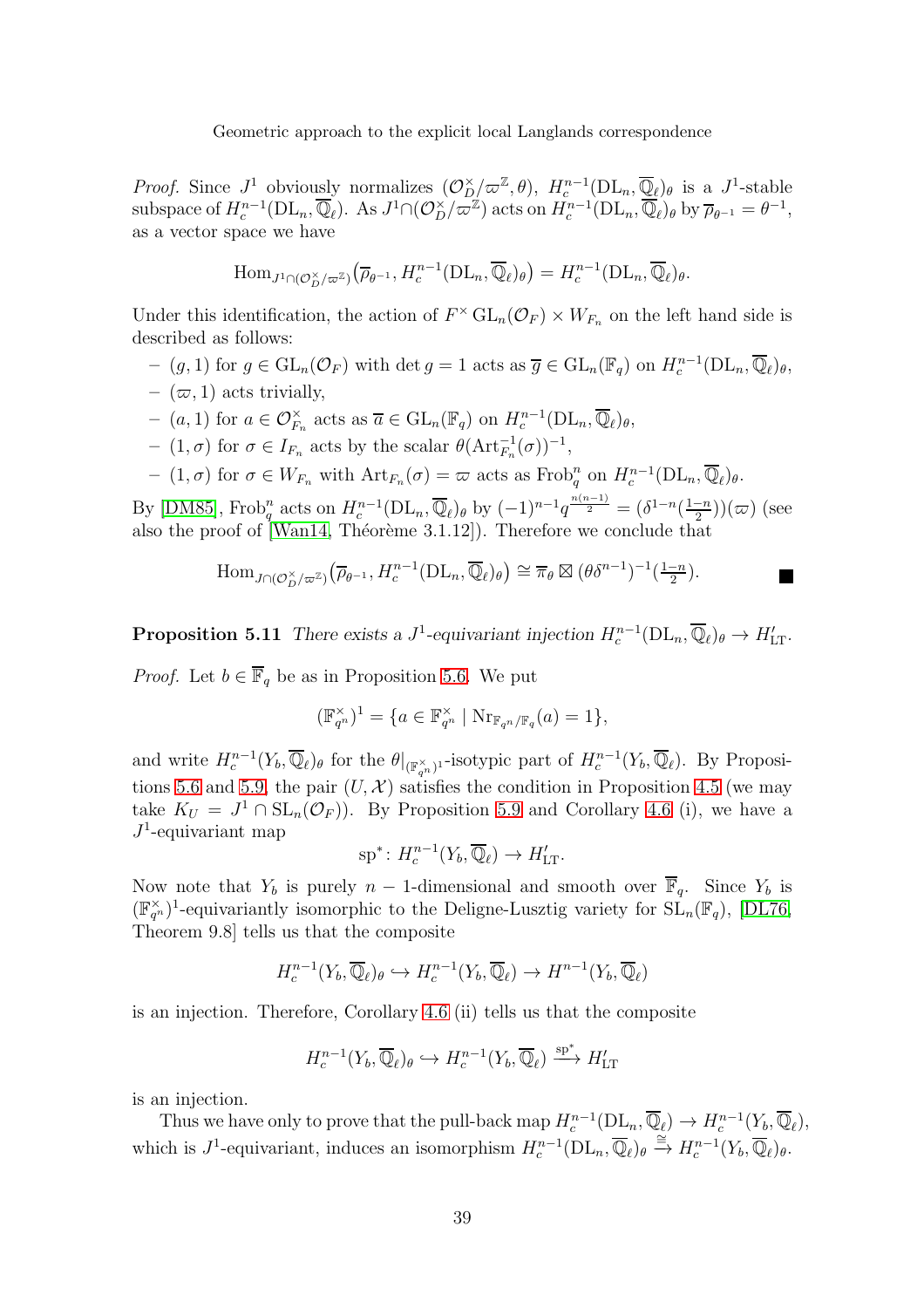It is easy to see that  $H_c^{n-1}(\mathrm{DL}_n, \overline{\mathbb{Q}}_\ell) \cong \mathrm{Ind}_{\mathbb{R}^\times}^{\mathbb{F}_{q^n_\ell}}$  $(\mathbb{F}_{q^n}^{\times})^1$   $H_c^{n-1}(Y_b, \overline{\mathbb{Q}}_\ell)$  as representations of  $\mathbb{F}_{q^n}^{\times}$ . By the Frobenius reciprocity, we have

$$
H_c^{n-1}(\text{DL}_n, \overline{\mathbb{Q}}_\ell)_{\theta} = \text{Hom}_{\mathbb{F}_{q^n}^{\times}}(\theta, H_c^{n-1}(\text{DL}_n, \overline{\mathbb{Q}}_\ell)) \cong \text{Hom}_{\mathbb{F}_{q^n}^{\times}}(\theta, \text{Ind}_{(\mathbb{F}_{q^n}^{\times})^1}^{\mathbb{F}_{q^n}^{\times}} H_c^{n-1}(Y_b, \overline{\mathbb{Q}}_\ell))
$$
  
= Hom<sub>(\mathbb{F}\_{q^n}^{\times})^1}(\theta|\_{(\mathbb{F}\_{q^n}^{\times})^1}, H\_c^{n-1}(Y\_b, \overline{\mathbb{Q}}\_\ell)) = H\_c^{n-1}(Y\_b, \overline{\mathbb{Q}}\_\ell)\_{\theta}.</sub>

It is easy to see that the composite of the above identifications is equal to the pull-back map  $H_c^{n-1}(\text{DL}_n, \overline{\mathbb{Q}}_\ell)_\theta \to H_c^{n-1}(Y_b, \overline{\mathbb{Q}}_\ell)_\theta$ . This concludes the proof.

Proof of Theorem [5.3.](#page-49-1) By Proposition [5.11,](#page-45-1) we have an injection

$$
\text{Hom}_{J^1 \cap (\mathcal{O}_D^{\times}/\varpi^{\mathbb{Z}})}(\overline{\rho}_{\theta^{-1}}, H_c^{n-1}(\text{DL}_n, \overline{\mathbb{Q}}_{\ell})_{\theta}) \hookrightarrow \text{Hom}_{J^1 \cap (\mathcal{O}_D^{\times}/\varpi^{\mathbb{Z}})}(\overline{\rho}_{\theta^{-1}}, H_{\text{LT}}'),
$$

which is  $F^{\times}$   $GL_n(\mathcal{O}_F) \times W_{F_n}$ -equivariant. Lemma [5.10](#page-45-0) says that

$$
\text{Hom}_{J^1 \cap (\mathcal{O}_D^{\times}/\varpi^{\mathbb{Z}})}(\overline{\rho}_{\theta^{-1}}, H_c^{n-1}(\text{DL}_n, \overline{\mathbb{Q}}_{\ell})_{\theta}) \cong \overline{\pi}_{\theta} \boxtimes (\theta \delta^{n-1})^{-1}(\frac{1-n}{2}),
$$

which is a smooth representation of  $F^{\times} GL_n(\mathcal{O}_F) \times W_{F_n}$ . Therefore, we obtain an  $F^{\times} \mathrm{GL}_n(\mathcal{O}_F) \times W_{F_n}$ -equivariant injection

$$
\overline{\pi}_{\theta} \boxtimes (\theta \delta^{n-1})^{-1}(\frac{1-n}{2}) \hookrightarrow \text{Hom}_{J^1 \cap (\mathcal{O}_D^{\times}/\varpi^{\mathbb{Z}})}(\overline{\rho}_{\theta^{-1}}, H^{\prime}_{\text{LT}})^{\text{sm}},
$$

where  $(-)^{sm}$  denotes the  $F^{\times} GL_n(\mathcal{O}_F) \times W_{F_n}$ -smooth part. On the other hand, Lemma [4.8](#page-43-0) (ii) tells us that

$$
\text{Hom}_{J^1 \cap (\mathcal{O}_D^{\times}/\varpi^{\mathbb{Z}})}(\overline{\rho}_{\theta^{-1}}, H'_{\text{LT}})^{\text{sm}} \cong \text{Hom}_{\mathcal{O}_D^{\times}/\varpi^{\mathbb{Z}}}(\overline{\rho}_{\theta^{-1}}, \text{Ind}_{J^1}^J H'_{\text{LT}}).
$$

Since  $J \subset G$  is open,  $G^1 \subset G$  is closed normal and  $J^1 = G^1 \cap J$ , by Lemma [4.7](#page-42-0) (ii) we have a J-equivariant isomorphism  $\text{Ind}_{J}^{J} H'_{LT} \cong \text{Ind}_{G}^{G^1J} H'_{LT}$ . Further, as  $G^1J$  is an open subgroup of G, we have a  $G^1J$ -equivariant injection  $\text{Ind}_{G^1}^{G^1J} H'_{LT} \hookrightarrow$  $\text{Ind}_{G^1J}^G(\text{Ind}_{G^1}^{G^1J}H'_{LT}) = \text{Ind}_{G^1}^G H'_{LT}$  by Lemma [4.7](#page-42-0) (i). Together with Proposition [4.4,](#page-50-0) we obtain an  $F^{\times}$   $GL_n(\mathcal{O}_F) \times W_{F_n}$ -equivariant injection

$$
\overline{\pi}_{\theta} \boxtimes (\theta \delta^{n-1})^{-1}(\frac{1-n}{2}) \hookrightarrow \text{Hom}_{\mathcal{O}_D^{\times}/\varpi^{\mathbb{Z}}}(\overline{\rho}_{\theta^{-1}}, H_{\text{LT}}),
$$

which induces a non-zero J-equivariant map  $\overline{\pi}_{\theta} \boxtimes \overline{\rho}_{\theta^{-1}} \boxtimes (\theta \delta^{n-1})^{-1}(\frac{1-n}{2})$  $\frac{-n}{2}) \to H_{\text{LT}}$ . By the Frobenius reciprocity, this corresponds to a non-zero G-equivariant map

$$
\pi_{\theta} \boxtimes \rho_{\theta^{-1}} \boxtimes \text{Ind}_{W_{F_n}}^{W_F}(\theta \delta^{n-1})^{-1}(\frac{1-n}{2}) \to H_{\mathrm{LT}}.
$$

Since  $\pi_{\theta}$  is supercuspidal and its central character is trivial on  $\varpi^{\mathbb{Z}}$ , Theorem [4.2](#page-49-2) tells us that there exists a non-zero map  $\rho_{\theta^{-1}} \boxtimes \text{Ind}_{W_{F_n}}^{W_F}(\theta \delta^{n-1})^{-1} \to \text{JL}(\pi_\theta)^{\vee} \boxtimes \text{rec}_F(\pi_\theta)^{\vee}$ . As  $\rho_{\theta^{-1}}$  and  $JL(\pi_{\theta})^{\vee}$  are irreducible, we have  $\rho_{\theta^{-1}} = JL(\pi_{\theta})^{\vee}$  and  $JL(\pi_{\theta}) = \rho_{\theta^{-1}}^{\vee} =$  $\rho_{\theta}$ . As  $\operatorname{rec}_F(\pi_{\theta})^{\vee}$  is irreducible and dim  $\operatorname{Ind}_{W_{F_n}}^{W_F}(\theta \delta^{n-1})^{-1} = n = \dim \operatorname{rec}_F(\pi_{\theta})^{\vee}$ , we conclude that  $\mathrm{rec}_F(\pi_{\theta})^{\vee} = \mathrm{Ind}_{W_{F_n}}^{W_F}(\theta \delta^{n-1})^{-1}$ , hence  $\mathrm{rec}_F(\pi_{\theta}) = \mathrm{Ind}_{W_{F_n}}^{W_F}(\theta \delta^{n-1})$ .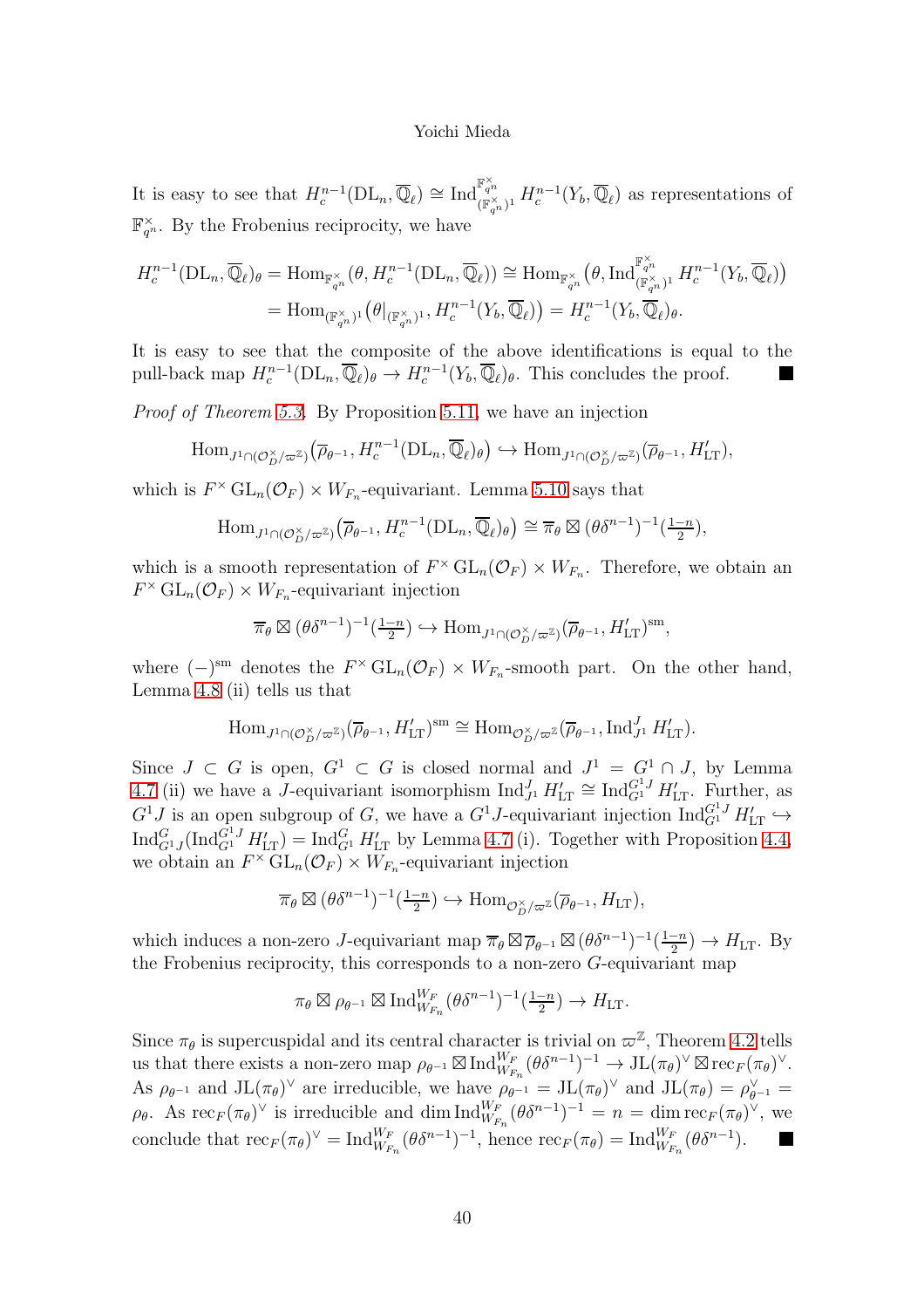# <span id="page-40-0"></span>6 Example II: simple supercuspidal representations

In this section, we determine  $\operatorname{rec}_F(\pi)$  and  $JL(\pi)$  for a simple supercuspidal representation  $\pi$  of  $GL_n(F)$ . In the following we fix a uniformizer  $\varpi$  of F and a non-trivial additive character  $\psi_0: \mathbb{F}_p \to \mathbb{C}^\times$ . We write  $\psi$  for the composite  $\mathbb{F}_q \xrightarrow{\text{Tr}_{\mathbb{F}_q/\mathbb{F}_p}} \mathbb{F}_p \xrightarrow{\psi_0} \mathbb{C}^\times$ .

We briefly recall the notion of simple supercuspidal representations of  $GL_n(F)$ and  $D^{\times}$ . See [\[Mie16,](#page-53-15) §4.1] for more detail. Let Iw be the standard Iwahori subgroup of  $GL_n(F)$  and Iw<sub>+</sub> the pro-p radical of Iw. The character  $\psi$  determines a character of  $Iw_+$ :

$$
\psi\colon Iw_+\to \mathbb{C}^{\times}; (a_{ij})\mapsto \psi(\overline{a_{12}}+\overline{a_{23}}+\cdots+\overline{a_{n-1,n}}+\overline{\omega^{-1}a_{n1}}).
$$

Here the image of  $a \in \mathcal{O}_F$  under the map  $\mathcal{O}_F \to \mathbb{F}_q$  is denoted by  $\overline{a}$ . Put

$$
\varphi = \begin{pmatrix} 0 & 1 & 0 & \cdots & 0 \\ 0 & 0 & 1 & \cdots & 0 \\ \vdots & \vdots & \vdots & & \vdots \\ 0 & 0 & 0 & \cdots & 1 \\ \varpi & 0 & 0 & \cdots & 0 \end{pmatrix} \in \text{GL}_n(F).
$$

It normalizes  $(Iw_+, \psi)$ .

**Definition 6.1** For a character  $\chi: \mathbb{F}_q^{\times} \to \mathbb{C}^{\times}$  and  $c \in \mathbb{C}^{\times}$ , let  $\Lambda_{\chi,c}: \mathcal{O}_F^{\times} \varphi^{\mathbb{Z}}$  Iw<sub>+</sub>  $\to \mathbb{C}^{\times}$ be the character defined as follows:

$$
\Lambda_{\chi,c}(a) = \chi(\overline{a}) \ (a \in \mathcal{O}_F^{\times}), \quad \Lambda_{\chi,c}(\varphi) = c, \quad \Lambda_{\chi,c}|_{\mathrm{Iw}_+} = \psi.
$$

We put  $\pi_{\chi,c} = c \cdot \text{Ind}_{\mathcal{O}_F^{\times} \varphi^{\mathbb{Z}} \text{Iw}_+}^{\text{GL}_n(F)} \Lambda_{\chi,c}$ , which is known to be an irreducible supercuspidal representation of  $GL_n(F)$ .

Next we consider the group  $D^{\times}$ . Recall that  $F_n$  denotes the degree n unramified extension of F. We write  $\tau \in \text{Gal}(F_n/F)$  for the arithmetic Frobenius lift. Since the invariant of D is  $1/n$ , there exists an isomorphism  $D \cong F_n[\Pi]$ , where  $\Pi^n = \varpi$ and  $\Pi a = \tau(a)\Pi$  for  $a \in F_n$ . In the following, we fix this isomorphism and identify them.

**Definition 6.2** For a character  $\chi: \mathbb{F}_q^{\times} \to \mathbb{C}^{\times}$  and  $c \in \mathbb{C}^{\times}$ , let  $\Lambda_{\chi,c}^D: \mathcal{O}_F^{\times} \Pi^{\mathbb{Z}}(1+\mathbb{C}^{\times})$  $\Pi \mathcal{O}_D$ )  $\to \mathbb{C}^\times$  be the character defined as follows:

$$
\Lambda_{\chi,c}^D(a) = \chi(\overline{a}) \ (a \in \mathcal{O}_F^{\times}), \quad \Lambda_{\chi,c}^D(\Pi) = c, \quad \Lambda_{\chi,c}^D(1 + \Pi d) = \psi(\text{Tr}_{\mathbb{F}_{q^n}/\mathbb{F}_q}(\overline{d})).
$$

We put  $\rho_{\chi,c} = c\text{-Ind}_{\mathcal{O}_F^{\times} \Pi^{\mathbb{Z}}(1+\Pi\mathcal{O}_D)}^{\mathcal{D}^{\times}} \Lambda_{\chi,c}^D$ , which is known to be an irreducible smooth representation of  $D^{\times}$ . Note that the isomorphism class of  $\rho_{\chi,c}$  is independent of the choice of an isomorphism  $D \cong F_n[\Pi]$ , as every automorphism of D is inner.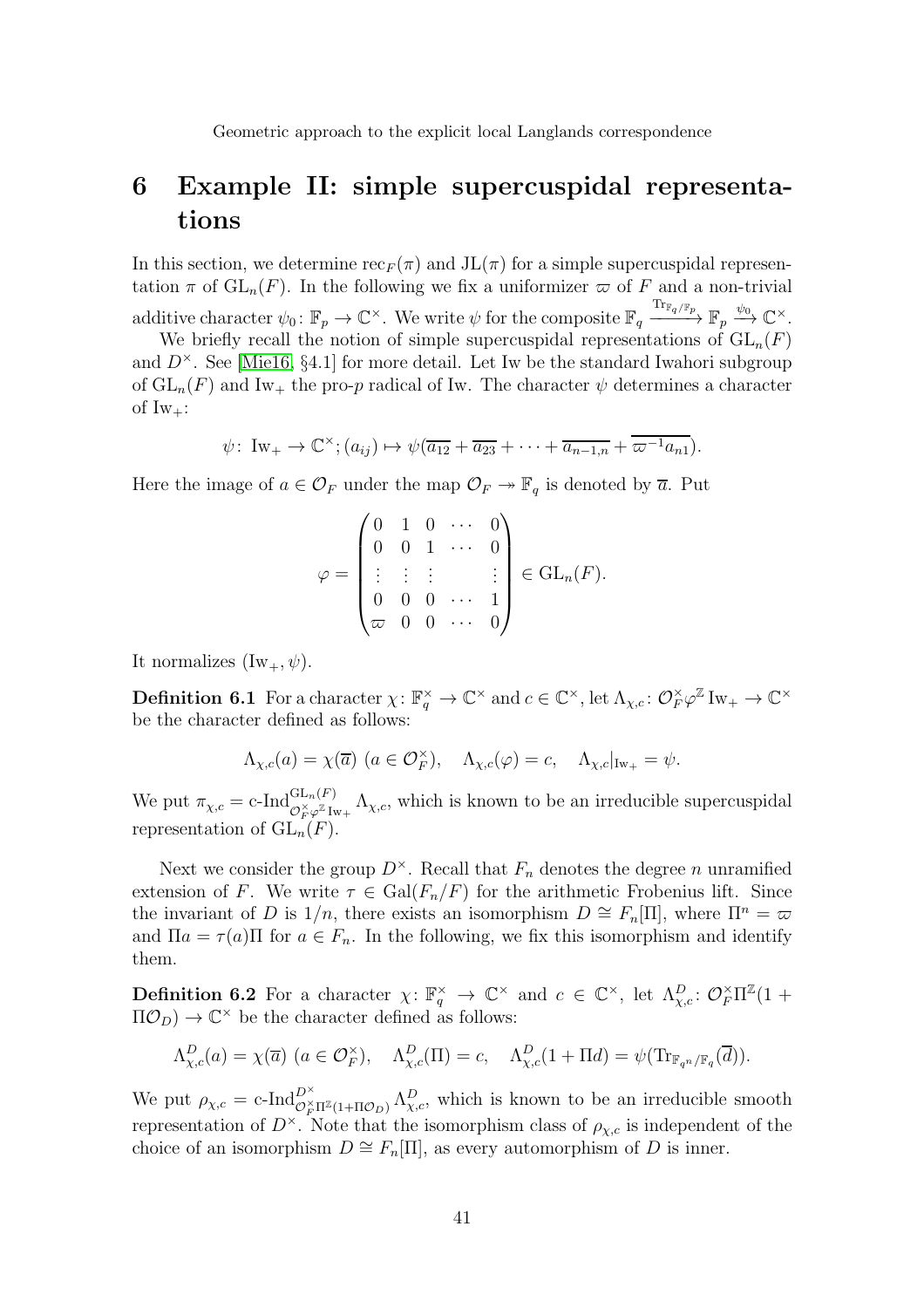- **Remark 6.3** (i) As in [\[Mie16,](#page-53-15) §4.1], simple supercuspidal representations  $\{\pi_{\zeta,x,c}\}$ of  $GL_n(F)$  are in fact parameterized by  $\zeta \in \mathbb{F}_q^{\times}$  and  $(\chi, c)$  as above. The representation  $\pi_{\chi,c}$  in Definition [6.1](#page-49-0) corresponds to  $\pi_{1,\chi,c}$ . On the other hand,  $\pi_{\zeta,\chi,c}$  equals  $\pi_{\chi,c}$  for the uniformizer  $\zeta \varpi$ , where  $\zeta \in \mathcal{O}_F^{\times}$  is the Teichmüller lift of  $\zeta$ . Therefore, if we vary the fixed uniformizer  $\varpi$ , the representations of the form  $\pi_{\chi,c}$  cover all simple supercuspidal representations. Similar remark holds for  $\rho_{\chi,c}$ .
- (ii) Let  $\xi: F^{\times} \to \mathbb{C}^{\times}$  be an unramified character. Then, we can easily see that  $\pi_{\chi,c} \otimes (\xi \circ \det) \cong \pi_{\chi,\xi(\varpi)c}$  and  $\rho_{\chi,c} \otimes (\xi \circ \mathrm{Nrd}) \cong \rho_{\chi,\xi(\varpi)c}$ . Since rec<sub>F</sub> and JL are compatible with character twist, to determine  $\operatorname{rec}_F(\pi_{\chi,c})$  and  $\operatorname{JL}(\pi_{\chi,c})$ , we may assume that  $c = 1$ . In the following we put  $\Lambda_{\chi} = \Lambda_{\chi,1}$ ,  $\pi_{\chi} = \pi_{\chi,1}$ ,  $\Lambda^D_{\chi} = \Lambda^D_{\chi, (-1)^{n-1}}$  and  $\rho_{\chi} = \rho_{\chi, (-1)^{n-1}}$ .

We write  $n = n'p^e$  with  $p \nmid n'$ . Take an nth root  $\varpi_L$  of  $\varpi$  and put  $L = F(\varpi_L)$ ,  $\varpi_E = \varpi_L^{p^e}$  $L<sup>p</sup>$  and  $E = F(\varpi_E)$ . For  $x \in E$ , we write

$$
x = \varpi_E^{v_E(x)} \zeta_x(1 + u_x \varpi_E),
$$

where  $\zeta_x \in \mu_{q-1}(E) = \{a \in E \mid a^{q-1} = 1\} \subset \mathcal{O}_F$  and  $u_x \in \mathcal{O}_E$ . The goal of this section is as follows:

**Theorem 6.4** Let  $\chi$  be a character of  $\mathbb{F}_q^{\times}$ .

- (i) We have  $JL(\pi_{\chi}) = \rho_{\chi}$ .
- (ii) Assume that  $p \nmid n$ . We define two characters  $\xi_{\chi}, \mu \colon E^{\times} \to \mathbb{C}^{\times}$  by

$$
\xi_{\chi}(x) = \chi(\overline{\zeta}_x)\psi(\overline{u}_x)^n, \quad \mu(x) = \lambda^{v_E(x)}\delta(\overline{\zeta}_x)^{n-1},
$$

where

$$
\lambda = \begin{cases} q^{-\frac{n-1}{2}} \sum_{y_1, \dots, y_{n-1} \in \mathbb{F}_q} \psi\left(\sum_{1 \le i \le j \le n-1} y_i y_j\right) & p \ne 2, \\ \left(\frac{q}{n}\right) & p = 2, \end{cases}
$$

and  $\delta: \mathbb{F}_q^{\times} \to \mathbb{C}^{\times}$  is the quadratic character. Then we have

$$
\operatorname{rec}_F(\pi_\chi) = \operatorname{Ind}_{W_E}^{W_F} \mu^{-1} \xi_\chi.
$$

(iii) Assume that  $p \mid n$ . We define two characters  $\nu_x, \phi \colon E^\times \to \mathbb{C}$  by

$$
\nu_{\chi}(x) = \chi(\overline{\zeta}_x^{p^{-e}}), \quad \phi(x) = (-1)^{(n-1)v_E(x)}.
$$

Put  $f = [\mathbb{F}_q : \mathbb{F}_p]$  and  $m = \gcd(e, f)$ . Let  $IT_w$  be the affine algebraic variety over  $\overline{\mathbb{F}}_q$  defined by the equation

$$
z^{p^{m}} - z = y^{p^{e}+1} - \frac{1}{n'} \sum_{1 \le i \le j \le n-2} y_{i} y_{j}.
$$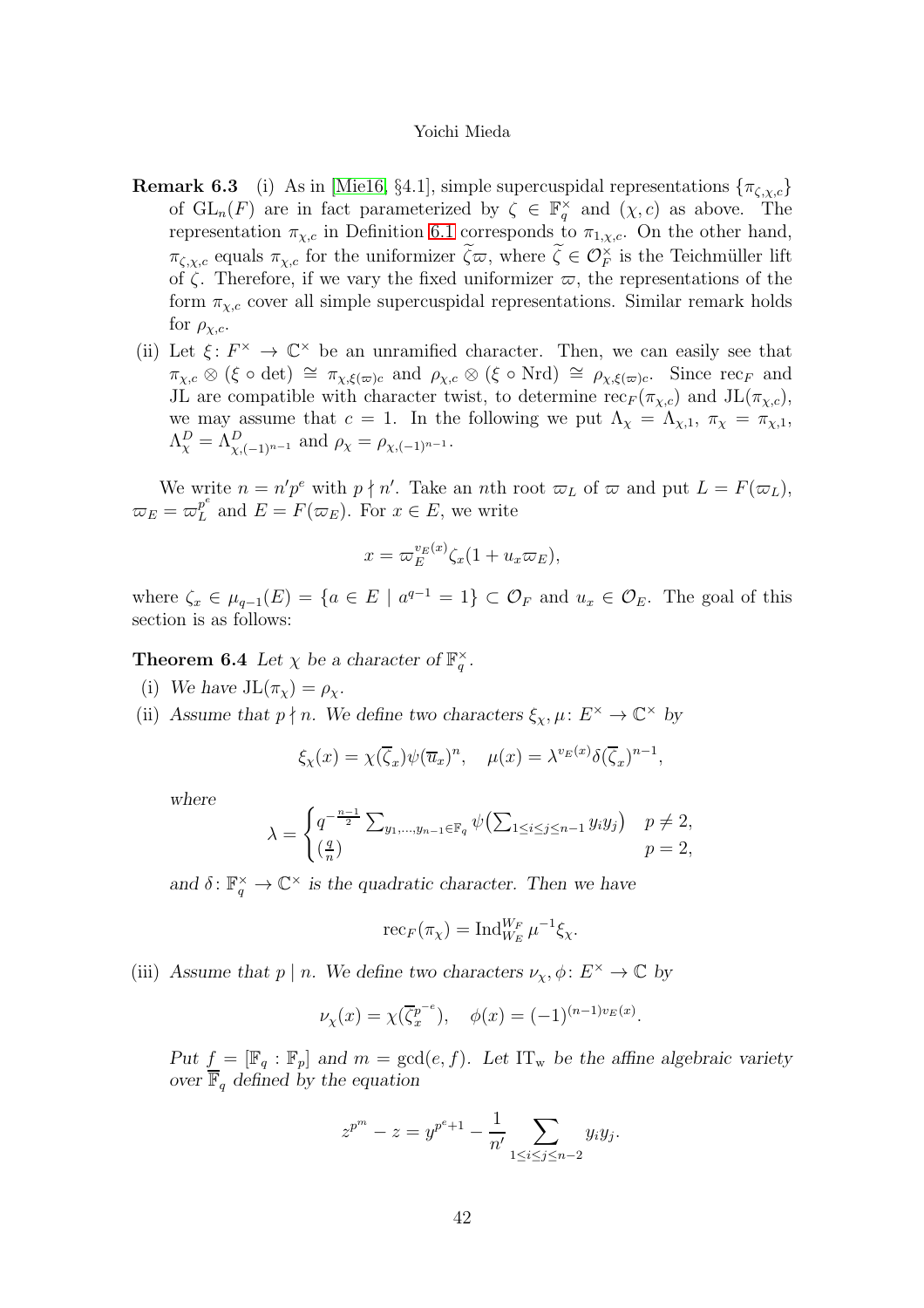As defined in [\[IT16,](#page-52-6) (3.17), (3.18)], the group  $W_E$  acts on  $IT_w$ . On the other hand, the group  $\mathbb{F}_{p^m}$  acts on  $IT_w$  by  $a: z \mapsto z + a, y \mapsto y, y_i \mapsto y_i$   $(a \in$  $(\mathbb{F}_{p^m})$ . These two actions commute. Let  $\psi'$  denote the additive character  $\psi_0^{n'}$  $\text{Tr}_{\mathbb{F}_{p^m}/\mathbb{F}_p}$  of  $\mathbb{F}_{p^m}$ . We write  $H_c^{n-1}(\text{IT}_w, \overline{\mathbb{Q}}_\ell)_{\psi'}$  for the subspace of  $H_c^{n-1}(\text{IT}_w, \overline{\mathbb{Q}}_\ell)$ on which  $\mathbb{F}_{p^m}$  acts by  $\psi'$ . It is a smooth representation of  $W_E$ . Put  $\tau =$  $H_c^{n-1}(\mathrm{IT}_{\mathrm{w}},\overline{\mathbb{Q}}_\ell)_{\psi'}(\frac{n-1}{2})$  $\frac{-1}{2}$ ). Then we have

$$
\mathrm{rec}_F(\pi_\chi)=\mathrm{Ind}_{W_E}^{W_F}(\tau\otimes\nu_\chi\otimes\phi).
$$

Remark 6.5 (i) Theorem [6.4](#page-50-0) (i) was proved in [\[IT14\]](#page-52-17) by explicit computation of characters.

(ii) Theorem [6.4](#page-50-0) (ii), (iii) were obtained in [\[BH05b\]](#page-51-2), [\[IT15b\]](#page-52-3), respectively (for (ii), see also [\[BH05b,](#page-51-2) Theorem 2.1 (1)] and [\[IT15a,](#page-52-5)  $\S5$ ]).

The proof of Theorem [6.4](#page-50-0) is divided into the cases  $p \nmid n$  and  $p \mid n$ . In this paper we only treat the case  $p \mid n$ ; the other is similar but easier.

#### Definition 6.6 We put

$$
J = \mathcal{O}_F^{\times} \varphi^{\mathbb{Z}} \operatorname{Iw}_+ \times (\mathcal{O}_F^{\times} \Pi^{\mathbb{Z}} (1 + \Pi \mathcal{O}_D) / \varpi^{\mathbb{Z}}) \times W_E \subset G, \quad J^1 = G^1 \cap J.
$$

Let  $J_s^1$  be the subgroup of  $J^1$  generated by the following elements:

- $(g, d, 1)$  for  $g \in \text{Iw}_+$  and  $d \in 1 + \Pi \mathcal{O}_D$  with det  $g = \text{Nrd } d$ ,
- $(a, a, 1)$  for  $a \in \mathcal{O}_F^{\times}$ ,
- $-$  ( $\varphi$ ,  $\Pi$ , 1), and
- $-(g_{\sigma}, \Pi^{-n_{\sigma}}, \sigma)$  for  $\sigma \in W_E$ , where  $g_{\sigma} \in \mathcal{O}_F^{\times}$  Iw<sub>+</sub> is the element in [\[IT16,](#page-52-6) (3.14)], and  $n_{\sigma} = v_E(\text{Art}_{E}^{-1}(\sigma)).$

<span id="page-42-0"></span>**Lemma 6.7** (i) The group  $J_s^1$  is an open normal subgroup of  $J^1$ .

- (ii) Put  $n'_1 = \gcd(n', q 1)$  and  $\mu = \mu_{n'_1}(\mathcal{O}_F)$ . We regard  $\mu$  as a subgroup of  $D^{\times}/\varpi^{\mathbb{Z}}$ . Then, we have  $J^1 = \bigcup_{\zeta \in \mu} \zeta J_s^1$  (later we will also prove that the union in the right hand side is disjoint).
- (iii) The composite  $J_s^1 \hookrightarrow J \twoheadrightarrow \mathcal{O}_F^{\times} \varphi^{\mathbb{Z}} \mathbb{I}_{W_+} \times W_E$  is surjective.

*Proof.* Let *I* be the open subgroup of  $W_E$  consisting of  $\sigma$  such that  $Art_E^{-1}(\sigma) \in 1 + \mathfrak{p}_E$ . If  $\sigma \in I$ , then  $g_{\sigma}$  belongs to Iw<sub>+</sub> and  $n_{\sigma} = 0$ . Therefore, we can easily check that  $J_s^1$  contains  $J^1 \cap (\text{Iw}_+ \times (1 + \Pi \mathcal{O}_D) \times I)$ . Hence  $J_s^1$  is open in  $J^1$ .

We prove (ii). Take  $(g, d, \sigma) \in J^1$ . If we put  $g' = gg_{\sigma}^{-1}$  and  $d' = d\Pi^{n_{\sigma}},$  then  $(g, d, \sigma) \in (g', d', 1)J_s^1$ . Since  $\det g' = \text{Nrd } d'$ , there exists an integer m such that  $\varphi^{m}g' \in \mathcal{O}_{F}^{\times}$  Iw<sub>+</sub> and  $\Pi^{m}d' \in \mathcal{O}_{F}^{\times}(1 + \Pi \mathcal{O}_{D})$ . Write  $\varphi^{m}g' = ag''$  and  $\Pi^{m}d' = a'd'',$ where  $a, a' \in \mu_{q-1}(\mathcal{O}_F), g'' \in \text{Iw}_+$  and  $d'' \in 1 + \Pi \mathcal{O}_D$ . Since  $\det(\varphi^m g') = \text{Nrd}(\Pi^m d')$ and det g'', Nrd  $d'' \in 1 + \mathfrak{p}_F$ , we have  $a^n = a'^n$  and det  $g'' = Nrd d''$ . Put  $\zeta = a'/a$ , which is an element of  $\mu$ . Now we have

$$
(g', d', 1) = (1, \zeta, 1)(a, a, 1)(\varphi, \Pi, 1)^{-m}(g'', d'', 1) \in \zeta J^1_{\mathbf{s}}
$$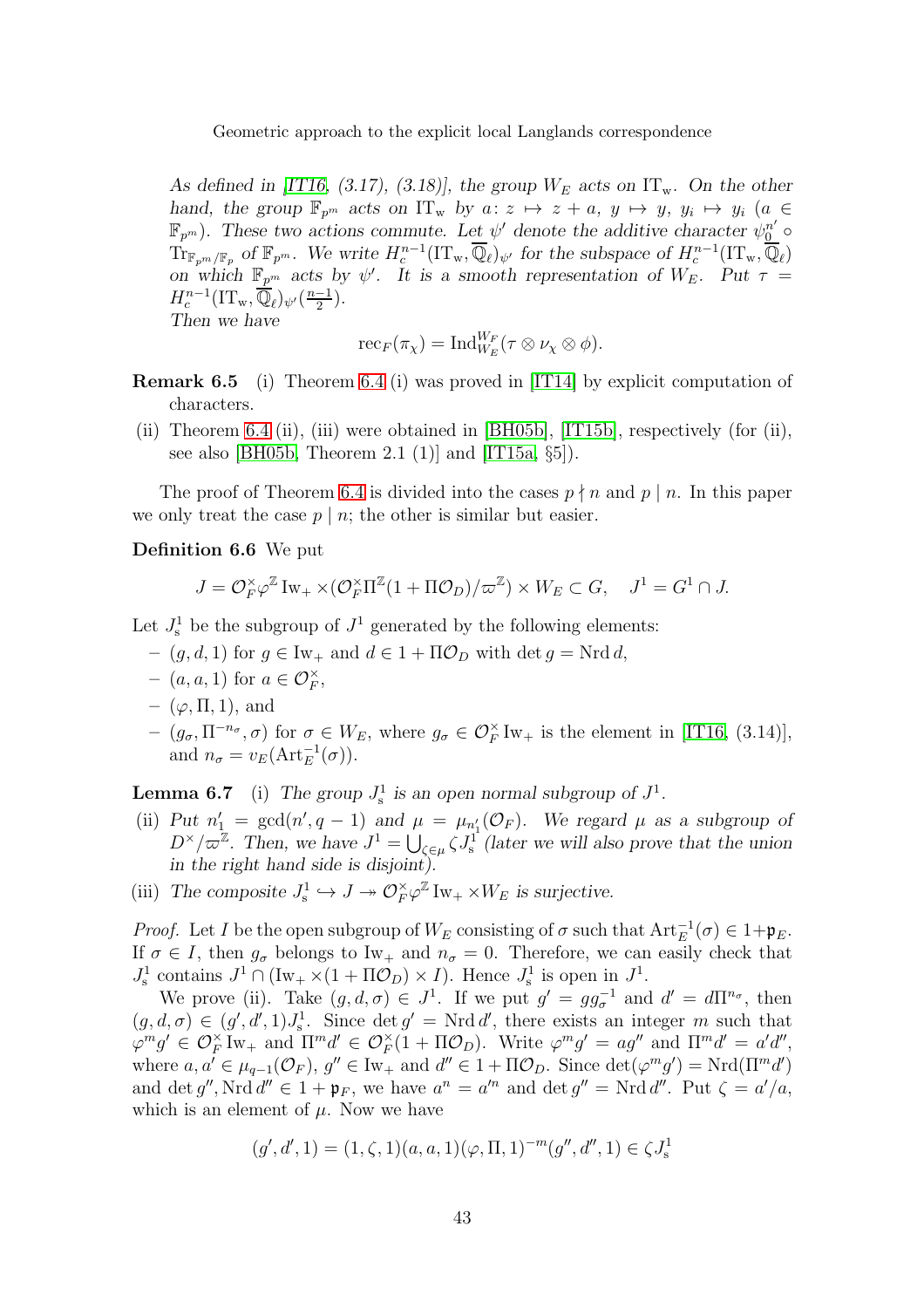and  $(g, d, \sigma) \in \zeta J_s^1$ . This concludes (ii). As  $\mu$  is contained in the center of  $J^1$ ,  $J_s^1$  is normal in  $J^1$ , hence (i).

Finally consider (iii). Take an element  $(g, \sigma)$  of  $\mathcal{O}_F^{\times} \varphi^{\mathbb{Z}} \text{Iw}_+ \times W_E$ . As  $gg_{\sigma}^{-1} \in \mathbb{Z}$  $\mathcal{O}_F^{\times} \varphi^{\mathbb{Z}} \text{Iw}_+$ , there exist  $a \in \mathcal{O}_F^{\times}$ ,  $m \in \mathbb{Z}$  and  $g' \in \text{Iw}_+$  such that  $gg_\sigma^{-1} = a\varphi^m g'.$ Since Nrd:  $1 + \Pi \mathcal{O}_D \rightarrow 1 + \mathfrak{p}_F$  is surjective (see [\[Rie70,](#page-53-16) Lemma 5]), we can take  $d \in 1 + \Pi \mathcal{O}_D$  such that  $Nrd d = det g'$ . Then, the element

$$
(a, a, 1)(\varphi, \Pi, 1)^m (g', d, 1)(g_\sigma, \Pi^{-n_\sigma}, \sigma) \in J^1_s
$$

 $\blacksquare$ 

is mapped to  $(g, \sigma)$  under  $J_s^1 \hookrightarrow J \twoheadrightarrow \mathcal{O}_F^{\times} \varphi^{\mathbb{Z}}$  Iw<sub>+</sub>  $\times W_E$ .

Now we use results in [\[IT16\]](#page-52-6). We may assume that  $\varphi_{D,1}$  in [\[IT16,](#page-52-6) §2.1] is equal to II. Let  $U \subset M_{\infty,C}^{(0)}$  be the affinoid and  $\mathcal X$  the formal model of U constructed in [\[IT16,](#page-52-6) §2] (in [\[IT16\]](#page-52-6),  $\widetilde{U}$  and  $\mathcal X$  are denoted by  $\mathcal X_1$  and  $\mathfrak X_1$ , respectively). By construction, U is a rational subset of  $t(\mathcal{M}^{(0)}_{\infty,\mathcal{O}_C})$ .

<span id="page-43-0"></span>**Proposition 6.8** (i) The action of  $J_s^1 \subset G^1$  on  $M_{\infty,C}^{(0)}$  stabilizes U and extends to  $\mathcal{X}.$ 

- (ii) The formal scheme  $\mathcal X$  is flat over  $k^{\circ}$  and its reduction  $\mathcal X_s$  is isomorphic to the perfection of  $IT_w$ .
- (iii) The induced action of  $J_s^1$  on  $\mathcal{X}_s$  comes from an action on  $IT_w$ , which is described as follows:

 $(- (g, d, 1))$  for  $g = (g_{ij}) \in \text{Iw}_+$  and  $d = 1 + \Pi d' \in 1 + \Pi \mathcal{O}_D$  with  $\det g = \text{Nrd } d$ acts on  $IT_w$  as the element

$$
\frac{1}{n'} \operatorname{Tr}_{\mathbb{F}_q/\mathbb{F}_{p^m}} \left( \operatorname{Tr}_{\mathbb{F}_{q^n}/\mathbb{F}_q} (\overline{d'}) - (\overline{g_{12}} + \cdots + \overline{g_{n-1,n}} + \overline{\omega^{-1}g_{n1}}) \right) \in \mathbb{F}_{p^m},
$$

 $(a, a, 1)$  for  $a \in \mathcal{O}_F^{\times}$  acts on  $IT_w$  trivially,

 $-$  ( $\varphi$ ,  $\Pi$ , 1) acts on  $IT_w$  as in [\[IT16,](#page-52-6) (3.2)], and

$$
- (g_{\sigma}, \Pi^{-n_{\sigma}}, \sigma) \text{ for } \sigma \in W_E \text{ acts on } \Pi_{\mathbf{w}} \text{ as mentioned in Theorem 6.4 (iii)}.
$$

- (iv) For  $\zeta \in \mu \setminus \{1\}$ , we have  $U\zeta \cap U = \varnothing$ .
- (v) We have  $J^1 = \coprod_{\zeta \in \mu} \zeta J_s^1$  and  $J_s^1 \cap (\mathcal{O}_F^{\times} \Pi^{\mathbb{Z}}(1 + \Pi \mathcal{O}_D)/\varpi^{\mathbb{Z}}) = (1 + \Pi \mathcal{O}_D)^1$ , where  $(1+\Pi\mathcal{O}_D)^1$  denotes the subgroup of  $1+\Pi\mathcal{O}_D$  consisting of elements with reduced norm 1.

*Proof.* The assertion (i) is obtained in [\[IT16,](#page-52-6) §3]. Consider (ii). The reduction  $\mathcal{X}_s$ is computed in [\[IT16,](#page-52-6) Theorem 2.5]. In particular, dim  $\mathcal{X}_s = \dim \mathrm{IT_w} = n - 1$ . By Corollary [A.6](#page-49-4) and the presentation of X in [\[IT16,](#page-52-6)  $\S2$ ], we conclude that X is flat over  $k^{\circ}$ . The claim (iii) is also included in [\[IT16,](#page-52-6) §3].

We prove (iv). We use the notation in [\[IT16\]](#page-52-6). Recall that  $U$  is defined by the inequalities [\[IT16,](#page-52-6) (2.5)]:

$$
v\left(\frac{\boldsymbol{x}_i}{\boldsymbol{x}_{i+1}} - \left(\frac{\boldsymbol{x}_{n-1}}{\boldsymbol{x}_n}\right)^{q^{n-1-i}}\right) \ge \frac{1}{2nq^i} \quad \text{for } 1 \le i \le n-2,
$$
  

$$
v(\boldsymbol{x}_i - 1) \ge \frac{1}{nq^{n-1}(p^e + 1)} \quad \text{for } n-1 \le i \le n.
$$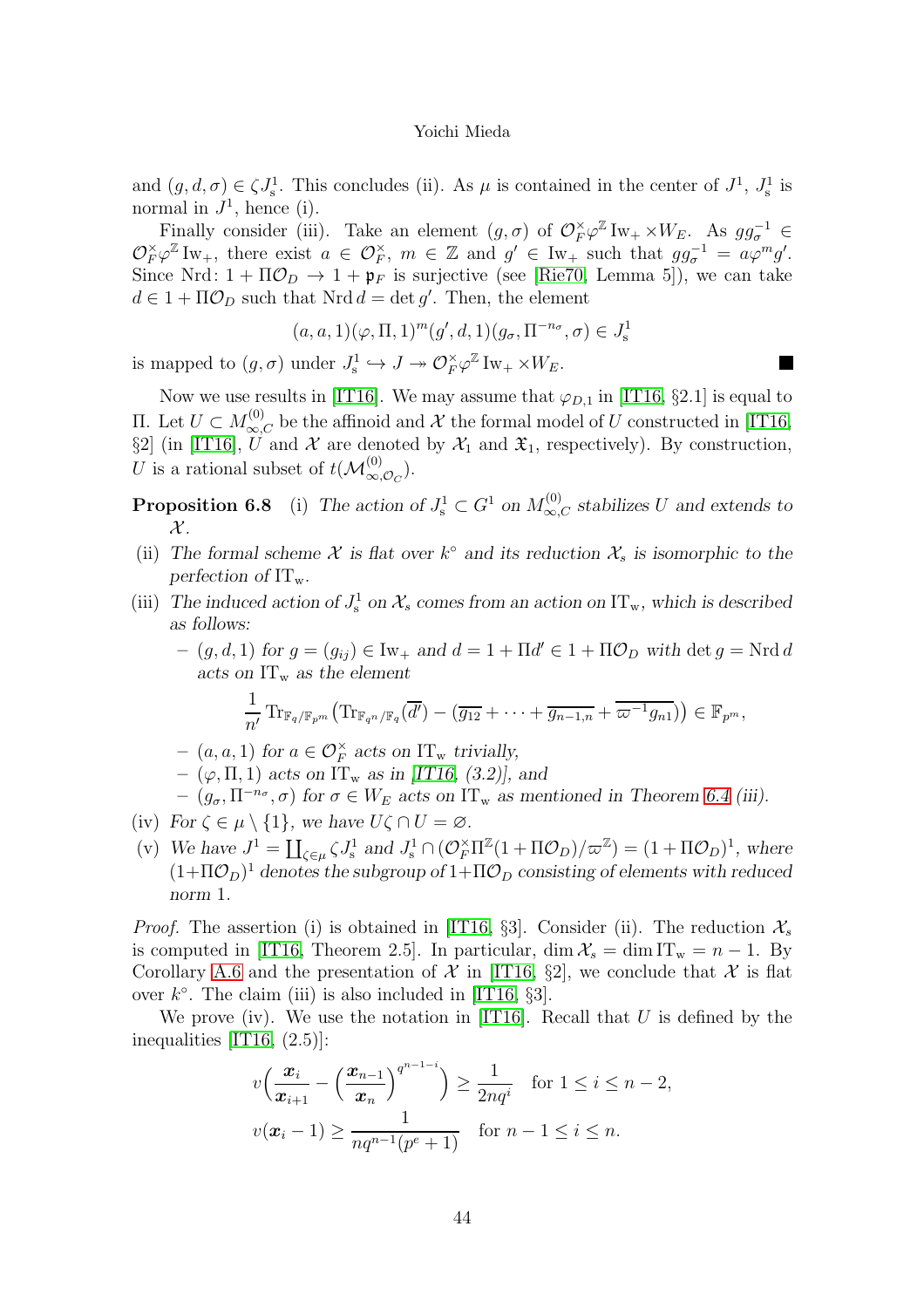By [\[IT16,](#page-52-6) (1.7)],  $\zeta$  acts by  $x_i \mapsto \zeta^{-1}x_i$ . Since  $n'_1$  is prime to p and  $\zeta \neq 1$ , we have  $\zeta^{-1} - 1 \in \mathcal{O}_F^{\times}$ . Therefore, if  $v(\boldsymbol{x}_n - 1) > 0$ , we have  $v(\boldsymbol{x}_n) = 0$  and

$$
v(\zeta^{-1}x_n-1)=v((\zeta^{-1}-1)x_n+x_n-1)=0.
$$

Hence we have  $U \cap U \subset \emptyset$ , as desired.

Finally we prove (v). By (i) and (iv), we have  $\mu \cap J_s^1 = \{1\}$ . Hence the cosets  $\{\zeta J_s^1\}_{\zeta \in \mu}$  are disjoint to each other. Together with Lemma [6.7](#page-42-0) (ii), we obtain  $J^1 =$  $\coprod_{\zeta \in \mu} \zeta J^1_{\mathbf{s}}$ . On the other hand, clearly we have

$$
(1 + \Pi \mathcal{O}_D)^1 \subset J_s^1 \cap (\mathcal{O}_F^{\times} \Pi^{\mathbb{Z}} (1 + \Pi \mathcal{O}_D) / \varpi^{\mathbb{Z}})
$$
  

$$
\subset J^1 \cap (\mathcal{O}_F^{\times} \Pi^{\mathbb{Z}} (1 + \Pi \mathcal{O}_D) / \varpi^{\mathbb{Z}}) = \mu (1 + \Pi \mathcal{O}_D)^1.
$$

<span id="page-44-0"></span>Since  $\mu \cap J_s^1 = \{1\}$ , we conclude that  $(1 + \Pi \mathcal{O}_D)^1 = J_s^1 \cap (\mathcal{O}_F^{\times} \Pi^{\mathbb{Z}}(1 + \Pi \mathcal{O}_D)/\varpi^{\mathbb{Z}})$ .

**Corollary 6.9** The subspace  $H_c^{n-1}(\mathrm{IT}_{w}, \overline{\mathbb{Q}}_{\ell})_{\psi'}$  of  $H_c^{n-1}(\mathrm{IT}_{w}, \overline{\mathbb{Q}}_{\ell})$  in Theorem [6.4](#page-50-0) (iii) is  $J_s^1$ -stable. Moreover, we have an isomorphism

$$
\text{Hom}_{J^1_s \cap (\mathcal{O}_F^{\times} \Pi^{\mathbb{Z}}(1 + \Pi \mathcal{O}_D)/\varpi^{\mathbb{Z}})}(\Lambda^D_\chi, H^{n-1}_c(\text{IT}_w, \overline{\mathbb{Q}}_\ell)_{\psi'}) \cong \Lambda_\chi^{-1} \boxtimes (\tau \otimes \nu_\chi \otimes \phi)(\frac{1-n}{2})
$$

of representations of  $\mathcal{O}_F^{\times} \varphi^{\mathbb{Z}} \text{Iw}_+ \times W_E$ . Note that Lemma [6.7](#page-42-0) (iii) enables us to define an action of  $\mathcal{O}_F^{\times} \varphi^{\mathbb{Z}}$  Iw<sub>+</sub> ×W<sub>E</sub> on the left hand side as in Lemma [4.8](#page-43-0) (i).

*Proof.* Since the action of  $\mathbb{F}_{p^m}$  on  $H_c^{n-1}(\mathrm{IT}_{w} \overline{\mathbb{Q}}_{\ell})$  commutes with the action of  $J_s^1$ , the subspace  $H_c^{n-1}(\mathrm{IT}_{w},\overline{\mathbb{Q}}_{\ell})_{\psi'} \subset H_c^{n-1}(\mathrm{IT}_{w},\overline{\mathbb{Q}}_{\ell})$  is  $J_s^1$ -stable.

Recall that in Proposition [6.8](#page-43-0) (v) we proved that  $J_s^1 \cap (\mathcal{O}_F^{\times} \Pi^{\mathbb{Z}}(1 + \Pi \mathcal{O}_D)/\varpi^{\mathbb{Z}}) =$  $(1 + \Pi \mathcal{O}_D)^1$ . For  $1 + \Pi d \in (1 + \Pi \mathcal{O}_D)^1$ , we have  $\Lambda^D_\chi(1 + \Pi d) = \psi(\text{Tr}_{\mathbb{F}_{q^n}/\mathbb{F}_q}(\overline{d}))$ . On the other hand, by Proposition [6.8](#page-43-0) (iii),  $1 + \Pi d$  acts on  $H_c^{n-1}(\mathrm{IT}_{w}, \overline{\mathbb{Q}}_{\ell})_{\psi'}$  by  $\psi'(n'^{-1} \operatorname{Tr}_{\mathbb{F}_{q^n}/\mathbb{F}_{p^m}}(\overline{d})) = \psi(\operatorname{Tr}_{\mathbb{F}_{q^n}/\mathbb{F}_q}(\overline{d}))$ . Therefore, as a vector space we have

$$
\text{Hom}_{J^1_s \cap (\mathcal{O}_F^{\times} \Pi^{\mathbb{Z}}(1 + \Pi \mathcal{O}_D)/\varpi^{\mathbb{Z}})}(\Lambda^D_\chi, H^{n-1}_c(\text{IT}_w, \overline{\mathbb{Q}}_\ell)_{\psi'}) = H^{n-1}_c(\text{IT}_w, \overline{\mathbb{Q}}_\ell)_{\psi'}.
$$
 (\*)

Under this identification, the action of  $\mathcal{O}_F^{\times} \varphi^{\mathbb{Z}} \mathrm{Iw}_+ \times W_E$  on the left hand side is described as follows:

(a)  $(a, 1)$  for  $a \in \mathcal{O}_F^{\times}$  acts by the scalar  $\chi(\overline{a})^{-1} = \Lambda_{\chi}^{-1}(a)$ ,

- (b)  $(\varphi, 1)$  acts trivially,
- (c)  $(g, 1)$  for  $g \in \text{Iw}_+$  acts by the scalar  $\psi(g)^{-1} = \Lambda_{\chi}^{-1}(g)$  and

(d)  $(g_{\sigma}, \sigma)$  for  $\sigma \in W_E$  acts on  $H_c^{n-1}(\mathrm{IT}_{w}, \overline{\mathbb{Q}}_{\ell})_{\psi'}$  as  $(-1)^{(n-1)n_{\sigma}}\sigma$  on  $H_c^{n-1}(\mathrm{IT}_{w}, \overline{\mathbb{Q}}_{\ell})_{\psi'}$ . These are consequences of Proposition [6.8](#page-43-0) (iii). For (b), note that  $(\varphi, \Pi)$  acts on  $H_c^{n-1}(\mathrm{IT}_{w},\overline{\mathbb{Q}}_{\ell})$  by the scalar  $(-1)^{n-1}$  (see [\[IT16,](#page-52-6) Proposition 3.2.2, Corollary 4.5] and [\[IT15a,](#page-52-5) Proposition 4.2.3]).

For  $\sigma \in W_E$ , put  $u_{\sigma} = \overline{\omega}_E^{-n_{\sigma}} \operatorname{Art}_E^{-1}(\sigma)$  and take  $b_{\sigma} \in \mu_{q-1}(\mathcal{O}_F)$  such that  $\overline{b}_{\sigma}^{p^e} = \overline{u}_{\sigma}$ . Recall that  $g_{\sigma} = b_{\sigma} \text{diag}(1, \ldots, 1, c_{\sigma})$  for some  $c_{\sigma} \in 1 + \mathfrak{p}_F$  (see [\[IT16,](#page-52-6) (3.14)]). Therefore, by (a) and (c),  $(g_{\sigma}, 1)$  acts by the scalar  $\chi(\overline{b}_{\sigma})^{-1} = \nu_{\chi}(\text{Art}_{E}^{-1}(\sigma))^{-1}$ .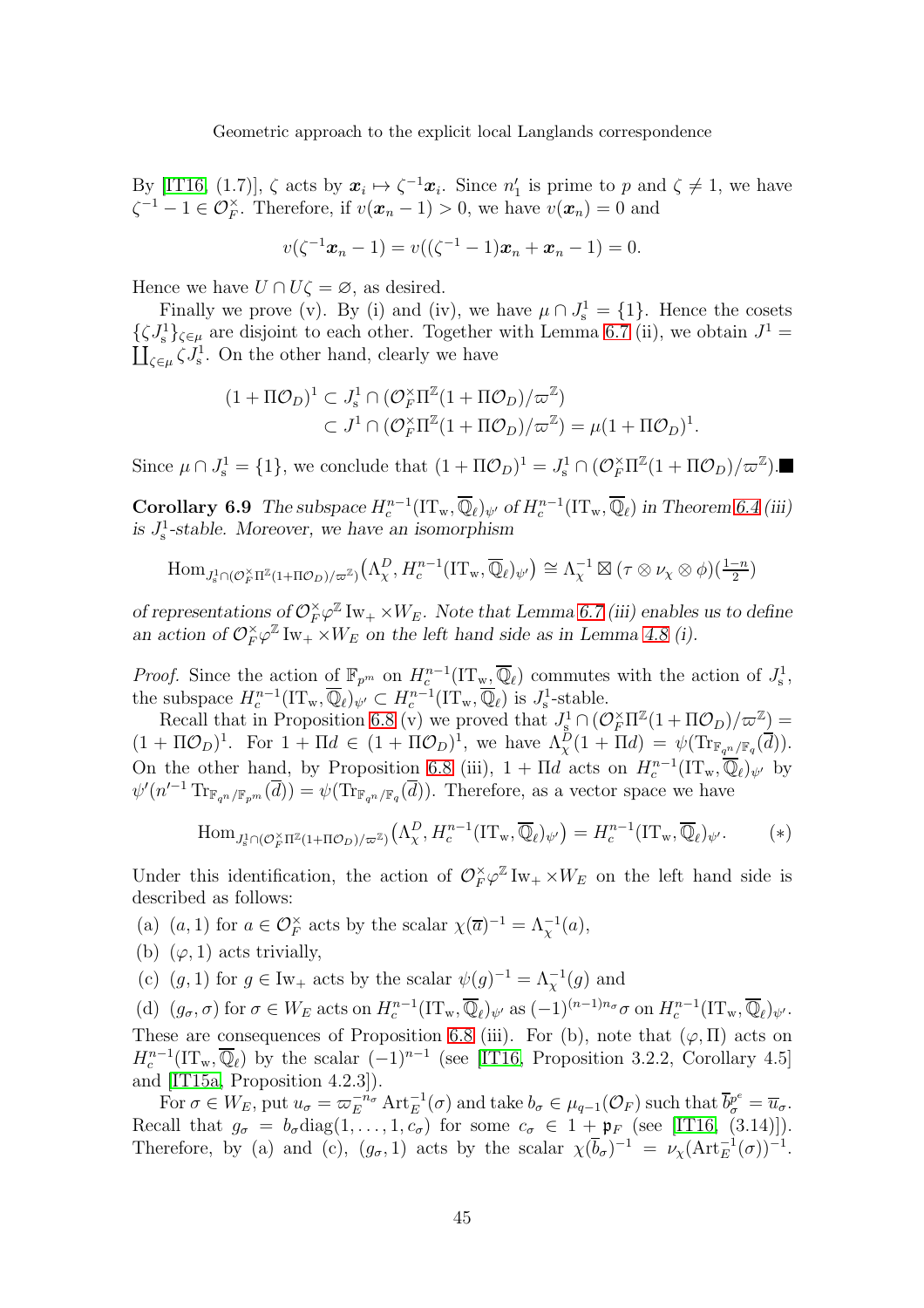Hence the action of  $(1, \sigma)$  on the left hand side of  $(*)$  is  $\nu_{\chi}(\text{Art}_{E}^{-1}(\sigma))\phi(\text{Art}_{E}^{-1}(\sigma))\sigma$ . Now we conclude that

 $\text{Hom}_{J^1_\mathbf{S} \cap (\mathcal{O}_F^\times \Pi^\mathbb{Z}(1 + \Pi \mathcal{O}_D)/\varpi^{\mathbb{Z}})} \left(\Lambda_\chi^D, H_c^{n-1}(\text{IT}_w, \overline{\mathbb{Q}}_\ell)_{\psi'}\right) \cong \Lambda_\chi^{-1} \boxtimes (\tau \otimes \nu_\chi \otimes \phi)(\frac{1-n}{2}).$ 

<span id="page-45-0"></span>**Proposition 6.10** Let  $\mathcal{L}_{\psi'}$  denote the rank 1 sheaf over  $\mathbb{A}^1_{\mathbb{F}}$  $\frac{1}{\mathbb{F}_q} = \operatorname{Spec} \mathbb{F}_q[t]$  defined by the  $\mathbb{F}_{p^m}$ -torsor  $z^{p^m}-z=t$  and the additive character  $\psi' : \mathbb{F}_{p^m} \to \mathbb{C}^\times$ , and  $\mathcal{L}_{\psi'}^{\mathrm{ITw}}$ the pull-back of  $\mathcal{L}_{\psi'}$  under

$$
\mathbb{A}_{\overline{\mathbb{F}}_q}^{n-1} \to \mathbb{A}_{\overline{\mathbb{F}}_q}^1; \quad (y, y_1, \dots, y_{n-2}) \mapsto y^{p^e+1} - \frac{1}{n'} \sum_{1 \leq i \leq j \leq n-2} y_i y_j.
$$

Then, dim  $H_c^{n-1}(\mathbb{A}_{\overline{\mathbb{F}}_a}^{n-1})$  $\mathcal{L}_{\psi}^{\mathrm{ITw}}$  =  $p^e$  and the map

$$
H^{n-1}_c(\mathbb{A}^{n-1}_{\overline{\mathbb{F}}_q},\mathcal{L}^\mathrm{IT_w}_{\psi'})\rightarrow H^{n-1}(\mathbb{A}^{n-1}_{\overline{\mathbb{F}}_q},\mathcal{L}^\mathrm{IT_w}_{\psi'})
$$

is an isomorphism.

In particular, dim  $H_c^{n-1}(\mathrm{IT}_{w}, \overline{\mathbb{Q}}_{\ell})_{\psi'} = p^e$  and the composite

$$
H_c^{n-1}(\mathrm{IT}_{w},\overline{\mathbb{Q}}_{\ell})_{\psi'} \hookrightarrow H_c^{n-1}(\mathrm{IT}_{w},\overline{\mathbb{Q}}_{\ell}) \to H^{n-1}(\mathrm{IT}_{w},\overline{\mathbb{Q}}_{\ell})
$$

is injective.

*Proof.* We denote by  $\mathcal{L}_{\psi'}^1$  (resp.  $\mathcal{L}_{\psi'}^2$ ) the pull-back of  $\mathcal{L}_{\psi'}$  under  $\mathbb{A}^1_{\overline{\mathbb{F}}_q} \to \mathbb{A}^1_{\overline{\mathbb{F}}}$  $\frac{1}{\mathbb{F}_q};\; y\mapsto$  $y^{p^e+1}$  (resp.  $\mathbb{A}^{n-2}_{\overline{\mathbb{F}}}$  $\frac{n-2}{\mathbb{F}_q} \to \mathbb{A}^1_{\overline{\mathbb{F}}}$  $\frac{1}{\mathbb{F}_q}$ ;  $(y_1, \ldots, y_{n-2}) \mapsto -n'^{-1} \sum_{1 \leq i \leq j \leq n-2} y_i y_j$ . Then we have  ${\cal L}^{\rm ITw}_{\psi'} = {\cal L}_{\psi'}^1 \boxtimes {\cal L}_{\psi'}^2.$ 

We use results in Appendix [B.](#page-49-3) By Remark [B.1](#page-49-0) and Lemma [B.2,](#page-49-2) we have

 $- \dim H^1_c(\mathbb{A}^1_{\overline{\mathbb{F}}}, \mathcal{L}^1_{\psi'}) = p^e,$  $c^1_c(\mathbb{A}^1_{\overline{\mathbb{F}}_q},\mathcal{L}_{\psi'}^1)=p$ 

- 
$$
H_c^i(\mathbb{A}^1_{\overline{\mathbb{F}}_q}, \mathcal{L}_{\psi'}^1) = H^i(\mathbb{A}^1_{\overline{\mathbb{F}}_q}, \mathcal{L}_{\psi'}^1) = 0
$$
 for  $i \neq 1$ , and

$$
- H_c^1(\mathbb{A}^1_{\overline{\mathbb{F}}_q}, \mathcal{L}_{\psi'}^1) \to H^1(\mathbb{A}^1_{\overline{\mathbb{F}}_q}, \mathcal{L}_{\psi'}^1)
$$
 is an isomorphism.

By Remark [B.1,](#page-49-0) Lemma [B.3](#page-49-1) and Example [B.4,](#page-50-0) we have

 $- \dim H_c^{n-2}(\mathbb{A}_{\overline{\mathbb{F}}_a}^{n-2})$  $\frac{n-2}{\mathbb{F}_q}, \mathcal{L}_{\psi'}^2) = 1$  and  $- H_c^{n-2} (\mathbb{A}_{\overline{\mathbb{F}}_a}^{n-2})$  $\frac{n-2}{\mathbb{F}_q}, {\mathcal{L}}^2_{\psi'}) \to H^{n-2}(\mathbb{A}^{n-2}_{\overline{\mathbb{F}}_q})$  $\frac{n-2}{\mathbb{F}_q}$ ,  $\mathcal{L}_{\psi'}^2$ ) is an isomorphism.

<span id="page-45-1"></span>Hence we conclude the proposition by the Künneth formula.

**Corollary 6.11** We have a  $J^1$ -equivariant injection  $\text{Ind}_{J^1}^{J^1}$  $J_s^1 H_c^{n-1}(\mathrm{IT}_{w},\overline{\mathbb{Q}}_{\ell})_{\psi'} \to H'_{\mathrm{LT}}.$ 

*Proof.* By Proposition [6.8](#page-43-0) (i), (ii), the pair  $(U, \mathcal{X})$  satisfies the condition in Propo-sition [4.5](#page-48-0) (we may take  $K_U = J_s^1 \cap SL_n(\mathcal{O}_F)$ ). It is easy to see that  $IT_w$  is purely  $n-1$ -dimensional and smooth. By Proposition [6.8](#page-43-0) (i), (iv) and (v), for  $g \in J^1 \setminus J^1$ we have  $U \cap U_g = \emptyset$ . Hence, by Corollary [4.6](#page-49-4) (iii) and Proposition [6.10,](#page-45-0) we have  $J^1$ -equivariant homomorphisms

$$
\operatorname{Ind}_{J_s^1}^{J^1} H_c^{n-1}(\mathrm{IT}_{w}, \overline{\mathbb{Q}}_{\ell})_{\psi'} \hookrightarrow \operatorname{Ind}_{J_s^1}^{J^1} H_c^{n-1}(\mathrm{IT}_{w}, \overline{\mathbb{Q}}_{\ell}) \to H'_{\mathrm{LT}},
$$

П

whose composite is injective.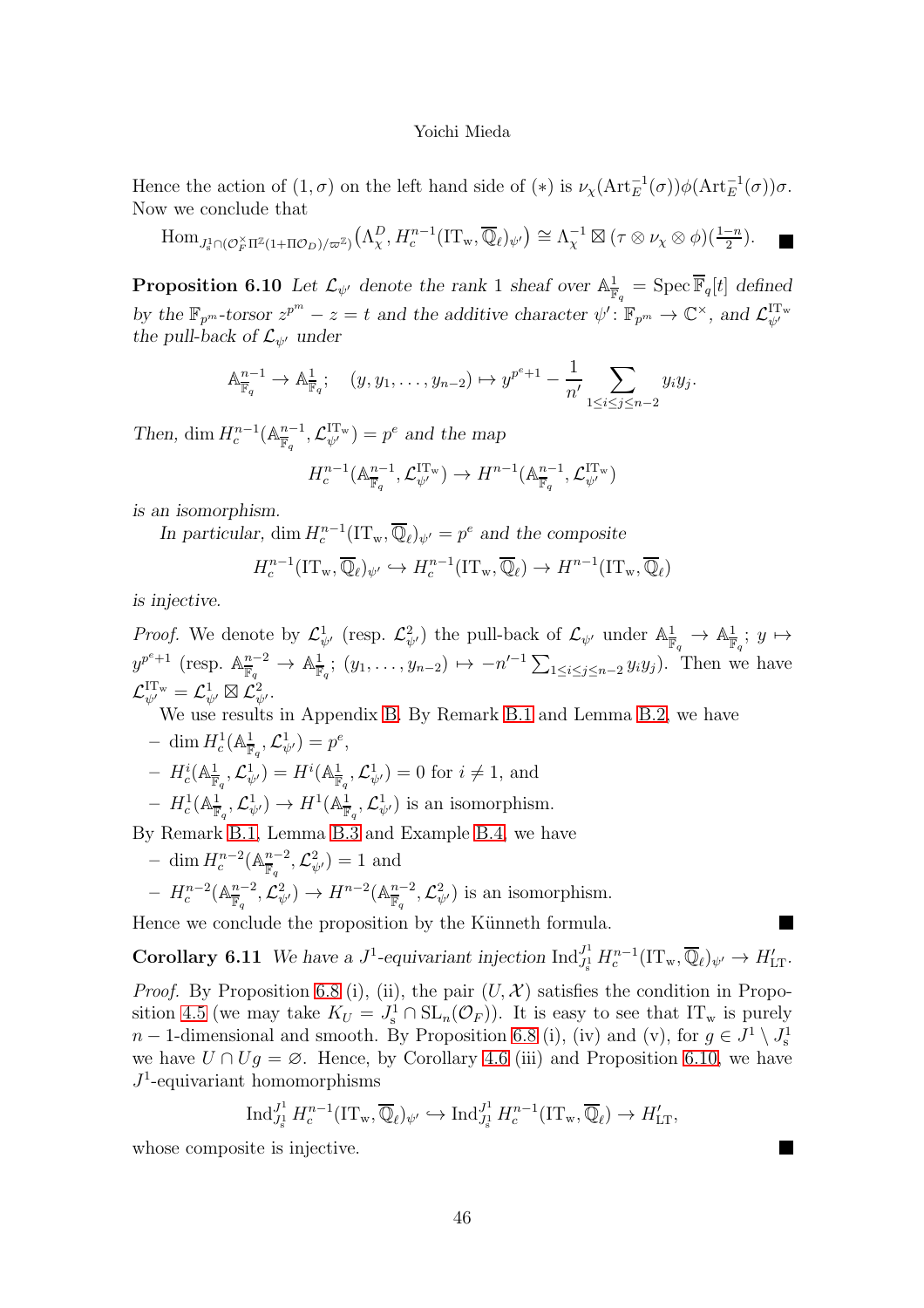Proof of Theorem [6.4.](#page-50-0) By Corollary [6.11,](#page-45-1) we have an injection

$$
\text{Hom}_{J^1 \cap (\mathcal{O}_F^{\times} \Pi^{\mathbb{Z}}(1 + \Pi \mathcal{O}_D)/\varpi^{\mathbb{Z}})}(\Lambda^D_\chi, \text{Ind}_{J^1_s}^{J^1} H^{n-1}_c(\text{IT}_w, \overline{\mathbb{Q}}_\ell)_{\psi'})
$$
  

$$
\hookrightarrow \text{Hom}_{J^1 \cap (\mathcal{O}_F^{\times} \Pi^{\mathbb{Z}}(1 + \Pi \mathcal{O}_D)/\varpi^{\mathbb{Z}})}(\Lambda^D_\chi, H'_{\text{LT}}),
$$

which is  $\mathcal{O}_F^{\times} \varphi^{\mathbb{Z}} \text{Iw}_+ \times W_E$ -equivariant. Taking the  $\mathcal{O}_F^{\times} \varphi^{\mathbb{Z}} \text{Iw}_+ \times W_E$ -smooth part  $(-)^{\text{sm}}$ , we obtain an  $\mathcal{O}_F^{\times} \varphi^{\mathbb{Z}}$  Iw<sub>+</sub> ×W<sub>E</sub>-equivariant injection

$$
\text{Hom}_{J^1 \cap (\mathcal{O}_F^{\times} \Pi^{\mathbb{Z}}(1 + \Pi \mathcal{O}_D)/\varpi^{\mathbb{Z}})} (\Lambda_\chi^D, \text{Ind}_{J^1_s}^{J^1} H_c^{n-1} (\text{IT}_w, \overline{\mathbb{Q}}_\ell)_{\psi'})^{\text{sm}} \to \text{Hom}_{J^1 \cap (\mathcal{O}_F^{\times} \Pi^{\mathbb{Z}}(1 + \Pi \mathcal{O}_D)/\varpi^{\mathbb{Z}})} (\Lambda_\chi^D, H'_{\text{LT}})^{\text{sm}}.
$$

By Lemma [4.8](#page-43-0) (iii), the left hand side is identified with

$$
\operatorname{Hom}_{J_{\mathrm{s}}^1 \cap (\mathcal{O}_F^{\times} \Pi^{\mathbb{Z}}(1 + \Pi \mathcal{O}_D)/\varpi^{\mathbb{Z}})} \left(\Lambda_\chi^D, H_c^{n-1} \left(\operatorname{IT}_w, \overline{\mathbb{Q}}_\ell\right)_{\psi'}\right)^{\operatorname{sm}}.
$$

On the other hand, in the same way as in the proof of Theorem [5.3,](#page-49-1) we have

$$
\begin{split} \text{Hom}_{J^{1}\cap(\mathcal{O}_{F}^{\times}\Pi^{\mathbb{Z}}(1+\Pi\mathcal{O}_{D})/\varpi^{\mathbb{Z}})}(\Lambda_{\chi}^{D},H'_{\mathrm{LT}})^{\mathrm{sm}} &\cong \text{Hom}_{\mathcal{O}_{F}^{\times}\Pi^{\mathbb{Z}}(1+\Pi\mathcal{O}_{D})/\varpi^{\mathbb{Z}}}(\Lambda_{\chi}^{D},\mathrm{Ind}_{J^{1}}^{J}H'_{\mathrm{LT}}) \\ & =\text{Hom}_{\mathcal{O}_{F}^{\times}\Pi^{\mathbb{Z}}(1+\Pi\mathcal{O}_{D})/\varpi^{\mathbb{Z}}}(\Lambda_{\chi}^{D},\mathrm{Ind}_{G^{1}}^{G^{1}J}H'_{\mathrm{LT}}) \\ &\hookrightarrow \text{Hom}_{\mathcal{O}_{F}^{\times}\Pi^{\mathbb{Z}}(1+\Pi\mathcal{O}_{D})/\varpi^{\mathbb{Z}}}(\Lambda_{\chi}^{D},\mathrm{Ind}_{G^{1}}^{G^{1}J}H'_{\mathrm{LT}}) \\ & =\text{Hom}_{\mathcal{O}_{F}^{\times}\Pi^{\mathbb{Z}}(1+\Pi\mathcal{O}_{D})/\varpi^{\mathbb{Z}}}(\Lambda_{\chi}^{D},H_{\mathrm{LT}}). \end{split}
$$

Therefore, by Corollary [6.9](#page-44-0) we have an  $\mathcal{O}_F^{\times} \varphi^{\mathbb{Z}}$  Iw<sub>+</sub>  $\times W_E$ -equivariant injection

$$
\Lambda_{\chi}^{-1} \boxtimes (\tau \otimes \nu_{\chi} \otimes \phi)(\frac{1-n}{2}) \hookrightarrow \text{Hom}_{\mathcal{O}_{F}^{\times}\Pi^{\mathbb{Z}}(1+\Pi\mathcal{O}_{D})/\varpi^{\mathbb{Z}}}(\Lambda_{\chi}^{D},H_{\text{LT}}).
$$

This induces a non-zero J-equivariant map

$$
\Lambda_{\chi}^{-1} \boxtimes \Lambda_{\chi}^{D} \boxtimes (\tau \otimes \nu_{\chi} \otimes \phi)(\frac{1-n}{2}) \to H_{\mathrm{LT}},
$$

which corresponds to a non-zero G-equivariant map

$$
\pi_{\chi}^{\vee} \boxtimes \rho_{\chi} \boxtimes \text{Ind}_{W_E}^{W_F} (\tau \otimes \nu_{\chi} \otimes \phi)(\frac{1-n}{2}) \to H_{\mathrm{LT}}
$$

by the Frobenius reciprocity. Since  $\pi_{\chi}^{\vee}$  is supercuspidal and its central character is trivial on  $\varpi^{\mathbb{Z}}$ , Theorem [4.2](#page-49-2) tells us that there exists a non-zero map  $\rho_{\chi} \boxtimes \text{Ind}_{W_E}^{W_F}(\tau \otimes$  $\nu_{\chi} \otimes \phi$ )  $\to \text{JL}(\pi_{\chi})\boxtimes \text{rec}_{F}(\pi_{\chi})$ . As  $\rho_{\chi}$  and  $\text{JL}(\pi_{\chi})$  are irreducible, we have  $\rho_{\chi} = \text{JL}(\pi_{\chi})$ . As  $\text{rec}_F(\pi_\chi)$  is irreducible and dim  $\text{Ind}_{W_E}^{W_F}(\tau \otimes \nu_\chi \otimes \phi) = n' \dim \tau = n'p^e = n$ dim  $\text{rec}_F(\pi_\chi)$  (see Proposition [6.10\)](#page-45-0), we conclude that  $\text{rec}_F(\pi_\chi) = \text{Ind}_{W_E}^{W_F}(\tau \otimes \nu_\chi \otimes \phi)$ .

<span id="page-46-0"></span>Remark 6.12 In the proof above, we do not need any information about the representation  $\tau$  except its dimension. The irreducibility of  $\text{Ind}_{W_E}^{W_F}(\tau \otimes \nu_\chi \otimes \phi)$  is also a consequence of the proof.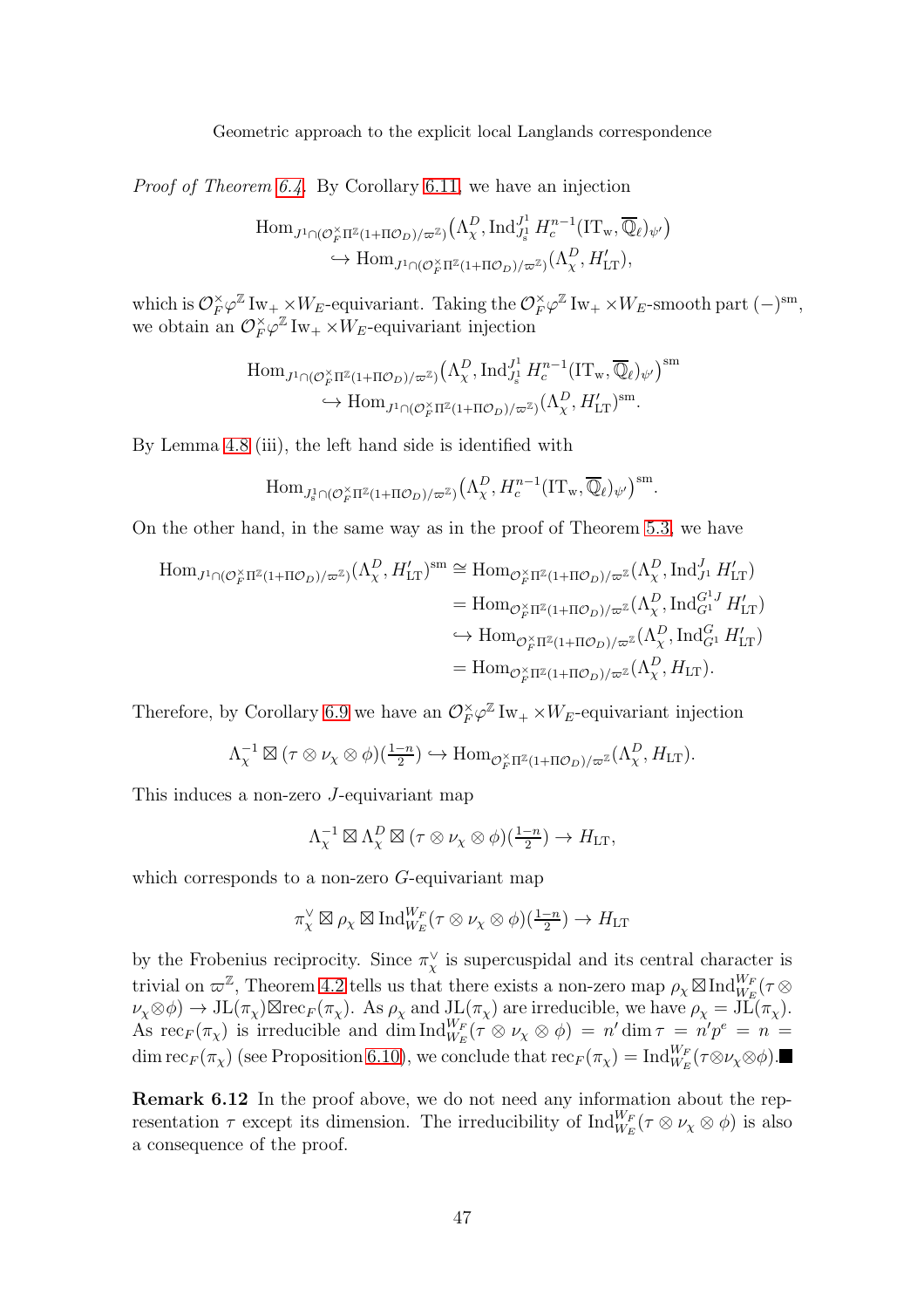## <span id="page-47-0"></span>A Some ring theory over  $k^{\circ}$

Let k be a complete non-archimedean field. As in Section [2,](#page-3-0)  $k^{\circ}$  denotes the valuation ring of k, m the maximal ideal of  $k^{\circ}$ , and  $\kappa$  the residue field of  $k^{\circ}$ . Choose a non-zero element  $\varpi \in \mathfrak{m}$ . In this appendix, we collect some useful facts on algebras over  $k^{\circ}$ .

For a  $k^{\circ}$ -algebra A, we consider the following three properties:

- (a) A is  $\varpi$ -torsion free (in other words, flat over  $k^{\circ}$ ).
- (b)  $A/\mathfrak{m}A$  is an integral domain.
- (c) For every non-zero element  $f \in A$ , there exist  $c_f \in k^{\circ}$  and  $f' \in A \setminus \mathfrak{m}A$  such that  $f = c_f f'$ .

**Proposition A.1** Assume that A satisfies the properties  $(a)$ ,  $(b)$  and  $(c)$ . Then the following hold.

- (i) The ring A is an integral domain.
- (ii) For  $f \in A \setminus \mathfrak{m}A$ ,  $A/(f)$  is flat over  $k^{\circ}$ .

*Proof.* We prove (i). First, by the property (b), we have  $A \neq 0$ . Let f and g be nonzero elements in A. Take decompositions  $f = c_f f'$  and  $g = c_g g'$  as in the property (c). Clearly  $c_f c_g \neq 0$  in k°. By (b), we have  $f'g' \in A \setminus \mathfrak{m}A$ , and then  $f'g' \neq 0$ . Hence, by (a) we conclude that  $fg = (c_f c_g)(f'g') \neq 0$ , as desired.

Next consider (ii). Take  $a \in A$  such that  $\overline{\omega}a \in (f)$  and prove  $a \in (f)$ . Write  $\overline{\omega}a = fg$  with  $g \in A$ . We may assume that  $a \neq 0$ , which implies that  $g \neq 0$  by (a). Take a decomposition  $g = c_g g'$  as in (c). Since  $c_g \neq 0$ , we have either  $c_g/\varpi \in k^{\circ}$  or  $\overline{\omega}/c_g \in \mathfrak{m}$ . If the latter holds, then  $fg' = (\overline{\omega}/c_g)a$  lies in  $\mathfrak{m}A$ . As  $f, g' \in A \setminus \mathfrak{m}A$ , this contradicts the property (b). Therefore  $c_g/\varpi$  lies in  $k^{\circ}$ , and  $a = (c_g/\varpi)fg'$  lies in  $(f)$ .

**Corollary A.2** Assume that A satisfies the properties  $(a)$ ,  $(b)$  and  $(c)$ . Fix an integer  $q > 1$ . Let  $(f_m)_{m \geq 1}$  and  $(g_m)_{m \geq 1}$  be sequences of elements in A satisfying the following:

 $f_{m+1}^q = f_m, \quad g_{m+1}^q = g_m, \quad f_1 - g_1 \in A \setminus \mathfrak{m}A.$ 

Then the  $k^{\circ}$ -algebra  $A/(f_m - g_m \mid m \ge 1)$  is flat over  $k^{\circ}$ .

*Proof.* Put  $I = (f_m - g_m \mid m \ge 1)$  and  $I_m = (f_m - g_m)$ . Since  $f_m - g_m =$  $f_{m+1}^q - g_{m+1}^q = (f_{m+1} - g_{m+1})(f_{m+1}^{q-1} + \cdots + g_{m+1}^{q-1}) \in I_{m+1}$ , we have  $I_1 \subset I_2 \subset \cdots$ and  $I = \bigcup_{m \geq 1} I_m$ . Therefore  $A/I \cong \varinjlim_m A/I_m$ , and it suffices to prove that  $A/I_m$  is flat over  $k^{\circ}$  for each m is flat over  $k^{\circ}$  for each m.

If  $f_m - g_m$  belongs to  $mA$ ,  $I_m$  is contained in  $mA$ , and then  $f_1 - g_1 \in I_m$  lies in mA. Hence the assumption  $f_1 - g_1 \in A \setminus \mathfrak{m}A$  implies that  $f_m - g_m \in A \setminus \mathfrak{m}A$ . Now Proposition [A.1](#page-49-0) (ii) tells us that  $A/I_m$  is flat over  $k^{\circ}$ .

Proposition A.3 Let  $A = \varprojlim_m$  $A/\varpi^{m}A$  denote the  $\varpi$ -adic completion of A. If A satisfies the property (a) (resp.  $(b)$ , resp.  $(c)$ ), so does A.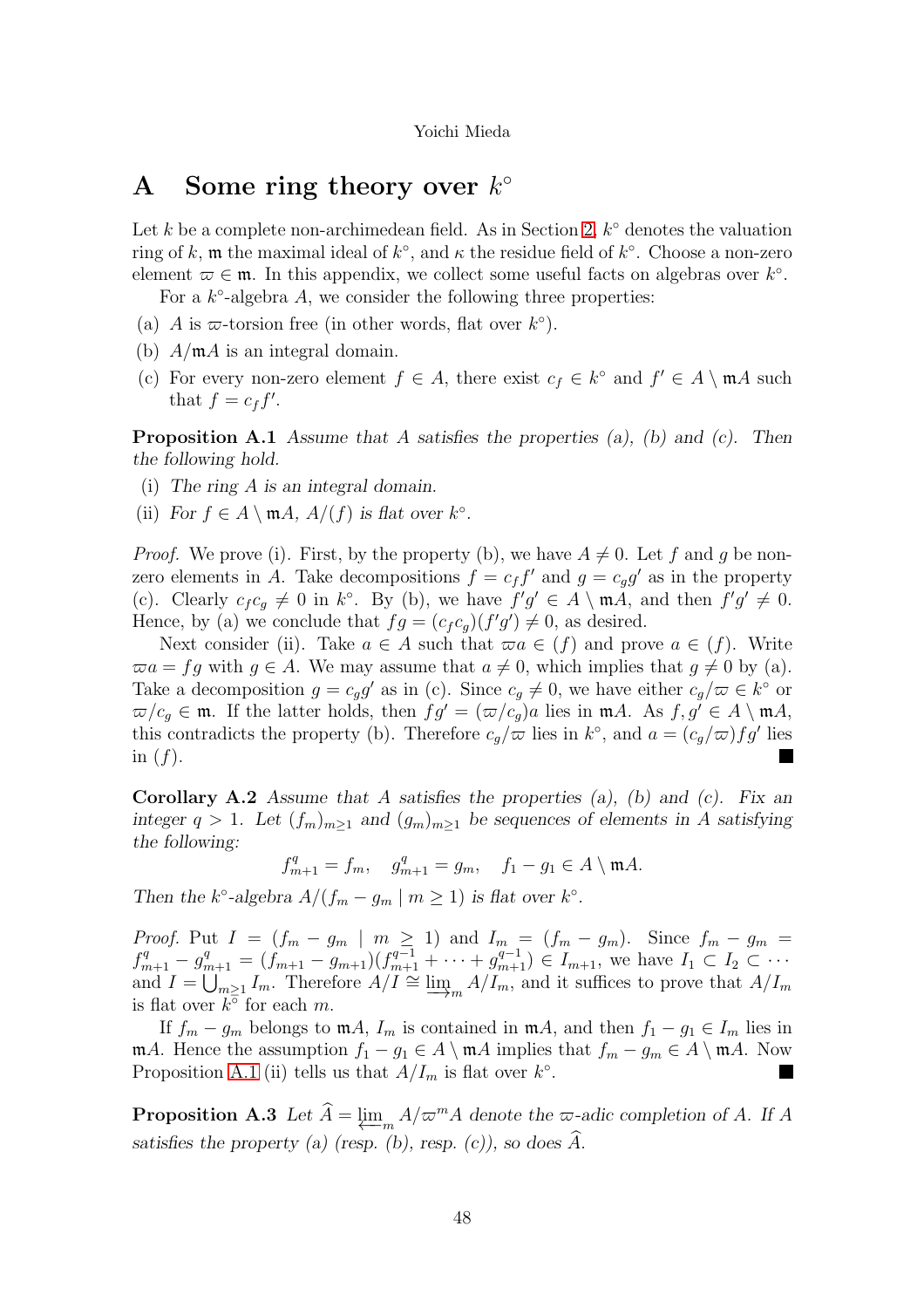*Proof.* Assume that A satisfies the property (a). Then, for every integer  $m \geq 1$ , the map  $A/\varpi^{m}A \xrightarrow{\times \varpi} A/\varpi^{m+1}A$  is an injection. By taking projective limit, we obtain the injectivity of  $\widehat{A} \xrightarrow{\times \varpi} \widehat{A}$ . Hence  $\widehat{A}$  satisfies (a).

Next assume that A satisfies (b). By [\[FK13,](#page-52-11) Chapter 0, Lemma 7.2.8, Corollary 7.2.9, Proposition 7.2.15], we have  $\widehat{A}/\varpi \widehat{A} \cong A/\varpi A$ . By taking base change (−)  $\otimes_{k^{\circ}/\varpi k^{\circ}} k^{\circ}/\mathfrak{m}$ , we have  $\widehat{A}/\mathfrak{m}\widehat{A} \cong A/\mathfrak{m}A$ . Therefore  $\widehat{A}/\mathfrak{m}\widehat{A}$  is also an integral domain, and  $\widehat{A}$  satisfies the property (b).

Finally assume that A satisfies  $(c)$ . We write i for the natural homomorphism  $A \to \widehat{A}$ . Take an arbitrary non-zero element  $a \in \widehat{A}$ . By [\[FK13,](#page-52-11) Chapter 0, Proposition 7.2.15],  $\widehat{A}$  is  $\varpi$ -adically complete, hence  $\varpi$ -adically separated. Thus there exists an integer  $m > 0$  such that  $a \notin \overline{\omega}^m \widehat{A}$ . Since  $\widehat{A}/\overline{\omega}^m \widehat{A} \cong A/\overline{\omega}^m A$ , we can find  $f \in A$ such that  $a - i(f) \in \varpi^m \widehat{A}$ . Since  $a \notin \varpi^m \widehat{A}$ , we have  $i(f) \notin \varpi^m \widehat{A}$ . In particular  $f \neq 0$ , therefore, by the property (c) for A, we have a decomposition  $f = c_f f'$  with  $c_f \in k^{\circ}$  and  $f' \in A \setminus \mathfrak{m}A$ . As  $i(f) \notin \varpi^m \widehat{A}$ ,  $c_f$  does not lie in  $\varpi^m k^{\circ}$ . Hence we have  $\varpi^m/c_f \in \mathfrak{m}$ .

If we write  $a - i(f) = \varpi^{m} a_1$  with  $a_1 \in \widehat{A}$ , then

$$
a = i(f) + \varpi^m a_1 = c_f(i(f') + (\varpi^m/c_f)a_1).
$$

Since  $A/\mathfrak{m}A \cong \hat{A}/\mathfrak{m}\hat{A}$ , we have  $i(f') \in \hat{A} \setminus \mathfrak{m}\hat{A}$ . Together with  $(\varpi^m/c_f)a_1 \in \mathfrak{m}\hat{A}$ , we obtain  $i(f') + (\varpi^m/c_f)a_1 \in \hat{A} \setminus \mathfrak{m}\hat{A}$ . Therefore  $a = c_f(i(f') + (\varpi^m/c_f)a_1)$  gives the desired decomposition.

**Corollary A.4** Assume that A is  $\varpi$ -adically complete and satisfies the properties (a), (b) and (c). Fix an integer  $q > 1$  and let  $(f_m)_{m>1}$  and  $(g_m)_{m>1}$  be as in Corollary [A.2.](#page-49-2) We denote by  $\overline{I}$  the closure in A of the ideal  $I = (f_m - g_m \mid m \ge 1)$ . Then,  $A/\overline{I}$  is flat over  $k^{\circ}$ .

*Proof.* By Corollary [A.2,](#page-49-2)  $A/I$  is  $\varpi$ -torsion free. By [\[FK13,](#page-52-11) Chapter 0, Proposition 7.4.5], the  $\varpi$ -adic completion of  $A/I$  equals  $A/\overline{I}$ . Hence Proposition [A.3](#page-49-1) tells us that  $A/\overline{I}$  is also  $\overline{\omega}$ -torsion free, that is, flat over  $k^{\circ}$ .

<span id="page-48-0"></span>**Example A.5** Let  $n \geq 0$  be an integer.

- (i) The polynomial ring  $k^{\circ}[T_1,\ldots,T_n]$  obviously satisfies the properties (a), (b), (c).
- (ii) Suppose that the characteristic of  $\kappa = k^{\circ}/\mathfrak{m}$  is  $p > 0$ . Let q be a power of p and put  $k^{\circ}[T_1^{q^{-\infty}}]$  $[T_1^{q^{-\infty}}, \ldots, T_n^{q^{-\infty}}] = \lim_{n \to \infty} T_{i} \mapsto T_i^q} k^{\circ}[T_1, \ldots, T_n].$  Then,  $k^{\circ}[T_1^{q^{-\infty}}]$  $T_1^{q^{-\infty}}, \ldots, T_n^{q^{-\infty}}]$ satisfies the properties (a), (b), (c). Indeed, (a) and (b) follow from (i), since these are preserved by filtered inductive limits. The property (c) follows from that on  $k^{\circ}[T_1,\ldots,T_n]$  and the fact that  $\kappa[T_1,\ldots,T_n] \to \kappa[T_1,\ldots,T_n]$ ;  $T_i \mapsto T_i^q$ i is an injection.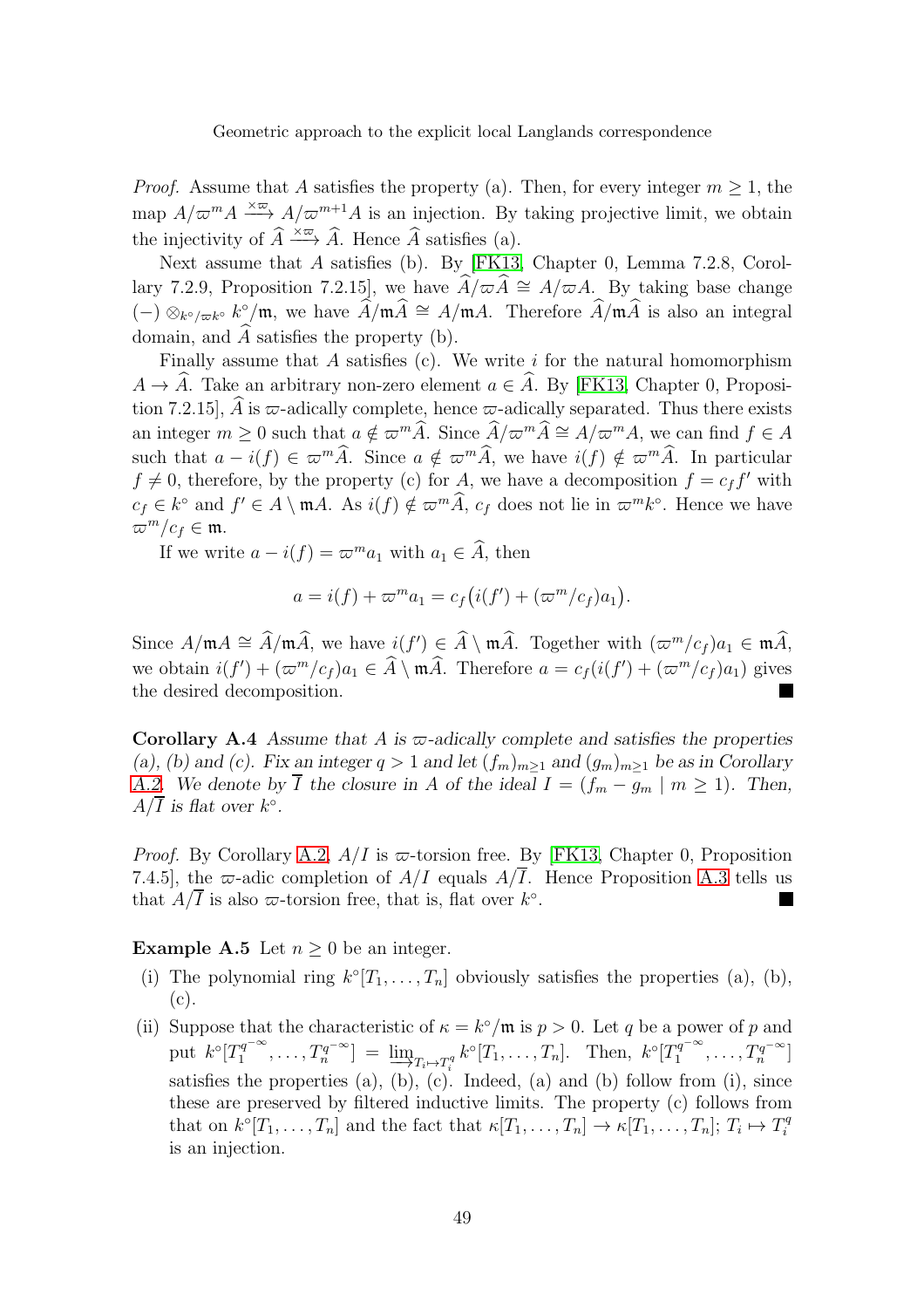(iii) Under the same assumption as in (ii), let  $k^{\circ} \langle T_1^{q^{-\infty}}$  $T_1^{q^{-\infty}}, \ldots, T_n^{q^{-\infty}}\rangle$  denote the  $\varpi$ adic completion of  $k^{\circ}[T_1^{q^{-\infty}}]$  $T_1^{q^{-\infty}}, \ldots, T_n^{q^{-\infty}}$  $\binom{q}{n}$ . Then, Proposition [A.3](#page-49-1) tells us that  $k^{\circ} \langle T_1^{q^{-\infty}}$  $T_1^{q^{-\infty}}, \ldots, T_n^{q^{-\infty}}$  $\binom{q}{n}$  satisfies the properties (a), (b), (c).

<span id="page-49-4"></span>Corollary A.6 Let  $A = k^{\circ} \langle T_1^{q^{-\infty}}$  $T_1^{q^{-\infty}}, \ldots, T_n^{q^{-\infty}}\rangle$  be as in Example [A.5](#page-48-0) (iii), and  $(f_m)_{m\geq 1}$ ,  $(g_m)_{m\geq 1}$  sequences of elements in A satisfying  $f_{m+1}^q = f_m$  and  $g_{m+1}^q = g_m$ . We denote by I the closure in A of the ideal  $I = (f_m - g_m \mid m \ge 1)$ . Assume that  $\dim(A/\overline{I}\otimes_{k^{\circ}}\kappa) < n.$  Then,  $A/\overline{I}$  is flat over  $k^{\circ}$ .

*Proof.* Since  $A/\overline{I}$  is the  $\varpi$ -adic completion of  $A/I$ , as in the proof of Proposition [A.3](#page-49-1) we have  $A/\overline{I} \otimes_{k^{\circ}} \kappa = A/I \otimes_{k^{\circ}} \kappa = \kappa [T_1^{q^{-\infty}}]$  $\int_{1}^{q^{-\infty}}, \ldots, T_n^{q^{-\infty}}]/(\overline{f_m}-\overline{g_m} \mid m \geq 1)$ , where  $\overline{f_m}$  and  $\overline{g_m}$  denote the images of  $f_m$  and  $g_m$  in  $\kappa[T_1^{q^{-\infty}}]$  $\operatorname{Ind}_{\mathcal{I}_{m}} \overline{g_{m}}$  denote the images of  $f_{m}$  and  $g_{m}$  in  $\kappa[T_{1}^{q^{-\infty}}, \ldots, T_{n}^{q^{-\infty}}]$ , respectively. Since  $\kappa[T_1^q$  $T_1^{q^{-\infty}}, \ldots, T_n^{q^{-\infty}}$  $\lim_{n}$ <sup>n</sup> is *n*-dimensional, the condition dim $(A/I \otimes_{k^{\circ}} \kappa) < n$  implies that  $\frac{1}{f_m} - \frac{g_m}{g_m} \neq 0$  for some  $m \geq 1$ . Since  $\kappa[T_1^{q^{-\infty}}]$  $T_1^{q^{-\infty}}, \ldots, T_n^{q^{-\infty}}]$  is an integral domain, we have  $f_1 - \overline{g_1} = (\overline{f_m} - \overline{g_m})^{q^{m-1}} \neq 0$ , in other words,  $f_1 - g_1 \notin \mathfrak{m}A$ . Hence Corollary [A.4](#page-50-0) tells us that  $A/\overline{I}$  is flat over  $k^{\circ}$ , as desired.

## <span id="page-49-3"></span>B Cohomology of Artin-Schreier sheaves

Let k be an algebraically closed field of characteristic  $p > 0$ . Fix a non-trivial additive character  $\psi: \mathbb{F}_p \to \mathbb{C}^\times$ . We write  $\mathcal{L}_{\psi}$  for the rank 1 sheaf defined by  $\psi$  and the  $\mathbb{F}_p$ -torsor  $a^p - a = t$  over  $\mathbb{A}^1 = \operatorname{Spec} k[t]$ .

<span id="page-49-0"></span>**Remark B.1** For  $m \geq 1$ , let  $\psi_m$  be the additive character  $\psi \circ \text{Tr}_{\mathbb{F}_{p^m}/\mathbb{F}_p}$  of  $\mathbb{F}_{p^m}$ . Then,  $\mathcal{L}_{\psi}$  is the rank 1 sheaf defined by  $\psi_m$  and the  $\mathbb{F}_{p^m}$ -torsor  $a^{p^m} - a = t$  over  $\mathbb{A}^1$ .

<span id="page-49-2"></span>**Lemma B.2** Let  $d \geq 1$  be an integer prime to p, and  $\phi$  denote the morphism  $\mathbb{A}^1 \to \mathbb{A}^1$ ;  $t \mapsto t^d$ . Then the following hold.

- (i) We have dim  $H_c^1(\mathbb{A}^1, \phi^*\mathcal{L}_\psi) = d 1$  and  $H_c^i(\mathbb{A}^1, \phi^*\mathcal{L}_\psi) = H^i(\mathbb{A}^1, \phi^*\mathcal{L}_\psi) = 0$  for  $i \neq 1$ .
- (ii) The canonical map  $H_c^1(\mathbb{A}^1, \phi^*\mathcal{L}_\psi) \to H^1(\mathbb{A}^1, \phi^*\mathcal{L}_\psi)$  is an isomorphism.

Proof. In [\[Del74,](#page-51-16) (8.11)], (i) and the following is proved:

(ii′ ) the cup product pairing

 $H_c^1(\mathbb{A}^1, \phi^*\mathcal{L}_\psi) \times H_c^1(\mathbb{A}^1, \phi^*\mathcal{L}_{\psi^{-1}}) \to H_c^2(\mathbb{A}^1, \overline{\mathbb{Q}}_\ell) = \overline{\mathbb{Q}}_\ell(-1)$ 

is perfect.

The assertion (ii) follows from (ii') and the Poincaré duality.

<span id="page-49-1"></span>**Lemma B.3** Fix an integer  $n \geq 0$  and consider a non-degenerate quadratic form with n variables  $Q: \mathbb{A}^n \to \mathbb{A}^1$ . If  $p = 2$ , we assume that n is even. Then, we have  $\dim H_c^n(\mathbb{A}^n, Q^*\mathcal{L}_\psi) = 1$  and the canonical map  $H_c^n(\mathbb{A}^n, Q^*\mathcal{L}_\psi) \to H^n(\mathbb{A}^n, Q^*\mathcal{L}_\psi)$  is bijective.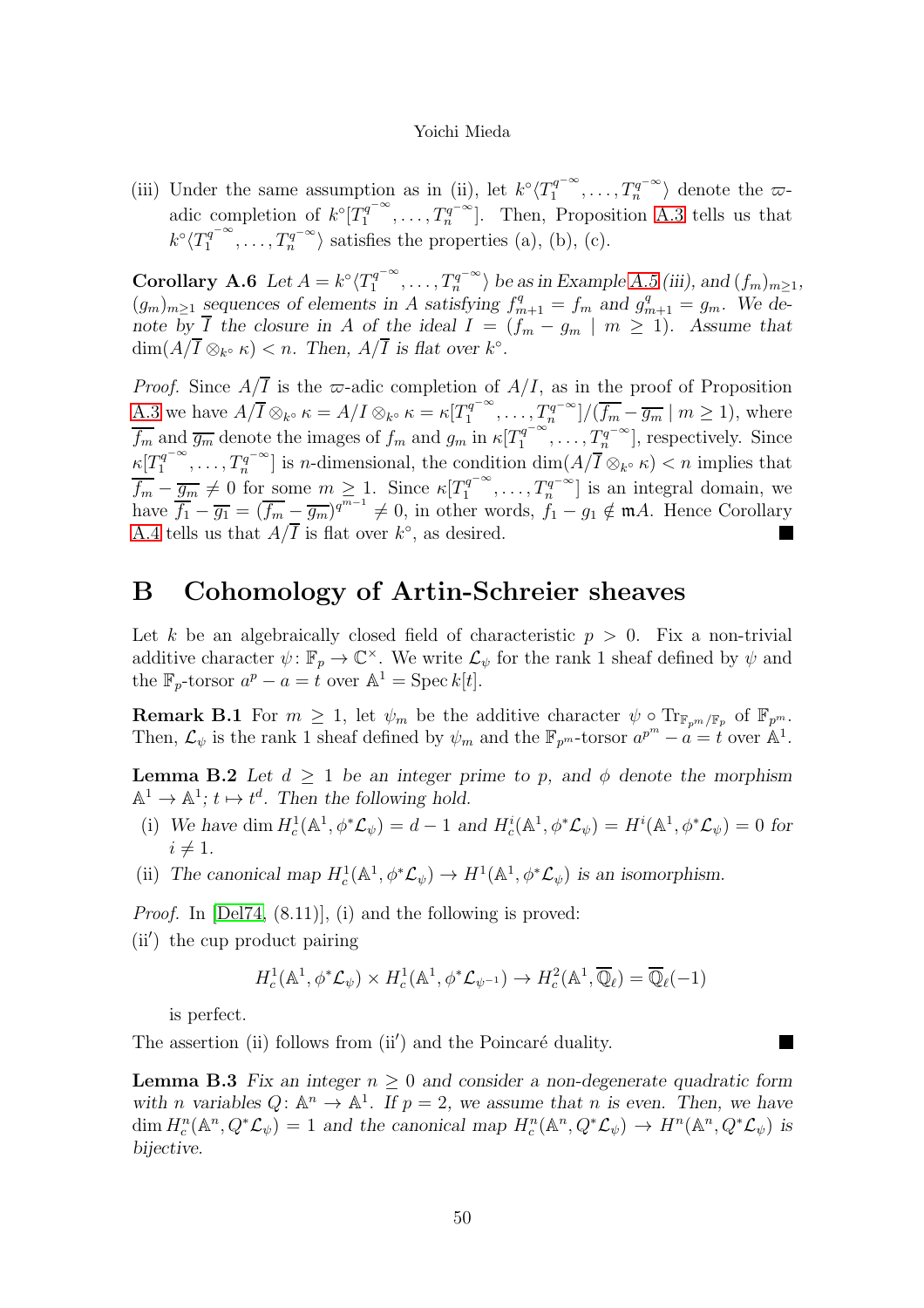*Proof.* First assume that  $p \neq 2$ . Then, Q is diagonalizable, hence the claim follows from Lemma [B.2](#page-49-2) and the Künneth formula.

Next consider the case  $p = 2$ . We may assume that  $n > 0$ . Let  $X \subset \mathbb{A}^{n+1}$  be the affine variety defined by  $y^2 - y = Q(x_1, \ldots, x_n)$ . We have

$$
H_c^n(X, \overline{\mathbb{Q}}_\ell) = H_c^n(\mathbb{A}^n, \overline{\mathbb{Q}}_\ell) \oplus H_c^n(\mathbb{A}^n, Q^*\mathcal{L}_\psi) = H_c^n(\mathbb{A}^n, Q^*\mathcal{L}_\psi),
$$
  

$$
H^n(X, \overline{\mathbb{Q}}_\ell) = H^n(\mathbb{A}^n, \overline{\mathbb{Q}}_\ell) \oplus H^n(\mathbb{A}^n, Q^*\mathcal{L}_\psi) = H^n(\mathbb{A}^n, Q^*\mathcal{L}_\psi).
$$

Therefore, it suffices to show that  $\dim H_c^n(X,\overline{\mathbb{Q}}_{\ell}) = 1$  and the map  $H_c^n(X,\overline{\mathbb{Q}}_{\ell}) \to$  $H^{n}(X,\overline{\mathbb{Q}}_{\ell})$  is a bijection. Consider the quadric  $\overline{X}$  in  $\mathbb{P}^{n+1}$  defined by the homogeneous equation  $y^2 - yz = Q(x_1, \ldots, x_n)$ , which includes X as the complement of the hyperplane section  $z = 0$ . We will show that  $\overline{X}$  is smooth over k. Since Q is non-degenerate and  $n$  is even, it is ordinary in the sense of  $[SGA7, Ex]$ . Therefore, by changing variables, we may assume that  $Q(x_1, \ldots, x_n) = \sum_{i=1}^m x_i x_{i+m}$ , where we put  $m = n/2$  (see [\[SGA7,](#page-54-1) Exposé XII, Proposition 1.2]). In this case, the quadratic form  $y(y - z) - \sum_{i=1}^{m} x_i x_{i+m}$  is obviously ordinary; in other words, the quadric  $\overline{X}$  is smooth over k. Now [\[SGA7,](#page-54-1) Exposé XII, §3.6 and Table 3.7] tells us that dim  $H_c^n(X, \overline{\mathbb{Q}}_\ell) = 1$  and  $H_c^n(X, \overline{\mathbb{Q}}_\ell) \to H^n(X, \overline{\mathbb{Q}}_\ell)$  is an isomorphism. This concludes the proof.  $\blacksquare$ 

<span id="page-50-0"></span>**Example B.4** For an integer  $n \geq 0$  and  $a \in k^{\times}$ , the quadratic form

$$
\nu(x_1,\ldots,x_n)=a\sum_{1\leq i\leq j\leq n}x_ix_j
$$

is non-degenerate if  $p \neq 2$  or n is even.

*Proof.* If  $p \neq 2$ , this is proved in [\[IT15a,](#page-52-5) Lemma 4.1]. Assume that  $p = 2$  and n is even. For  $x = (x_1, \ldots, x_n)$  and  $y = (y_1, \ldots, y_n)$ , we have

$$
\Phi(x, y) := \nu(x + y) - \nu(x) - \nu(y) = a \sum_{i \neq j} x_i y_j.
$$

This satisfies  $\Phi(e_i, e_i) = 0$  and  $\Phi(e_i, e_j) = a$  for  $i \neq j$ , where  $e_1, \ldots, e_n$  denote the standard basis. It suffices to show that  $\Phi$  is non-degenerate. Take a non-zero element  $x = \sum_{i=1}^{n} a_i e_i$  with  $a_i \in k$ . Put  $s = a_1 + \cdots + a_n$ . If  $s - a_i = 0$  for every  $1 \leq i \leq n$ , we have  $0 = \sum_{i=1}^{n} (s - a_i) = ns - s = s$ ,  $a_i = s = 0$  and  $x = 0$ . Hence there exists  $1 \leq j \leq n$  such that  $s - a_j \neq 0$ . This j satisfies  $\Phi(x, e_j) = a(s - a_j) \neq 0$ , which concludes that  $\Phi$  is non-degenerate which concludes that  $\Phi$  is non-degenerate.

## References

<span id="page-50-1"></span>[BGR84] S. Bosch, U. Güntzer, and R. Remmert, Non-Archimedean analysis, Grundlehren der Mathematischen Wissenschaften, vol. 261, Springer-Verlag, Berlin, 1984.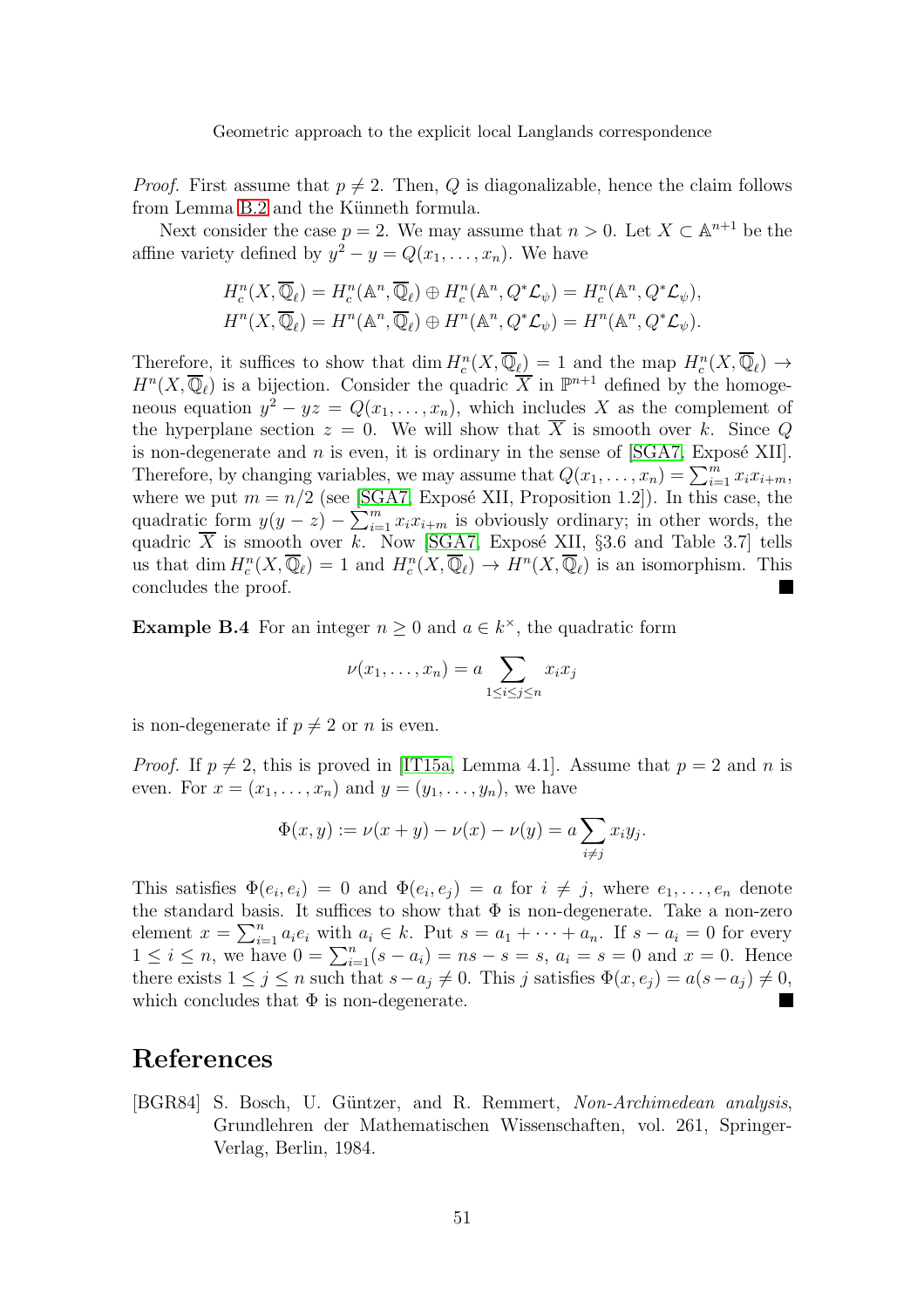- <span id="page-51-1"></span>[BH05a] C. J. Bushnell and G. Henniart, The essentially tame local Langlands correspondence. I, J. Amer. Math. Soc. 18 (2005), no. 3, 685–710.
- <span id="page-51-2"></span>[BH05b] , The essentially tame local Langlands correspondence. II. Totally ramified representations, Compos. Math. 141 (2005), no. 4, 979–1011.
- <span id="page-51-3"></span>[BH10]  $\quad \underline{\hspace{2cm}}$ , The essentially tame local Langlands correspondence, III: the general case, Proc. Lond. Math. Soc. (3) 101 (2010), no. 2, 497–553.
- <span id="page-51-14"></span>[BH11]  $\quad \underline{\hspace{2cm}}$ , Explicit functorial correspondences for level zero representations of p-adic linear groups, J. Number Theory  $131$  (2011), no. 2, 309–331.
- <span id="page-51-0"></span>[BK93] C. J. Bushnell and P. C. Kutzko, *The admissible dual of*  $GL(N)$  *via com*pact open subgroups, Annals of Mathematics Studies, vol. 129, Princeton University Press, Princeton, NJ, 1993.
- <span id="page-51-9"></span>[BL93] S. Bosch and W. Lütkebohmert, Formal and rigid geometry. I. Rigid spaces, Math. Ann. 295 (1993), no. 2, 291–317.
- <span id="page-51-5"></span>[Boy99] P. Boyer, Mauvaise réduction des variétés de Drinfeld et correspondance de Langlands locale, Invent. Math. 138 (1999), no. 3, 573–629.
- <span id="page-51-13"></span>[Boy09a]  $\_\_\_\_\_\_\$ raisceaux pervers des cycles évanescents des variétés de Drinfeld et groupes de cohomologie du modèle de Deligne-Carayol, Mém. Soc. Math. Fr. (N.S.) (2009), no. 116, viii+167.
- <span id="page-51-12"></span>[Boy09b] \_\_\_\_\_, Monodromie du faisceau pervers des cycles évanescents de quelques variétés de Shimura simples, Invent. Math.  $177$  (2009), no. 2, 239–280.
- <span id="page-51-8"></span>[BW16] M. Boyarchenko and J. Weinstein, *Maximal varieties and the local Lang*lands correspondence for  $GL(n)$ , J. Amer. Math. Soc. 29 (2016), no. 1, 177–236.
- <span id="page-51-4"></span>[Car90] H. Carayol, Nonabelian Lubin-Tate theory, Automorphic forms, Shimura varieties, and L-functions, Vol. II (Ann Arbor, MI, 1988), Perspect. Math., vol. 11, Academic Press, Boston, MA, 1990, pp. 15–39.
- <span id="page-51-16"></span>[Del74] P. Deligne, *La conjecture de Weil. I*, Inst. Hautes Études Sci. Publ. Math. (1974), no. 43, 273–307.
- <span id="page-51-6"></span>[DL76] P. Deligne and G. Lusztig, Representations of reductive groups over finite fields, Ann. of Math. (2) 103 (1976), no. 1, 103–161.
- <span id="page-51-15"></span>[DM85] F. Digne and J. Michel, Fonctions L des variétés de Deligne-Lusztig et descente de Shintani, Mém. Soc. Math. France  $(N.S.)$  (1985), no. 20, iv $+144$ .
- <span id="page-51-11"></span>[Dri74] V. G. Drinfeld, Elliptic modules, Mat. Sb. (N.S.) 94(136) (1974), 594– 627, 656.
- <span id="page-51-10"></span>[Elk73] R. Elkik, Solutions d'équations à coefficients dans un anneau hensélien, Ann. Sci. École Norm. Sup. (4) **6** (1973), 553–603 (1974).
- <span id="page-51-7"></span>[Fal02] G. Faltings, A relation between two moduli spaces studied by V. G. Drinfeld, Algebraic number theory and algebraic geometry, Contemp. Math., vol. 300, Amer. Math. Soc., Providence, RI, 2002, pp. 115–129.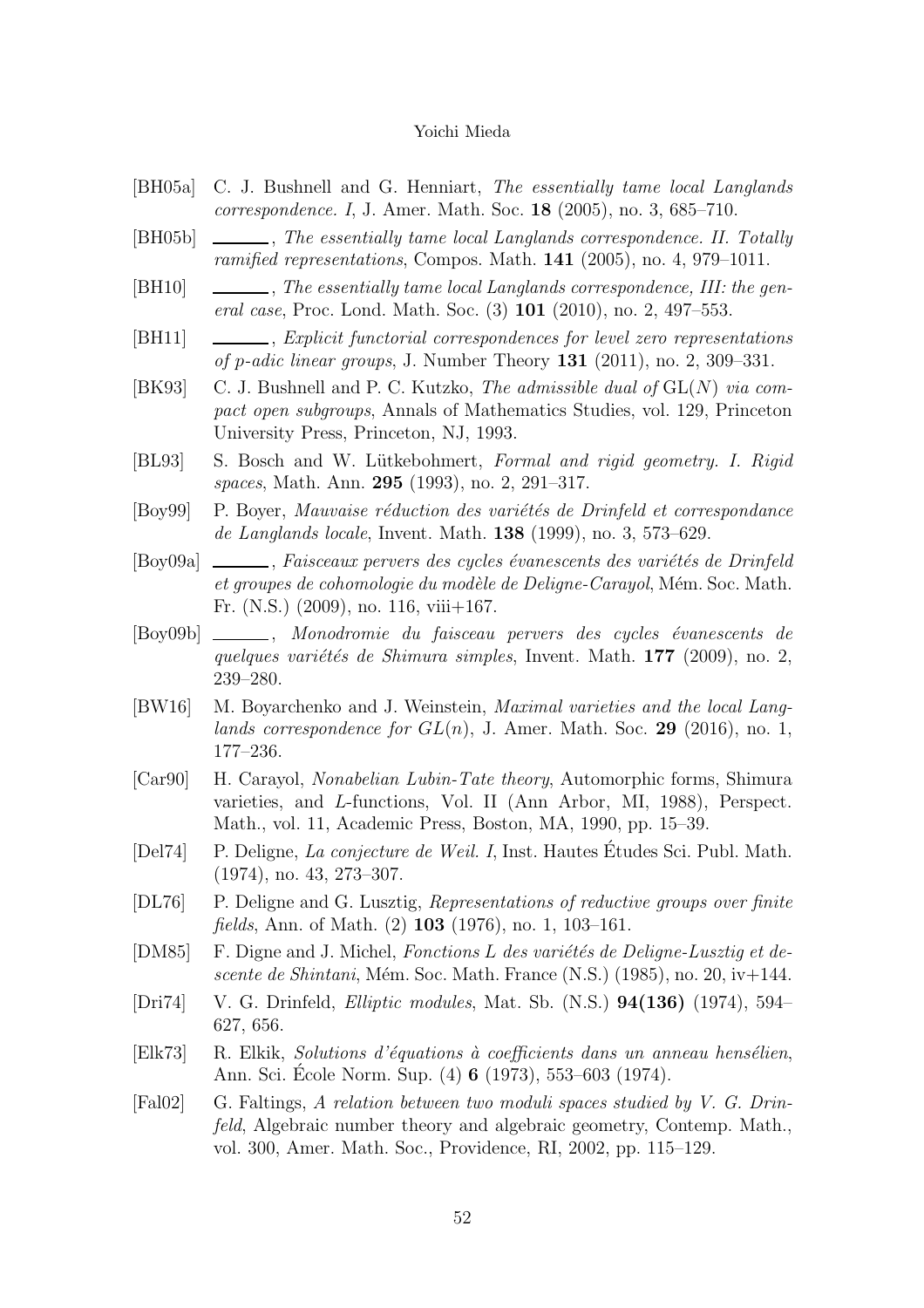- <span id="page-52-4"></span>[Far08] L. Fargues, L'isomorphisme entre les tours de Lubin-Tate et de Drinfeld et applications cohomologiques, L'isomorphisme entre les tours de Lubin-Tate et de Drinfeld, Progr. Math., vol. 262, Birkhäuser, Basel, 2008, pp. 1– 325.
- <span id="page-52-11"></span>[FK13] K. Fujiwara and F. Kato, Foundations of Rigid Geometry I, preprint, <arXiv:1308.4734v3>, 2013.
- <span id="page-52-7"></span>[GR10] B. H. Gross and M. Reeder, Arithmetic invariants of discrete Langlands parameters, Duke Math. J. 154 (2010), no. 3, 431–508.
- <span id="page-52-15"></span>[Hed14] S. M. H. Hedayatzadeh, *Exterior powers of*  $\pi$ -divisible modules over fields, J. Number Theory 138 (2014), 119–174.
- <span id="page-52-16"></span>[Hen92] G. Henniart, Correspondance de Langlands-Kazhdan explicite dans le cas non ramifié, Math. Nachr.  $158$  (1992), 7–26.
- <span id="page-52-2"></span>[Hen06]  $\_\_\_\_\_\_$ , On the local Langlands and Jacquet-Langlands correspondences, International Congress of Mathematicians. Vol. II, Eur. Math. Soc., Zürich, 2006, pp. 1171–1182.
- <span id="page-52-0"></span>[HT01] M. Harris and R. Taylor, The geometry and cohomology of some simple Shimura varieties, Annals of Mathematics Studies, vol. 151, Princeton University Press, Princeton, NJ, 2001, With an appendix by Vladimir G. Berkovich.
- <span id="page-52-13"></span>[Hub93] R. Huber, Continuous valuations, Math. Z. 212 (1993), no. 3, 455–477.
- <span id="page-52-14"></span>[Hub94] , A generalization of formal schemes and rigid analytic varieties, Math. Z. 217 (1994), no. 4, 513-551.
- <span id="page-52-9"></span>[Hub96]  $\Box$ , Etale cohomology of rigid analytic varieties and adic spaces, Aspects of Mathematics, E30, Friedr. Vieweg & Sohn, Braunschweig, 1996.
- <span id="page-52-10"></span>[Hub98a]  $\Box$ , A finiteness result for the compactly supported cohomology of rigid analytic varieties, J. Algebraic Geom. 7 (1998), no. 2, 313–357.
- <span id="page-52-12"></span>[Hub98b]  $\_\_\_\_\_\_\_\_\.\$  A comparison theorem for l-adic cohomology, Compositio Math. 112 (1998), no. 2, 217–235.
- <span id="page-52-17"></span>[IT14] N. Imai and T. Tsushima, *Local Jacquet-Langlands correspondences for* simple epipelagic representations, preprint, <arXiv:1412.3523>, 2014.
- <span id="page-52-5"></span>[IT15a] , Affinoids in the Lubin-Tate perfectoid space and simple epipelagic representations I: tame case, preprint, <arXiv:1308.1276v3>, 2015.
- <span id="page-52-3"></span>[IT15b]  $\_\_\_\_\_\_$  Simple epipelagic local Galois representations, preprint, <arXiv:1509.02960>, 2015.
- <span id="page-52-6"></span>[IT16] , Good reduction of affinoids for epipelagic representations in the Lubin-Tate perfectoid space II: wild case, preprint,  $arXiv:1603.04693$ , 2016.
- <span id="page-52-8"></span>[KL15] A. Knightly and C. Li, *Simple supercuspidal representations of*  $GL(n)$ , Taiwanese J. Math. 19 (2015), no. 4, 995–1029.
- <span id="page-52-1"></span>[LRS93] G. Laumon, M. Rapoport, and U. Stuhler,  $\mathscr{D}\text{-elliptic sheaves and the}$ Langlands correspondence, Invent. Math. 113 (1993), no. 2, 217–338.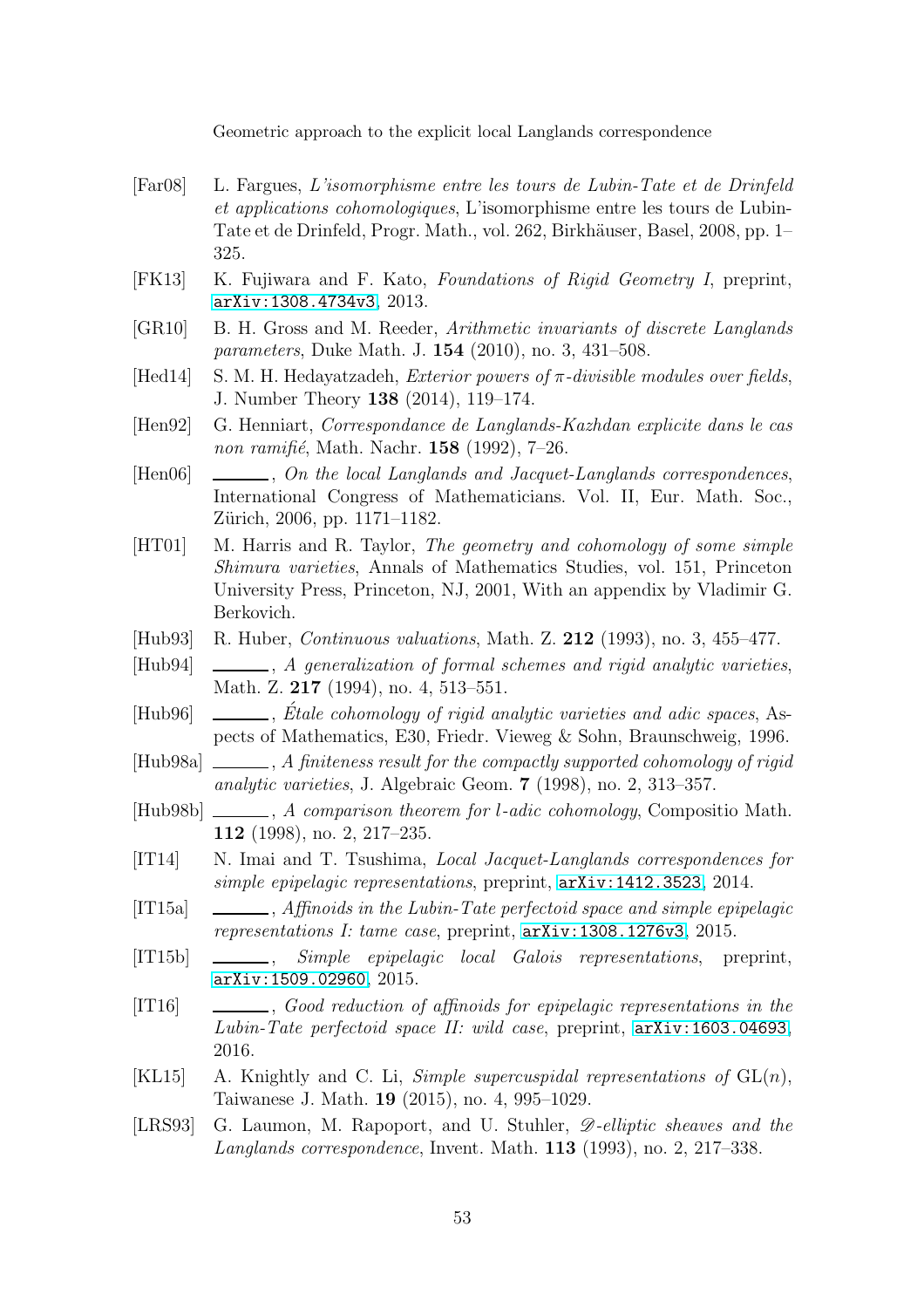- <span id="page-53-10"></span>[Mie14a] Y. Mieda, Lefschetz trace formula for open adic spaces, J. Reine Angew. Math. **694** (2014), 85–128.
- <span id="page-53-6"></span>[Mie14b]  $\Box$ , Variants of formal nearby cycles, J. Inst. Math. Jussieu 13 (2014), no. 4, 701–752.
- <span id="page-53-15"></span>[Mie16] \_\_\_\_\_\_, *Parity of the Langlands parameters of conjugate self-dual rep*resentations of  $GL(n)$  and the local Jacquet-Langlands correspondence, preprint, [arXiv:1603.04691,](http://arxiv.org/abs/1603.04691) 2016.
- <span id="page-53-8"></span>[RG71] M. Raynaud and L. Gruson, Critères de platitude et de projectivité. Techniques de "platification" d'un module, Invent. Math. 13 (1971), 1–89.
- <span id="page-53-16"></span>[Rie70] C. Riehm, The norm 1 group of a p-adic division algebra, Amer. J. Math. 92 (1970), 499–523.
- <span id="page-53-5"></span>[RY14] M. Reeder and J.-K. Yu, *Epipelagic representations and invariant theory*, J. Amer. Math. Soc. 27 (2014), no. 2, 437–477.
- <span id="page-53-11"></span>[RZ96] M. Rapoport and Th. Zink, *Period spaces for p-divisible groups*, Annals of Mathematics Studies, vol. 141, Princeton University Press, Princeton, NJ, 1996.
- <span id="page-53-1"></span>[Sch12] P. Scholze, *Perfectoid spaces*, Publ. Math. Inst. Hautes Études Sci. 116 (2012), no. 1, 245–313.
- <span id="page-53-12"></span>[Str08] M. Strauch, Deformation spaces of one-dimensional formal modules and their cohomology, Adv. Math. 217 (2008), no. 3, 889–951.
- <span id="page-53-2"></span>[SW13] P. Scholze and J. Weinstein, Moduli of p-divisible groups, Camb. J. Math. 1 (2013), no. 2, 145–237.
- <span id="page-53-13"></span>[SZ05] A. J. Silberger and E.-W. Zink, An explicit matching theorem for level zero discrete series of unit groups of p-adic simple algebras, J. Reine Angew. Math. **585** (2005), 173-235.
- <span id="page-53-7"></span>[Tem08] M. Temkin, Desingularization of quasi-excellent schemes in characteristic zero, Adv. Math. 219 (2008), no. 2, 488–522.
- <span id="page-53-4"></span>[Tok16] K. Tokimoto, Affinoids in the Lubin-Tate perfectoid space and special cases of the local Langlands correspondence in positive characteristic, preprint, 2016.
- <span id="page-53-14"></span>[Wan14] H. Wang, L'espace symétrique de Drinfeld et correspondance de Langlands locale I, Math. Z. 278 (2014), no. 3-4, 829–857.
- <span id="page-53-3"></span>[Wei] J. Weinstein, Semistable models for modular curves of arbitrary level, preprint, <http://math.bu.edu/people/jsweinst/>, to appear in Invent. Math.
- <span id="page-53-0"></span>[Yos10] T. Yoshida, On non-abelian Lubin-Tate theory via vanishing cycles, Algebraic and arithmetic structures of moduli spaces (Sapporo 2007), Adv. Stud. Pure Math., vol. 58, Math. Soc. Japan, Tokyo, 2010, pp. 361–402.
- <span id="page-53-9"></span> $[EGA]$  A. Grothendieck and J. Dieudonné, Eléments de géométrie algébrique, Inst. Hautes Etudes Sci. Publ. Math. (1961–1967), no. 4, 8, 11, 17, 20, ´ 24, 28, 32.